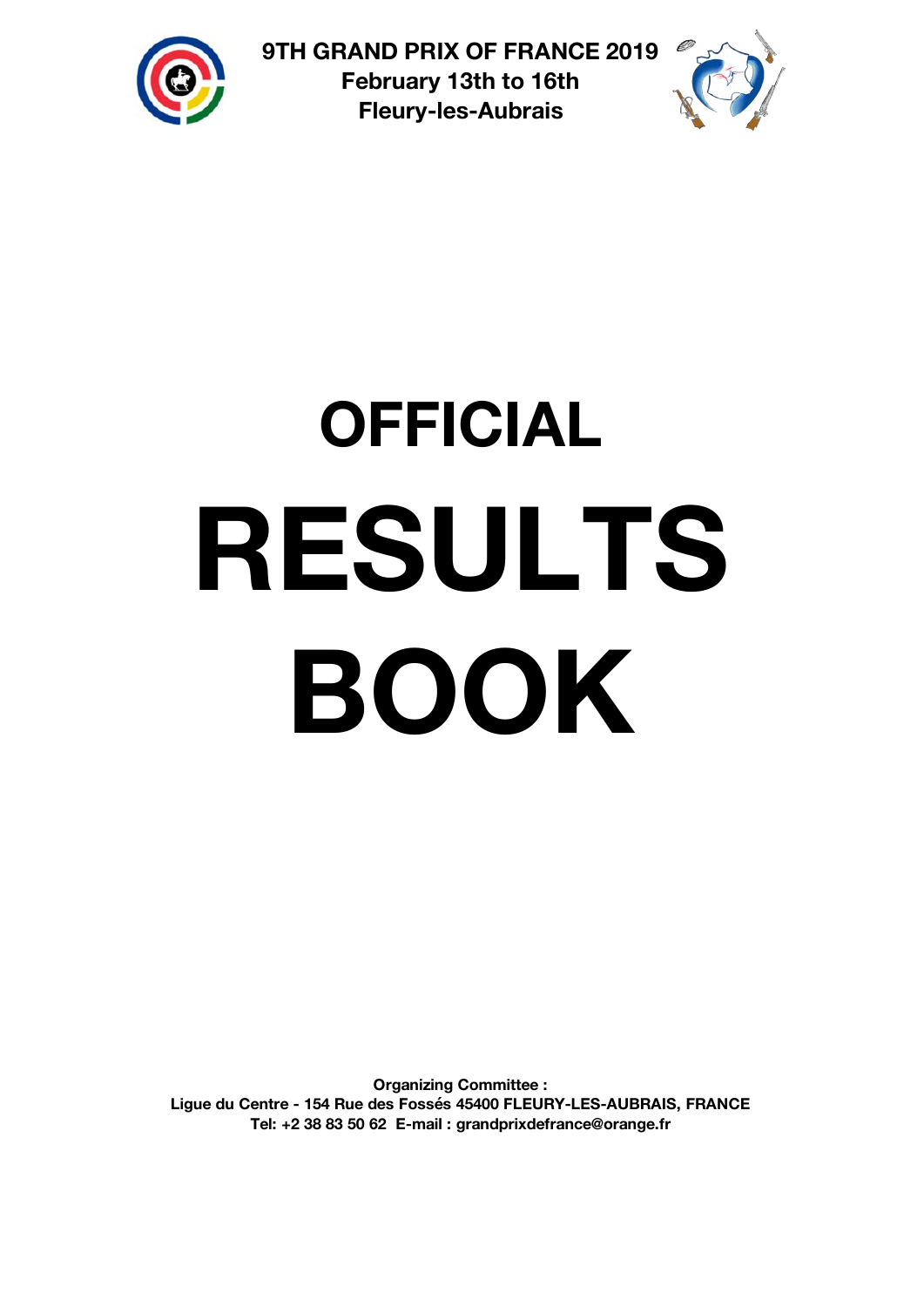

ľ

# **9TH GRAND PRIX OF FRANCE 2019**

**February 13th to 16th**

**Fleury-les-Aubrais**



|                       | <b>NATIONS</b>                     |                       |                                 |
|-----------------------|------------------------------------|-----------------------|---------------------------------|
|                       | <b>BELGIUM</b>                     |                       | <b>LIGUE ALSACE</b>             |
|                       | <b>FRANCE</b>                      |                       | <b>LIGUE AQUITAINE</b>          |
|                       | <b>GEORGIA</b>                     |                       | <b>LIGUE AUVERGNE</b>           |
|                       | <b>GREAT-BRITAIN</b>               |                       | LIGUE PAYS DE LA LOIRE          |
| D                     | <b>IRAN SEOUL SHOOTING CLUB</b>    |                       | LIGUE CENTRE VAL DE LOIRE       |
|                       | <b>LUXEMBOURG</b>                  |                       | <b>LIGUE CHAMPAGNE</b>          |
|                       | <b>PORTUGAL</b>                    |                       | <b>LIGUE ILE-DE-FRANCE</b>      |
|                       | <b>RUSSIA</b>                      |                       | LIGUE LANGUEDOC-ROUSSILLON      |
|                       | <b>SPAIN</b>                       |                       | <b>LIGUE NORMANDIE</b>          |
|                       | <b>SWITZERLAND</b>                 |                       | <b>LIGUE NORD-PAS-DE-CALAIS</b> |
| G)                    | <b>TUNISIA</b>                     |                       | <b>LIGUE PICARDIE</b>           |
|                       | <b>CREPS BORDEAUX</b>              |                       | <b>LIGUE POITOU-CHARENTES</b>   |
|                       | P.E.R.                             | July de TIR de PROVEZ | <b>LIGUE PROVENCE</b>           |
|                       | <b>CREPS PAYS DE LA LOIRE</b>      |                       | <b>LIGUE DAUPHINÉ-SAVOIE</b>    |
|                       | <b>CREPS WATTIGNIES</b>            |                       | <b>LIGUE MARTINIQUE</b>         |
| <b>OBJECT</b>         | <b>OBJECTIF CENTRE</b>             |                       | <b>LIGUE LIMOUSIN</b>           |
| Mental-Objectif-Perf. | <b>MENTAL OBJECTIF PERFORMANCE</b> |                       |                                 |
|                       |                                    |                       |                                 |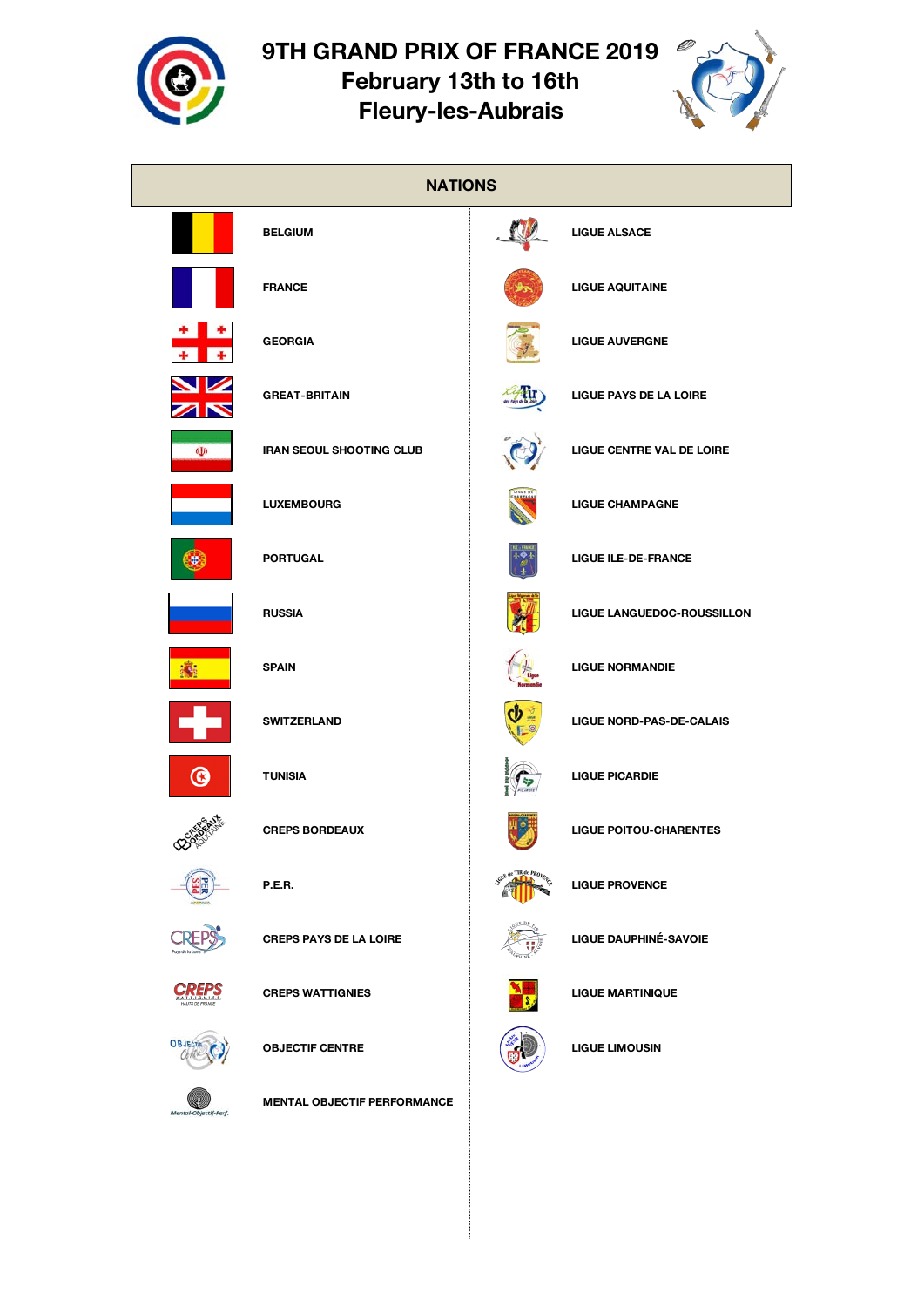

# 9TH GRAND PRIX OF FRANCE 2019

**February 13th to 16th Fleury-les-Aubrais**



#### **MEDAL STANDING**

|              | <b>NATION</b>                | <b>GOLD</b> | <b>SILVER</b> | <b>BRONZE</b> |
|--------------|------------------------------|-------------|---------------|---------------|
| 1            | <b>RUSSIA</b>                | 10          | 8             | 5             |
| $\mathbf{2}$ | <b>FRANCE</b>                | 4           | 8             | 6             |
| 3            | <b>GEORGIA</b>               | 2           |               | $\mathbf 2$   |
| 4            | <b>CREPS BORDEAUX</b>        | 2           |               | 1             |
| 5            | <b>GREAT BRITAIN</b>         | 1           | 1             |               |
| 6            | <b>CREPS WATTIGNIES</b>      | 1           |               | 1             |
| 7            | <b>SPAIN</b>                 |             | $\mathbf{2}$  | $\mathbf 2$   |
| 8            | <b>LIGUE DAUPHINÉ-SAVOIE</b> |             | 1             |               |
| 9            | <b>FRANCE / SWITZERLAND</b>  |             |               | 1             |
| 10           | <b>FRANCE / LIGUE NPC</b>    |             |               | 1             |
| 11           | <b>BELGIUM</b>               |             |               | 1             |

**20 20 20**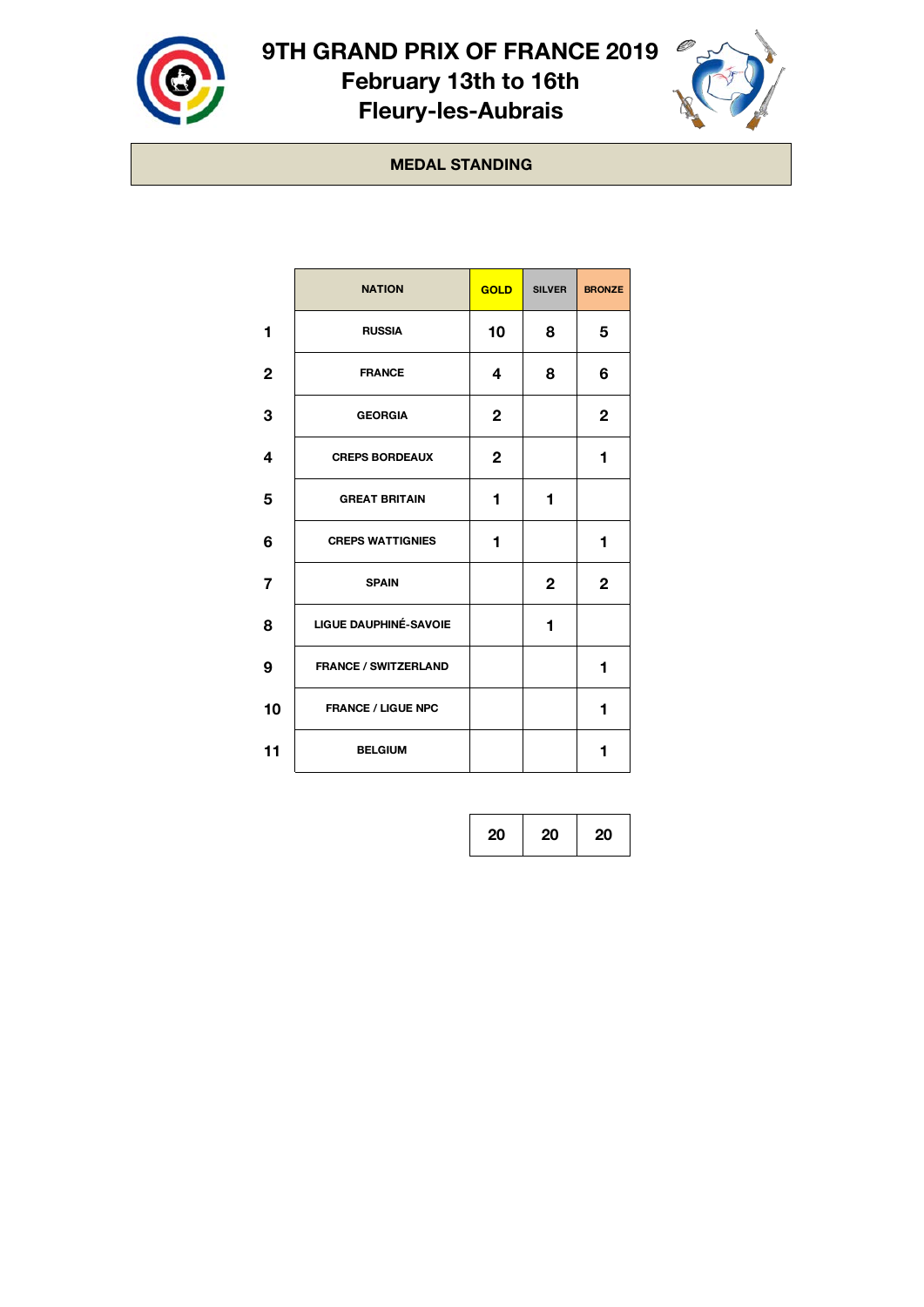

**9TH GRAND PRIX OF FRANCE 2019**

**February 13th to 16th**

**Fleury-les-Aubrais**



#### **JURIES MEMBERS**

**R.T.S. JURY**

#### **CHAQUIN Philippe (FRANCE)**

**RANGE JURY**

**CHAIRMAN : BLAISING Jean-Marc (FRANCE)**

**CHAQUIN Philippe (FRANCE)**

**BARBIER Roland (FRANCE)**

**VILLEPELE Marie-Ange (FRANCE)**

**JURY OF APPEAL**

**CHAIRMAN : DUMERY Gilles (FRANCE)**

**BOUTMARD Julien (FRANCE)**

**LANSON Sylvie (FRANCE)**

**MANDERSCHEID Mil (LUXEMBOURG)**

**CONTROL EQUIPMENT**

**BROUTCHOUX Frédéric (FRANCE)**

**VIANDIER Jean-François (FRANCE)**

**VILLEPELE Marie-Ange (FRANCE)**

**CHIEF RANGE OFFICER**

**BLAISING Jean-Marc (FRANCE)**

**RANGE OFFICER**

**CHAQUIN Philippe (FRANCE)**

**BARBIER Roland (FRANCE)**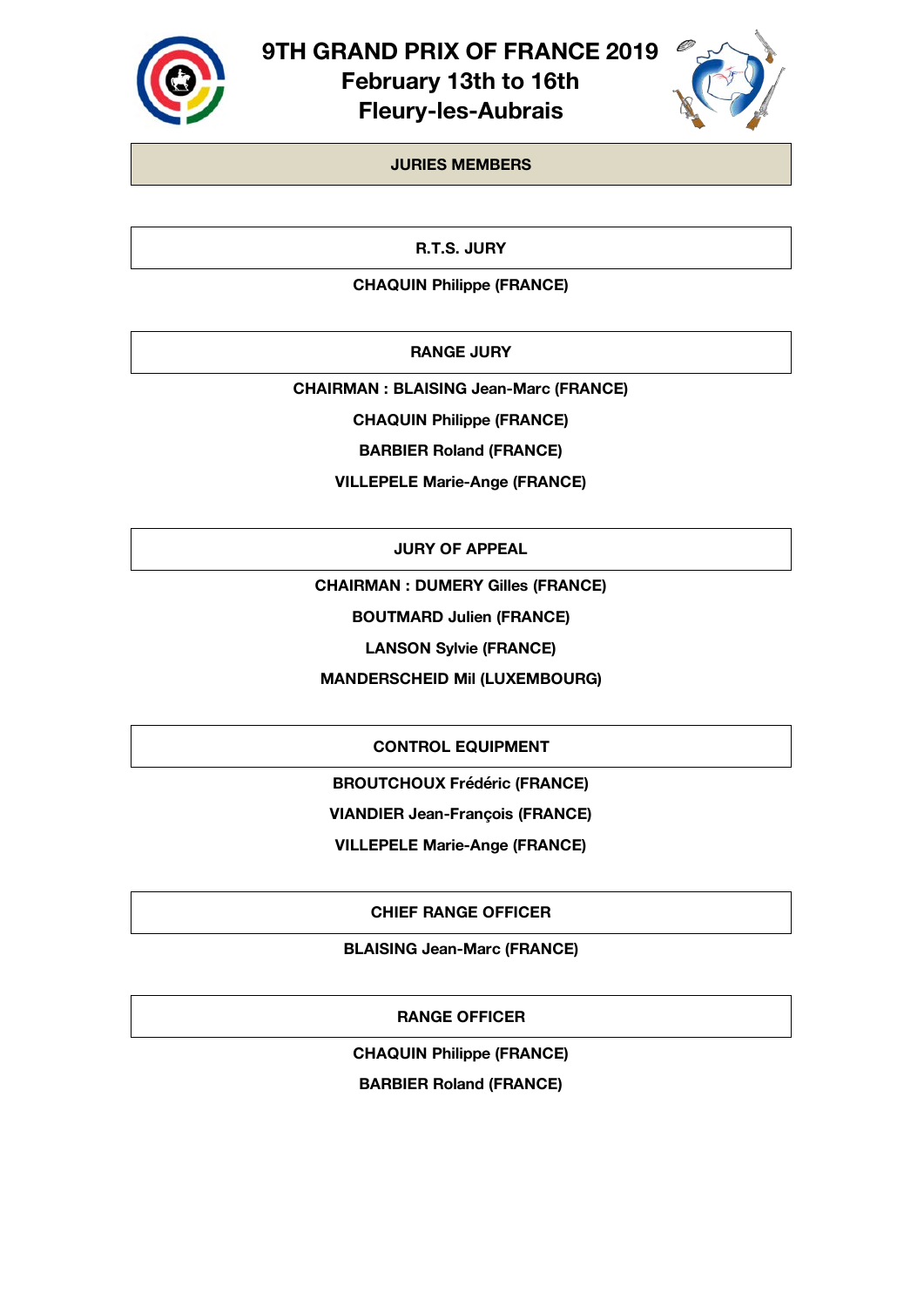

# 10m AIR PISTOL MEN MATCH 1 FINAL RESULTS 9th GRAND PRIX OF FRANCE 2019



 $\overline{\phantom{a}}$ 

#### THU 14 FEB 2019, START TIME 10:00 FLEURY LES AUBRAIS

| <b>Rk</b>      | <b>Bib</b><br>No | Name                          | Nat        | 1st Comp.<br><b>Stage</b>                  |                                             |                      |                                 |                                                              |                       |                      | 2nd Competition Stage - Elimination |              | Total | <b>Remarks</b> |
|----------------|------------------|-------------------------------|------------|--------------------------------------------|---------------------------------------------|----------------------|---------------------------------|--------------------------------------------------------------|-----------------------|----------------------|-------------------------------------|--------------|-------|----------------|
| $\mathbf{1}$   | 295              | CHERNOUSOV<br>Artem           | <b>RUS</b> | 9.5<br>9.8<br>9.9<br>10.0<br>10.5          | 10.6<br>10.3<br>10.1<br>10.5<br>10.0        | 10.7<br>9.3          | 9.9<br>10.0                     | 49.7 101.2 121.2 141.1 160.7 181.0 200.5 220.3<br>9.9<br>9.7 | 10.3<br>10.0          | 10.0<br>9.5          | 9.7<br>10.1                         | 10.1<br>10.6 | 241.0 |                |
| 2              | 299              | ARISTARKHOV<br>Anton          | <b>RUS</b> | 50.6<br>10.1<br>10.6<br>10.5<br>9.5<br>9.9 | 99.0<br>9.9<br>9.5<br>10.6<br>9.7<br>8.7    | 119.4<br>10.5<br>9.9 | 139.0<br>10.3<br>9.3            | 158.9<br>9.3<br>10.6                                         | 179.8<br>10.1<br>10.8 | 199.6<br>9.9<br>9.9  | 220.4<br>10.7<br>10.1               | 10.4<br>10.1 | 240.9 |                |
| 3              | 296              | <b>ISAKOV</b><br>Mikhail      | <b>RUS</b> | 49.6<br>9.4<br>10.6<br>9.5<br>9.8<br>10.3  | 99.2<br>9.5<br>9.4<br>10.0<br>10.0<br>10.7  | 9.6<br>9.5           | 118.3 137.6 158.1<br>9.6<br>9.7 | 10.2<br>10.3                                                 | 179.3<br>10.7<br>10.5 | 199.1<br>10.3<br>9.5 | 9.5<br>9.7                          |              | 218.3 |                |
| 4              | 167              | COSTA<br>Joao                 | <b>POR</b> | 49.0<br>10.3<br>10.9<br>8.0<br>10.5<br>9.3 | 96.9<br>9.5<br>9.4<br>10.4<br>9.3<br>9.3    | 116.6<br>9.7<br>10.0 | 138.1<br>10.7<br>10.8           | 157.9<br>9.8<br>10.0                                         | 178.7<br>10.5<br>10.3 | 9.3<br>9.9           |                                     |              | 197.9 |                |
| 5              | 298              | <b>KILIN</b><br>Nikolai       | <b>RUS</b> | 49.6<br>10.5<br>10.0<br>9.4<br>10.0<br>9.7 | 99.9<br>10.2<br>9.4<br>10.7<br>9.2<br>10.8  | 118.7<br>8.8<br>10.0 | 10.5<br>10.1                    | 139.3 159.4<br>10.5<br>9.6                                   | 9.7<br>9.2            |                      |                                     |              | 178.3 |                |
| 6              | 297              | <b>MUKHAMETIANOV</b><br>Vadim | <b>RUS</b> | 47.5<br>10.0<br>9.3<br>9.3<br>9.3<br>9.6   | 98.6<br>10.5<br>10.0<br>9.7<br>10.5<br>10.4 | 118.5<br>10.5<br>9.4 | 138.5<br>9.3<br>10.7            | 9.6<br>9.7                                                   |                       |                      |                                     |              | 157.8 |                |
| $\overline{7}$ | 200              | <b>FOUQUET</b><br>Florian     | <b>FRA</b> | 48.9<br>10.2<br>10.1<br>9.3<br>10.0<br>9.3 | 97.7<br>10.4<br>10.3<br>9.1<br>9.9<br>9.1   | 117.7<br>9.8<br>10.2 | 10.0<br>9.1                     |                                                              |                       |                      |                                     |              | 136.8 |                |
| 8              | 159              | <b>MACHAVARIANI</b><br>Tsotne | GEO        | 49.0<br>9.9<br>8.9<br>10.2<br>9.7<br>10.3  | 96.9<br>9.5<br>9.7<br>9.7<br>9.7<br>9.3     | 8.5<br>8.7           |                                 |                                                              |                       |                      |                                     |              | 114.1 |                |

| Legend              |                               |              |          |            |            |               |                                      |                                                                                                                                                                                                                                                                                                                                                     |                     |                       |                 |             |                 | B0BAB8C3            |
|---------------------|-------------------------------|--------------|----------|------------|------------|---------------|--------------------------------------|-----------------------------------------------------------------------------------------------------------------------------------------------------------------------------------------------------------------------------------------------------------------------------------------------------------------------------------------------------|---------------------|-----------------------|-----------------|-------------|-----------------|---------------------|
| <b>Bib No</b>       | <b>Bib Number</b>             |              |          |            | <b>Nat</b> | <b>Nation</b> |                                      |                                                                                                                                                                                                                                                                                                                                                     |                     | Rk                    |                 | Rank        |                 |                     |
|                     | Version of 14 FEB 2019, 13:18 |              |          |            |            |               | F100000IA1402191245.1.AP60.0.001.pdf |                                                                                                                                                                                                                                                                                                                                                     |                     |                       |                 | <b>BAEC</b> | 3               | Page 1 of 1         |
| E.<br>$\frac{1}{2}$ | <b>TOSHIBA</b>                | Ş<br>Centre- | champion | $\bigodot$ | PATÁPAIN   | $\odot$       | <b>Opesition</b>                     | $\begin{picture}(120,10) \put(0,0){\line(1,0){10}} \put(15,0){\line(1,0){10}} \put(15,0){\line(1,0){10}} \put(15,0){\line(1,0){10}} \put(15,0){\line(1,0){10}} \put(15,0){\line(1,0){10}} \put(15,0){\line(1,0){10}} \put(15,0){\line(1,0){10}} \put(15,0){\line(1,0){10}} \put(15,0){\line(1,0){10}} \put(15,0){\line(1,0){10}} \put(15,0){\line($ | Loiret <sub>-</sub> | $A\stackrel{t}{CCOR}$ | <b>BAT ISID</b> | izy'ogm     | $\sqrt{\Omega}$ | <b>ASIUS FRANCE</b> |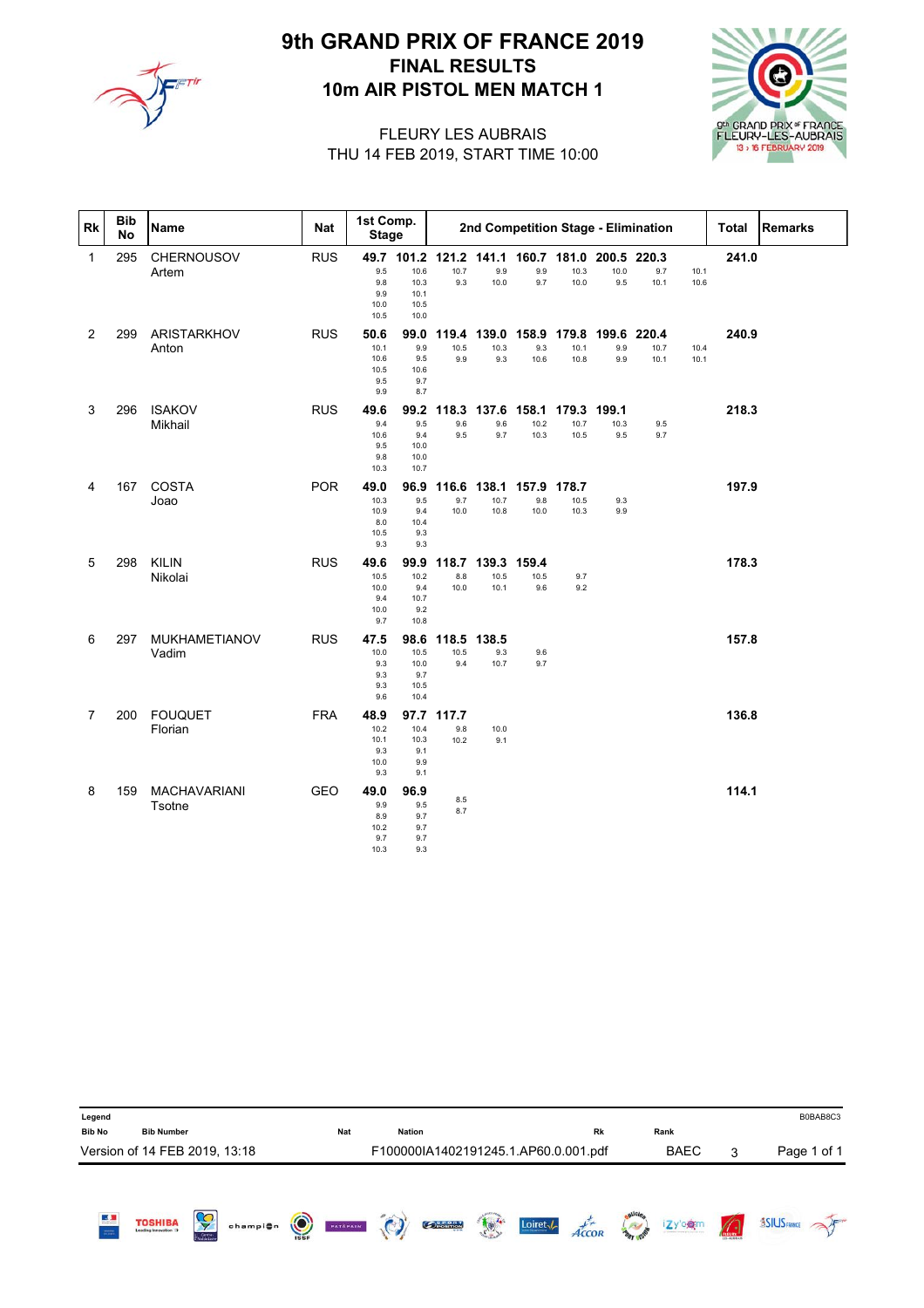

**TOSHIBA** 

#### FLEURY LES AUBRAIS **Qualification** 10m AIR PISTOL MEN MATCH 1 RESULTS 9th GRAND PRIX OF FRANCE 2019

THU 14 FEB 2019, START TIME 10:00



|                           | <b>FP</b>      | <b>Bib No</b> | <b>Name</b>                             | Nat              | Team                                 |    |    | <b>Series</b> |     |             |    | Re<br><b>Total</b> |  |
|---------------------------|----------------|---------------|-----------------------------------------|------------------|--------------------------------------|----|----|---------------|-----|-------------|----|--------------------|--|
| Rank                      |                |               |                                         |                  |                                      | 1  | 2  | $\mathsf 3$   | 4   | 5           | 6  | m                  |  |
| 1                         | 35             | 296           | <b>ISAKOV Mikhail</b>                   | <b>RUS</b>       | Russie                               | 97 | 96 | 97            | 99  | 96          | 95 | 580-17x QF         |  |
| 2                         | 3              | 295           | <b>CHERNOUSOV Artem</b>                 | <u>RUS</u>       | Russie                               | 96 | 96 | 97            | 98  | 94          | 98 | 579-13x QF         |  |
| 3                         | 21             | 200           | <b>FOUQUET Florian</b>                  | <b>FRA</b>       | France                               | 98 | 93 | 99            | 98  | 97          | 92 | 577-18x QF         |  |
| 4                         | 30             | 297           | MUKHAMETIANOV Vadim                     | <b>RUS</b>       | Russie                               | 95 | 96 | 94            | 98  | 97          | 96 | 576-16x QF         |  |
| 5                         | 17             | 298           | KILIN Nikolai                           | <u>RUS</u>       | Russie                               | 96 | 95 | 97            | 99  | 96          | 92 | 575-17x QF         |  |
| 6                         | 33             | 299           | <b>ARISTARKHOV Anton</b>                | <u>RUS</u>       | Russie                               | 99 | 96 | 94            | 95  | 95          | 95 | 574-19x QF         |  |
| 7                         | 14             | 159           | MACHAVARIANI Tsotne                     | GEO              | Georgie                              | 93 | 95 | 95            | 100 | 97          | 94 | 574-19x QF         |  |
| 8                         | 9              | 167           | COSTA Joao                              | <b>POR</b>       | Portugal                             | 98 | 95 | 96            | 95  | 94          | 96 | 574-11x QF         |  |
| 9                         | 23             | 201           | <b>PERIE Mathieu</b>                    | <b>FRA</b>       | France                               | 94 | 93 | 98            | 98  | 93          | 95 | 571-15x            |  |
| 10                        | 11             | 312           | <b>PAIROUX Gauderic</b>                 | <b>CEN</b>       | Ligue du Centre                      | 96 | 96 | 95            | 92  | 97          | 94 | 570-18x            |  |
| 11                        | 2              | 168           | <b>SANTOS Antonio</b>                   | <b>POR</b>       | Portugal                             | 96 | 95 | 93            | 98  | 92          | 96 | 570-16x            |  |
|                           | 12 20          | 169           | CARAPINHA Tiago                         | <b>POR</b>       | Portugal                             | 95 | 95 | 94            | 92  | 97          | 96 | 569-15x            |  |
| 13                        | 5              | 160           | <b>KADAGIDZE Levan</b>                  | <b>GEO</b>       | Georgie                              | 95 | 95 | 94            | 91  | 97          | 97 | 569-14x            |  |
| 14                        | 29             | 223           | OTHMANI Alaa                            | <b>TUN</b>       | Tunisie                              | 94 | 94 | 94            | 96  | 96          | 94 | 568-15x            |  |
| 15                        | 18             | 140           | <b>JACOLIN Frederic</b>                 | AQU              | Ligue d'Aquitain                     | 95 | 91 | 99            | 94  | 94          | 95 | 568-11x            |  |
| 16                        | 34             | 147           | PAGGEN Raphael                          | <b>BEL</b>       | Belgique                             | 94 | 95 | 95            | 94  | 93          | 94 | 565-9x             |  |
| 17                        | 10             | 113           | PIGNOUX Jerome                          | P-C              | Ligue de Poitou                      | 94 | 94 | 93            | 94  | 95          | 93 | $563 - 11x$        |  |
|                           | 18 27          | 202           | <b>GARCONNOT Sylvain</b>                | FRA              | France                               | 96 | 91 | 97            | 91  | 93          | 94 | 562-11x            |  |
| 19                        | 26             | 146           | <b>FRIDRICI Yann</b>                    | <b>MOP</b>       | <b>Belgique</b>                      | 95 | 92 | 97            | 93  | 92          | 93 | 562-10x            |  |
| 20                        | 22             | 206           | <b>BEAUVAIS Aymeric</b>                 | <b>OBJ</b>       | Objectir                             | 91 | 96 | 95            | 93  | 93          | 93 | 561-13x            |  |
| 21                        | 19             | 106           | <b>GEISEN Lionel</b>                    | <b>MOP</b>       | <b>Mental Objectif</b>               | 92 | 94 | 96            | 91  | 93          | 93 | 559-10x            |  |
| 22                        | $\overline{4}$ | 125           | RAHIMI SANGARY Ebrahim                  | <b>IRI</b>       | Iran seoul shoot                     | 94 | 88 | 91            | 97  | 95          | 93 | 558-11x            |  |
|                           | 23 28          | 274           | <b>IGLESIAS MOSQUERA</b><br>David Isaac | <b>ESP</b>       | Espagne                              | 94 | 90 | 91            | 92  | 97          | 93 | 557-12x            |  |
| 24                        | $\overline{7}$ | 148           | <b>SERVAIS Denis</b>                    | <b>BEL</b>       | Belgique                             | 93 | 91 | 93            | 93  | 93          | 94 | $557 - 11x$        |  |
| 25                        | -12            | 145           | DEROUAUX Jean-Marc                      | BEL              | <b>Belgigue</b>                      | 92 | 94 | 89            | 90  | 96          | 94 | 555-12x            |  |
| 26                        | 8              | 203           | <b>CHRISTOPHE Herve</b>                 | <b>MAR</b>       | Ligue de Martini                     | 90 | 93 | 94            | 93  | 94          | 91 | 555-11x            |  |
|                           | 27 25          | 216           | <b>MARIUTTO Louis</b>                   | <b>LUX</b>       | Luxembourg                           | 89 | 92 | 92            | 94  | 91          | 94 | 552-9x             |  |
|                           | 28 16          | 107           | <b>BRUN Charles</b>                     | <b>MOP</b>       | Mental Objectif                      | 87 | 95 | 89            | 91  | 93          | 94 | 549-8x             |  |
|                           | 29 24          | 117           | <b>LEHUEDE Bertrand</b>                 | <b>PIC</b>       | Ligue de Picard                      | 87 | 90 | 84            | 94  | 85          | 93 | 533- 7x            |  |
|                           | 30 31          | 224           | CHIHAOUI Faycel                         | <b>TUN</b>       | Tunisie                              | 89 | 86 | 84            | 85  | 92          | 92 | 528-9x             |  |
|                           |                | 157           | <b>GUERROUDJ Nasser</b>                 | <b>ALG</b>       | Algérie                              |    |    |               |     |             |    |                    |  |
|                           |                | 231           | MICHIEWICZ Waldek                       | <b>GBR</b>       | Grande Bretagn                       |    |    |               |     |             |    |                    |  |
| 142<br>SADATI Seyed Saeed |                |               | <b>IRI</b>                              | Iran seoul shoot |                                      |    |    |               |     |             |    |                    |  |
|                           |                |               | Version of 14 FEB 2019, 11:20           |                  | Q100000IA1402191000.1.AP60.0.001.pdf |    |    |               |     | <b>BAEC</b> | 3  | Page 1 of 3        |  |

Samples Computer (C) Computer to Loirett Accor 12YOR 12YOR 13SIUSHANE 25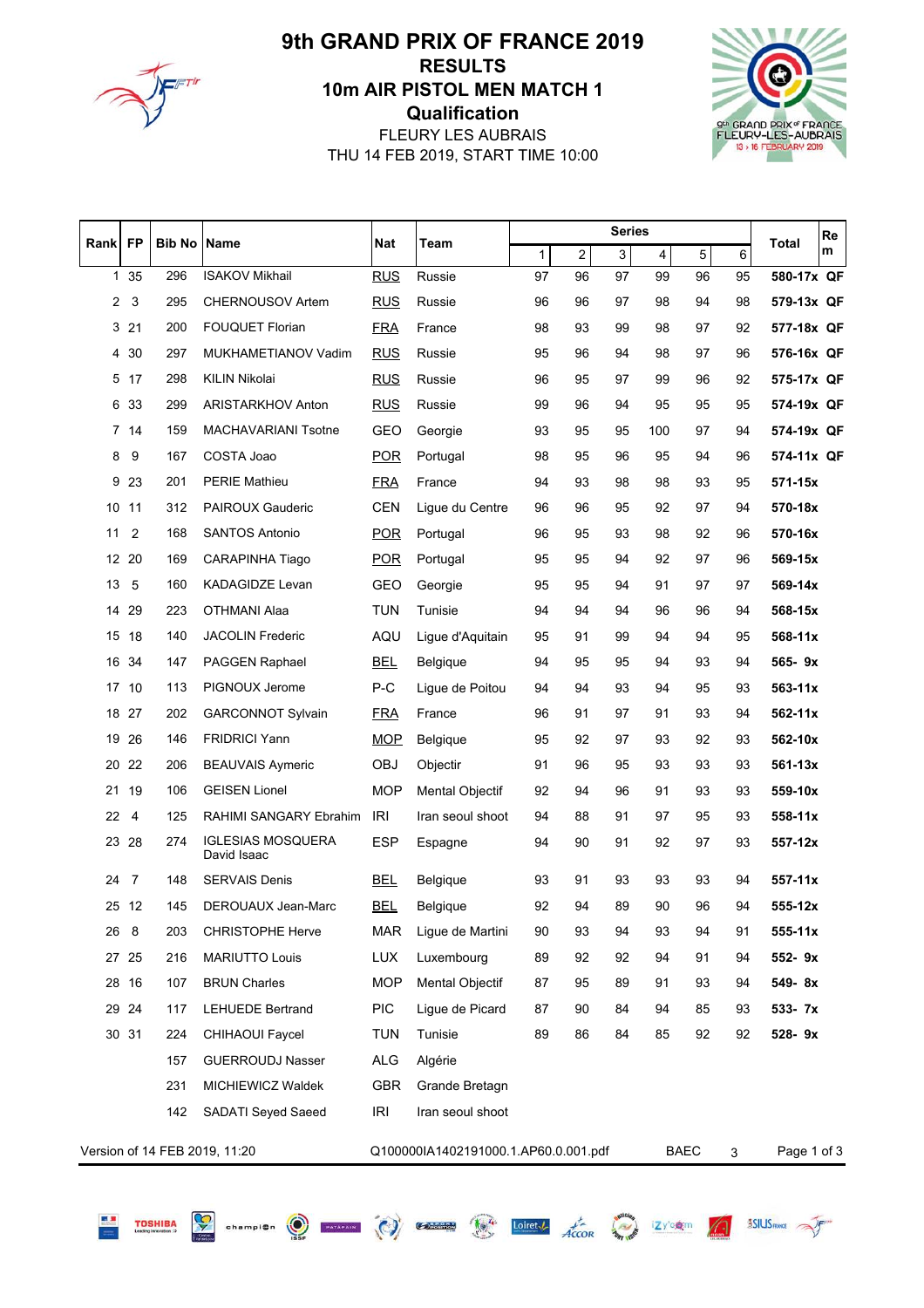

# 10m AIR PISTOL MEN MATCH 2 FINAL RESULTS 9th GRAND PRIX OF FRANCE 2019



#### SAT 16 FEB 2019, START TIME 16:30 FLEURY LES AUBRAIS

| Rk             | <b>Bib</b><br><b>No</b> | Name                          | <b>Nat</b> | 1st Comp.<br><b>Stage</b>                    |                                                   |                       |                           |                                   |                       |                                  | 2nd Competition Stage - Elimination |             | <b>Total</b> | <b>Remarks</b> |
|----------------|-------------------------|-------------------------------|------------|----------------------------------------------|---------------------------------------------------|-----------------------|---------------------------|-----------------------------------|-----------------------|----------------------------------|-------------------------------------|-------------|--------------|----------------|
| 1              | 299                     | ARISTARKHOV<br>Anton          | <b>RUS</b> | 10.8<br>10.6<br>10.0<br>10.3<br>10.6         | 52.3 103.1<br>10.3<br>10.5<br>10.0<br>9.1<br>10.9 | 123.1<br>9.4<br>10.6  | 9.9<br>9.5                | 142.5 162.6<br>9.8<br>10.3        | 10.4<br>9.5           | 182.5 202.0 222.1<br>10.0<br>9.5 | 10.2<br>9.9                         | 10.6<br>9.0 | 241.7        |                |
| $\overline{c}$ | 297                     | <b>MUKHAMETIANOV</b><br>Vadim | <b>RUS</b> | 51.6<br>10.6<br>10.3<br>10.1<br>10.6<br>10.0 | 101.7<br>9.5<br>10.6<br>10.3<br>10.1<br>9.6       | 121.1<br>9.5<br>9.9   | 140.4<br>10.3<br>9.0      | 159.5<br>9.8<br>9.3               | 180.6<br>10.3<br>10.8 | 200.9<br>10.2<br>10.1            | 221.7<br>10.3<br>10.5               | 9.9<br>9.5  | 241.1        |                |
| 3              | 159                     | MACHAVARIANI<br>Tsotne        | <b>GEO</b> | 49.4<br>10.2<br>10.7<br>9.0<br>9.7<br>9.8    | 101.0<br>10.6<br>10.5<br>10.7<br>9.4<br>10.4      | 10.3<br>10.3          | 9.7<br>9.4                | 121.6 140.7 161.1<br>10.4<br>10.0 | 9.3<br>10.5           | 180.9 200.9<br>10.8<br>9.2       | 9.4<br>10.5                         |             | 220.8        |                |
| 4              | 295                     | CHERNOUSOV<br>Artem           | <b>RUS</b> | 49.3<br>9.8<br>10.0<br>9.3<br>10.2<br>10.0   | 99.0<br>9.6<br>10.2<br>9.7<br>10.3<br>9.9         | 118.7<br>9.6<br>10.1  | 138.3<br>10.2<br>9.4      | 158.0<br>9.5<br>10.2              | 178.8<br>10.3<br>10.5 | 10.3<br>10.2                     |                                     |             | 199.3        |                |
| 5              | 200                     | <b>FOUQUET</b><br>Florian     | <b>FRA</b> | 51.1<br>10.3<br>10.5<br>10.5<br>9.6<br>10.2  | 101.0<br>9.6<br>10.2<br>10.7<br>9.7<br>9.7        | 9.5<br>10.0           | 120.5 139.1<br>9.7<br>8.9 | 158.2<br>10.0<br>9.1              | 10.5<br>9.5           |                                  |                                     |             | 178.2        |                |
| 6              | 201                     | PERIE<br>Mathieu              | <b>FRA</b> | 49.1<br>8.8<br>9.7<br>10.5<br>9.7<br>10.4    | 97.3<br>9.7<br>9.9<br>10.8<br>8.4<br>9.4          | 117.9<br>10.3<br>10.3 | 137.6<br>9.9<br>9.8       | 10.0<br>10.3                      |                       |                                  |                                     |             | 157.9        |                |
| $\overline{7}$ | 298                     | <b>KILIN</b><br>Nikolai       | <b>RUS</b> | 47.7<br>9.6<br>9.0<br>9.3<br>9.6<br>10.2     | 97.3<br>10.0<br>9.1<br>10.0<br>10.3<br>10.2       | 117.1<br>9.6<br>10.2  | 10.3<br>9.4               |                                   |                       |                                  |                                     |             | 136.8        |                |
| 8              |                         | 312 PAIROUX<br>Gauderic       | <b>CEN</b> | 49.0<br>9.8<br>10.2<br>8.9<br>10.1<br>10.0   | 95.7<br>8.6<br>10.0<br>10.5<br>8.4<br>9.2         | 9.6<br>10.0           |                           |                                   |                       |                                  |                                     |             | 115.3        |                |

| Legend             |                               |                            |          |         |          |               |                                      |     |                             |                                |                  |             |                 | 18BCCF34            |
|--------------------|-------------------------------|----------------------------|----------|---------|----------|---------------|--------------------------------------|-----|-----------------------------|--------------------------------|------------------|-------------|-----------------|---------------------|
| <b>Bib No</b>      | <b>Bib Number</b>             |                            |          |         | Nat      | <b>Nation</b> |                                      |     |                             | Rk                             |                  | Rank        |                 |                     |
|                    | Version of 16 FEB 2019, 19:45 |                            |          |         |          |               | F100000IA1602191915.1.AP60.0.001.pdf |     |                             |                                |                  | <b>BAEC</b> | 19              | Page 1 of 1         |
| 區<br>$\frac{1}{2}$ | <b>TOSHIBA</b>                | Ş<br>Centre<br>Vol de Loir | champi@n | $\odot$ | PATAPAIN | $\odot$       | <b>OBSSERV</b>                       | tox | Loiret $\sqrt{\phantom{a}}$ | $A\acute{c}\acute{c}\acute{c}$ | <b>BAT ISIDE</b> | izy'e@m     | $\sqrt{\Omega}$ | <b>SSIUS FRANCE</b> |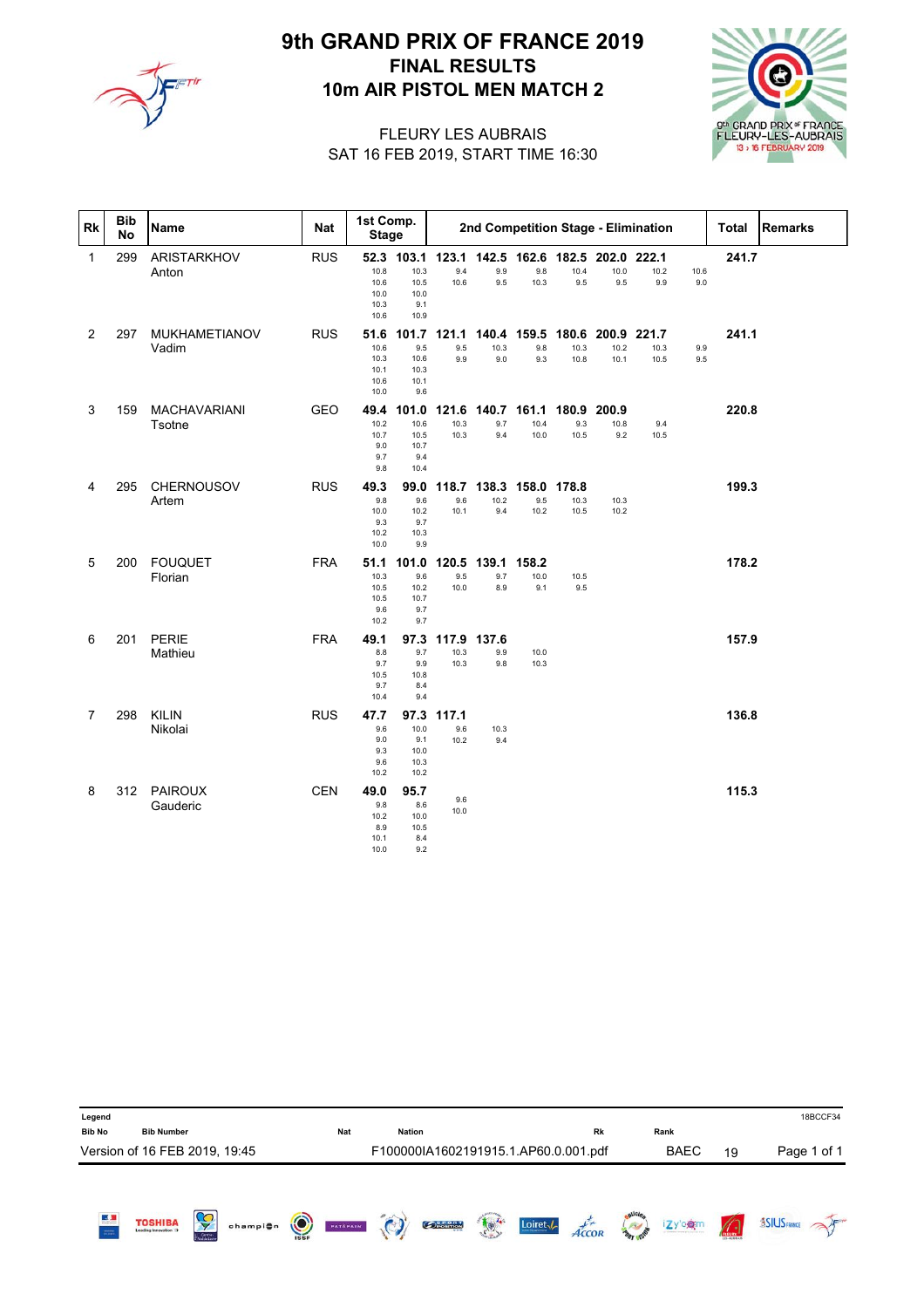

**TOSHIBA** 

# **Qualification** 10m AIR PISTOL MEN MATCH 2 RESULTS 9th GRAND PRIX OF FRANCE 2019

SAT 16 FEB 2019, START TIME 16:30 FLEURY LES AUBRAIS



| Rank            | <b>FP</b>                 | <b>Bib No   Name</b> |                                         | Nat        | Team                                 |    |                | <b>Series</b> |    |             |    | Total       | Re |
|-----------------|---------------------------|----------------------|-----------------------------------------|------------|--------------------------------------|----|----------------|---------------|----|-------------|----|-------------|----|
|                 |                           |                      |                                         |            |                                      | 1  | $\overline{2}$ | 3             | 4  | $\sqrt{5}$  | 6  |             | m  |
|                 | 1 28                      | 295                  | CHERNOUSOV Artem                        | <b>RUS</b> | Russie                               | 95 | 99             | 99            | 99 | 96          | 99 | 587-29x QF  |    |
| $\overline{2}$  | 33                        | 312                  | <b>PAIROUX Gauderic</b>                 | <b>CEN</b> | Ligue du Centre                      | 98 | 98             | 98            | 97 | 96          | 95 | 582-17x QF  |    |
| 3               | 39                        | 200                  | <b>FOUQUET Florian</b>                  | <b>FRA</b> | France                               | 98 | 94             | 99            | 98 | 95          | 96 | 580-23x QF  |    |
| 4               | 54                        | 159                  | MACHAVARIANI Tsotne                     | <b>GEO</b> | Georgie                              | 97 | 95             | 97            | 97 | 97          | 97 | 580-22x QF  |    |
| 5               | 44                        | 299                  | <b>ARISTARKHOV Anton</b>                | <b>RUS</b> | Russie                               | 97 | 94             | 95            | 96 | 99          | 97 | 578-19x QF  |    |
| 6               | 34                        | 297                  | MUKHAMETIANOV Vadim                     | <b>RUS</b> | Russie                               | 95 | 97             | 98            | 97 | 95          | 95 | 577-14x QF  |    |
| 7               | 37                        | 201                  | <b>PERIE Mathieu</b>                    | <b>FRA</b> | France                               | 95 | 96             | 97            | 95 | 99          | 94 | 576-17x QF  |    |
| 8               | 26                        | 298                  | KILIN Nikolai                           | <b>RUS</b> | Russie                               | 96 | 98             | 95            | 95 | 96          | 95 | 575-13x QF  |    |
| 9               | 32                        | 160                  | <b>KADAGIDZE Levan</b>                  | <b>GEO</b> | Georgie                              | 93 | 97             | 97            | 96 | 95          | 95 | 573-19x     |    |
| 10              | 48                        | 167                  | COSTA Joao                              | <b>POR</b> | Portugal                             | 97 | 97             | 95            | 96 | 96          | 92 | 573-16x     |    |
| 11              | 30                        | 296                  | <b>ISAKOV Mikhail</b>                   | <u>RUS</u> | Russie                               | 96 | 95             | 95            | 97 | 96          | 94 | $573 - 13x$ |    |
| 12 <sup>°</sup> | 35                        | 113                  | PIGNOUX Jerome                          | P-C        | Ligue de Poitou                      | 91 | 96             | 97            | 98 | 96          | 93 | $571 - 21x$ |    |
| 13              | 56                        | 169                  | <b>CARAPINHA Tiago</b>                  | <b>POR</b> | Portugal                             | 97 | 94             | 95            | 95 | 94          | 94 | 569-19x     |    |
| 14              | 29                        | 223                  | OTHMANI Alaa                            | <b>TUN</b> | Tunisie                              | 93 | 91             | 93            | 99 | 97          | 95 | 568-16x     |    |
| 15              | 42                        | 202                  | <b>GARCONNOT Sylvain</b>                | <b>FRA</b> | France                               | 94 | 97             | 95            | 94 | 90          | 96 | 566-8x      |    |
| 16              | 57                        | 231                  | MICKIEWICZ Waldek                       | <b>GBR</b> | Grande Bretagn                       | 91 | 94             | 98            | 95 | 94          | 93 | 565-17x     |    |
| 17              | -40                       | 146                  | <b>FRIDRICI Yann</b>                    | <b>MOP</b> | Belgique                             | 93 | 97             | 96            | 92 | 95          | 92 | $565 - 12x$ |    |
| 18              | 55                        | 140                  | <b>JACOLIN Frederic</b>                 | AQU        | Ligue d'Aquitain                     | 97 | 91             | 93            | 95 | 94          | 95 | 565-10x     |    |
| 19              | 53                        | 274                  | <b>IGLESIAS MOSQUERA</b><br>David Isaac | <b>ESP</b> | Espagne                              | 95 | 93             | 92            | 95 | 94          | 94 | 563-16x     |    |
| 20              | 31                        | 145                  | DEROUAUX Jean-Marc                      | <b>BEL</b> | <b>Belgique</b>                      | 97 | 92             | 91            | 98 | 94          | 89 | 561-14x     |    |
| 21              | 45                        | 206                  | <b>BEAUVAIS Aymeric</b>                 | OBJ        | Objectir                             | 91 | 93             | 94            | 96 | 92          | 95 | $561 - 11x$ |    |
| 22              | 36                        | 125                  | RAHIMI SANGARY Ebrahim                  | <b>IRI</b> | Iran seoul shoot                     | 89 | 92             | 94            | 95 | 95          | 95 | 560-15x     |    |
|                 | 23 50                     | 168                  | <b>SANTOS Antonio</b>                   | <b>POR</b> | Portugal                             | 92 | 94             | 94            | 93 | 90          | 96 | 559-15x     |    |
| 24              | 27                        | 147                  | PAGGEN Raphael                          | <b>BEL</b> | <b>Belgique</b>                      | 92 | 93             | 92            | 94 | 94          | 93 | 558-8x      |    |
| 25              | 52                        | 107                  | <b>BRUN Charles</b>                     | <b>MOP</b> | <b>Mental Objectif</b>               | 92 | 92             | 94            | 92 | 88          | 98 | 556-14x     |    |
|                 | 26 46                     | 106                  | <b>GEISEN Lionel</b>                    | <b>MOP</b> | Mental Objectif                      | 89 | 92             | 93            | 96 | 92          | 94 | 556-7x      |    |
|                 | 27 43                     | 203                  | <b>CHRISTOPHE Herve</b>                 | <b>MAR</b> | Lique de Martini                     | 92 | 94             | 93            | 90 | 92          | 95 | 556-6x      |    |
|                 | 28 38                     | 148                  | <b>SERVAIS Denis</b>                    | <b>BEL</b> | Belgique                             | 92 | 93             | 91            | 94 | 92          | 91 | 553-10x     |    |
| 29              | 59                        | 224                  | CHIHAOUI Faycel                         | <b>TUN</b> | Tunisie                              | 90 | 92             | 94            | 92 | 94          | 89 | $551 - 12x$ |    |
|                 | 30 47                     | 117                  | <b>LEHUEDE Bertrand</b>                 | <b>PIC</b> | Ligue de Picard                      | 86 | 89             | 94            | 93 | 93          | 89 | 544- 5x     |    |
|                 | 31 49                     | 216                  | MARIUTTO Louis                          | <b>LUX</b> | Luxembourg                           | 87 | 91             | 88            | 90 | 91          | 94 | 541-4x      |    |
|                 |                           | 157                  | <b>GUERROUDJ Nasser</b>                 | <b>ALG</b> | Algérie                              |    |                |               |    |             |    |             |    |
|                 | 142<br>SADATI Seyed Saeed |                      |                                         |            | Iran seoul shoot                     |    |                |               |    |             |    |             |    |
|                 |                           |                      | Version of 16 FEB 2019, 17:45           |            | Q100000IA1602191630.1.AP60.0.001.pdf |    |                |               |    | <b>BAEC</b> | 19 | Page 1 of 3 |    |

Samples Computer (C) Computer to Loirett Accor 12YOR 12YOR 13SIUSHANE 25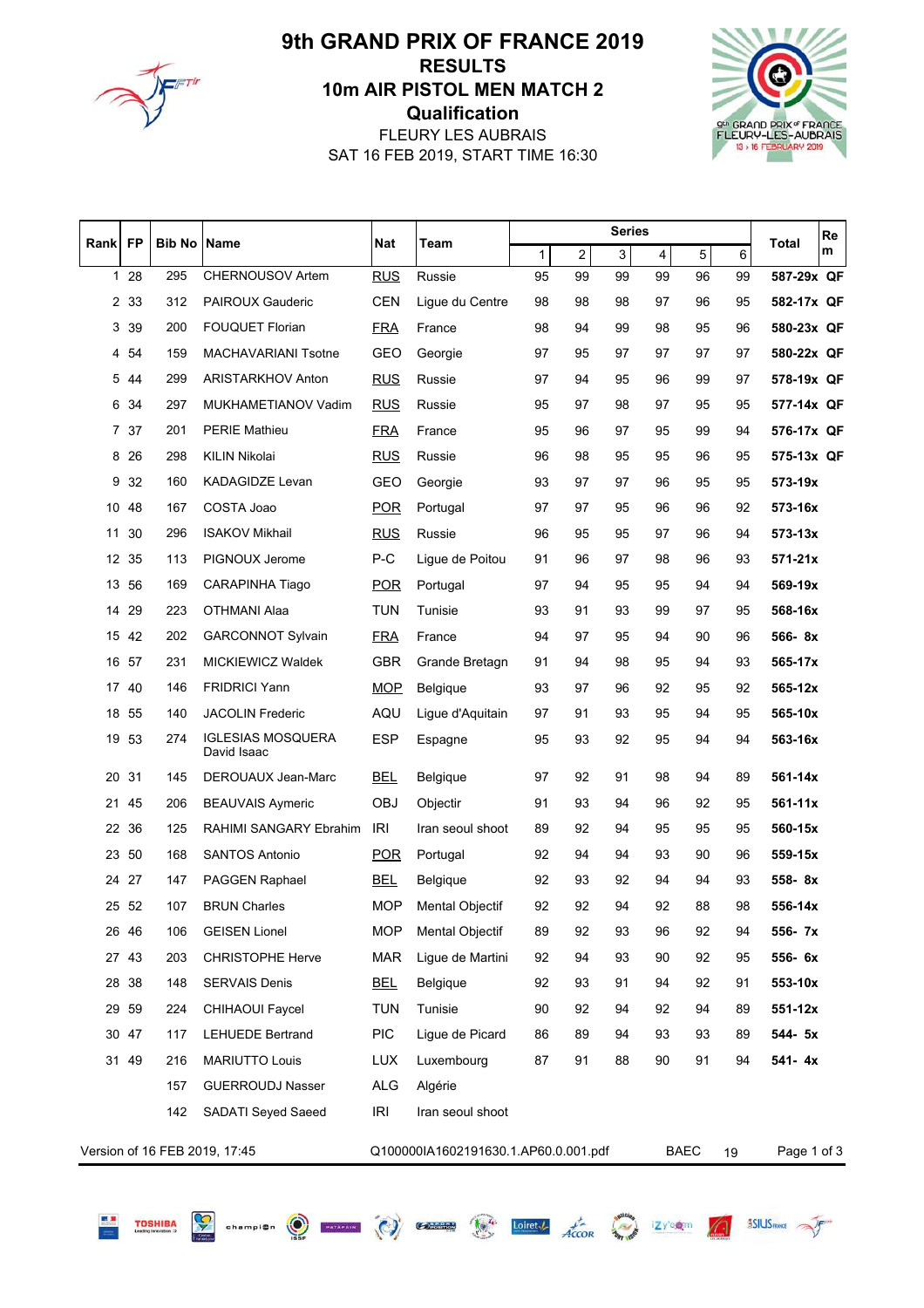

# 10m AIR PISTOL MEN JUNIOR MATCH 1 FINAL RESULTS 9th GRAND PRIX OF FRANCE 2019



#### THU 14 FEB 2019, START TIME 10:00 FLEURY LES AUBRAIS

| Rk             | <b>Bib</b><br><b>No</b> | <b>Name</b>                 | <b>Nat</b> | 1st Comp.<br><b>Stage</b>                   |                                           |                      |                            |                                                               |                       |                      | 2nd Competition Stage - Elimination |             | <b>Total</b> | <b>Remarks</b> |
|----------------|-------------------------|-----------------------------|------------|---------------------------------------------|-------------------------------------------|----------------------|----------------------------|---------------------------------------------------------------|-----------------------|----------------------|-------------------------------------|-------------|--------------|----------------|
| $\mathbf{1}$   | 254                     | <b>THIEL</b><br>Nicolas     | <b>BOR</b> | 9.5<br>9.9<br>10.1<br>10.0<br>10.9          | 9.5<br>10.4<br>10.7<br>10.0<br>10.3       | 9.6<br>9.3           | 9.8<br>7.7                 | 50.4 101.3 120.2 137.7 157.6 178.1 197.5 217.8<br>9.8<br>10.1 | 10.2<br>10.3          | 10.7<br>8.7          | 10.2<br>10.1                        | 10.3<br>9.5 | 237.6        |                |
| $\overline{2}$ | 189                     | <b>STEPANOFF</b><br>Tom     | <b>FRA</b> | 49.9<br>10.8<br>10.6<br>9.6<br>9.2<br>9.7   | 98.3<br>9.9<br>9.7<br>9.9<br>9.9<br>9.0   | 116.2<br>7.3<br>10.6 | 136.6<br>10.0<br>10.4      | 154.6<br>8.2<br>9.8                                           | 175.3<br>10.2<br>10.5 | 195.2<br>10.1<br>9.8 | 215.2<br>10.6<br>9.4                | 8.8<br>9.3  | 233.3        |                |
| 3              | 188                     | <b>DORTOMB</b><br>Edouard   | <b>FRA</b> | 49.6<br>10.0<br>10.0<br>10.0<br>9.3<br>10.3 | 97.3<br>9.2<br>9.8<br>8.5<br>9.7<br>10.5  | 9.6<br>9.5           | 9.7<br>9.2                 | 116.4 135.3 156.0 174.0<br>10.8<br>9.9                        | 9.1<br>8.9            | 193.9<br>10.3<br>9.6 | 9.6<br>9.8                          |             | 213.3        |                |
| 4              | 162                     | <b>MOSULISHVILI</b><br>Kako | <b>GEO</b> | 47.4<br>10.3<br>7.7<br>9.8<br>10.1<br>9.5   | 94.9<br>9.1<br>10.3<br>9.6<br>9.7<br>8.8  | 113.1<br>8.7<br>9.5  | 132.5<br>10.7<br>8.7       | 153.2 171.8<br>10.4<br>10.3                                   | 9.6<br>9.0            | 10.7<br>9.7          |                                     |             | 192.2        |                |
| 5              | 257                     | <b>JEGOU</b><br>Remy        | <b>PER</b> | 48.3<br>9.2<br>10.0<br>9.6<br>10.5<br>9.0   | 96.1<br>9.3<br>9.6<br>8.8<br>10.0<br>10.1 | 115.6<br>9.7<br>9.8  | 134.3 155.0<br>8.6<br>10.1 | 10.5<br>10.2                                                  | 8.3<br>8.0            |                      |                                     |             | 171.3        |                |
| 6              | 191                     | SAUVAGET<br>Théo            | <b>FRA</b> | 48.5<br>9.5<br>9.5<br>9.9<br>10.4<br>9.2    | 96.5<br>9.9<br>9.0<br>9.9<br>10.0<br>9.2  | 9.8<br>9.1           | 115.4 135.3<br>9.5<br>10.4 | 7.6<br>8.1                                                    |                       |                      |                                     |             | 151.0        |                |
| 7              | 311                     | <b>DUMONT</b><br>Axel       | <b>PIC</b> | 45.7<br>8.6<br>9.0<br>8.9<br>10.5<br>8.7    | 93.0<br>9.9<br>10.1<br>9.4<br>9.6<br>8.3  | 111.3<br>8.2<br>10.1 | 9.4<br>9.5                 |                                                               |                       |                      |                                     |             | 130.2        |                |
| 8              | 210                     | <b>SALLE</b><br>Lucas       | <b>OBJ</b> | 47.0<br>10.4<br>9.3<br>9.3<br>9.1<br>8.9    | 91.2<br>10.4<br>7.3<br>8.5<br>9.2<br>8.8  | 8.7<br>8.6           |                            |                                                               |                       |                      |                                     |             | 108.5        |                |

| Legend              |                               |             |          |         |            |               |                                        |     |                    |                                 |                |             |                 | 7D341B34            |
|---------------------|-------------------------------|-------------|----------|---------|------------|---------------|----------------------------------------|-----|--------------------|---------------------------------|----------------|-------------|-----------------|---------------------|
| <b>Bib No</b>       | <b>Bib Number</b>             |             |          |         | <b>Nat</b> | <b>Nation</b> |                                        |     |                    | Rk                              |                | Rank        |                 |                     |
|                     | Version of 14 FEB 2019, 13:19 |             |          |         |            |               | F100000IA1402191245.1.AP60MJ.0.001.pdf |     |                    |                                 |                | <b>BAEC</b> | 4               | Page 1 of 1         |
| 医具<br>$\frac{1}{2}$ | <b>TOSHIBA</b>                | Ş<br>Centre | champion | $\odot$ | PATÁPAIN   | $\odot$       | <b>OPOSITION</b>                       | 104 | Loiret $\sqrt{\ }$ | $A\acute{c}\acute{c}\acute{o}R$ | <b>AMISTOR</b> | izy'ogm     | $\sqrt{\Omega}$ | <b>ASIUS FRANCE</b> |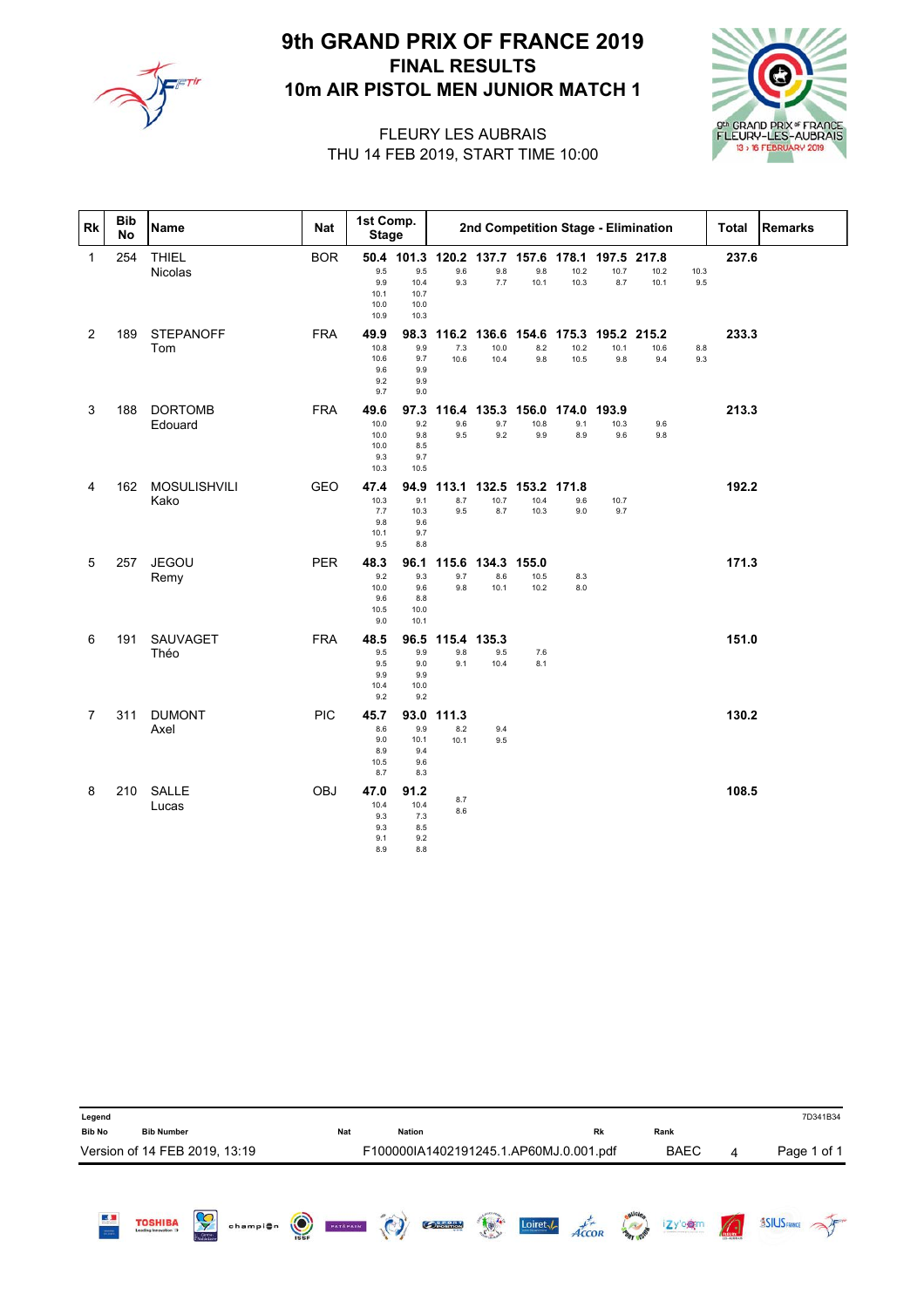

#### FLEURY LES AUBRAIS **Qualification** 10m AIR PISTOL MEN JUNIOR MATCH 1 RESULTS 9th GRAND PRIX OF FRANCE 2019

THU 14 FEB 2019, START TIME 10:00



|       | <b>FP</b> |                    |                                           |            |                   |              |                | <b>Series</b> |                         |    |    | Re                |
|-------|-----------|--------------------|-------------------------------------------|------------|-------------------|--------------|----------------|---------------|-------------------------|----|----|-------------------|
| Rankl |           | <b>Bib No Name</b> |                                           | <b>Nat</b> | Team              | $\mathbf{1}$ | $\overline{c}$ | 3             | $\overline{\mathbf{4}}$ | 5  | 6  | <b>Total</b><br>m |
|       | 1 57      | 188                | <b>DORTOMB Edouard</b>                    | <b>FRA</b> | France            | 95           | 95             | 96            | 97                      | 95 | 95 | 573-20x QF        |
|       | 2 40      | 189                | <b>STEPANOFF Tom</b>                      | <b>FRA</b> | France            | 96           | 96             | 97            | 96                      | 96 | 92 | 573-16x QF        |
| 3     | 48        | 162                | MOSULISHVILI Kako                         | <b>GEO</b> | Georgie           | 96           | 94             | 92            | 99                      | 96 | 95 | 572-16x QF        |
| 4     | 44        | 254                | <b>THIEL Nicolas</b>                      | <b>BOR</b> | Pôle Bordeaux     | 94           | 91             | 94            | 97                      | 95 | 93 | 564-16x QF        |
| 5     | 56        | 210                | <b>SALLE Lucas</b>                        | OBJ        | Objectir          | 94           | 92             | 93            | 95                      | 93 | 95 | 562- 9x QF        |
| 6     | 54        | 191                | SAUVAGET Théo                             | <b>FRA</b> | France            | 95           | 90             | 95            | 94                      | 94 | 93 | 561-10x QF        |
|       | 7 53      | 311                | <b>DUMONT Axel</b>                        | <b>PIC</b> | Ligue de Picardie | 94           | 91             | 93            | 92                      | 98 | 92 | 560- 9x QF        |
| 8     | 55        | 257                | <b>JEGOU Remy</b>                         | <b>PER</b> | Jeunes Talents    | 95           | 93             | 94            | 93                      | 90 | 94 | 559-13x QF        |
| 9     | 36        | 151                | SON Jerome                                | <b>BEL</b> | Belgique          | 95           | 93             | 93            | 91                      | 94 | 93 | 559-11x           |
| 10    | 52        | 281                | <b>FREIJE TORNEIRO Martin</b>             | <b>ESP</b> | Espagne           | 91           | 95             | 95            | 92                      | 95 | 91 | 559-11x           |
| 11    | 47        | 190                | <b>BOIS Antonin</b>                       | <b>FRA</b> | France            | 92           | 94             | 90            | 93                      | 95 | 93 | 557-12x           |
| 12    | 46        | 282                | <b>FRAGE CORREDOIRA</b><br><b>Nicolas</b> | <b>ESP</b> | Espagne           | 95           | 89             | 92            | 95                      | 96 | 90 | 557-10x           |
| 13    | 60        | 115                | PIGNOUX Samuel                            | $P-C$      | Lique de Poitou-  | 89           | 93             | 94            | 93                      | 91 | 94 | 554-12x           |
| 14    | 58        | 260                | PASQUIER Frédéric                         | <b>PER</b> | Jeunes Talents    | 91           | 90             | 93            | 92                      | 91 | 93 | 550-13x           |
| 15    | 42        | 111                | <b>TASSINARI Quentin</b>                  | <b>MOP</b> | Mental Objectif P | 90           | 93             | 91            | 92                      | 91 | 91 | 548-7x            |
| 16    | 39        | 156                | <b>DESLANDES Hugo</b>                     | LIM        | Lique du Limousi  | 89           | 90             | 92            | 94                      | 90 | 91 | 546-9x            |
| 17    | 50        | 258                | LABOULEBENE Matteo                        | <b>PER</b> | Jeunes Talents    | 89           | 90             | 91            | 90                      | 90 | 94 | 544- 6x           |
|       | 18 43     | 259                | <b>LENGLET Antoine</b>                    | <b>PER</b> | Jeunes Talents    | 89           | 88             | 91            | 91                      | 92 | 91 | 542-8x            |
| 19    | 59        | 316                | AH-YOU Adrien                             | <b>NAN</b> |                   | 90           | 91             | 95            | 94                      | 80 | 90 | 540-9x            |
| 20    | 38        | 229                | <b>TOUATI Haroun</b>                      | <b>TUN</b> | Tunisie           | 91           | 80             | 86            | 89                      | 88 | 90 | 524-6x            |
| 21    | 45        | 241                | <b>VILASPASA Antoine</b>                  | AUV        | Ligue d'Auvergne  | 84           | 85             | 87            | 89                      | 91 | 87 | 523-6x            |
| 22    | 37        | 242                | <b>BOISNEL Jean</b>                       | AUV        | Lique d'Auvergne  | 89           | 85             | 89            | 85                      | 88 | 84 | 520-0x            |
|       | 23 51     | 119                | <b>LEHUEDE Thomas</b>                     | <b>PIC</b> | Ligue de Picardie | 84           | 79             | 90            | 85                      | 86 | 89 | $513 - 7x$        |
|       |           | 122                | <b>BOURDEILLETAS IIan</b>                 | $D-S$      | Ligue du Dauphin  |              |                |               |                         |    |    |                   |

Protest Date / Time:

**Summary** Number of athletes on this list: 24; Total number of athletes: 24; Total number of teams: 2 Legend EC4B3DC2 \_\_\_ Team Member Bib No Bib Number DNS Did Not Start FP Firing Point Nat Nation QF Qualified for Final Rem Remarks Version of 14 FEB 2019, 11:15 Q100000IA1402191000.1.AP60MJ.0.001.pdf BAEC 4 Page 1 of 2Loiret-1 Accor 3 **TOSHIBA** i<mark>z</mark>y'e**g**m **SSILIS FRANCE** champion **O Construction**  $\mathbb{C}$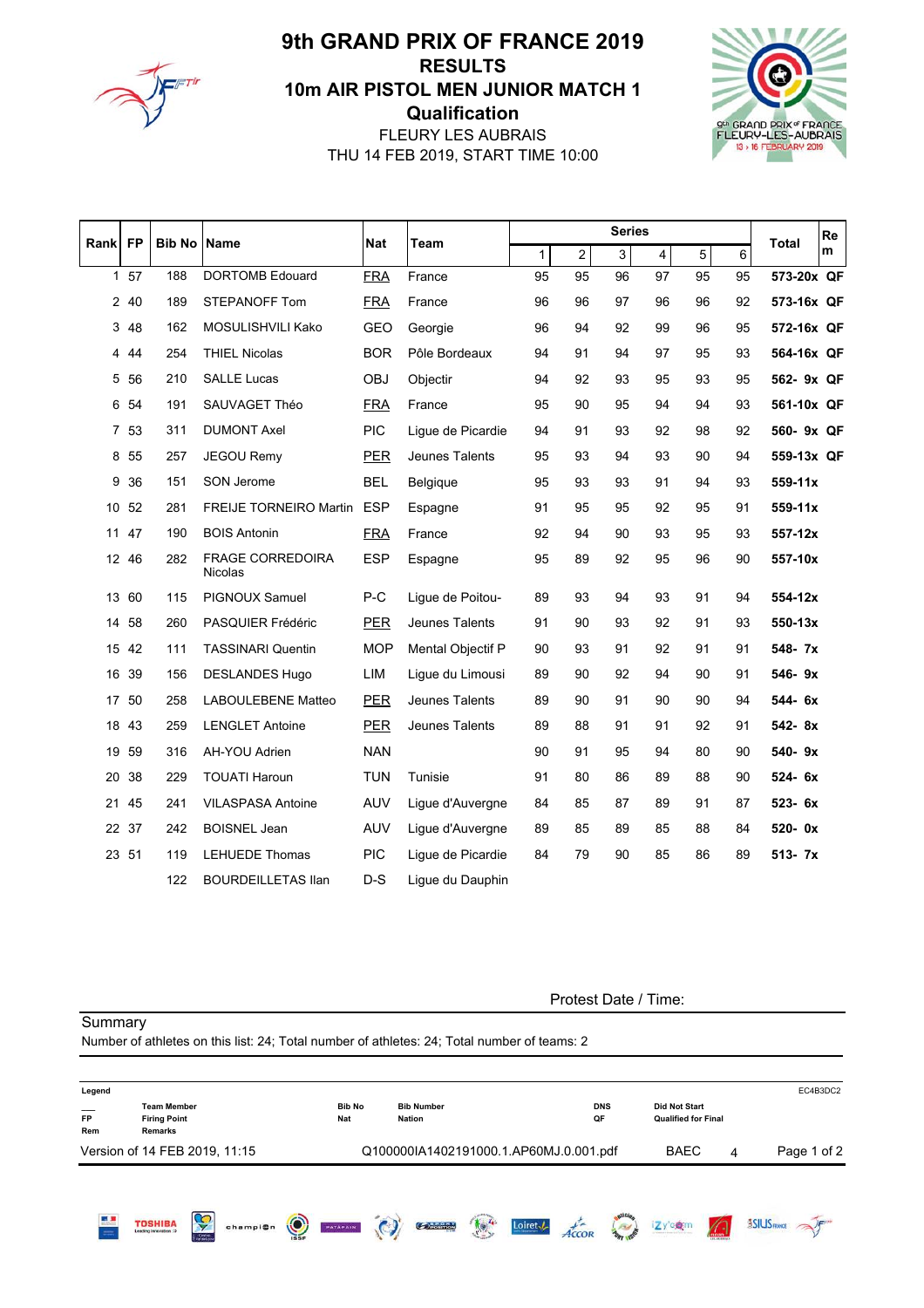

# 10m AIR PISTOL MEN JUNIOR MATCH 2 FINAL RESULTS 9th GRAND PRIX OF FRANCE 2019



#### SAT 16 FEB 2019, START TIME 16:30 FLEURY LES AUBRAIS

| Rk             | <b>Bib</b><br><b>No</b> | Name                            | <b>Nat</b> | 1st Comp.<br><b>Stage</b>                   |                                             |                      |                                   |                                              |                           |                             | 2nd Competition Stage - Elimination |             | <b>Total</b> | <b>Remarks</b> |
|----------------|-------------------------|---------------------------------|------------|---------------------------------------------|---------------------------------------------|----------------------|-----------------------------------|----------------------------------------------|---------------------------|-----------------------------|-------------------------------------|-------------|--------------|----------------|
| 1              | 162                     | MOSULISHVILI<br>Kako            | GEO        | 49.6<br>10.9<br>10.2<br>8.9<br>10.5<br>9.1  | 99.0<br>10.0<br>10.2<br>10.2<br>9.9<br>9.1  | 119.0<br>9.8<br>10.2 | 10.0<br>9.7                       | 138.7 158.6 178.5 198.1 218.0<br>10.3<br>9.6 | 9.2<br>10.7               | 10.4<br>9.2                 | 10.4<br>9.5                         | 10.4<br>9.6 | 238.0        |                |
| $\overline{c}$ | 189                     | <b>STEPANOFF</b><br>Tom         | <b>FRA</b> | 49.5<br>8.6<br>10.2<br>10.0<br>10.4<br>10.3 | 98.8<br>8.9<br>9.9<br>9.9<br>10.1<br>10.5   | 118.2<br>8.7<br>10.7 | 138.6<br>10.8<br>9.6              | 159.5<br>10.2<br>10.7                        | 180.7<br>10.5<br>10.7     | 202.0 222.4<br>10.6<br>10.7 | 9.6<br>10.8                         | 0.0<br>9.0  | 231.4        |                |
| 3              | 151                     | SON<br>Jerome                   | <b>BEL</b> | 51.5<br>10.7<br>10.2<br>10.2<br>9.7<br>10.7 | 99.6<br>9.7<br>8.6<br>10.1<br>10.6<br>9.1   | 9.7<br>8.3           | 117.6 138.7 156.9<br>10.5<br>10.6 | 9.6<br>8.6                                   | 176.5 196.2<br>9.9<br>9.7 | 9.7<br>10.0                 | 9.4<br>9.6                          |             | 215.2        |                |
| 4              | 191                     | SAUVAGET<br>Théo                | <b>FRA</b> | 48.3<br>10.2<br>9.8<br>9.5<br>9.1<br>9.7    | 97.2<br>9.1<br>9.9<br>9.6<br>10.1<br>10.2   | 117.1<br>9.7<br>10.2 | 136.6<br>9.8<br>9.7               | 156.0<br>9.0<br>10.4                         | 174.6<br>10.0<br>8.6      | 7.8<br>9.1                  |                                     |             | 191.5        |                |
| 5              | 254                     | <b>THIEL</b><br>Nicolas         | <b>BOR</b> | 47.7<br>9.7<br>9.0<br>10.1<br>9.9<br>9.0    | 97.5<br>10.1<br>10.3<br>10.5<br>10.4<br>8.5 | 9.8<br>10.5          | 117.8 135.2 154.3<br>7.2<br>10.2  | 10.3<br>8.8                                  | 10.0<br>10.0              |                             |                                     |             | 174.3        |                |
| 6              |                         | 282 FRAGE CORREDOIRA<br>Nicolas | <b>ESP</b> | 48.0<br>10.2<br>8.8<br>9.9<br>8.9<br>10.2   | 96.5<br>9.9<br>10.8<br>9.4<br>9.2<br>9.2    | 114.4<br>9.1<br>8.8  | 135.2<br>10.5<br>10.3             | 8.4<br>9.5                                   |                           |                             |                                     |             | 153.1        |                |
| $\overline{7}$ | 190                     | <b>BOIS</b><br>Antonin          | <b>FRA</b> | 48.8<br>10.6<br>10.4<br>8.9<br>9.3<br>9.6   | 96.5<br>9.6<br>9.4<br>10.5<br>8.2<br>10.0   | 116.6<br>10.4<br>9.7 | 8.4<br>8.3                        |                                              |                           |                             |                                     |             | 133.3        |                |
| 8              | 258                     | <b>LABOULEBENE</b><br>Matteo    | <b>PER</b> | 45.7<br>9.1<br>9.4<br>10.6<br>9.8<br>6.8    | 91.9<br>8.7<br>9.8<br>8.6<br>8.9<br>10.2    | 9.0<br>9.0           |                                   |                                              |                           |                             |                                     |             | 109.9        |                |

| Legend<br><b>Bib No</b> | <b>Bib Number</b>             |                           |          |         | <b>Nat</b> | <b>Nation</b> |                                       |     |                           | Rk        |                | Rank        |    | FC1CFBB0            |
|-------------------------|-------------------------------|---------------------------|----------|---------|------------|---------------|---------------------------------------|-----|---------------------------|-----------|----------------|-------------|----|---------------------|
|                         | Version of 16 FEB 2019, 19:45 |                           |          |         |            |               | F100000IA1602191915.1.AP60J.0.001.pdf |     |                           |           |                | <b>BAEC</b> | 20 | Page 1 of 1         |
|                         |                               |                           |          |         |            |               |                                       |     |                           |           |                |             |    |                     |
| 區<br>$\frac{1}{2}$      | <b>TOSHIBA</b>                | Ş<br>Centre<br>Natidezoir | champi@n | $\odot$ | PATAPAIN   | $\odot$       | <b>O</b> POSITION                     | 104 | ${\sf Loiret}\mathcal{A}$ | $A\neq C$ | <b>PARTIES</b> | izy'e@m     |    | <b>ASIUS FRANCE</b> |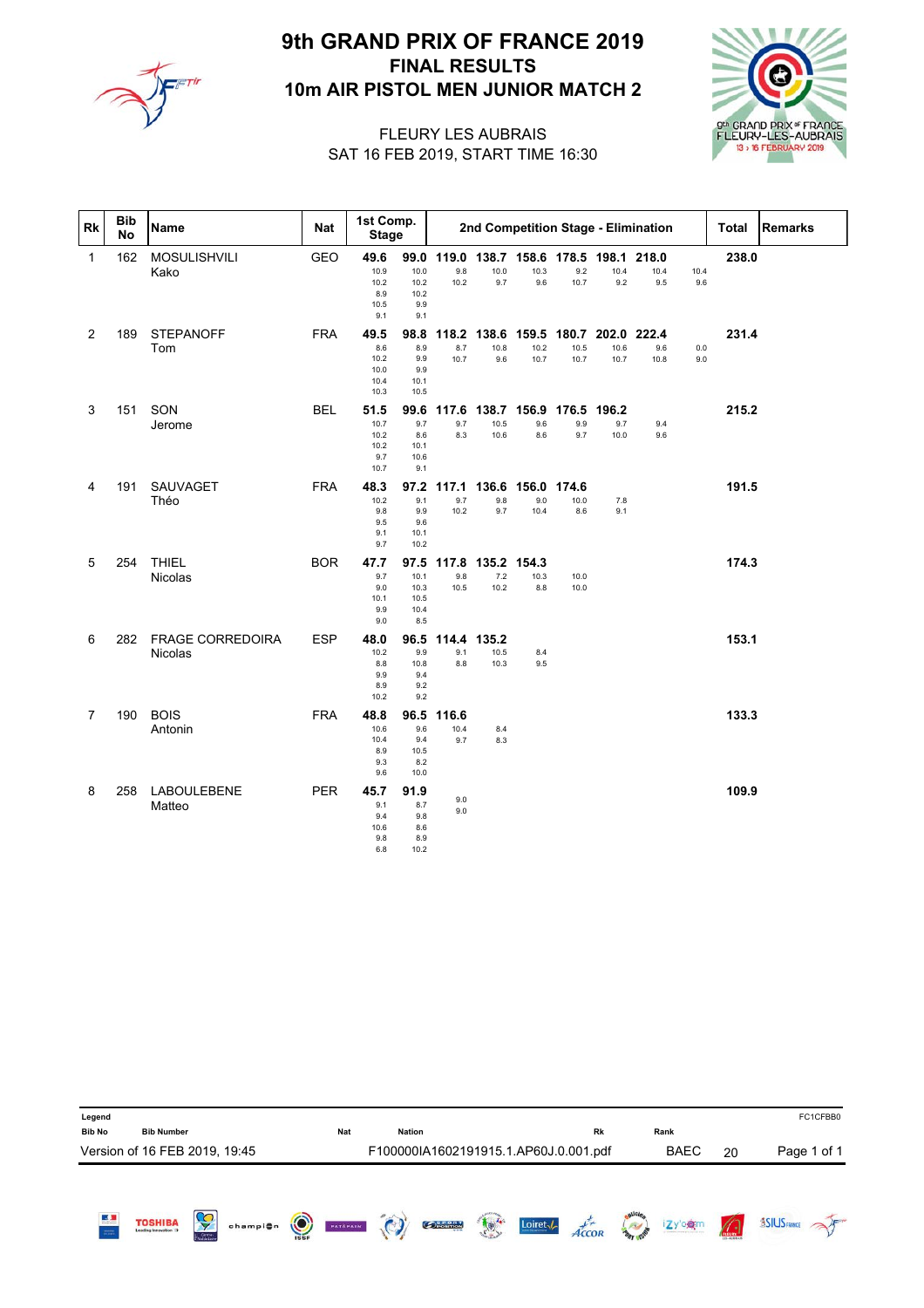

#### FLEURY LES AUBRAIS **Qualification** 10m AIR PISTOL MEN JUNIOR MATCH 2 RESULTS 9th GRAND PRIX OF FRANCE 2019

SAT 16 FEB 2019, START TIME 16:30



|      |                |                    |                                           |            |                   |              |                | <b>Series</b> |                         |    |    | Re                |
|------|----------------|--------------------|-------------------------------------------|------------|-------------------|--------------|----------------|---------------|-------------------------|----|----|-------------------|
| Rank | <b>FP</b>      | <b>Bib No Name</b> |                                           | <b>Nat</b> | Team              | $\mathbf{1}$ | $\overline{2}$ | $\mathbf{3}$  | $\overline{\mathbf{4}}$ | 5  | 6  | <b>Total</b><br>m |
|      | 116            | 254                | <b>THIEL Nicolas</b>                      | <b>BOR</b> | Pôle Bordeaux     | 94           | 96             | 92            | 97                      | 96 | 91 | 566-18x QF        |
|      | 2 19           | 151                | SON Jerome                                | <b>BEL</b> | Belgique          | 96           | 95             | 93            | 92                      | 92 | 94 | 562-13x QF        |
| 3    | 6              | 162                | MOSULISHVILI Kako                         | <b>GEO</b> | Georgie           | 91           | 95             | 93            | 97                      | 91 | 94 | 561-14x QF        |
| 4    | $\mathbf 1$    | 189                | STEPANOFF Tom                             | <b>FRA</b> | France            | 96           | 92             | 96            | 93                      | 92 | 92 | 561-12x QF        |
| 5    | 25             | 190                | <b>BOIS Antonin</b>                       | <b>FRA</b> | France            | 93           | 96             | 93            | 92                      | 91 | 95 | 560-12x QF        |
| 6    | 8              | 191                | SAUVAGET Théo                             | <b>FRA</b> | France            | 94           | 91             | 96            | 95                      | 92 | 91 | 559- 9x QF        |
| 7    | 14             | 258                | <b>LABOULEBENE Matteo</b>                 | <b>PER</b> | Jeunes Talents    | 90           | 96             | 91            | 95                      | 93 | 93 | 558-13x QF        |
| 8    | 9              | 282                | <b>FRAGE CORREDOIRA</b><br><b>Nicolas</b> | <b>ESP</b> | Espagne           | 94           | 95             | 93            | 91                      | 92 | 93 | 558-11x QF        |
| 9    | 24             | 316                | AH-YOU Adrien                             | <b>NAN</b> |                   | 89           | 94             | 91            | 95                      | 92 | 95 | 556-8x            |
| 10   | 13             | 111                | <b>TASSINARI Quentin</b>                  | <b>MOP</b> | Mental Objectif P | 91           | 92             | 92            | 92                      | 94 | 93 | $554 - 6x$        |
| 11   | 10             | 260                | PASQUIER Frédéric                         | <b>PER</b> | Jeunes Talents    | 92           | 93             | 93            | 92                      | 90 | 93 | 553-9x            |
| 12   | $\overline{2}$ | 281                | <b>FREIJE TORNEIRO Martin</b>             | <b>ESP</b> | Espagne           | 93           | 90             | 92            | 94                      | 90 | 93 | $552 - 11x$       |
|      | 13 18          | 257                | <b>JEGOU Remy</b>                         | <b>PER</b> | Jeunes Talents    | 90           | 92             | 94            | 93                      | 90 | 92 | 551- 7x           |
|      | 14 22          | 156                | <b>DESLANDES Hugo</b>                     | LIM        | Lique du Limousi  | 87           | 90             | 94            | 96                      | 93 | 90 | 550- 7x           |
| 15   | 21             | 259                | <b>LENGLET Antoine</b>                    | <b>PER</b> | Jeunes Talents    | 92           | 92             | 92            | 91                      | 91 | 91 | 549-8x            |
| 16   | 5              | 311                | <b>DUMONT Axel</b>                        | <b>PIC</b> | Ligue de Picardie | 87           | 95             | 91            | 92                      | 89 | 91 | 545-7x            |
| 17   | $\overline{4}$ | 210                | <b>SALLE Lucas</b>                        | <b>OBJ</b> | Objectir          | 89           | 90             | 93            | 89                      | 90 | 93 | 544-10x           |
| 18   | 7              | 229                | <b>TOUATI Haroun</b>                      | <b>TUN</b> | Tunisie           | 87           | 87             | 88            | 93                      | 92 | 94 | $541 - 11x$       |
| 19   | 12             | 115                | PIGNOUX Samuel                            | $P-C$      | Ligue de Poitou-  | 90           | 90             | 93            | 90                      | 89 | 88 | 540-8x            |
|      | 20 11          | 241                | <b>VILASPASA Antoine</b>                  | AUV        | Ligue d'Auvergne  | 87           | 93             | 87            | 88                      | 91 | 78 | $524 - 3x$        |
|      | 21 23          | 242                | <b>BOISNEL Jean</b>                       | <b>AUV</b> | Lique d'Auvergne  | 88           | 83             | 81            | 83                      | 91 | 89 | $515 - 4x$        |
| 22   | -3             | 119                | <b>LEHUEDE Thomas</b>                     | <b>PIC</b> | Ligue de Picardie | 86           | 82             | 84            | 79                      | 83 | 85 | 499- 5x           |
|      |                | 122                | <b>BOURDEILLETAS IIan</b>                 | $D-S$      | Ligue du Dauphin  |              |                |               |                         |    |    |                   |
|      |                | 188                | DORTOMB Edouard                           | <b>FRA</b> | France            |              |                |               |                         |    |    |                   |

Protest Date / Time:

**Summary** Number of athletes on this list: 24; Total number of athletes: 24; Total number of teams: 2 Legend 713E9F83 \_\_\_ Team Member Bib No Bib Number DNS Did Not Start FP Firing Point Nat Nation QF Qualified for Final Rem Remarks Version of 16 FEB 2019, 17:43 Q100000IA1602191630.1.AP60J.0.001.pdf BAEC 20 Page 1 of 2Loiret / Accor Manus **TOSHIBA** izy'ogm **SSIUS FRANCE** champion **O Construction**  $\frac{1}{\sqrt{2}}$  $\sqrt{C}$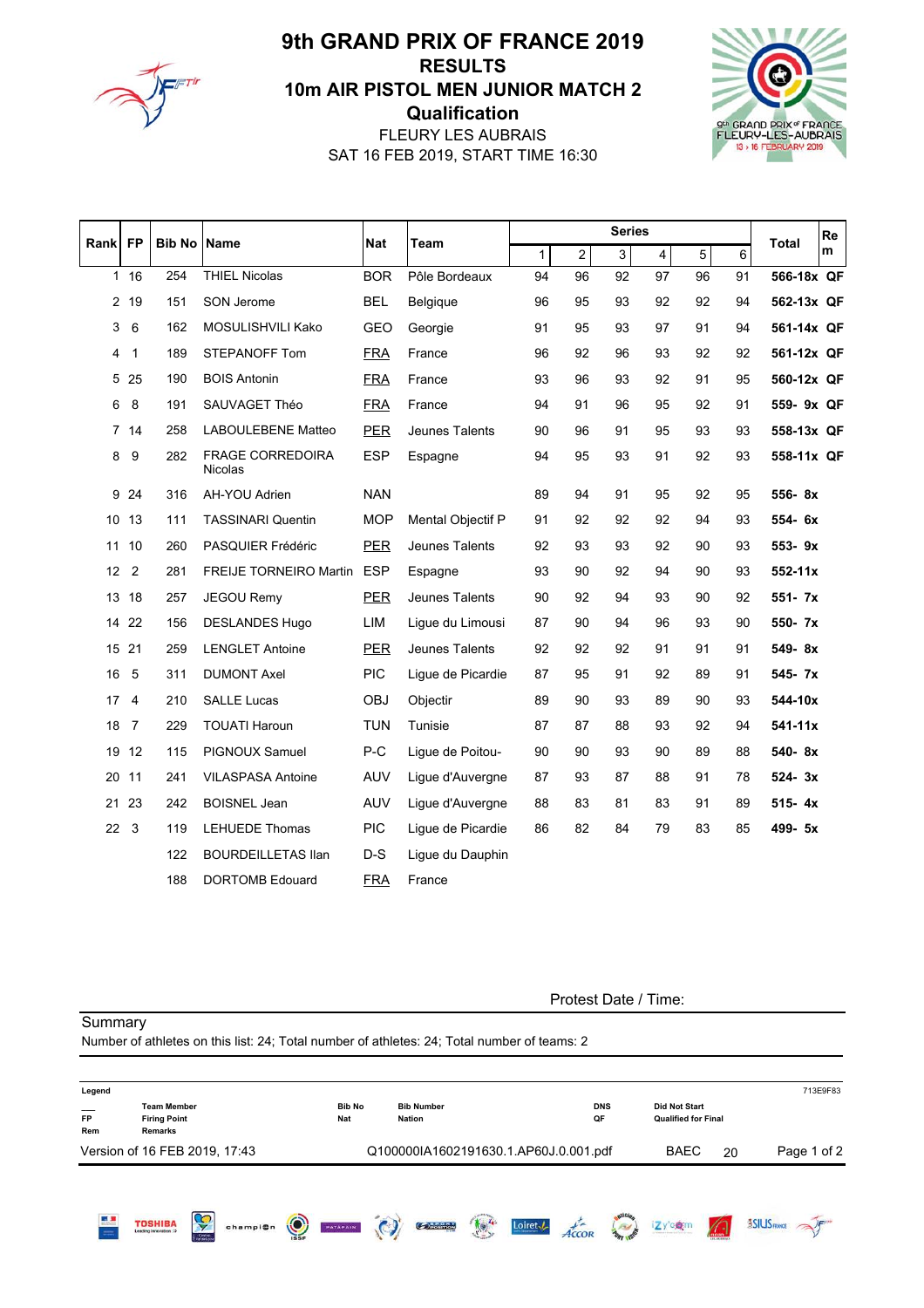

# 10m AIR PISTOL WOMEN MATCH 1 FINAL RESULTS 9th GRAND PRIX OF FRANCE 2019



#### THU 14 FEB 2019, START TIME 07:45 FLEURY LES AUBRAIS

| Rk             | <b>Bib</b><br><b>No</b> | <b>Name</b>                       | <b>Nat</b> | 1st Comp.<br><b>Stage</b>                   |                                              |                       |                                  |                     |                       |                                              | 2nd Competition Stage - Elimination |              | <b>Total</b> | <b>Remarks</b> |
|----------------|-------------------------|-----------------------------------|------------|---------------------------------------------|----------------------------------------------|-----------------------|----------------------------------|---------------------|-----------------------|----------------------------------------------|-------------------------------------|--------------|--------------|----------------|
| 1              | 306                     | <b>BATSARASHKINA</b><br>Vitalina  | <b>RUS</b> | 51.6<br>10.7<br>10.5<br>9.9<br>10.5<br>10.0 | 102.0<br>9.7<br>9.9<br>10.7<br>10.6<br>9.5   | 122.6<br>10.5<br>10.1 | 9.4<br>9.9                       | 9.7<br>9.7          | 10.7<br>10.7          | 141.9 161.3 182.7 203.2 223.5<br>10.7<br>9.8 | 10.2<br>10.1                        | 10.0<br>10.2 | 243.7        |                |
| $\overline{c}$ | 196                     | <b>GOBERVILLE</b><br>Celine       | <b>FRA</b> | 49.7<br>9.6<br>9.8<br>10.2<br>10.0<br>10.1  | 100.7<br>10.4<br>9.8<br>10.0<br>10.5<br>10.3 | 121.9<br>10.5<br>10.7 | 141.8<br>9.7<br>10.2             | 160.1<br>9.2<br>9.1 | 180.0<br>10.1<br>9.8  | 199.8<br>10.7<br>9.1                         | 219.6<br>10.9<br>8.9                | 9.8<br>10.4  | 239.8        |                |
| 3              | 198                     | LAMOLLE<br>Mathilde               | <b>FRA</b> | 50.1<br>10.3<br>9.6<br>10.0<br>10.2<br>10.0 | 101.1<br>10.3<br>10.4<br>9.6<br>10.1<br>10.6 | 10.5<br>10.6          | 122.2 141.1<br>8.6<br>10.3       | 159.6<br>9.6<br>8.9 | 178.9<br>9.9<br>9.4   | 198.6<br>9.1<br>10.6                         | 10.6<br>10.2                        |              | 219.4        |                |
| 4              | 308                     | <b>MEDVEDEVA</b><br>Svetlana      | <b>RUS</b> | 47.9<br>9.2<br>9.6<br>9.7<br>9.4<br>10.0    | 97.7<br>9.7<br>10.2<br>9.4<br>10.3<br>10.2   | 118.7<br>10.6<br>10.4 | 138.7<br>10.2<br>9.8             | 157.7<br>9.9<br>9.1 | 178.4<br>10.3<br>10.4 | 9.4<br>10.5                                  |                                     |              | 198.3        |                |
| 5              | 276                     | <b>FRANQUET CALVENTE</b><br>Sonia | <b>ESP</b> | 47.8<br>9.2<br>9.5<br>9.8<br>9.5<br>9.8     | 96.7<br>9.7<br>10.6<br>9.8<br>8.5<br>10.3    | 9.6<br>10.3           | 116.6 136.1 154.9<br>10.2<br>9.3 | 9.6<br>9.2          | 9.5<br>10.6           |                                              |                                     |              | 175.0        |                |
| 6              | 226                     | <b>CHERNI</b><br>Olfa             | <b>TUN</b> | 47.6<br>10.2<br>8.9<br>9.5<br>9.7<br>9.3    | 95.4<br>10.5<br>10.2<br>7.9<br>9.9<br>9.3    | 115.4<br>9.9<br>10.1  | 134.4<br>8.5<br>10.5             | 9.1<br>9.9          |                       |                                              |                                     |              | 153.4        |                |
| 7              | 310                     | <b>ENINA</b><br>lana              | <b>RUS</b> | 47.3<br>9.5<br>9.4<br>8.6<br>9.2<br>10.6    | 95.3<br>10.4<br>10.5<br>7.5<br>9.7<br>9.9    | 114.6<br>9.9<br>9.4   | 9.8<br>9.2                       |                     |                       |                                              |                                     |              | 133.6        |                |
| 8              | 253                     | <b>DONNIOU</b><br>Annaïc          | <b>BOR</b> | 49.6<br>10.6<br>8.0<br>10.6<br>10.0<br>10.4 | 94.8<br>8.9<br>9.5<br>8.6<br>9.5<br>8.7      | 9.2<br>10.6           |                                  |                     |                       |                                              |                                     |              | 114.6 SO     |                |

| Legend<br><b>Bib No</b><br><b>SO</b> | <b>Bib Number</b>                              |                           | Athlete eliminated by Shoot-off for tie |                        | <b>Nat</b> | <b>Nation</b> |                                       |     |                     | Rk                             |                  | Rank                                          |                     | F2983A42    |
|--------------------------------------|------------------------------------------------|---------------------------|-----------------------------------------|------------------------|------------|---------------|---------------------------------------|-----|---------------------|--------------------------------|------------------|-----------------------------------------------|---------------------|-------------|
|                                      | Version of 14 FEB 2019, 12:22                  |                           |                                         |                        |            |               | F000000IA1402191145.1.AP60W.0.001.pdf |     |                     |                                |                  | <b>BAEC</b>                                   |                     | Page 1 of 1 |
| <b>KI</b><br>$\frac{1}{2}$           | <b>TOSHIBA</b><br><b>Leading Innovation 22</b> | Ç<br>Centre<br>Evaldetoir | champion                                | $\odot$<br><b>ISSF</b> | PATAPAIN   |               | <b>COPOSITION</b>                     | 104 | Loiret <sub>V</sub> | $A\acute{c}\acute{c}\acute{c}$ | <b>BAT ISI</b> S | izy'e@m<br>where his college was not an elec- | <b>ASIUS FRANCE</b> |             |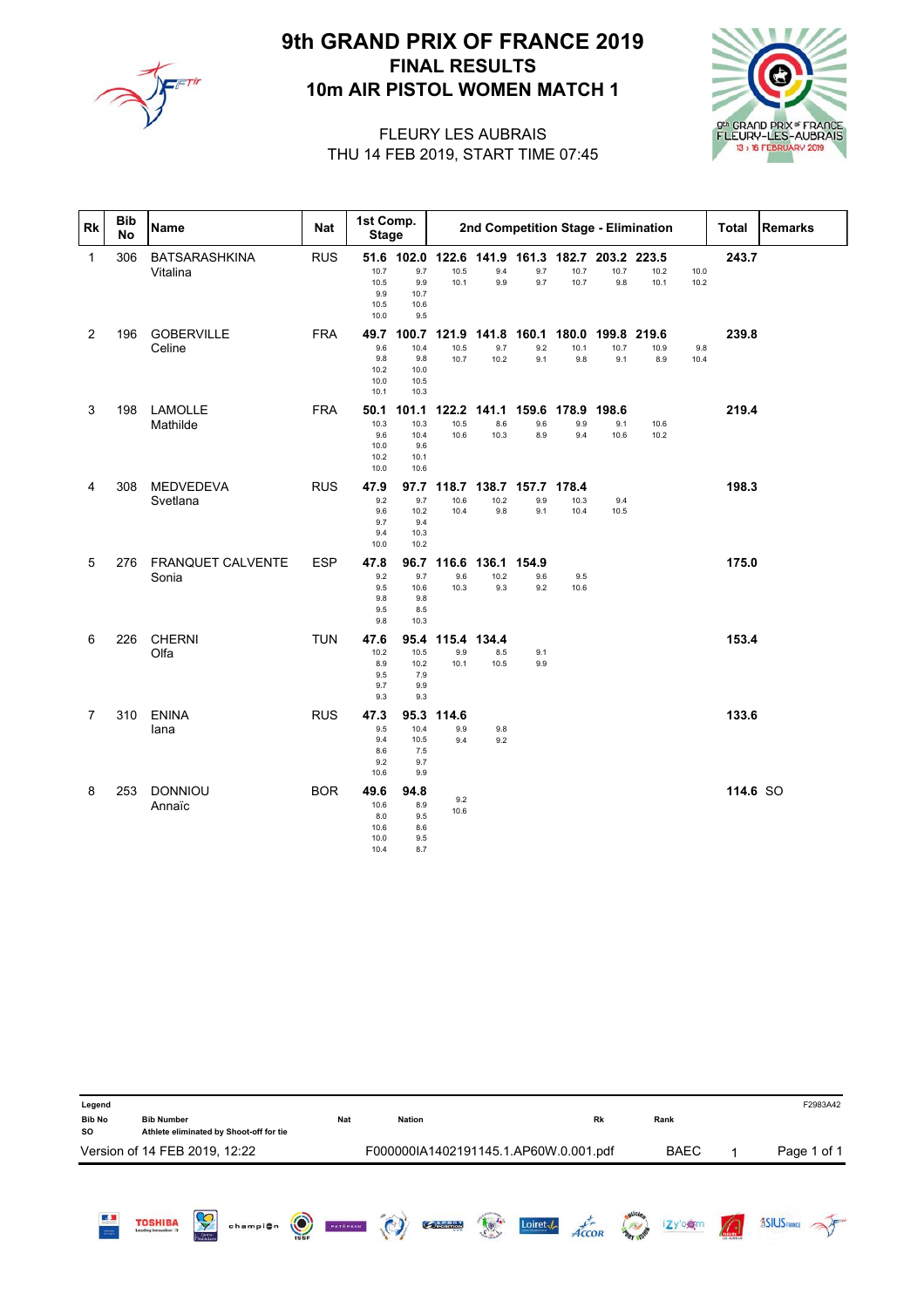

# **Qualification** 10m AIR PISTOL WOMEN MATCH 1 RESULTS 9th GRAND PRIX OF FRANCE 2019

THU 14 FEB 2019, START TIME 07:45 FLEURY LES AUBRAIS



|      |                | <b>Bib No Name</b> |                                   |            |                        |              |                | <b>Series</b> |    |    |         |              | Re |
|------|----------------|--------------------|-----------------------------------|------------|------------------------|--------------|----------------|---------------|----|----|---------|--------------|----|
| Rank | <b>FP</b>      |                    |                                   | Nat        | Team                   | $\mathbf{1}$ | $\overline{c}$ | 3             | 4  | 5  | $\,6\,$ | <b>Total</b> | m  |
|      | 1114           | 306                | <b>BATSARASHKINA Vitalina</b>     | <b>RUS</b> | Russie                 | 95           | 100            | 96            | 97 | 97 | 97      | 582-23x QF   |    |
|      | 2 11           | 308                | MEDVEDEVA Svetlana                | <b>RUS</b> | Russie                 | 96           | 97             | 96            | 94 | 98 | 97      | 578-21x QF   |    |
| 3    | 27             | 196                | <b>GOBERVILLE Celine</b>          | <b>FRA</b> | France                 | 99           | 97             | 94            | 94 | 99 | 95      | 578-12x QF   |    |
| 4    | 3              | 198                | <b>LAMOLLE Mathilde</b>           | <b>FRA</b> | France                 | 96           | 94             | 98            | 97 | 97 | 93      | 575-18x QF   |    |
| 5    | 6              | 226                | <b>CHERNI Olfa</b>                | <b>TUN</b> | Tunisie                | 97           | 95             | 94            | 96 | 95 | 98      | 575-15x QF   |    |
| 6    | 20             | 253                | <b>DONNIOU Annaïc</b>             | <b>BOR</b> | Pôle Bordeaux          | 98           | 93             | 97            | 95 | 97 | 94      | 574-16x QF   |    |
|      | 7 18           | 276                | <b>FRANQUET CALVENTE</b><br>Sonia | <b>ESP</b> | Espagne                | 94           | 95             | 95            | 95 | 97 | 95      | 571-14x QF   |    |
| 8    | 21             | 310                | ENINA lana                        | <b>RUS</b> | Russie                 | 94           | 95             | 100           | 95 | 95 | 90      | 569-14x QF   |    |
| 9    | 2              | 309                | KORSHUNOVA Ekaterina              | <b>RUS</b> | Russie                 | 95           | 94             | 92            | 93 | 98 | 97      | $569 - 13x$  |    |
|      | 10 25          | 197                | <b>GOBERVILLE Sandrine</b>        | <b>FRA</b> | France                 | 94           | 95             | 95            | 96 | 94 | 93      | 567-11x      |    |
|      | 11 23          | 199                | <b>PESCAYRE Laurie</b>            | <b>FRA</b> | France                 | 93           | 95             | 97            | 95 | 92 | 93      | 565-12x      |    |
| 12   | 19             | 161                | SALUKVADZE Nino                   | <b>GEO</b> | Georgie                | 98           | 93             | 93            | 91 | 96 | 93      | 564-17x      |    |
| 13   | 29             | 307                | LOMOVA Margarita                  | <b>RUS</b> | Russie                 | 94           | 92             | 96            | 93 | 94 | 95      | 564-16x      |    |
| 14   | 9              | 228                | <b>BOUHRIZI Hayfa</b>             | <b>TUN</b> | Tunisie                | 95           | 95             | 92            | 94 | 93 | 95      | 564-12x      |    |
| 15   | 30             | 313                | <b>PARDON Karine</b>              | <b>CEN</b> | Ligue du Centre        | 96           | 94             | 92            | 90 | 96 | 95      | 563-12x      |    |
| 16   | $\overline{4}$ | 171                | <b>MARRACHO Filipa</b>            | <b>POR</b> | Portugal               | 95           | 96             | 92            | 93 | 91 | 96      | $563 - 11x$  |    |
| 17   | 12             | 149                | <b>HAMBLENNE Mannon</b>           | BEL        | <b>Belgique</b>        | 91           | 97             | 92            | 92 | 94 | 93      | 559-15x      |    |
| 18   | 8              | 141                | <b>JACOLIN Helene</b>             | AQU        | Ligue d'Aquitain       | 94           | 90             | 94            | 93 | 94 | 93      | 558-10x      |    |
| 19   | -5             | 238                | <b>TESTIER Marie</b>              | <b>CEN</b> | Ligue du Centre        | 91           | 92             | 93            | 95 | 94 | 87      | $552 - 13x$  |    |
| 20   | 33             | 109                | <b>GOBERVILLE Aurore</b>          | <b>MOP</b> | <b>Mental Objectif</b> | 93           | 91             | 91            | 93 | 91 | 93      | 552-10x      |    |
| 21   | 26             | 277                | VILLADANGOS<br>FERNANDEZ Clara    | <b>ESP</b> | Espagne                | 93           | 90             | 90            | 94 | 87 | 93      | 547- 5x      |    |
|      | 22 31          | 110                | <b>TUTARD Aude</b>                | MOP        | Mental Objectif        | 87           | 90             | 90            | 91 | 90 | 95      | 543-8x       |    |
| 23   | 24             | 114                | <b>BOULAND Brigitte</b>           | $P-C$      | Ligue de Poitou        | 90           | 90             | 88            | 86 | 91 | 90      | 535-4x       |    |
|      | 24 34          | 103                | <b>LECLERC Isabelle</b>           | $L-R$      | Lique de Langu         | 87           | 87             | 89            | 90 | 89 | 92      | 534-6x       |    |
|      | 25 16          | 317                | ETIENNE NOTE Yannick              | MAR        |                        | 75           | 86             | 84            | 87 | 87 | 86      | 505- 6x      |    |
|      |                | 204                | <b>ADELE Catherine</b>            | <b>MAR</b> | Ligue de Martini       |              |                |               |    |    |         |              |    |
|      |                | 218                | <b>DESSOY Catheline</b>           | <b>LUX</b> | Luxembourg             |              |                |               |    |    |         |              |    |
|      |                | 158                | LALOUET Yamina                    | ALG        | Algérie                |              |                |               |    |    |         |              |    |
|      |                | 150                | <b>MACHIELS Frederique</b>        | <b>BEL</b> | <b>Belgique</b>        |              |                |               |    |    |         |              |    |
|      |                | 227                | <b>NASRI Noura</b>                | <b>TUN</b> | Tunisie                |              |                |               |    |    |         |              |    |
|      |                | 108                | <b>SCHAMMEL Evelyne</b>           | <b>MOP</b> | <b>Mental Objectif</b> |              |                |               |    |    |         |              |    |
|      |                | 118                | <b>SEIVE Bertille</b>             | <b>PIC</b> | Ligue de Picardi       |              |                |               |    |    |         |              |    |
|      |                |                    |                                   |            |                        |              |                |               |    |    |         |              |    |

Ç

champion **O Existence** (C)

Version of 14 FEB 2019, 08:59 Q000000IA1402190745.1.AP60W.0.001.pdf BAEC 1 Page 1 of 3

 $\begin{picture}(20,20) \put(0,0){\line(1,0){10}} \put(15,0){\line(1,0){10}} \put(15,0){\line(1,0){10}} \put(15,0){\line(1,0){10}} \put(15,0){\line(1,0){10}} \put(15,0){\line(1,0){10}} \put(15,0){\line(1,0){10}} \put(15,0){\line(1,0){10}} \put(15,0){\line(1,0){10}} \put(15,0){\line(1,0){10}} \put(15,0){\line(1,0){10}} \put(15,0){\line(1$ 

Loiret-1 ACCOR Some Zylogm

**SSIUS** FRANCE

**TOSHIBA**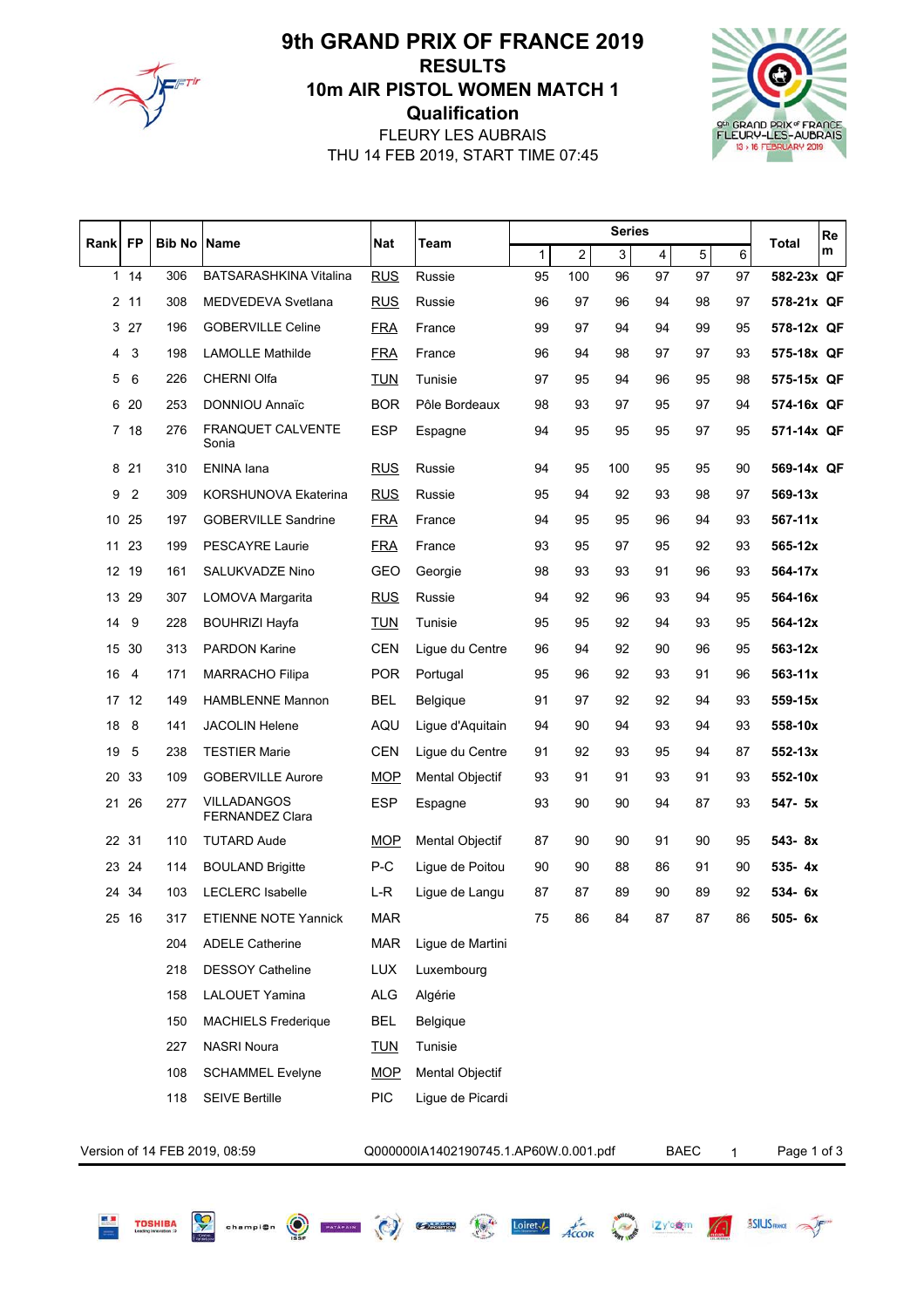

# 10m AIR PISTOL WOMEN MATCH 2 FINAL RESULTS 9th GRAND PRIX OF FRANCE 2019



#### SAT 16 FEB 2019, START TIME 14:15 FLEURY LES AUBRAIS

| Rk             | <b>Bib</b><br>No | Name                             | <b>Nat</b> | 1st Comp.<br><b>Stage</b>                  |                                              |                                |                                  |                                               |                       |                       | 2nd Competition Stage - Elimination |             | <b>Total</b> | <b>Remarks</b> |
|----------------|------------------|----------------------------------|------------|--------------------------------------------|----------------------------------------------|--------------------------------|----------------------------------|-----------------------------------------------|-----------------------|-----------------------|-------------------------------------|-------------|--------------|----------------|
| 1              | 306              | <b>BATSARASHKINA</b><br>Vitalina | <b>RUS</b> | 10.4<br>9.7<br>9.9<br>9.1<br>10.8          | 10.3<br>10.2<br>10.1<br>9.8<br>10.0          | 49.9 100.3 119.9<br>9.7<br>9.9 | 10.5<br>10.5                     | 140.9 161.6 181.7 201.3 219.9<br>10.3<br>10.4 | 10.6<br>9.5           | 9.9<br>9.7            | 9.4<br>9.2                          | 9.6<br>10.4 | 239.9        |                |
| $\overline{2}$ | 276              | FRANQUET CALVENTE<br>Sonia       | <b>ESP</b> | 49.0<br>10.3<br>10.0<br>9.9<br>10.0<br>8.8 | 100.2<br>9.3<br>10.8<br>10.2<br>10.6<br>10.3 | 119.9<br>10.3<br>9.4           | 140.6<br>10.9<br>9.8             | 158.9<br>9.1<br>9.2                           | 179.3<br>10.2<br>10.2 | 199.9<br>10.4<br>10.2 | 219.3<br>9.6<br>9.8                 | 9.9<br>8.4  | 237.6        |                |
| 3              | 308              | <b>MEDVEDEVA</b><br>Svetlana     | <b>RUS</b> | 48.1<br>10.4<br>10.1<br>10.0<br>8.4<br>9.2 | 97.9<br>10.5<br>9.7<br>10.2<br>10.4<br>9.0   | 9.8<br>10.6                    | 10.2<br>9.7                      | 118.3 138.2 158.9 178.5<br>10.7<br>10.0       | 10.4<br>9.2           | 199.4<br>10.0<br>10.9 | 9.7<br>8.2                          |             | 217.3        |                |
| 4              | 196              | <b>GOBERVILLE</b><br>Celine      | <b>FRA</b> | 49.1<br>10.0<br>8.6<br>9.5<br>10.6<br>10.4 | 98.0<br>10.2<br>10.7<br>7.5<br>10.7<br>9.8   | 116.8<br>9.9<br>8.9            | 136.9<br>10.8<br>9.3             | 156.6<br>9.4<br>10.3                          | 177.0<br>10.1<br>10.3 | 10.3<br>10.1          |                                     |             | 197.4        |                |
| 5              | 307              | LOMOVA<br>Margarita              | <b>RUS</b> | 49.6<br>8.9<br>10.4<br>10.4<br>9.4<br>10.5 | 97.3<br>10.3<br>9.0<br>10.3<br>9.5<br>8.6    | 10.8<br>9.7                    | 117.8 136.2 154.8<br>10.1<br>8.3 | 9.2<br>9.4                                    | 9.9<br>9.6            |                       |                                     |             | 174.3        |                |
| 6              | 161              | SALUKVADZE<br>Nino               | <b>GEO</b> | 49.6<br>10.5<br>10.6<br>9.2<br>9.1<br>10.2 | 98.2<br>9.3<br>9.9<br>9.9<br>9.6<br>9.9      | 116.5<br>9.5<br>8.8            | 134.8<br>9.0<br>9.3              | 9.2<br>9.5                                    |                       |                       |                                     |             | 153.5        |                |
| 7              | 141              | <b>JACOLIN</b><br>Helene         | AQU        | 42.0<br>10.5<br>5.1<br>9.4<br>8.7<br>8.3   | 91.6<br>10.5<br>9.0<br>10.3<br>9.7<br>10.1   | 112.3<br>10.4<br>10.3          | 10.6<br>9.2                      |                                               |                       |                       |                                     |             | 132.1        |                |
| 8              | 226              | <b>CHERNI</b><br>Olfa            | <b>TUN</b> | 47.5<br>9.7<br>9.2<br>9.7<br>9.0<br>9.9    | 94.7<br>9.2<br>10.2<br>9.5<br>9.8<br>8.5     | 6.8<br>9.9                     |                                  |                                               |                       |                       |                                     |             | 111.4        |                |

| Legend<br><b>Bib No</b> | <b>Bib Number</b>             |                           |          |         | Nat             | <b>Nation</b> |                                       |                      |                    | <b>Rk</b>                      |                | Rank        |                 | 9967427A           |
|-------------------------|-------------------------------|---------------------------|----------|---------|-----------------|---------------|---------------------------------------|----------------------|--------------------|--------------------------------|----------------|-------------|-----------------|--------------------|
|                         | Version of 16 FEB 2019, 18:43 |                           |          |         |                 |               | F000000IA1602191815.1.AP60W.0.001.pdf |                      |                    |                                |                | <b>BAEC</b> | 17              | Page 1 of 1        |
|                         |                               |                           |          |         |                 |               |                                       |                      |                    |                                |                |             |                 |                    |
| 医具<br>$\frac{1}{2}$     | <b>TOSHIBA</b>                | Ş<br>Centre<br>Voi de Loi | champion | $\odot$ | <b>PATÁPAIN</b> | $\odot$       | <b>OPOSITION</b>                      | $\frac{1}{\sqrt{2}}$ | Loiret $\sqrt{\ }$ | $A\acute{c}\acute{c}\acute{c}$ | <b>BATTLES</b> | izy'ogm     | $\sqrt{\Omega}$ | <b>ASIUS RANCE</b> |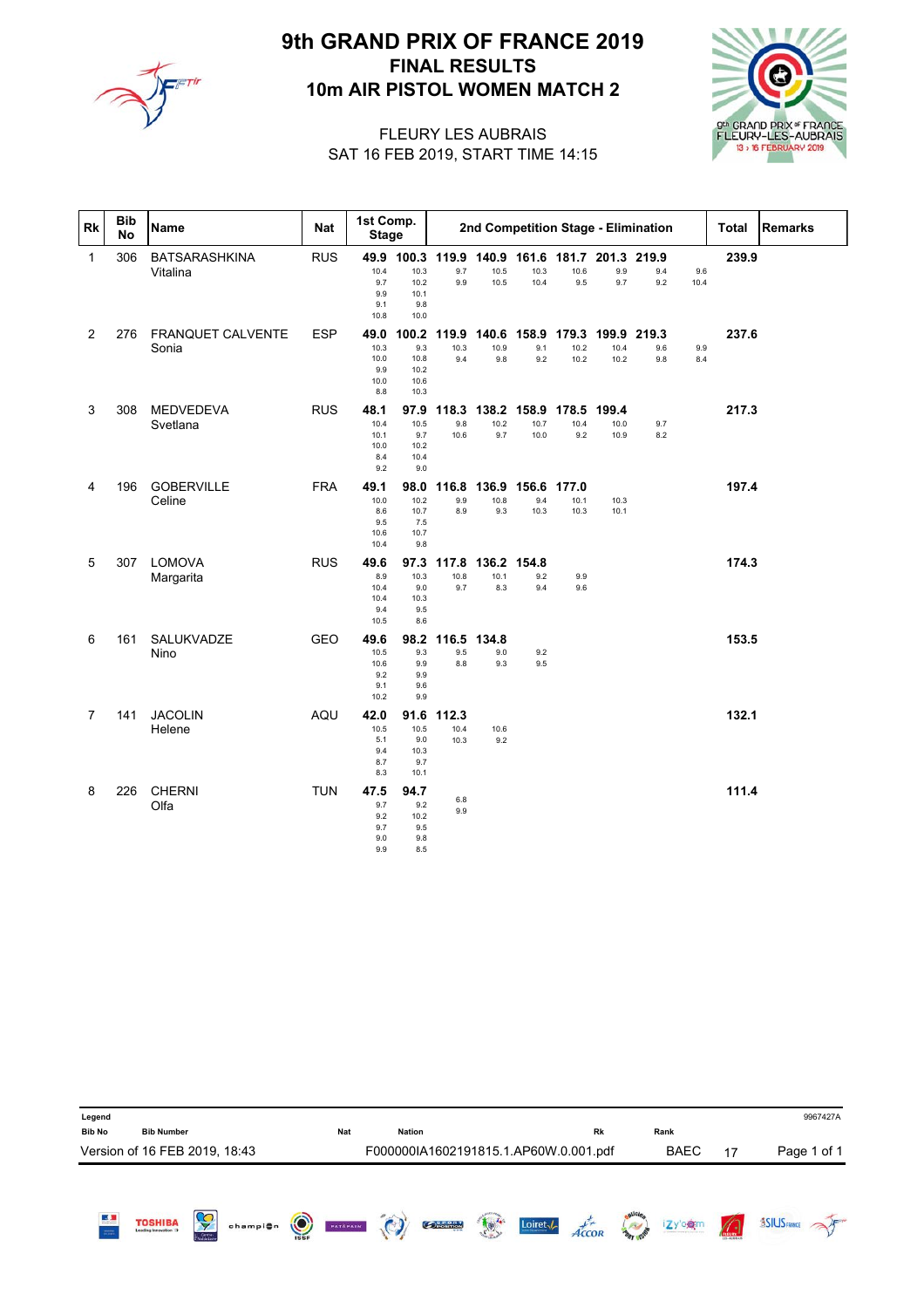

**TOSHIBA** 

# **Qualification** 10m AIR PISTOL WOMEN MATCH 2 RESULTS 9th GRAND PRIX OF FRANCE 2019

SAT 16 FEB 2019, START TIME 14:15 FLEURY LES AUBRAIS



|              | <b>FP</b> | <b>Bib No IName</b> |                                              | <b>Nat</b> |                                       |    |                         | <b>Series</b> |    |            |    |             | Re |
|--------------|-----------|---------------------|----------------------------------------------|------------|---------------------------------------|----|-------------------------|---------------|----|------------|----|-------------|----|
| <b>Rank</b>  |           |                     |                                              |            | Team                                  | 1  | $\overline{\mathbf{c}}$ | 3             | 4  | $\sqrt{5}$ | 6  | Total       | m  |
| $\mathbf{1}$ | 45        | 196                 | <b>GOBERVILLE Celine</b>                     | <b>FRA</b> | France                                | 96 | 96                      | 96            | 99 | 96         | 97 | 580-19x QF  |    |
|              | 2 33      | 276                 | <b>FRANQUET CALVENTE ESP</b><br>Sonia        |            | Espagne                               | 98 | 96                      | 96            | 97 | 95         | 93 | 575-14x QF  |    |
| 3            | 38        | 308                 | MEDVEDEVA Svetlana                           | <b>RUS</b> | Russie                                | 95 | 92                      | 97            | 96 | 97         | 97 | 574-17x QF  |    |
| 4            | 47        | 161                 | SALUKVADZE Nino                              | <b>GEO</b> | Georgie                               | 94 | 95                      | 97            | 97 | 95         | 96 | 574-14x QF  |    |
| 5            | 39        | 141                 | <b>JACOLIN Helene</b>                        | AQU        | Ligue d'Aquitaine                     | 95 | 98                      | 96            | 95 | 94         | 94 | 572-18x QF  |    |
| 6            | 32        | 306                 | <b>BATSARASHKINA</b><br>Vitalina             | <b>RUS</b> | Russie                                | 95 | 98                      | 93            | 96 | 96         | 94 | 572-16x QF  |    |
|              | 7 27      | 226                 | <b>CHERNI Olfa</b>                           | <b>TUN</b> | Tunisie                               | 94 | 96                      | 98            | 95 | 94         | 95 | 572-12x QF  |    |
| 8            | 40        | 307                 | LOMOVA Margarita                             | <b>RUS</b> | Russie                                | 96 | 95                      | 95            | 97 | 97         | 91 | 571-12x QF  |    |
| 9            | 31        | 197                 | GOBERVILLE Sandrine FRA                      |            | France                                | 96 | 94                      | 95            | 91 | 96         | 95 | 567-15x     |    |
| 10           | 52        | 253                 | <b>DONNIOU Annaïc</b>                        | <b>BOR</b> | Pôle Bordeaux                         | 94 | 92                      | 93            | 94 | 95         | 98 | 566-14x     |    |
| 11           | 51        | 171                 | <b>MARRACHO Filipa</b>                       | <b>POR</b> | Portugal                              | 94 | 92                      | 94            | 93 | 95         | 96 | 564-13x     |    |
|              | 12 44     | 238                 | <b>TESTIER Marie</b>                         | <b>CEN</b> | Ligue du Centre-Val                   | 92 | 92                      | 97            | 94 | 93         | 96 | 564-11x     |    |
| 13           | 36        | 309                 | <b>KORSHUNOVA</b><br>Ekaterina               | <b>RUS</b> | Russie                                | 95 | 94                      | 89            | 97 | 92         | 95 | 562-11x     |    |
|              | 14 29     | 199                 | PESCAYRE Laurie                              | <b>FRA</b> | France                                | 89 | 94                      | 99            | 93 | 93         | 94 | 562-9x      |    |
|              | 15 34     | 310                 | ENINA lana                                   | <u>RUS</u> | Russie                                | 94 | 92                      | 93            | 95 | 95         | 92 | 561-9x      |    |
| 16           | 55        | 228                 | <b>BOUHRIZI Hayfa</b>                        | <b>TUN</b> | Tunisie                               | 92 | 93                      | 94            | 93 | 94         | 93 | 559- 7x     |    |
| 17           | 59        | 313                 | <b>PARDON Karine</b>                         | <b>CEN</b> | Ligue du Centre-Val                   | 87 | 92                      | 93            | 92 | 98         | 92 | 554-12x     |    |
|              | 18 37     | 277                 | <b>VILLADANGOS</b><br><b>FERNANDEZ Clara</b> | <b>ESP</b> | Espagne                               | 94 | 96                      | 92            | 91 | 89         | 91 | 553-8x      |    |
|              | 19 42     | 149                 | <b>HAMBLENNE Mannon</b>                      | BEL        | Belgique                              | 92 | 93                      | 93            | 91 | 89         | 92 | 550-12x     |    |
| 20           | 49        | 109                 | <b>GOBERVILLE Aurore</b>                     | <b>MOP</b> | <b>Mental Objectif Perf</b>           | 89 | 92                      | 94            | 91 | 95         | 88 | 549-4x      |    |
| 21           | 28        | 118                 | <b>SEIVE Bertille</b>                        | <b>PIC</b> | Ligue de Picardie                     | 93 | 92                      | 87            | 94 | 90         | 92 | 548-10x     |    |
|              | 22 35     | 103                 | <b>LECLERC Isabelle</b>                      | L-R        | Ligue de Languedoc-                   | 89 | 90                      | 90            | 95 | 93         | 91 | 548-9x      |    |
|              | 23 48     | 114                 | <b>BOULAND Brigitte</b>                      | $P-C$      | Ligue de Poitou-Cha                   | 93 | 90                      | 91            | 92 | 88         | 89 | 543- 7x     |    |
|              | 24 57     | 110                 | <b>TUTARD Aude</b>                           | <b>MOP</b> | Mental Objectif Perf                  | 91 | 88                      | 89            | 89 | 86         | 91 | 534- 5x     |    |
|              | 25 54     | 317                 | ETIENNE NOTE<br>Yannick                      | <b>MAR</b> |                                       | 88 | 89                      | 91            | 89 | 86         | 85 | $528 - 4x$  |    |
|              |           | 204                 | <b>ADELE Catherine</b>                       | <b>MAR</b> | Ligue de Martinique                   |    |                         |               |    |            |    |             |    |
|              |           | 218                 | <b>DESSOY Catheline</b>                      | <b>LUX</b> | Luxembourg                            |    |                         |               |    |            |    |             |    |
|              |           | 158                 | LALOUET Yamina                               | <b>ALG</b> | Algérie                               |    |                         |               |    |            |    |             |    |
|              |           | 198                 | <b>LAMOLLE Mathilde</b>                      | <u>FRA</u> | France                                |    |                         |               |    |            |    |             |    |
|              |           | 150                 | <b>MACHIELS Frederique</b>                   | <b>BEL</b> | Belgique                              |    |                         |               |    |            |    |             |    |
|              |           | 227                 | <b>NASRI Noura</b>                           | <b>TUN</b> | Tunisie                               |    |                         |               |    |            |    |             |    |
|              |           |                     | Version of 16 FEB 2019, 15:34                |            | Q000000IA1602191415.1.AP60W.0.001.pdf |    |                         |               |    |            | 17 | Page 1 of 4 |    |

Samples Computer (C) Computer to Loirett Accor 12YOR 12YOR 13SIUSHANE 25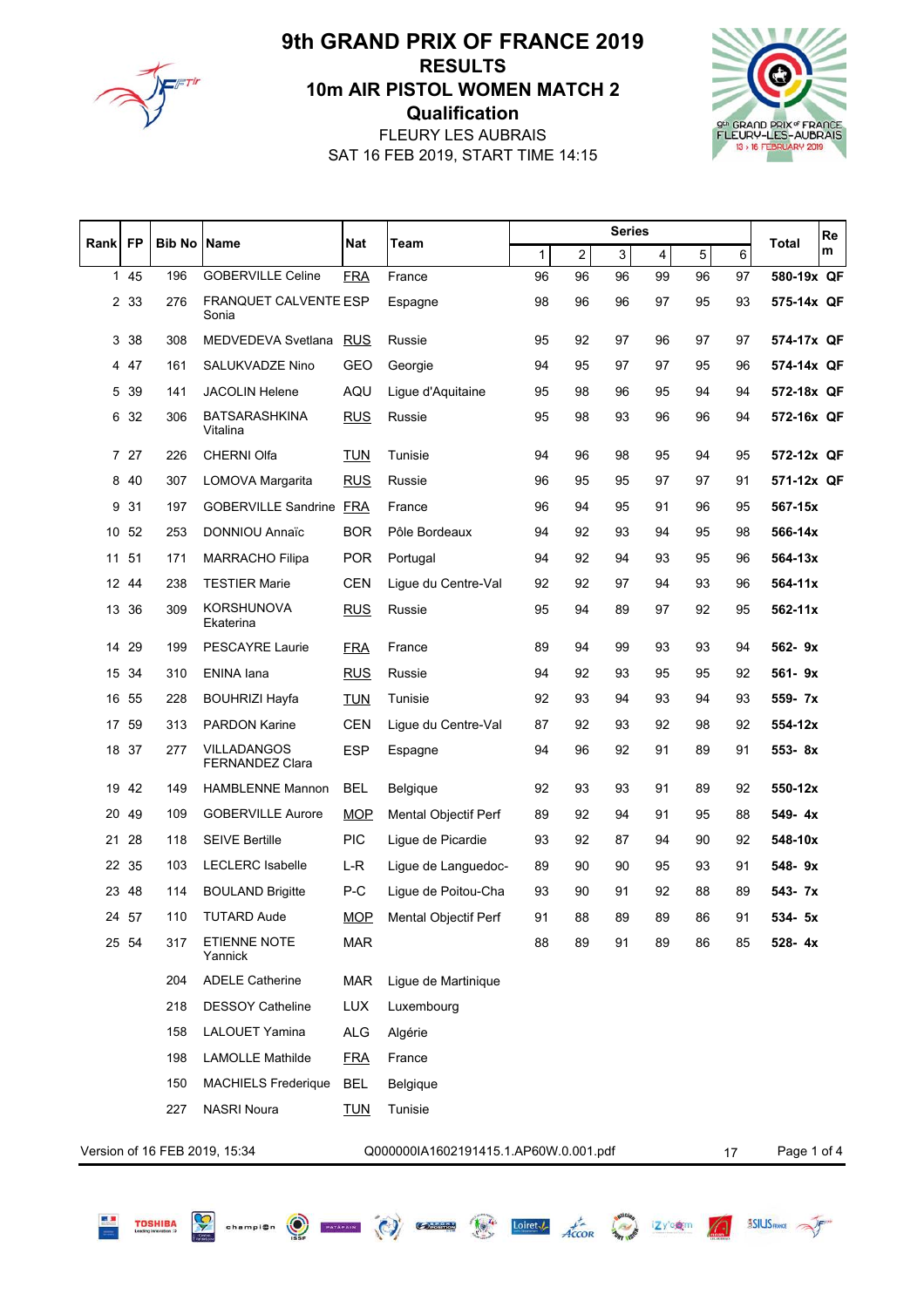| Rank FP | <b>Bib No IName</b> |                         | <b>Nat</b> | Team                        |   | Series |  | <b>Total</b> | <b>IRe</b> |
|---------|---------------------|-------------------------|------------|-----------------------------|---|--------|--|--------------|------------|
|         |                     |                         |            |                             | - |        |  |              | ١m         |
|         | 108                 | <b>SCHAMMEL Evelvne</b> | <u>MOP</u> | <b>Mental Objectif Perf</b> |   |        |  |              |            |

#### **Summary**

Number of athletes on this list: 32; Total number of athletes: 32; Total number of teams: 4

| Legend                        |                                                             |                           |          |         |                      |                                       |                      |                             |                   |                             |                                                    |              | F750CC97            |  |
|-------------------------------|-------------------------------------------------------------|---------------------------|----------|---------|----------------------|---------------------------------------|----------------------|-----------------------------|-------------------|-----------------------------|----------------------------------------------------|--------------|---------------------|--|
| <b>FP</b><br><b>Rem</b>       | <b>Team Member</b><br><b>Firing Point</b><br><b>Remarks</b> |                           |          |         | <b>Bib No</b><br>Nat | <b>Bib Number</b><br><b>Nation</b>    |                      |                             | QF                | <b>DNS</b>                  | <b>Did Not Start</b><br><b>Qualified for Final</b> |              |                     |  |
| Version of 16 FEB 2019, 15:34 |                                                             |                           |          |         |                      | Q000000IA1602191415.1.AP60W.0.001.pdf |                      |                             |                   |                             | <b>BAEC</b>                                        | 17           | Page 3 of 4         |  |
| цL.<br>$=$                    | <b>TOSHIBA</b><br><b>Leading Innovation 35</b>              | <b>Centre</b><br>Kaldeton | champion | $\odot$ | PATAPAIN             | $\bigcirc$                            | $\frac{1}{\sqrt{2}}$ | Loiret $\sqrt{\phantom{a}}$ | A <sub>CCOR</sub> | alici <sub>n</sub><br>Ford, | izy com<br>a Marcot carrier and to the de-         | $\mathbb{C}$ | <b>SSIUS FRANCE</b> |  |

Protest Date / Time: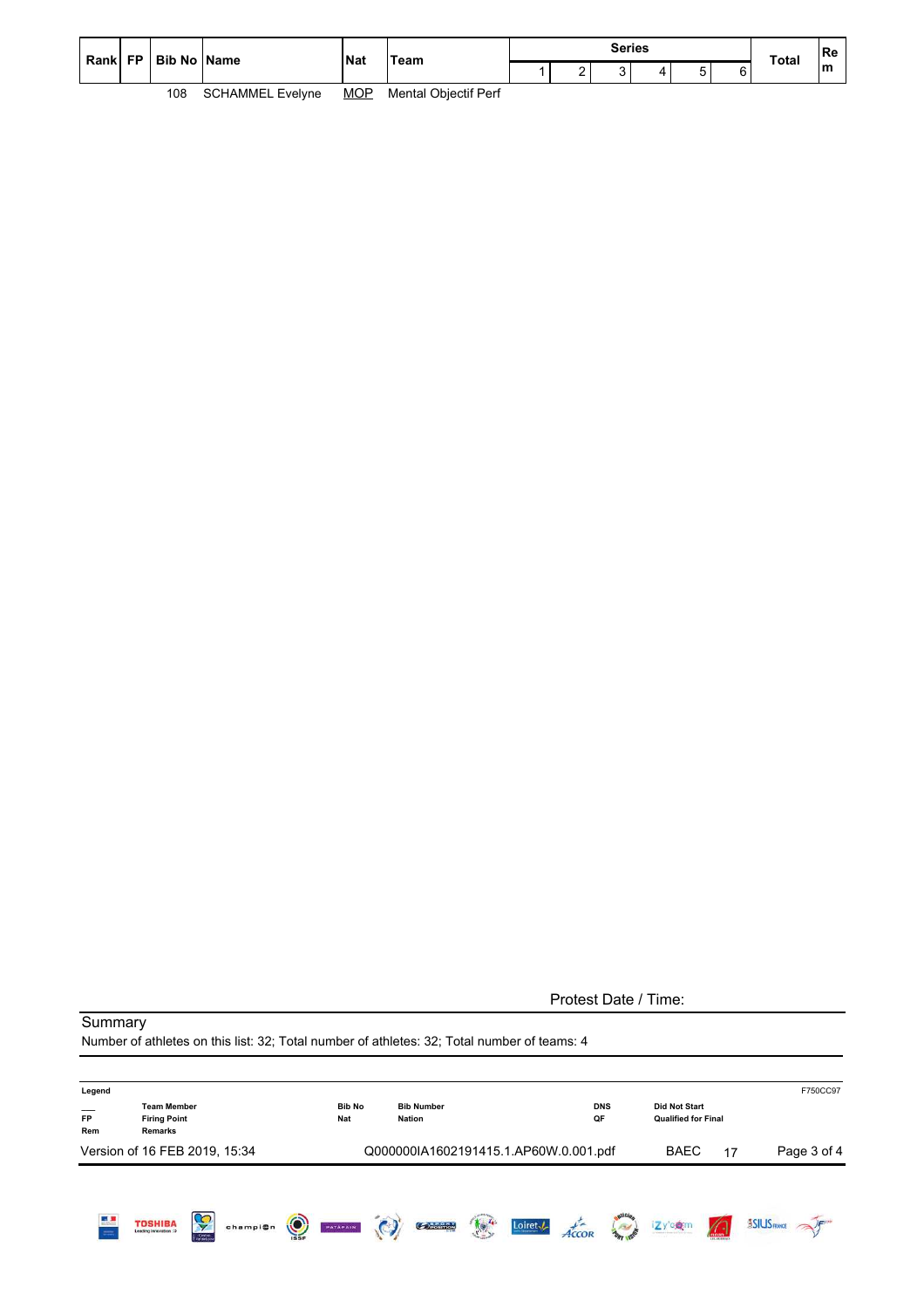

# 10m AIR PISTOL WOMEN JUNIOR MATCH 1 FINAL RESULTS 9th GRAND PRIX OF FRANCE 2019



 $\overline{\phantom{a}}$ 

#### THU 14 FEB 2019, START TIME 07:45 FLEURY LES AUBRAIS

| Rk             | <b>Bib</b><br>No | Name                             | <b>Nat</b> | 1st Comp.<br><b>Stage</b>                   |                                             |                      |                            |                                                         |                       |                      | 2nd Competition Stage - Elimination |              | <b>Total</b> | <b>Remarks</b> |
|----------------|------------------|----------------------------------|------------|---------------------------------------------|---------------------------------------------|----------------------|----------------------------|---------------------------------------------------------|-----------------------|----------------------|-------------------------------------|--------------|--------------|----------------|
| $\mathbf{1}$   | 164              | KHUTSIBERIDZE<br>Nino            | <b>GEO</b> | 48.5<br>8.8<br>9.7<br>10.2<br>10.1<br>9.7   | 9.2<br>10.4<br>9.7<br>10.2<br>9.0           | 9.5<br>9.1           | 10.1<br>10.5               | 97.0 115.6 136.2 156.4 175.8 196.9 214.8<br>10.3<br>9.9 | 9.1<br>10.3           | 10.7<br>10.4         | 9.6<br>8.3                          | 10.4<br>10.0 | 235.2        |                |
| $\overline{2}$ | 192              | <b>JEDRZEWESKI</b><br>Camille    | <b>FRA</b> | 47.2<br>9.0<br>9.7<br>10.0<br>10.2<br>8.3   | 95.9<br>9.7<br>9.2<br>9.4<br>10.4<br>10.0   | 116.3<br>10.6<br>9.8 | 134.8<br>10.1<br>8.4       | 154.3<br>9.7<br>9.8                                     | 175.3<br>10.3<br>10.7 | 195.8<br>10.6<br>9.9 | 214.0<br>9.5<br>8.7                 | 9.9<br>10.1  | 234.0        |                |
| 3              | 288              | LOPEZ GALLERO<br>Ana             | <b>ESP</b> | 47.6<br>8.8<br>8.5<br>10.0<br>10.0<br>10.3  | 97.2<br>10.2<br>10.1<br>10.2<br>8.9<br>10.2 | 9.2<br>10.2          | 10.1<br>9.6                | 116.6 136.3 156.4 172.8 192.6<br>9.4<br>10.7            | 7.5<br>8.9            | 10.1<br>9.7          | 8.2<br>9.7                          |              | 210.5        |                |
| 4              | 252              | <b>PIOCH</b><br>Annabelle        | <b>BOR</b> | 50.5<br>10.3<br>10.1<br>9.7<br>10.4<br>10.0 | 98.9<br>9.8<br>10.4<br>10.1<br>9.4<br>8.7   | 118.1<br>10.2<br>9.0 | 136.8<br>8.6<br>10.1       | 155.3 172.0<br>7.8<br>10.7                              | 7.2<br>9.5            | 10.2<br>10.1         |                                     |              | 192.3        |                |
| 5              | 287              | FERNANDEZ<br>CABALLERO<br>Gloria | <b>ESP</b> | 44.5<br>9.5<br>9.1<br>9.4<br>8.5<br>8.0     | 94.3<br>10.2<br>9.8<br>10.2<br>9.3<br>10.3  | 113.1<br>9.0<br>9.8  | 131.8 151.4<br>10.5<br>8.2 | 9.5<br>10.1                                             | 8.1<br>9.2            |                      |                                     |              | 168.7        |                |
| 6              | 165              | KOBULASHVILI<br>Mariam           | <b>GEO</b> | 46.6<br>9.8<br>8.3<br>9.0<br>9.4<br>10.1    | 92.2<br>9.6<br>8.9<br>8.7<br>8.1<br>10.3    | 111.7<br>9.4<br>10.1 | 130.5<br>9.4<br>9.4        | 8.2<br>10.3                                             |                       |                      |                                     |              | 149.0        |                |
| 7              | 251              | <b>MALLET</b><br>Laurie          | <b>BOR</b> | 46.9<br>9.4<br>9.5<br>9.7<br>9.9<br>8.4     | 91.1<br>10.0<br>8.9<br>8.6<br>7.7<br>9.0    | 110.3<br>10.3<br>8.9 | 8.6<br>9.6                 |                                                         |                       |                      |                                     |              | 128.5        |                |
| 8              | 163              | KILADZE<br>Lizi                  | <b>GEO</b> | 44.1<br>9.5<br>8.9<br>8.0<br>9.1<br>8.6     | 89.8<br>10.4<br>9.4<br>8.8<br>9.4<br>7.7    | 10.0<br>10.0         |                            |                                                         |                       |                      |                                     |              | 109.8        |                |

| Legend                     |                               |              |          |         |            |               |                                        |             |                           |                                |                  |             |                 | 8A93B9FB            |
|----------------------------|-------------------------------|--------------|----------|---------|------------|---------------|----------------------------------------|-------------|---------------------------|--------------------------------|------------------|-------------|-----------------|---------------------|
| <b>Bib No</b>              | <b>Bib Number</b>             |              |          |         | <b>Nat</b> | <b>Nation</b> |                                        |             |                           | Rk                             |                  | Rank        |                 |                     |
|                            | Version of 14 FEB 2019, 12:21 |              |          |         |            |               | F000000IA1402191145.1.AP60WJ.0.001.pdf |             |                           |                                |                  | <b>BAEC</b> | 2               | Page 1 of 1         |
| <b>KA</b><br>$\frac{1}{2}$ | <b>TOSHIBA</b>                | Ş<br>Centre- | champion | $\odot$ | PATÁPAIN   | $\odot$       | <b>Opesition</b>                       | <b>TOLE</b> | ${\sf Loiret}\mathcal{N}$ | $A\acute{c}\acute{c}\acute{c}$ | <b>BAT ISI</b> S | izy'ogm     | $\sqrt{\Omega}$ | <b>ASIUS FRANCE</b> |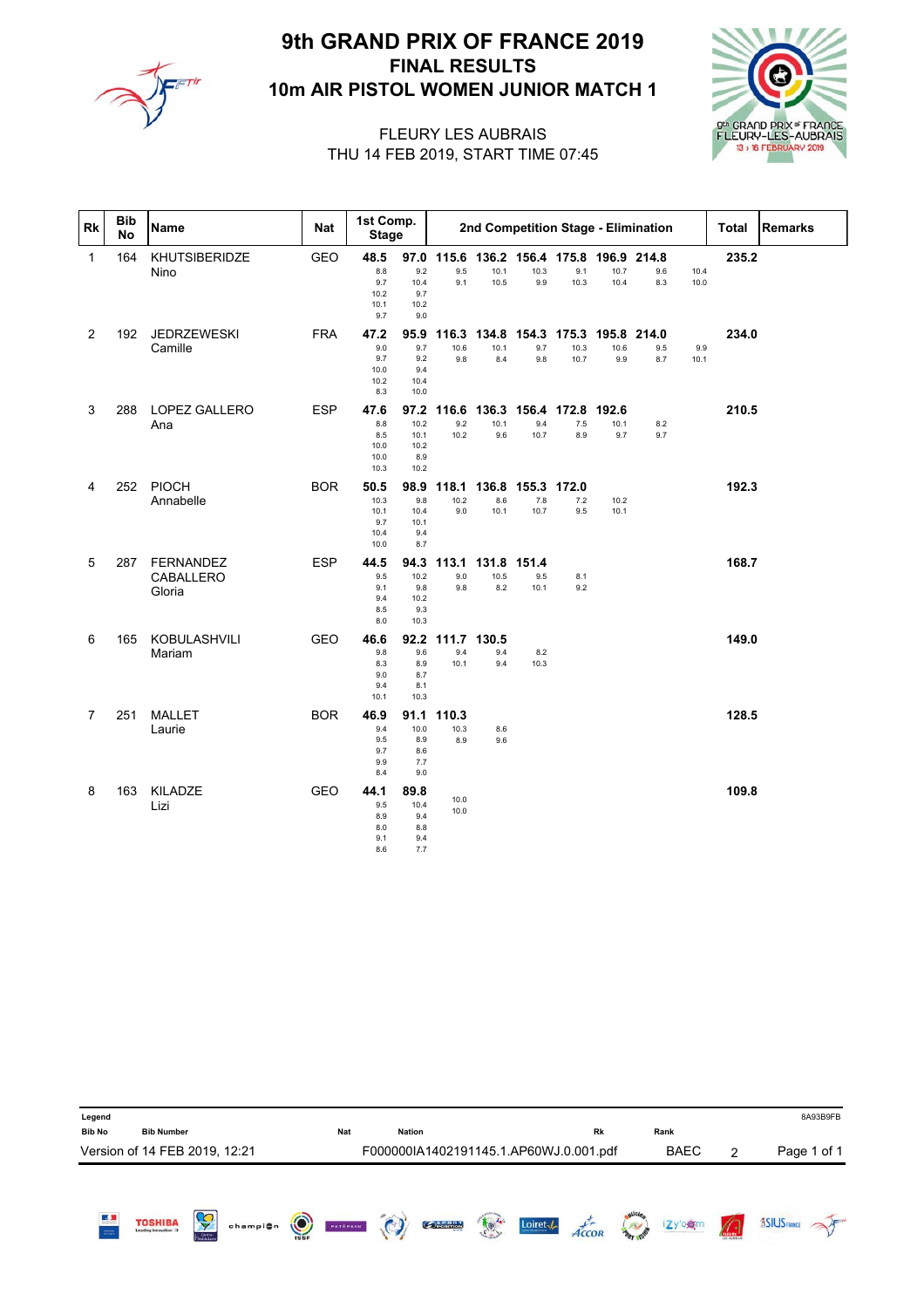

# **Qualification** 10m AIR PISTOL WOMEN JUNIOR MATCH 1 RESULTS 9th GRAND PRIX OF FRANCE 2019

THU 14 FEB 2019, START TIME 07:45 FLEURY LES AUBRAIS



|              |           |                     |                                             |            |                             |              |                | <b>Series</b> |    |    |     | Re          |
|--------------|-----------|---------------------|---------------------------------------------|------------|-----------------------------|--------------|----------------|---------------|----|----|-----|-------------|
| Rankl        | <b>FP</b> | <b>Bib No IName</b> |                                             | Nat        | <b>Team</b>                 | $\mathbf{1}$ | $\overline{c}$ | 3             | 4  | 5  | 6   | Total<br>m  |
| $\mathbf{1}$ | 50        | 163                 | <b>KILADZE Lizi</b>                         | <b>GEO</b> | Georgie                     | 97           | 95             | 96            | 94 | 96 | 100 | 578-16x QF  |
|              | 2 35      | 164                 | KHUTSIBERIDZE Nino                          | GEO        | Georgie                     | 96           | 95             | 95            | 93 | 93 | 94  | 566-10x QF  |
| 3            | 45        | 192                 | <b>JEDRZEWESKI Camille</b>                  | <b>FRA</b> | France                      | 93           | 94             | 93            | 95 | 95 | 95  | 565- 9x QF  |
| 4            | 52        | 288                 | LOPEZ GALLERO Ana                           | <b>ESP</b> | Espagne                     | 92           | 92             | 94            | 91 | 93 | 95  | 557-15x QF  |
| 5            | 46        | 251                 | <b>MALLET Laurie</b>                        | <b>BOR</b> | Pôle Bordeaux               | 96           | 93             | 92            | 92 | 92 | 90  | 555-13x QF  |
| 6            | 55        | 165                 | KOBULASHVILI Mariam                         | <b>GEO</b> | Georgie                     | 93           | 92             | 92            | 93 | 92 | 93  | 555- 9x QF  |
|              | 7 37      | 287                 | <b>FERNANDEZ</b><br><b>CABALLERO Gloria</b> | <b>ESP</b> | Espagne                     | 91           | 93             | 92            | 95 | 90 | 94  | 555-8x QF   |
| 8            | 58        | 252                 | PIOCH Annabelle                             | <b>BOR</b> | Pôle Bordeaux               | 91           | 93             | 94            | 91 | 93 | 91  | 553- 9x QF  |
| 9            | 56        | 193                 | <b>NICOLAS Kateline</b>                     | <b>FRA</b> | France                      | 92           | 94             | 89            | 88 | 95 | 94  | 552-12x     |
| 10           | 47        | 195                 | <b>FOURRE Eloise</b>                        | <b>FRA</b> | France                      | 91           | 92             | 89            | 90 | 94 | 96  | $552 - 11x$ |
| 11           | 36        | 263                 | <b>GROSJEAN Ambre</b>                       | <b>PER</b> | Jeunes Talents              | 90           | 94             | 94            | 94 | 89 | 91  | 552- 7x     |
|              | 12 38     | 261                 | <b>CANDEL Elisa</b>                         | <b>PER</b> | Jeunes Talents              | 94           | 90             | 92            | 94 | 92 | 87  | 549-6x      |
| 13           | 44        | 319                 | <b>ERDAG Melina</b>                         | <b>NAN</b> | Pôles Nantes                | 93           | 94             | 93            | 89 | 89 | 89  | 547-3x      |
| 14           | 59        | 116                 | <b>PIGNOUX Eva</b>                          | $P-C$      | Lique de Poitou-Ch          | 90           | 93             | 89            | 91 | 92 | 90  | 545-7x      |
|              | 15 43     | 154                 | DE TIESENHAUSEN<br>Emily                    | <b>IDF</b> | Ligue lle de France         | 90           | 89             | 93            | 93 | 90 | 90  | 545-6x      |
| 16           | 39        | 286                 | CASTILLO VICIANA Ana ESP                    |            | Espagne                     | 91           | 93             | 90            | 89 | 90 | 92  | 545-5x      |
|              | 17 53     | 175                 | CARDOSO Margarida                           | <b>POR</b> | Portugal                    | 89           | 89             | 93            | 91 | 90 | 91  | 543-2x      |
| 18           | 42        | 264                 | <b>RACLOT Ludivine</b>                      | <b>PER</b> | Jeunes Talents              | 93           | 87             | 94            | 87 | 87 | 90  | 538-8x      |
| 19           | 48        | 262                 | <b>FAUCHON Estelle</b>                      | <b>PER</b> | Jeunes Talents              | 87           | 90             | 83            | 91 | 92 | 92  | 535-6x      |
|              | 20 51     | 318                 | <b>BLAUDIN DE THE Lea</b>                   | <b>NAN</b> |                             | 88           | 89             | 89            | 88 | 89 | 91  | 534- 7x     |
|              | 21 57     | 131                 | <b>OBRY Karen</b>                           | <b>ALS</b> | Lique d'Alsace              | 89           | 93             | 83            | 91 | 88 | 87  | 531-4x      |
|              | 22 49     | 174                 | <b>SERAFIM Mafalda</b>                      | <b>POR</b> | Portugal                    | 87           | 90             | 87            | 89 | 83 | 88  | 524-9x      |
|              | 23 40     | 112                 | <b>MOUHAOU Deborah</b>                      | <b>MOP</b> | <b>Mental Objectif Perf</b> | 82           | 86             | 84            | 92 | 89 | 88  | $521 - 7x$  |
|              |           | 236                 | BHANGU Arshdeep Kaur IND                    |            | Inde                        |              |                |               |    |    |     |             |
|              |           | 194                 | VENCHI ZAHM Mathilde                        | FRA        | France                      |              |                |               |    |    |     |             |

**Summary** 

Protest Date / Time:

Number of athletes on this list: 25; Total number of athletes: 25; Total number of teams: 4 Legend F0E7AFEC \_\_\_ Team Member Bib No Bib Number DNS Did Not Start FP Firing Point Nat Nation QF Qualified for Final Rem Remarks Version of 14 FEB 2019, 09:00 Q000000IA1402190745.1.AP60WJ.0.001.pdf BAEC 2 Page 1 of 2Loiret / Accor Manus **TOSHIBA SSIUS FRANCE** champion **O** PATAPAIN izy'ogm **O**BSORT  $\sqrt{6}$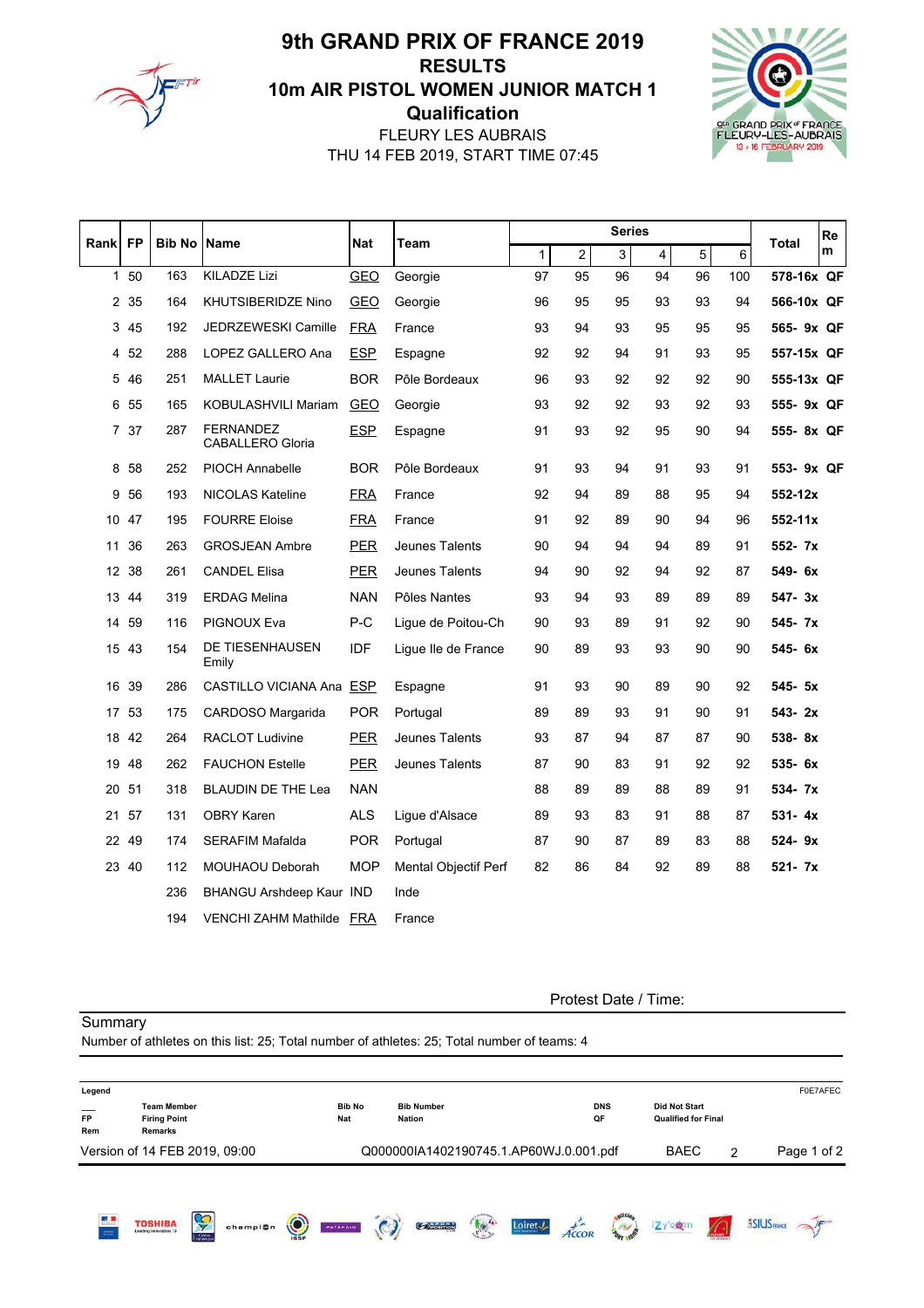

# 10m AIR PISTOL WOMEN JUNIOR MATCH 2 FINAL RESULTS 9th GRAND PRIX OF FRANCE 2019

# gth GRAND PRIX of FRANCE<br>FLEURY-LES-AUBRAIS **ARY 2019**

#### SAT 16 FEB 2019, START TIME 14:15 FLEURY LES AUBRAIS

| <b>Rk</b>      | <b>Bib</b><br><b>No</b> | <b>Name</b>                    | <b>Nat</b> | 1st Comp.<br><b>Stage</b>                   |                                            | 2nd Competition Stage - Elimination<br>139.9 160.2 180.4 200.5 219.6 |                                     |                      |                                               |                       |                       |             | Total | <b>Remarks</b> |
|----------------|-------------------------|--------------------------------|------------|---------------------------------------------|--------------------------------------------|----------------------------------------------------------------------|-------------------------------------|----------------------|-----------------------------------------------|-----------------------|-----------------------|-------------|-------|----------------|
| 1              | 252                     | PIOCH<br>Annabelle             | <b>BOR</b> | 49.4<br>10.0<br>10.1<br>9.6<br>10.5<br>9.2  | 99.8<br>9.9<br>10.2<br>9.3<br>10.5<br>10.5 | 119.4<br>9.6<br>10.0                                                 | 10.0<br>10.5                        | 9.8<br>10.5          | 10.2<br>10.0                                  | 9.9<br>10.2           | 9.5<br>9.6            | 9.7<br>9.3  | 238.6 |                |
| $\overline{2}$ | 192                     | <b>JEDRZEWESKI</b><br>Camille  | <b>FRA</b> | 50.5<br>10.0<br>10.4<br>10.2<br>10.2<br>9.7 | 100.0<br>10.1<br>10.4<br>9.7<br>9.7<br>9.6 | 119.8<br>10.5<br>9.3                                                 | 137.8<br>9.1<br>8.9                 | 158.3<br>10.6<br>9.9 | 177.6<br>9.0<br>10.3                          | 198.0<br>10.4<br>10.0 | 218.6<br>10.5<br>10.1 | 10.5<br>8.3 | 237.4 |                |
| 3              | 164                     | KHUTSIBERIDZE<br>Nino          | GEO        | 46.9<br>8.2<br>9.4<br>9.6<br>9.4<br>10.3    | 97.2<br>10.0<br>10.5<br>10.6<br>9.6<br>9.6 | 9.2<br>10.1                                                          | 9.1<br>8.9                          | 10.3<br>10.2         | 116.5 134.5 155.0 175.4 195.2<br>10.4<br>10.0 | 9.9<br>9.9            | 9.3<br>9.9            |             | 214.4 |                |
| 4              | 194                     | <b>VENCHI ZAHM</b><br>Mathilde | <b>FRA</b> | 50.8<br>9.5<br>10.7<br>9.7<br>10.7<br>10.2  | 99.1<br>9.2<br>10.0<br>10.2<br>9.8<br>9.1  | 118.3<br>10.1<br>9.1                                                 | 138.8<br>10.0<br>10.5               | 156.6<br>7.6<br>10.2 | 175.5<br>9.5<br>9.4                           | 10.7<br>8.6           |                       |             | 194.8 |                |
| 5              | 288                     | LOPEZ GALLERO<br>Ana           | <b>ESP</b> | 48.8<br>9.0<br>9.8<br>9.8<br>10.3<br>9.9    | 98.4<br>10.6<br>9.8<br>9.9<br>9.6<br>9.7   | 8.5<br>10.5                                                          | 117.4 135.8 155.8<br>$8.8\,$<br>9.6 | 10.1<br>9.9          | 9.1<br>9.3                                    |                       |                       |             | 174.2 |                |
| 6              | 193                     | <b>NICOLAS</b><br>Kateline     | <b>FRA</b> | 49.5<br>10.2<br>9.7<br>9.6<br>10.0<br>10.0  | 96.6<br>9.4<br>9.3<br>10.0<br>9.2<br>9.2   | 113.4 132.5<br>8.5<br>8.3                                            | 9.9<br>9.2                          | 10.4<br>8.0          |                                               |                       |                       |             | 150.9 |                |
| 7              | 163                     | KILADZE<br>Lizi                | <b>GEO</b> | 46.5<br>10.3<br>8.9<br>9.3<br>10.2<br>7.8   | 94.8<br>10.1<br>10.2<br>9.1<br>9.3<br>9.6  | 112.2<br>8.8<br>8.6                                                  | 9.0<br>9.8                          |                      |                                               |                       |                       |             | 131.0 |                |
| 8              | 262                     | <b>FAUCHON</b><br>Estelle      | <b>PER</b> | 46.0<br>9.2<br>8.0<br>8.4<br>10.5<br>9.9    | 95.3<br>9.8<br>9.7<br>9.8<br>9.3<br>10.7   | 9.0<br>7.7                                                           |                                     |                      |                                               |                       |                       |             | 112.0 |                |

| Legend              |                               |                          |          |         |                 |               |                                        |     |                    |           |                  |             |    | DF847B86            |
|---------------------|-------------------------------|--------------------------|----------|---------|-----------------|---------------|----------------------------------------|-----|--------------------|-----------|------------------|-------------|----|---------------------|
| <b>Bib No</b>       | <b>Bib Number</b>             |                          |          |         | <b>Nat</b>      | <b>Nation</b> |                                        |     |                    | <b>Rk</b> |                  | Rank        |    |                     |
|                     | Version of 16 FEB 2019, 18:42 |                          |          |         |                 |               | F000000IA1602191815.1.AP60WJ.0.001.pdf |     |                    |           |                  | <b>BAEC</b> | 18 | Page 1 of 1         |
| E.<br>$\frac{1}{2}$ | <b>TOSHIBA</b>                | Ş<br>Centre<br>Voldetoin | champi@n | $\odot$ | <b>PATÁPAIN</b> | $\odot$       | <b>Opesition</b>                       | 104 | Loiret $\sqrt{\ }$ | $A\neq C$ | <b>BAT ISIDE</b> | izy'e@m     |    | <b>ASIUS FRANCE</b> |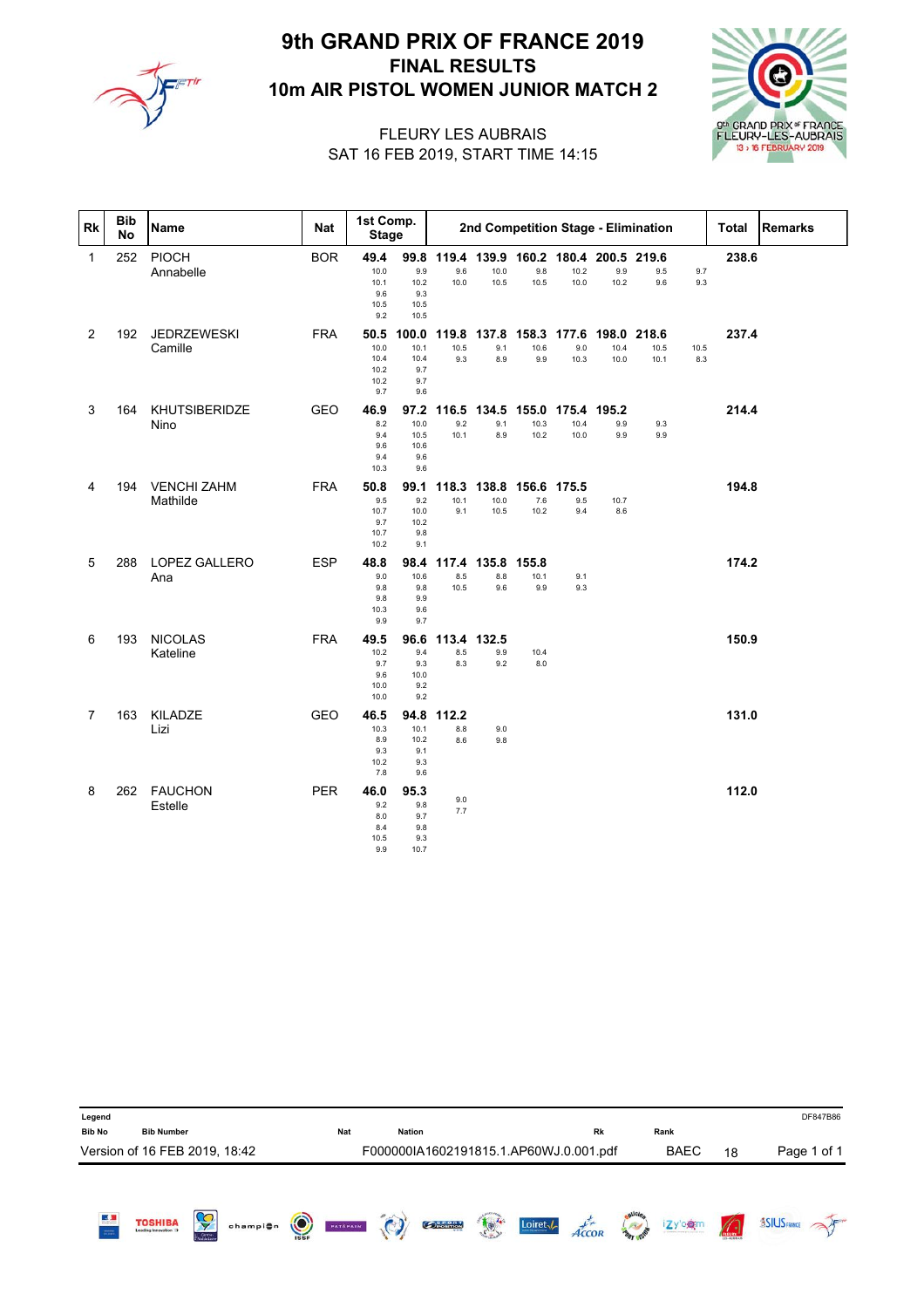

# **Qualification** 10m AIR PISTOL WOMEN JUNIOR MATCH 2 RESULTS 9th GRAND PRIX OF FRANCE 2019

SAT 16 FEB 2019, START TIME 14:15 FLEURY LES AUBRAIS



| Rank            | <b>FP</b>      | <b>Bib No</b> | <b>Name</b>                   | <b>Nat</b> |                  |              |                | <b>Series</b> |    |    |    | Re<br><b>Total</b> |
|-----------------|----------------|---------------|-------------------------------|------------|------------------|--------------|----------------|---------------|----|----|----|--------------------|
|                 |                |               |                               |            | Team             | $\mathbf{1}$ | $\overline{c}$ | 3             | 4  | 5  | 6  | m                  |
| $\mathbf{1}$    | 3              | 163           | <b>KILADZE Lizi</b>           | <b>GEO</b> | Georgie          | 91           | 98             | 96            | 98 | 93 | 98 | 574-15x QF         |
| $\overline{2}$  | 25             | 192           | JEDRZEWESKI Camille           | <b>FRA</b> | France           | 97           | 95             | 95            | 93 | 92 | 95 | 567-10x QF         |
| 3               | 18             | 164           | <b>KHUTSIBERIDZE Nino</b>     | <b>GEO</b> | Georgie          | 95           | 95             | 94            | 96 | 92 | 94 | 566-16x QF         |
| 4               | $\overline{7}$ | 252           | <b>PIOCH Annabelle</b>        | <b>BOR</b> | Pôle Bordeaux    | 95           | 95             | 93            | 94 | 92 | 95 | 564-10x QF         |
| 5               | 23             | 194           | <b>VENCHI ZAHM Mathilde</b>   | <b>FRA</b> | France           | 95           | 94             | 92            | 94 | 96 | 92 | 563-14x QF         |
| 6               | 12             | 262           | <b>FAUCHON Estelle</b>        | <b>PER</b> | Jeunes Talents   | 93           | 90             | 95            | 95 | 95 | 95 | 563-11x QF         |
| 7               | 9              | 193           | <b>NICOLAS Kateline</b>       | <b>FRA</b> | France           | 90           | 94             | 93            | 92 | 93 | 94 | 556-11x QF         |
| 8               | 26             | 288           | LOPEZ GALLERO Ana             | <b>ESP</b> | Espagne          | 95           | 94             | 90            | 93 | 89 | 93 | 554-10x QF         |
| 9               | 20             | 195           | <b>FOURRE Eloise</b>          | <b>FRA</b> | France           | 91           | 91             | 94            | 91 | 89 | 96 | $552 - 11x$        |
| 10              | 5              | 287           | FERNANDEZ CABALLERO<br>Gloria | <b>ESP</b> | Espagne          | 90           | 90             | 92            | 94 | 92 | 91 | 549-9x             |
| 11              | 6              | 165           | KOBULASHVILI Mariam           | <b>GEO</b> | Georgie          | 89           | 90             | 90            | 93 | 93 | 93 | 548- 5x            |
| 12 <sup>°</sup> | 21             | 263           | <b>GROSJEAN Ambre</b>         | <b>PER</b> | Jeunes Talents   | 88           | 93             | 92            | 94 | 87 | 93 | 547-9x             |
|                 | 13 17          | 251           | <b>MALLET Laurie</b>          | <b>BOR</b> | Pôle Bordeaux    | 89           | 92             | 91            | 89 | 91 | 95 | 547-8x             |
| 14              | 14             | 154           | DE TIESENHAUSEN Emily         | IDF        | Ligue lle de Fra | 86           | 94             | 91            | 91 | 91 | 91 | 544-10x            |
| 15              | 11             | 286           | CASTILLO VICIANA Ana          | <b>ESP</b> | Espagne          | 87           | 90             | 95            | 90 | 92 | 90 | 544-4x             |
| 16              | 22             | 319           | <b>ERDAG Melina</b>           | <b>NAN</b> | Pôles Nantes     | 83           | 90             | 93            | 92 | 89 | 96 | 543-6x             |
| 17              | 8              | 261           | <b>CANDEL Elisa</b>           | <b>PER</b> | Jeunes Talents   | 87           | 90             | 86            | 87 | 96 | 93 | 539- 5x            |
|                 | 18 19          | 264           | RACLOT Ludivine               | <b>PER</b> | Jeunes Talents   | 91           | 87             | 88            | 93 | 89 | 90 | 538-7x             |
| 19              | 24             | 318           | <b>BLAUDIN DE THE Lea</b>     | <b>NAN</b> |                  | 92           | 92             | 94            | 79 | 93 | 84 | $534 - 9x$         |
| 20              | $\overline{2}$ | 116           | PIGNOUX Eva                   | P-C        | Ligue de Poitou- | 89           | 89             | 87            | 92 | 88 | 88 | 533- 7x            |
| 21              | 13             | 112           | <b>MOUHAOU Deborah</b>        | <b>MOP</b> | Mental Objectif  | 84           | 87             | 89            | 91 | 86 | 91 | 528-3x             |
|                 | 22 10          | 174           | <b>SERAFIM Mafalda</b>        | <b>POR</b> | Portugal         | 86           | 85             | 83            | 84 | 90 | 86 | $514 - 2x$         |
| 23              | $\mathbf{1}$   | 131           | <b>OBRY Karen</b>             | <b>ALS</b> | Ligue d'Alsace   | 87           | 87             | 79            | 85 | 84 | 91 | $513 - 4x$         |
|                 | 24 16          | 175           | CARDOSO Margarida             | <b>POR</b> | Portugal         | 81           | 85             | 80            | 93 | 93 | 78 | 510- 7x            |
|                 |                | 236           | <b>BHANGU Arshdeep Kaur</b>   | IND        | Inde             |              |                |               |    |    |    |                    |

Summary

Protest Date / Time:

|                  | Number of athletes on this list: 25; Total number of athletes: 25; Total number of teams: 4 |                             |                                        |                    |                  |                                                    |      |                      |
|------------------|---------------------------------------------------------------------------------------------|-----------------------------|----------------------------------------|--------------------|------------------|----------------------------------------------------|------|----------------------|
| Legend           |                                                                                             |                             |                                        |                    |                  |                                                    |      | C4577D32             |
| <b>FP</b><br>Rem | <b>Team Member</b><br><b>Firing Point</b><br><b>Remarks</b>                                 | <b>Bib No</b><br><b>Nat</b> | <b>Bib Number</b><br><b>Nation</b>     |                    | <b>DNS</b><br>QF | <b>Did Not Start</b><br><b>Qualified for Final</b> |      |                      |
|                  | Version of 16 FEB 2019, 15:34                                                               |                             | Q000000IA1602191415.1.AP60WJ.0.001.pdf |                    |                  | <b>BAEC</b>                                        | 18   | Page 1 of 2          |
| $\mathbf{A}$     | <b>TOSHIBA</b><br>champion<br><b>Leading Innovation 39</b><br>Centre                        | $\odot$<br>PATAPAIN         | $\frac{1}{\sqrt{2}}$<br><b>CORPORT</b> | Loiret $\sqrt{\ }$ | Fod.             | izy'ogm<br>a Marco Editor and Solomonto            | mium | <b>BSILIS FRANCE</b> |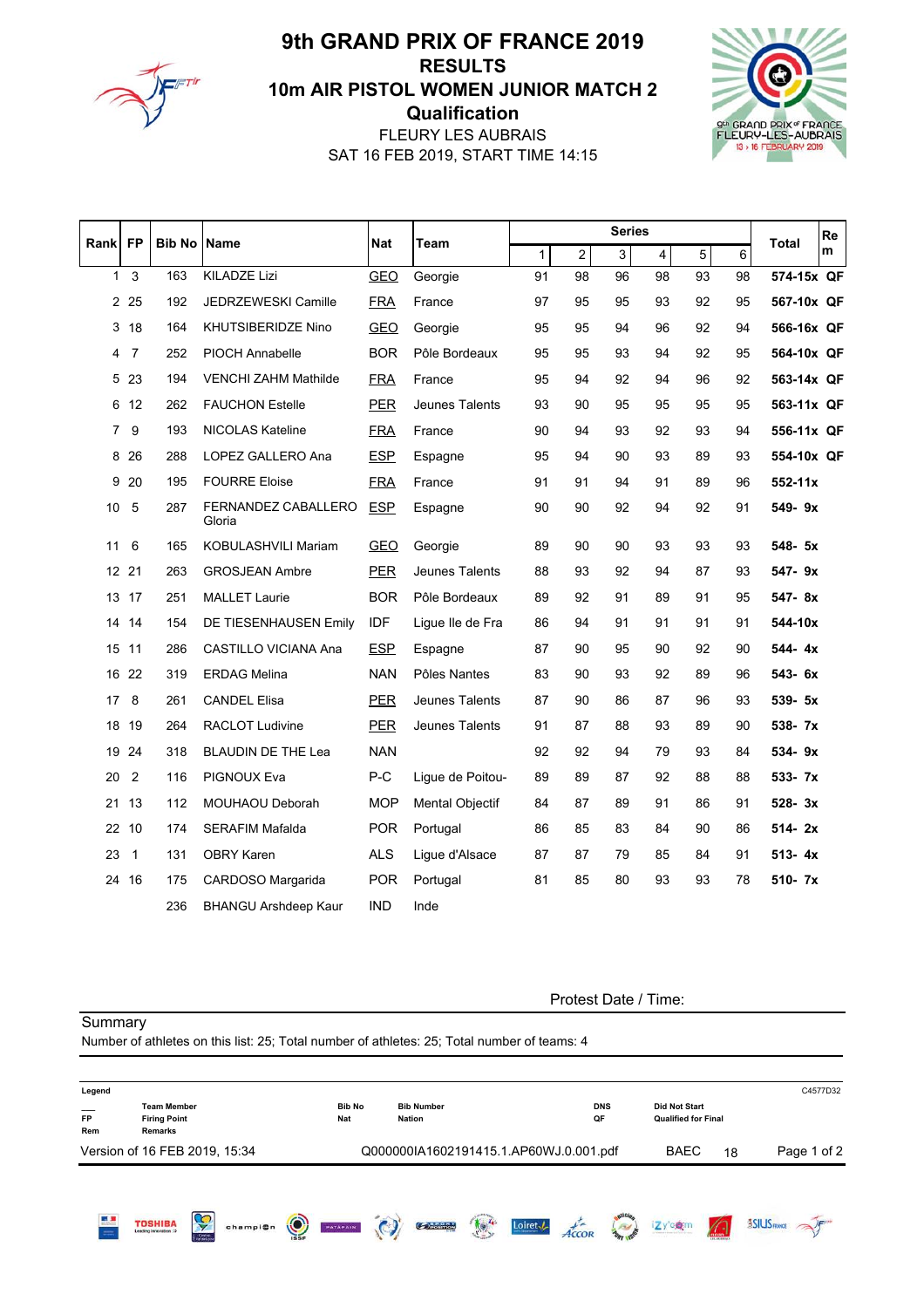

# 10m AIR PISTOL MIXED TEAM FINAL RESULTS 9th GRAND PRIX OF FRANCE 2019



#### FRI 15 FEB 2019, START TIME 08:15 FLEURY LES AUBRAIS

|               | <b>Rk Name</b>                                                     | <b>Nat</b> | 1st Comp. Stage |                |                | 2nd Competition Stage - Elimination |               |               |      | <b>Total</b> | <b>Remarks</b> |
|---------------|--------------------------------------------------------------------|------------|-----------------|----------------|----------------|-------------------------------------|---------------|---------------|------|--------------|----------------|
|               | <b>RUSSIAN FED. 1</b><br><b>BATSARASHKINA</b><br><b>CHERNOUSOV</b> | <b>RUS</b> | 102.0           | 201.4<br>99.4  | 302.9<br>101.5 | 344.2<br>41.3                       | 385.8<br>41.6 | 425.5<br>39.7 | 60.9 | 486.4        |                |
| $\mathcal{P}$ | <b>RUSSIAN FED. 2</b><br><b>MEDVEDEVA</b><br><b>MUKHAMETIANOV</b>  | <b>RUS</b> | 103.4           | 200.7<br>97.3  | 299.5<br>98.8  | 340.8<br>41.3                       | 380.9<br>40.1 | 421.0<br>40.1 | 59.6 | 480.6        |                |
| 3             | <b>FRANCE 2</b><br>PERIE<br><b>LAMOLLE</b>                         | <b>FRA</b> | 100.1           | 198.4<br>98.3  | 298.5<br>100.1 | 339.0<br>40.5                       | 379.9<br>40.9 | 419.6<br>39.7 |      | 419.6        |                |
| 4             | <b>FRANCE 1</b><br><b>GOBERVILLE</b><br><b>FOUQUET</b>             | <b>FRA</b> | 99.3            | 200.1<br>100.8 | 300.1<br>100.0 | 339.7<br>39.6                       | 379.7<br>40.0 |               |      | 379.7        |                |
| 5             | <b>GEORGIA1</b><br>SALUKVADZE<br><b>MACHAVARIANI</b>               | <b>GEO</b> | 97.4            | 196.2<br>98.8  | 294.3<br>98.1  | 333.0<br>38.7                       |               |               |      | 333.0        |                |

| Legend             |                               |   |          |         |          |         |                                       |                      |                    |                   |                   |             |                 | 2D95DB26            |
|--------------------|-------------------------------|---|----------|---------|----------|---------|---------------------------------------|----------------------|--------------------|-------------------|-------------------|-------------|-----------------|---------------------|
| Nat                | <b>Nation</b>                 |   |          |         | Rk       | Rank    |                                       |                      |                    |                   |                   |             |                 |                     |
|                    | Version of 15 FEB 2019, 11:47 |   |          |         |          |         | F200000IA1502191115.1.APMIX.0.001.pdf |                      |                    |                   |                   | <b>BAEC</b> | 9               | Page 1 of 1         |
| 區<br>$\frac{1}{2}$ | <b>TOSHIBA</b>                | Ş | champi@n | $\odot$ | PATÁPAIN | $\odot$ | <b>COPOSITION</b>                     | $\frac{1}{\sqrt{2}}$ | Loiret $\sqrt{\ }$ | A <sub>CCOR</sub> | <b>BART ISIDE</b> | izy'e@m     | $\sqrt{\Omega}$ | <b>ASIUS FRANCE</b> |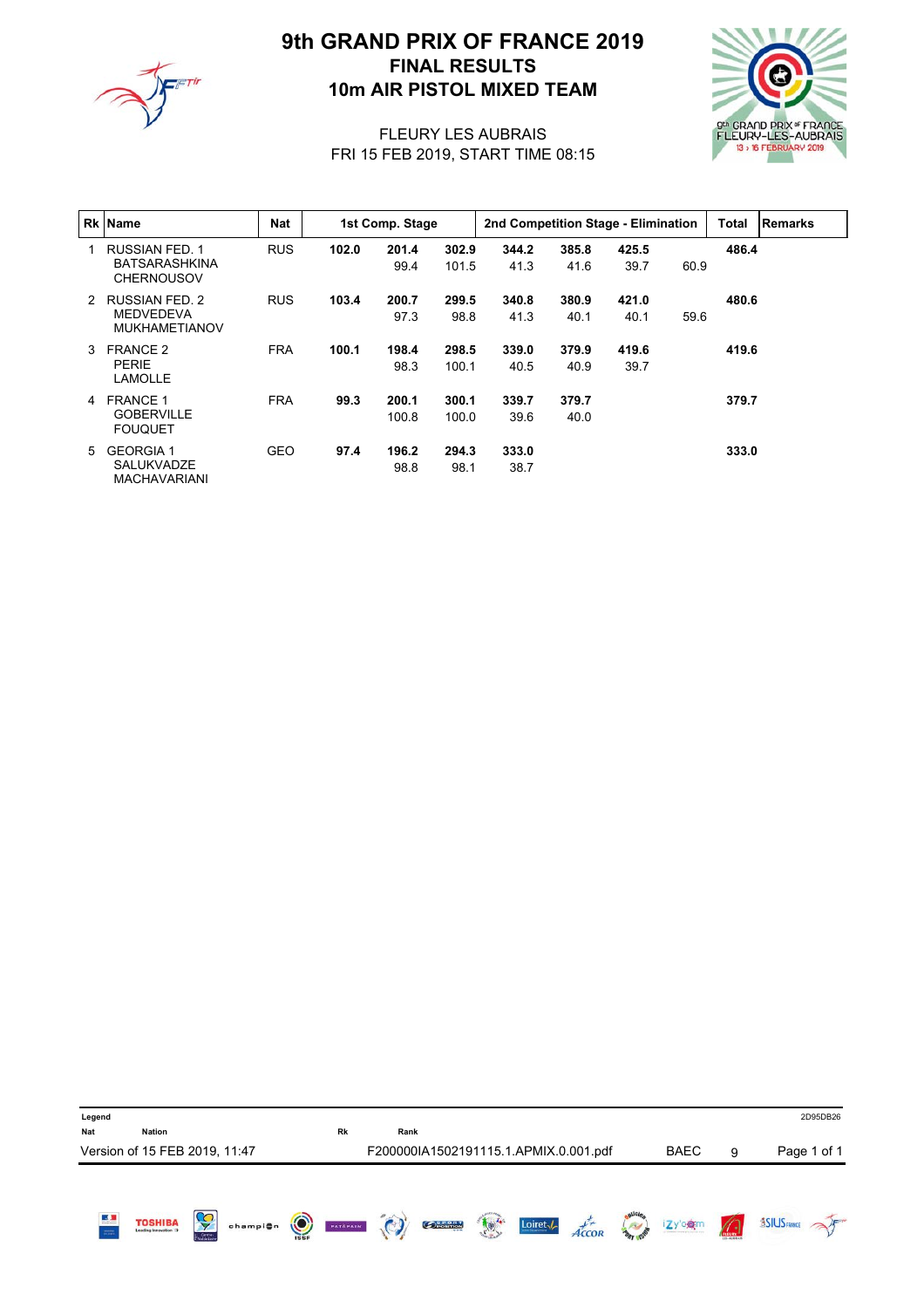

## **TEAM** 10m AIR PISTOL MIXED TEAM RESULTS 9th GRAND PRIX OF FRANCE 2019

FRI 15 FEB 2019, START TIME 08:15 FLEURY LES AUBRAIS



|                         |                    |                               |     | <b>Series</b>  |     |     |              |                |
|-------------------------|--------------------|-------------------------------|-----|----------------|-----|-----|--------------|----------------|
| Rank                    | <b>Bib No Name</b> |                               | 1   | $\overline{c}$ | 3   | 4   | <b>Total</b> | <b>Remarks</b> |
| $\mathbf{1}$            |                    | Georgie 1                     | 193 | 193            | 194 | 191 | 771-30x QF   |                |
|                         | 161                | SALUKVADZE Nino               | 95  | 96             | 99  | 97  | 387-16x      |                |
|                         | 159                | <b>MACHAVARIANI Tsotne</b>    | 98  | 97             | 95  | 94  | 384-14x      |                |
| $\overline{\mathbf{2}}$ |                    | <b>Russie 1</b>               | 192 | 192            | 192 | 194 | 770-22x QF   |                |
|                         | 306                | <b>BATSARASHKINA Vitalina</b> | 95  | 95             | 97  | 98  | 385-11x      |                |
|                         | 295                | CHERNOUSOV Artem              | 97  | 97             | 95  | 96  | 385-11x      |                |
| $\mathbf 3$             |                    | <b>Russie 2</b>               | 194 | 191            | 190 | 192 | 767-25x QF   |                |
|                         | 308                | MEDVEDEVA Svetlana            | 97  | 96             | 98  | 95  | 386-14x      |                |
|                         | 297                | MUKHAMETIANOV Vadim           | 97  | 95             | 92  | 97  | 381-11x      |                |
| $\overline{\mathbf{4}}$ |                    | France 1                      |     | 193            | 193 | 191 | 767-16x QF   |                |
|                         | 196                | <b>GOBERVILLE Celine</b>      | 95  | 97             | 98  | 97  | 387-10x      |                |
|                         | 200                | <b>FOUQUET Florian</b>        |     | 96             | 95  | 94  | 380- 6x      |                |
| $5\phantom{.0}$         |                    | <b>France 2</b>               |     | 190            | 193 | 191 | 761-21x QF   |                |
|                         | 201                | <b>PERIE Mathieu</b>          | 94  | 96             | 96  | 97  | 383-10x      |                |
|                         | 198                | <b>LAMOLLE Mathilde</b>       | 93  | 94             | 97  | 94  | 378-11x      |                |
| $\bf 6$                 |                    | Georgie 2                     | 191 | 189            | 190 | 191 | 761-17x      |                |
|                         | 160                | <b>KADAGIDZE Levan</b>        | 97  | 97             | 95  | 95  | 384-8x       |                |
|                         | 164                | KHUTSIBERIDZE Nino            | 94  | 92             | 95  | 96  | 377-9x       |                |
| $\overline{\mathbf{7}}$ |                    | Bordeaux / OBJ                | 186 | 190            | 191 | 189 | 756-17x      |                |
|                         | 206                | <b>BEAUVAIS Aymeric</b>       | 95  | 95             | 94  | 95  | 379-11x      |                |
|                         | 253                | <b>DONNIOU Annaïc</b>         | 91  | 95             | 97  | 94  | 377- 6x      |                |
| 8                       |                    | Portugal 1                    | 185 | 189            | 189 | 189 | 752-19x      |                |
|                         | 167                | COSTA Joao                    | 92  | 98             | 96  | 97  | 383-14x      |                |
|                         | 171                | MARRACHO Filipa               | 93  | 91             | 93  | 92  | 369- 5x      |                |
| $\boldsymbol{9}$        |                    | <b>Espagne</b>                | 184 | 189            | 190 | 189 | 752-18x      |                |
|                         | 276                | FRANQUET CALVENTE Sonia       | 95  | 96             | 95  | 96  | 382-14x      |                |
|                         | 274                | IGLESIAS MOSQUERA David Isaac | 89  | 93             | 95  | 93  | 370-4x       |                |

Ç

**TOSHIBA** 

Version of 15 FEB 2019, 09:06 <br>
Q200000TA1502190815.1.APMIX.0.001.pdf 9 Page 1 of 3

champion  $\bigcirc$  extensive  $\bigcirc$  cannot  $\bigcirc$ 

Loiret Accor 3 12YOGIN 151USHANE JF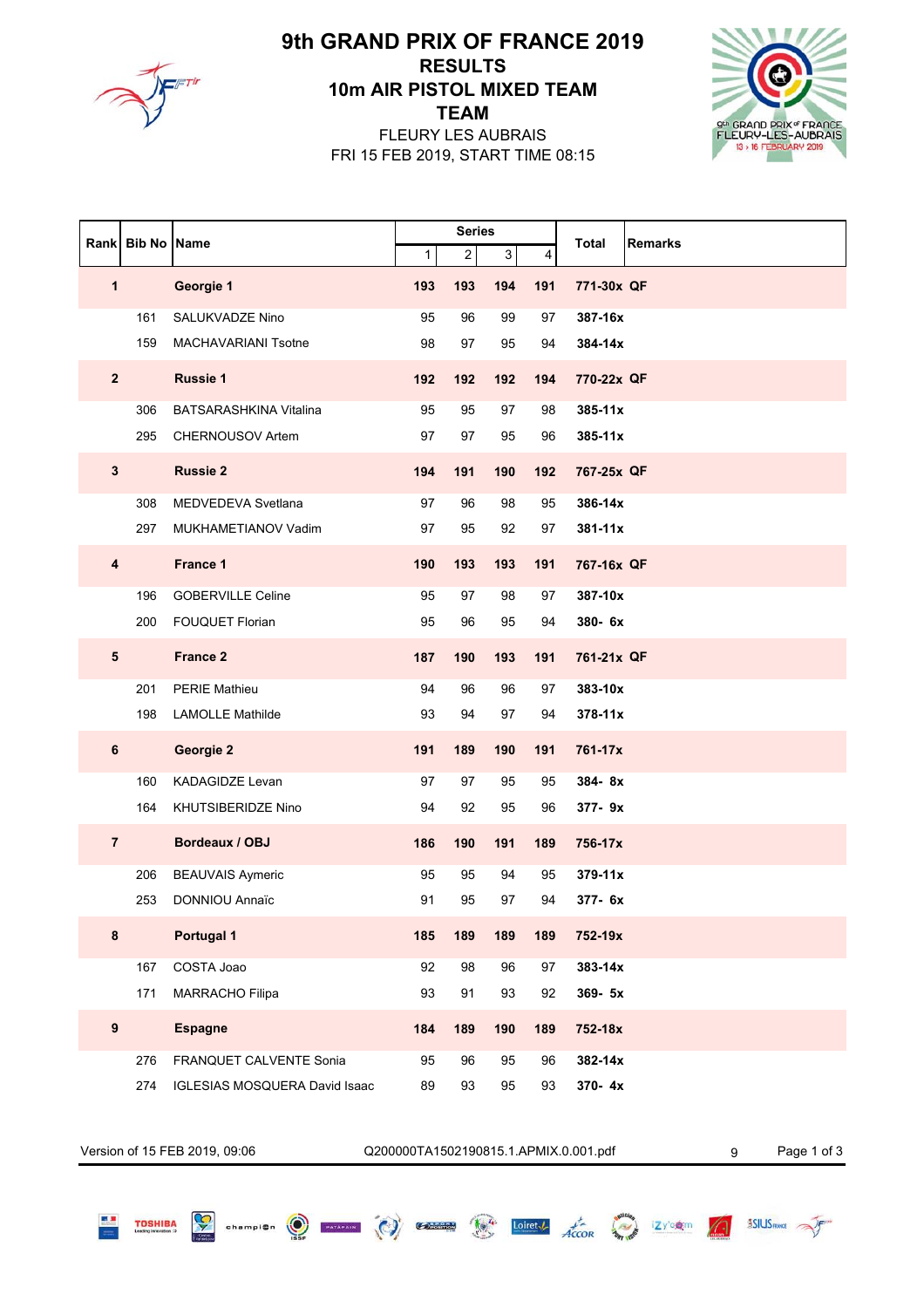| Rank Bib No Name |     |                            | <b>Series</b> |                         |             | <b>Total</b> | <b>Remarks</b> |  |
|------------------|-----|----------------------------|---------------|-------------------------|-------------|--------------|----------------|--|
|                  |     |                            | 1             | $\overline{\mathbf{c}}$ | $\mathsf 3$ | 4            |                |  |
| 10               |     | <b>Tunisie 1</b>           | 184           | 187                     | 190         | 191          | 752-17x        |  |
|                  | 226 | CHERNI Olfa                | 91            | 95                      | 97          | 95           | 378-11x        |  |
|                  | 223 | <b>OTHMANI Alaa</b>        | 93            | 92                      | 93          | 96           | 374-6x         |  |
| 11               |     | <b>Aquitaine</b>           | 190           | 183                     | 190         | 189          | 752-17x        |  |
|                  | 140 | <b>JACOLIN Frederic</b>    | 97            | 92                      | 94          | 95           | 378-10x        |  |
|                  | 141 | JACOLIN Helene             | 93            | 91                      | 96          | 94           | 374-7x         |  |
| 12               |     | Bordeaux / MOP             | 191           | 190                     | 185         | 186          | 752-14x        |  |
|                  | 146 | <b>FRIDRICI Yann</b>       | 97            | 92                      | 93          | 95           | $377 - 11x$    |  |
|                  | 251 | <b>MALLET Laurie</b>       | 94            | 98                      | 92          | 91           | $375 - 3x$     |  |
| 13               |     | MOP <sub>2</sub>           | 194           | 185                     | 187         | 184          | 750-11x        |  |
|                  | 106 | <b>GEISEN Lionel</b>       | 95            | 94                      | 93          | 94           | 376- 5x        |  |
|                  | 109 | <b>GOBERVILLE Aurore</b>   | 99            | 91                      | 94          | 90           | 374- 6x        |  |
| 14               |     | <b>Centre-Val de Loire</b> |               | 186                     | 187         | 187          | 749-11x        |  |
|                  | 312 | <b>PAIROUX Gauderic</b>    | 94            | 95                      | 94          | 96           | 379-7x         |  |
|                  | 313 | PARDON Karine              | 95            | 91                      | 93          | 91           | 370-4x         |  |
| 15               |     | <b>Belgique / IDF</b>      | 189           | 189                     | 183         | 185          | 746-8x         |  |
|                  | 147 | PAGGEN Raphael             | 94            | 98                      | 93          | 94           | 379-7x         |  |
|                  | 154 | DE TIESENHAUSEN Emily      | 95            | 91                      | 90          | 91           | $367 - 1x$     |  |
| 16               |     | <b>Portugal 2</b>          | 185           | 184                     | 185         | 189          | 743-19x        |  |
|                  | 169 | CARAPINHA Tiago            | 93            | 95                      | 97          | 97           | 382-15x        |  |
|                  | 175 | CARDOSO Margarida          | 92            | 89                      | 88          | 92           | $361 - 4x$     |  |
| 17               |     | France / Belgique          | 187           | 180                     | 188         | 188          | 743-19x        |  |
|                  | 199 | PESCAYRE Laurie            | 93            | 92                      | 93          | 97           | 375-9x         |  |
|                  | 145 | DEROUAUX Jean-Marc         | 94            | 88                      | 95          | 91           | 368-10x        |  |
| 18               |     | <b>Belgique</b>            | 182           | 188                     | 189         | 184          | 743-17x        |  |
|                  | 149 | <b>HAMBLENNE Mannon</b>    | 93            | 94                      | 96          | 94           | 377-11x        |  |
|                  | 148 | <b>SERVAIS Denis</b>       | 89            | 94                      | 93          | 90           | 366-6x         |  |
| 19               |     | MOP <sub>1</sub>           | 186           | 186                     | 181         | 189          | 742-12x        |  |
|                  | 110 | <b>TUTARD Aude</b>         | 94            | 91                      | 92          | 98           | 375-8x         |  |
|                  | 107 | <b>BRUN Charles</b>        | 92            | 95                      | 89          | 91           | 367-4x         |  |
| 20               |     | <b>Tunisie 2</b>           | 184           | 189                     | 184         | 179          | 736-11x        |  |
|                  | 228 | <b>BOUHRIZI Hayfa</b>      | 95            | 95                      | 94          | 89           | 373- 7x        |  |
|                  | 224 | CHIHAOUI Faycel            | 89            | 94                      | 90          | 90           | 363-4x         |  |

**TOSHIBA** 

 $\frac{1}{1}$ 

Version of 15 FEB 2019, 09:06 <br>
Q200000TA1502190815.1.APMIX.0.001.pdf 9 Page 2 of 3

Somewhat the second the second terms of the second of the second terms of the second of the second of the second second terms of the second second second second second second second second second second second second secon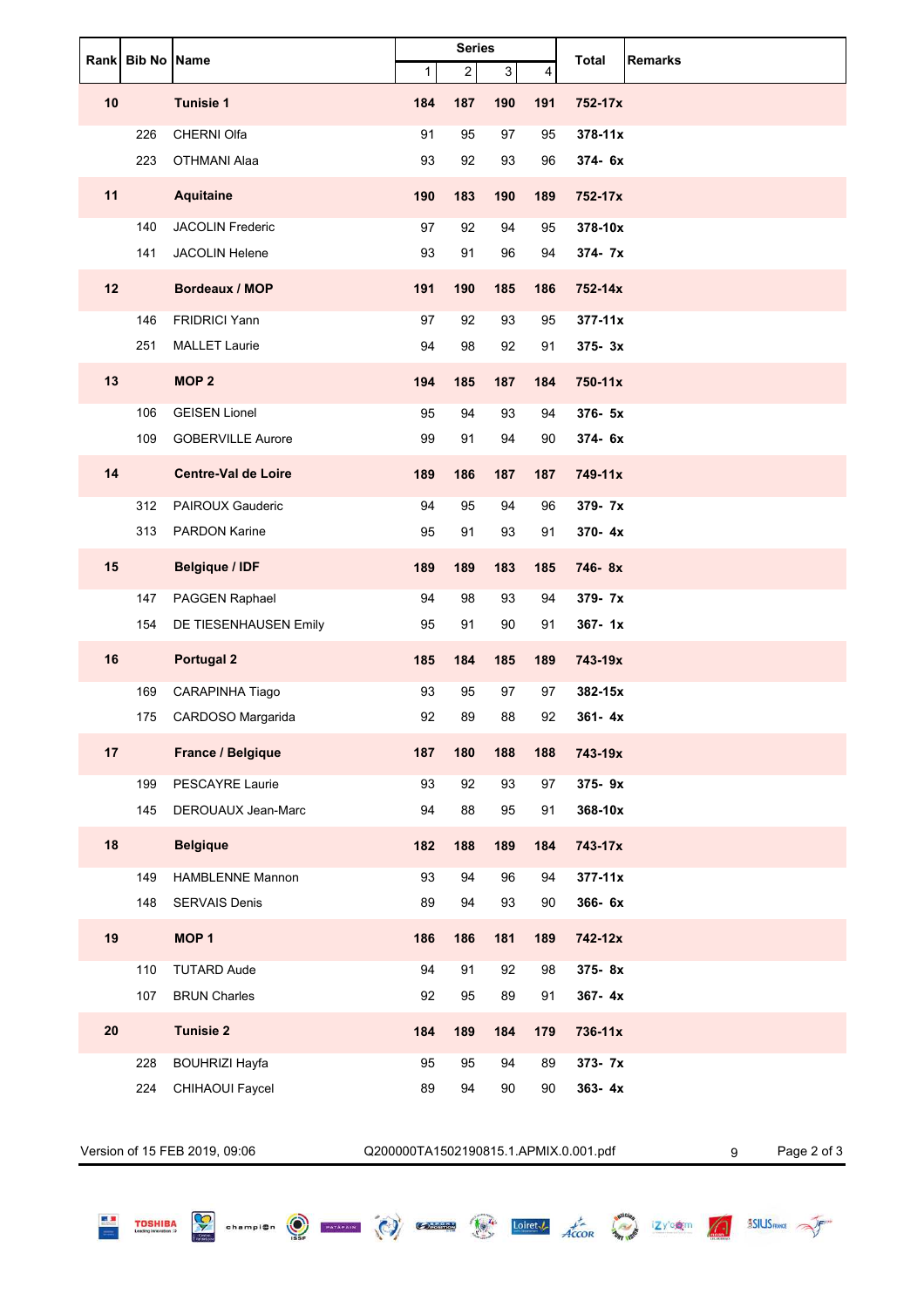|    | <b>Rankl Bib No IName</b> |                             |     | <b>Series</b>  |                |     | <b>Total</b> | Remarks |
|----|---------------------------|-----------------------------|-----|----------------|----------------|-----|--------------|---------|
|    |                           |                             |     | $\overline{2}$ | 3 <sup>1</sup> | 4   |              |         |
| 21 |                           | <b>Espagne / Luxembourg</b> | 180 | 193            | 184            |     | 733-15x      |         |
|    | 288                       | <b>LOPEZ GALLERO Ana</b>    | 92  | 97             | 92             | 95  | 376-10x      |         |
|    | 216                       | <b>MARIUTTO Louis</b>       | 88  | 96             | 92             | 81  | $357 - 5x$   |         |
| 22 |                           | <b>Picardie</b>             | 183 | 180            | 183            | 183 | 729-14x      |         |
|    | 118                       | <b>SEIVE Bertille</b>       | 95  | 90             | 92             | 93  | 370-9x       |         |
|    | 117                       | <b>LEHUEDE Bertrand</b>     | 88  | 90             | 91             | 90  | $359 - 5x$   |         |
| 23 |                           | <b>Poitou-Charente</b>      | 170 | 180            | 185            | 187 | 722- 6x      |         |
|    | 113                       | PIGNOUX Jerome              | 90  | 93             | 97             | 94  | $374 - 4x$   |         |
|    | 114                       | <b>BOULAND Brigitte</b>     | 80  | 87             | 88             | 93  | $348 - 2x$   |         |
| 24 | <b>Martinique</b>         |                             | 174 | 178            | 181            | 181 | $714 - 12x$  |         |
|    | 203                       | <b>CHRISTOPHE Herve</b>     | 92  | 96             | 95             | 96  | 379-9x       |         |
|    | 317                       | <b>ETIENNE NOTE Yannick</b> | 82  | 82             | 86             | 85  | $335 - 3x$   |         |

Protest Date / Time:

#### **Summary**

Number of athletes on this list: 48; Total number of athletes: 50; Total number of teams: 24

| Legend<br><b>Bib No</b> | <b>Bib Number</b>             |          |         | <b>DNS</b>      |           | <b>Did Not Start</b>                  |                      |                             | QF                      |           | <b>Qualified for Final</b>      |              |                     | 23955C3F    |
|-------------------------|-------------------------------|----------|---------|-----------------|-----------|---------------------------------------|----------------------|-----------------------------|-------------------------|-----------|---------------------------------|--------------|---------------------|-------------|
|                         | Version of 15 FEB 2019, 09:06 |          |         |                 |           | Q200000TA1502190815.1.APMIX.0.001.pdf |                      |                             |                         |           | <b>BAEC</b>                     | 9            |                     | Page 3 of 3 |
| 41                      | <b>TOSHIBA</b>                | champion | $\odot$ | <b>PATAPAIN</b> | $\bullet$ | $O(\frac{1}{\sqrt{2}})$               | $\frac{1}{\sqrt{2}}$ | Loiret $\sqrt{\phantom{a}}$ | $\overrightarrow{ACOR}$ | <b>PA</b> | i <mark>Z</mark> y'o <b>g</b> m | $\mathbb{C}$ | <b>SSIUS FRANCE</b> |             |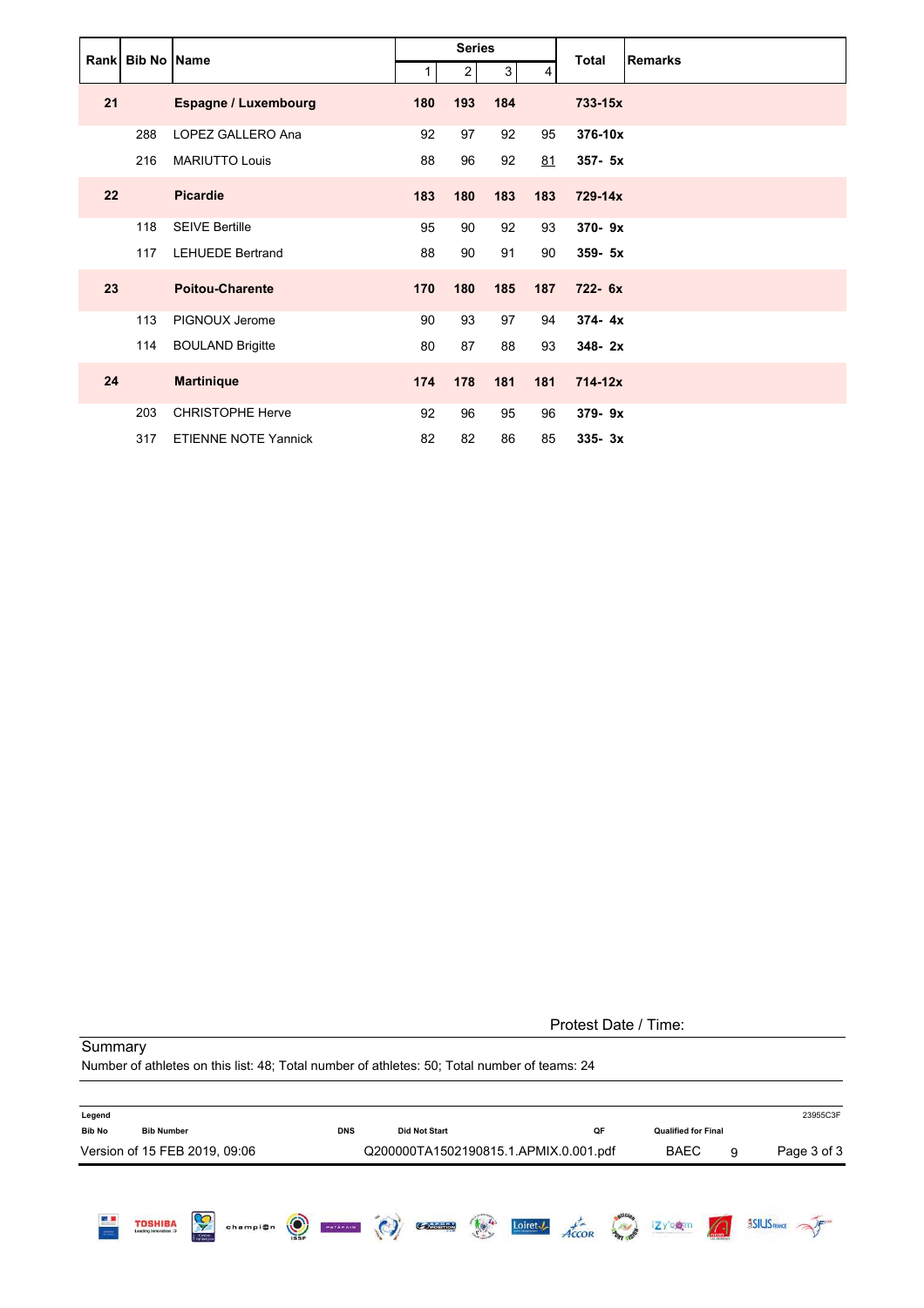

# 10m AIR PISTOL MIXED TEAM JUNIOR FINAL RESULTS 9th GRAND PRIX OF FRANCE 2019



#### FRI 15 FEB 2019, START TIME 10:00 FLEURY LES AUBRAIS

|               | Rk Name                                                 | <b>Nat</b> | 1st Comp. Stage |               |               | 2nd Competition Stage - Elimination |               |               |      | <b>Total</b> | <b>Remarks</b> |
|---------------|---------------------------------------------------------|------------|-----------------|---------------|---------------|-------------------------------------|---------------|---------------|------|--------------|----------------|
| 1.            | <b>FRANCE 1</b><br><b>DORTOMB</b><br><b>JEDRZEWESKI</b> | <b>FRA</b> | 101.5           | 198.5<br>97.0 | 298.1<br>99.6 | 338.1<br>40.0                       | 378.0<br>39.9 | 417.9<br>39.9 | 60.0 | 477.9        |                |
| $\mathcal{P}$ | <b>RUSSIAN FED.</b><br>ARISTARKHOV<br><b>ENINA</b>      | <b>RUS</b> | 95.8            | 192.4<br>96.6 | 291.7<br>99.3 | 332.2<br>40.5                       | 371.8<br>39.6 | 411.7<br>39.9 | 60.1 | 471.8        |                |
| 3             | <b>BORDEAUX</b><br><b>PIOCH</b><br>THIEL                | <b>BOR</b> | 97.4            | 193.4<br>96.0 | 290.0<br>96.6 | 328.7<br>38.7                       | 368.8<br>40.1 | 408.9<br>40.1 |      | 408.9        |                |
| 4             | <b>GEORGIA</b><br><b>MOSULISHVILI</b><br><b>KILADZE</b> | <b>GEO</b> | 94.2            | 188.7<br>94.5 | 286.1<br>97.4 | 327.7<br>41.6                       | 365.9<br>38.2 |               |      | 365.9        |                |
| 5             | <b>FRANCE 2</b><br><b>STEPANOFF</b><br><b>NICOLAS</b>   | <b>FRA</b> | 96.3            | 190.9<br>94.6 | 287.1<br>96.2 | 324.1<br>37.0                       |               |               |      | 324.1        |                |

| Legend<br>Nat       | <b>Nation</b>                 |                          |          |         | Rk       | Rank    |                                        |                      |                    |          |                 |             |                 | 3B326923            |
|---------------------|-------------------------------|--------------------------|----------|---------|----------|---------|----------------------------------------|----------------------|--------------------|----------|-----------------|-------------|-----------------|---------------------|
|                     | Version of 15 FEB 2019, 12:57 |                          |          |         |          |         | F200000IA1502191230.1.APMIXJ.0.001.pdf |                      |                    |          |                 | <b>BAEC</b> | 10              | Page 1 of 1         |
| E.<br>$\frac{1}{2}$ | <b>TOSHIBA</b>                | Ç<br>Centre<br>Voldetoin | champi@n | $\odot$ | PATAPAIN | $\odot$ | <b>Opesition</b>                       | $\frac{1}{\sqrt{2}}$ | Loiret $\sqrt{\ }$ | $A$ CCOR | <b>AMERICAN</b> | izy'e@m     | $\sqrt{\Omega}$ | <b>ASIUS FRANCE</b> |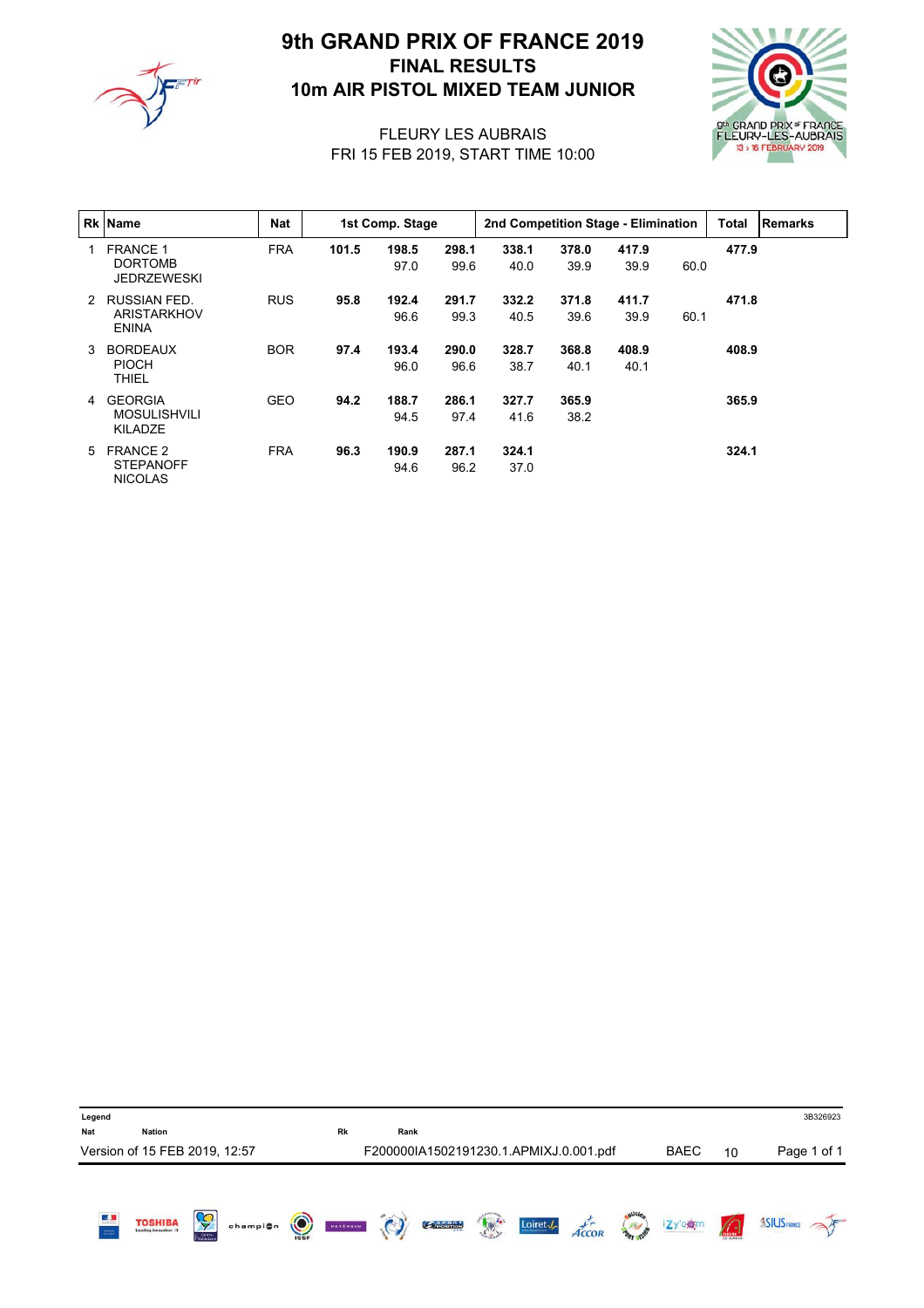

### **TEAM** 10m AIR PISTOL MIXED TEAM JUNIOR RESULTS 9th GRAND PRIX OF FRANCE 2019

FRI 15 FEB 2019, START TIME 10:00 FLEURY LES AUBRAIS



|                         | <b>Bib No Name</b> |                            |     | <b>Series</b>  |                           |     | <b>Total</b> | <b>Remarks</b> |
|-------------------------|--------------------|----------------------------|-----|----------------|---------------------------|-----|--------------|----------------|
| Rank                    |                    |                            | 1   | $\overline{c}$ | $\ensuremath{\mathsf{3}}$ | 4   |              |                |
| 1                       |                    | Georgie                    | 193 | 192            | 191                       | 191 | 767-21x      | QF             |
|                         | 162                | MOSULISHVILI Kako          | 97  | 95             | 98                        | 95  | 385-9x       |                |
|                         | 163                | KILADZE Lizi               | 96  | 97             | 93                        | 96  | 382-12x      |                |
| $\overline{\mathbf{2}}$ |                    | France 1                   | 193 | 191            | 190                       | 188 | 762-21x      | QF             |
|                         | 188                | <b>DORTOMB Edouard</b>     | 97  | 97             | 97                        | 98  | 389-12x      |                |
|                         | 192                | <b>JEDRZEWESKI Camille</b> | 96  | 94             | 93                        | 90  | 373-9x       |                |
| $\mathbf{3}$            |                    | Pôle Bordeaux              | 192 | 190            | 189                       | 185 | 756-15x      | QF             |
|                         | 252                | PIOCH Annabelle            | 96  | 95             | 95                        | 93  | 379-9x       |                |
|                         | 254                | <b>THIEL Nicolas</b>       | 96  | 95             | 94                        | 92  | 377- 6x      |                |
| 4                       |                    | <b>Russie</b>              | 186 | 185            | 187                       | 189 | 747-15x      | QF             |
|                         | 299                | ARISTARKHOV Anton          | 95  | 94             | 95                        | 97  | 381-11x      |                |
|                         | 310                | ENINA lana                 | 91  | 91             | 92                        | 92  | 366-4x       |                |
| ${\bf 5}$               |                    | <b>France 2</b>            | 191 | 186            | 186                       | 184 | 747-10x      | QF             |
|                         | 189                | STEPANOFF Tom              | 97  | 94             | 93                        | 94  | 378-9x       |                |
|                         | 193                | NICOLAS Kateline           | 94  | 92             | 93                        | 90  | $369 - 1x$   |                |
| $\bf 6$                 |                    | <b>Jeunes Talents 1</b>    | 188 | 184            | 189                       | 180 | 741-15x      |                |
|                         | 260                | PASQUIER Frédéric          | 95  | 94             | 97                        | 88  | 374-8x       |                |
|                         | 261                | <b>CANDEL Elisa</b>        | 93  | 90             | 92                        | 92  | 367- 7x      |                |
| $\overline{7}$          |                    | <b>Jeunes Talents 2</b>    | 185 | 186            | 185                       | 180 | 736-10x      |                |
|                         | 258                | <b>LABOULEBENE Matteo</b>  | 93  | 95             | 92                        | 88  | 368-6x       |                |
|                         | 263                | <b>GROSJEAN Ambre</b>      | 92  | 91             | 93                        | 92  | 368-4x       |                |
| 8                       |                    | Nantes / Belgique          | 191 | 185            | 182                       | 177 | 735-18x      |                |
|                         | 151                | SON Jerome                 | 96  | 92             | 93                        | 93  | 374-10x      |                |
|                         | 319                | <b>ERDAG Melina</b>        | 95  | 93             | 89                        | 84  | $361 - 8x$   |                |
| $\boldsymbol{9}$        |                    | <b>Espagne 1</b>           | 180 | 182            | 184                       | 188 | 734-12x      |                |
|                         | 281                | FREIJE TORNEIRO Martin     | 89  | 93             | 91                        | 94  | 367-8x       |                |
|                         | 286                | CASTILLO VICIANA Ana       | 91  | 89             | 93                        | 94  | 367-4x       |                |

Ç

**TOSHIBA** 

Version of 15 FEB 2019, 10:49 <br>
Q200000TA1502191000.1.APMIXJ.0.001.pdf 10 Page 1 of 2

champion  $\bigcirc$  paraman  $\bigcirc$  called  $\bigcirc$ 

Loiret de Accor 12years 12years 15 3SIUS RANGE 25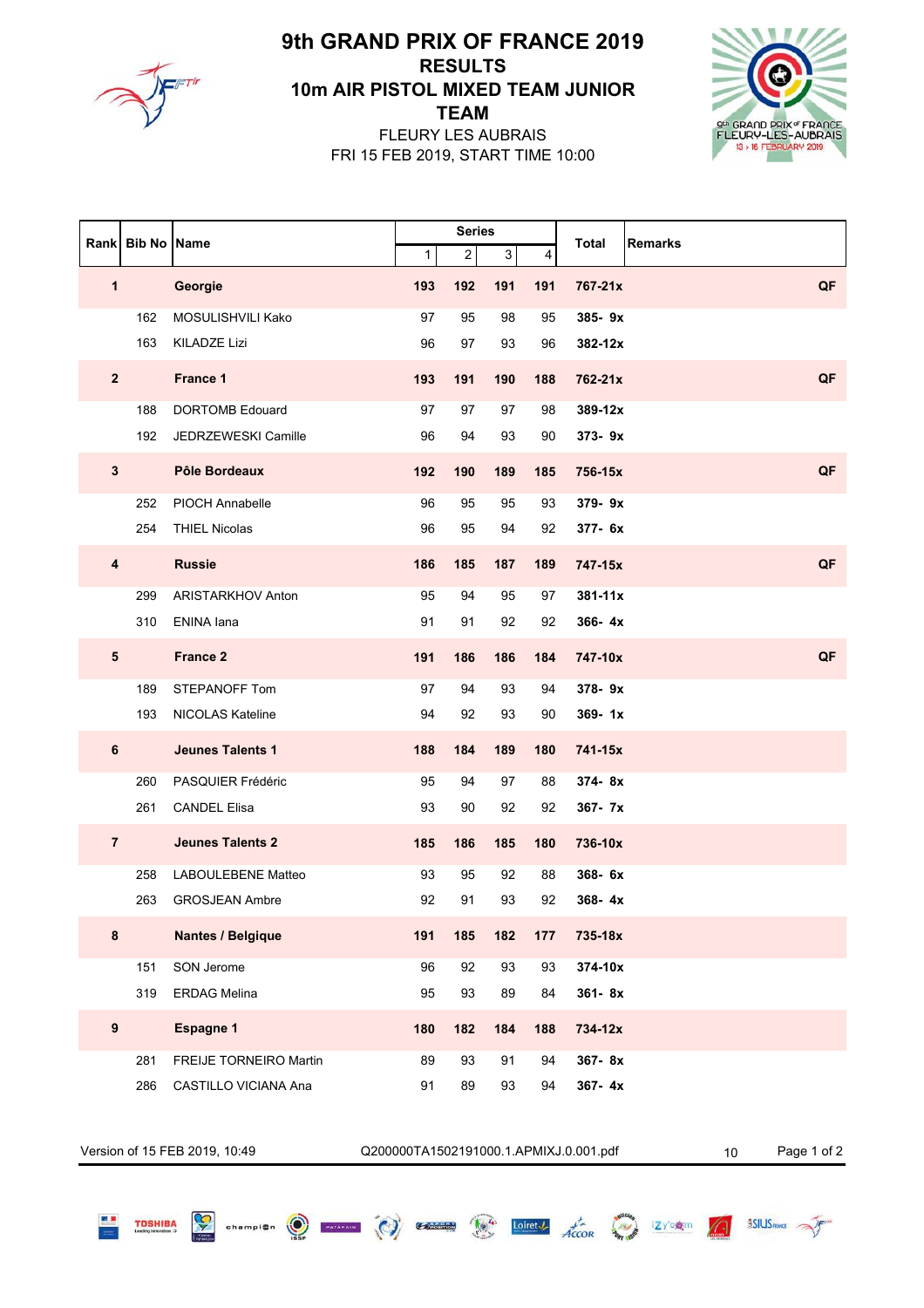|    | Rank Bib No Name |                                   |              | <b>Series</b>  |                |                | <b>Total</b> | <b>Remarks</b> |
|----|------------------|-----------------------------------|--------------|----------------|----------------|----------------|--------------|----------------|
|    |                  |                                   | $\mathbf{1}$ | $\overline{2}$ | $\mathfrak{S}$ | $\overline{4}$ |              |                |
| 10 |                  | <b>Pôles Nantes</b>               | 177          | 186            | 189            | 179            | 731-16x      |                |
|    | 316              | AH-YOU Adrien                     | 86           | 95             | 97             | 92             | 370-9x       |                |
|    | 318              | <b>BLAUDIN DE THE Lea</b>         | 91           | 91             | 92             | 87             | $361 - 7x$   |                |
| 11 |                  | <b>Espagne 2</b>                  | 179          | 184            | 181            | 184            | 728-11x      |                |
|    | 287              | <b>FERNANDEZ CABALLERO Gloria</b> | 86           | 97             | 92             | 95             | $370 - 5x$   |                |
|    | 282              | <b>FRAGE CORREDOIRA Nicolas</b>   | 93           | 87             | 89             | 89             | 358-6x       |                |
| 12 |                  | <b>Poitou-Charente</b>            | 174          | 186            | 179            | 183            | 722-10x      |                |
|    | 116              | <b>PIGNOUX Eva</b>                | 88           | 95             | 90             | 93             | 366- 7x      |                |
|    | 115              | PIGNOUX Samuel                    | 86           | 91             | 89             | 90             | $356 - 3x$   |                |
| 13 |                  | Alsace / OBJ                      | 179          | 171            | 175            | 178            | 703-6x       |                |
|    | 210              | <b>SALLE Lucas</b>                | 91           | 86             | 89             | 92             | $358 - 3x$   |                |
|    | 131              | <b>OBRY Karen</b>                 | 88           | 85             | 86             | 86             | $345 - 3x$   |                |
| 14 |                  | <b>MOP</b>                        | 172          | 179            | 179            | 172            | 702-8x       |                |
|    | 111              | <b>TASSINARI Quentin</b>          | 87           | 92             | 89             | 90             | 358-6x       |                |
|    | 112              | <b>MOUHAOU Deborah</b>            | 85           | 87             | 90             | 82             | $344 - 2x$   |                |

Protest Date / Time:

#### **Summary**

Number of athletes on this list: 28; Total number of athletes: 36; Total number of teams: 14

| Legend        |                               |                         |          |         |            |         |                                        |                      |                             |      |             |             |              | CDE2FB2F            |
|---------------|-------------------------------|-------------------------|----------|---------|------------|---------|----------------------------------------|----------------------|-----------------------------|------|-------------|-------------|--------------|---------------------|
| <b>Bib No</b> | <b>Bib Number</b>             |                         |          |         | <b>DNS</b> |         | <b>Did Not Start</b>                   |                      |                             |      |             |             |              |                     |
|               | Version of 15 FEB 2019, 10:49 |                         |          |         |            |         | Q200000TA1502191000.1.APMIXJ.0.001.pdf |                      |                             |      |             | <b>BAEC</b> | 10           | Page 2 of 2         |
| 縣<br>$=$      | <b>TOSHIBA</b>                | Ş<br>Centre<br>Valdeton | champi@n | $\odot$ | PATAPAIN   | $\odot$ | $O(\frac{1}{\sqrt{2}})$                | $\frac{1}{\sqrt{2}}$ | Loiret $\sqrt{\phantom{a}}$ | 400R | <b>ANTI</b> | izy'ogm     | $\mathbb{C}$ | <b>BSIUS FRANCE</b> |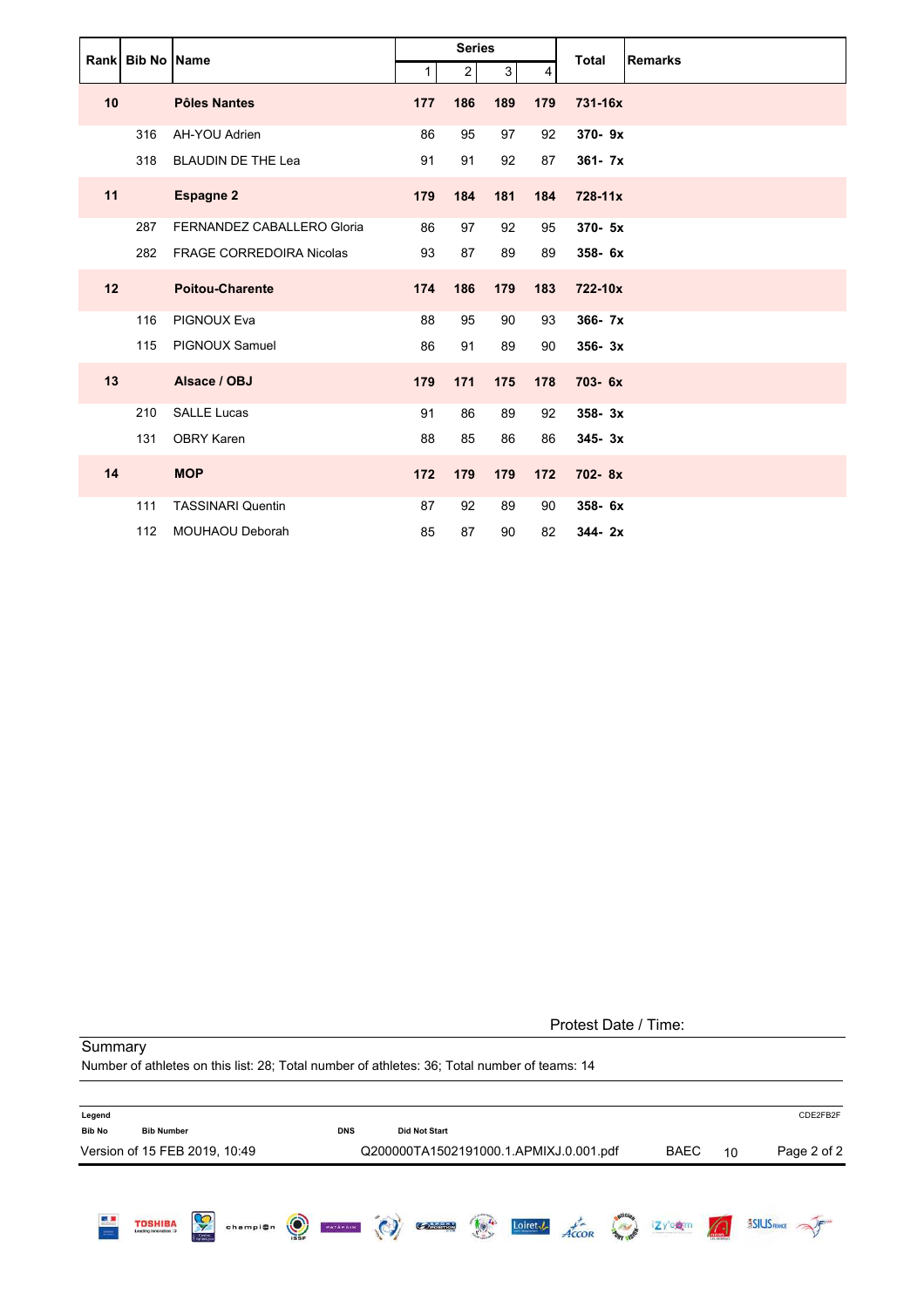

# 10m AIR RIFLE MEN MATCH 1 FINAL RESULTS 9th GRAND PRIX OF FRANCE 2019



 $\prod$ 

#### THU 14 FEB 2019, START TIME 16:30 FLEURY LES AUBRAIS

| <b>Rk</b> | <b>Bib</b><br>No | Name                        | <b>Nat</b> | 1st Comp.<br><b>Stage</b>                    |                                               |                                        |                                   |                       |                       |                                        | 2nd Competition Stage - Elimination |              | <b>Total</b> | <b>Remarks</b> |
|-----------|------------------|-----------------------------|------------|----------------------------------------------|-----------------------------------------------|----------------------------------------|-----------------------------------|-----------------------|-----------------------|----------------------------------------|-------------------------------------|--------------|--------------|----------------|
| 1         | 233              | <b>BALE</b><br>Dean         | <b>GBR</b> | 10.4<br>10.9<br>10.5<br>10.2<br>10.4         | 10.0<br>10.5<br>10.7<br>10.2<br>10.8          | 52.4 104.6 125.0 146.1<br>10.2<br>10.2 | 10.3<br>10.8                      | 10.8<br>10.5          | 10.6<br>10.5          | 167.4 188.5 207.8 229.4<br>9.3<br>10.0 | 10.7<br>10.9                        | 10.9<br>10.4 | 250.7        |                |
| 2         | 290              | <b>PANCHENKO</b><br>Evgenii | <b>RUS</b> | 52.3<br>10.0<br>10.6<br>10.4<br>10.5<br>10.8 | 104.6<br>10.7<br>10.3<br>10.1<br>10.8<br>10.4 | 125.2<br>9.8<br>10.8                   | 146.2<br>10.4<br>10.6             | 167.4<br>10.5<br>10.7 | 187.9<br>10.6<br>9.9  | 208.2<br>10.1<br>10.2                  | 229.4<br>10.6<br>10.6               | 10.4<br>10.4 | 250.2        |                |
| 3         | 186              | <b>GERMOND</b><br>Etienne   | <b>FRA</b> | 51.3<br>9.5<br>10.4<br>10.1<br>10.6<br>10.7  | 102.8<br>10.3<br>9.9<br>10.4<br>10.5<br>10.4  | 10.2<br>10.6                           | 123.6 144.9<br>10.6<br>10.7       | 165.6<br>10.3<br>10.4 | 186.9<br>10.8<br>10.5 | 207.8<br>10.2<br>10.7                  | 10.0<br>10.2                        |              | 228.0        |                |
| 4         | 294              | <b>MARSOV</b><br>Ilia       | <b>RUS</b> | 51.2<br>10.3<br>9.9<br>10.1<br>10.6<br>10.3  | 103.8<br>9.8<br>10.6<br>10.6<br>10.8<br>10.8  | 125.2<br>10.8<br>10.6                  | 145.8<br>9.8<br>10.8              | 166.8<br>10.8<br>10.2 | 187.7<br>10.3<br>10.6 | 9.6<br>10.0                            |                                     |              | 207.3        |                |
| 5         | 185              | <b>MONNIER</b><br>Jeremy    | <b>FRA</b> | 51.6<br>9.8<br>10.3<br>10.5<br>10.5<br>10.5  | 103.3<br>10.8<br>10.2<br>10.3<br>10.3<br>10.1 | 10.4<br>10.6                           | 124.3 145.4 166.3<br>10.5<br>10.6 | 10.6<br>10.3          | 10.1<br>10.2          |                                        |                                     |              | 186.6        |                |
| 6         |                  | 292 FETISOV<br>Vladislav    | <b>RUS</b> | 51.7<br>10.8<br>10.6<br>9.9<br>10.4<br>10.0  | 103.2<br>9.6<br>10.7<br>10.1<br>10.3<br>10.8  | 123.6<br>10.1<br>10.3                  | 145.1<br>10.9<br>10.6             | 9.8<br>10.6           |                       |                                        |                                     |              | 165.5        |                |
| 7         | 234              | <b>PIROUET</b><br>Cameron   | <b>GBR</b> | 49.5<br>9.7<br>10.1<br>10.6<br>9.1<br>10.0   | 101.7<br>10.8<br>10.0<br>10.1<br>10.7<br>10.6 | 122.9<br>10.3<br>10.9                  | 10.8<br>10.2                      |                       |                       |                                        |                                     |              | 143.9        |                |
| 8         | 291              | <b>DRIAGIN</b><br>Aleksandr | <b>RUS</b> | 52.0<br>10.4<br>10.0<br>10.6<br>10.3<br>10.7 | 102.1<br>9.9<br>10.0<br>10.1<br>9.9<br>10.2   | 9.5<br>10.5                            |                                   |                       |                       |                                        |                                     |              | 122.1        |                |

| Legend              |                               |                              |          |            |            |               |                                      |    |                    |                   |                  |             |                 | FD2CFF2C            |
|---------------------|-------------------------------|------------------------------|----------|------------|------------|---------------|--------------------------------------|----|--------------------|-------------------|------------------|-------------|-----------------|---------------------|
| <b>Bib No</b>       | <b>Bib Number</b>             |                              |          |            | <b>Nat</b> | <b>Nation</b> |                                      |    |                    | Rk                |                  | Rank        |                 |                     |
|                     | Version of 14 FEB 2019, 19:56 |                              |          |            |            |               | F100000IA1402191915.1.AR60.0.001.pdf |    |                    |                   |                  | <b>BAEC</b> | 5               | Page 1 of 1         |
| 医具<br>$\frac{1}{2}$ | <b>TOSHIBA</b>                | Ş<br>Centre<br>EVal de Loire | champion | $\bigodot$ | PATAPAIN   | $\odot$       | <b>COPOSITION</b>                    | 10 | Loiret $\sqrt{\ }$ | A <sub>CCOR</sub> | <b>BAT ISIDE</b> | izy'ogm     | $\sqrt{\Omega}$ | <b>ASIUS FRANCE</b> |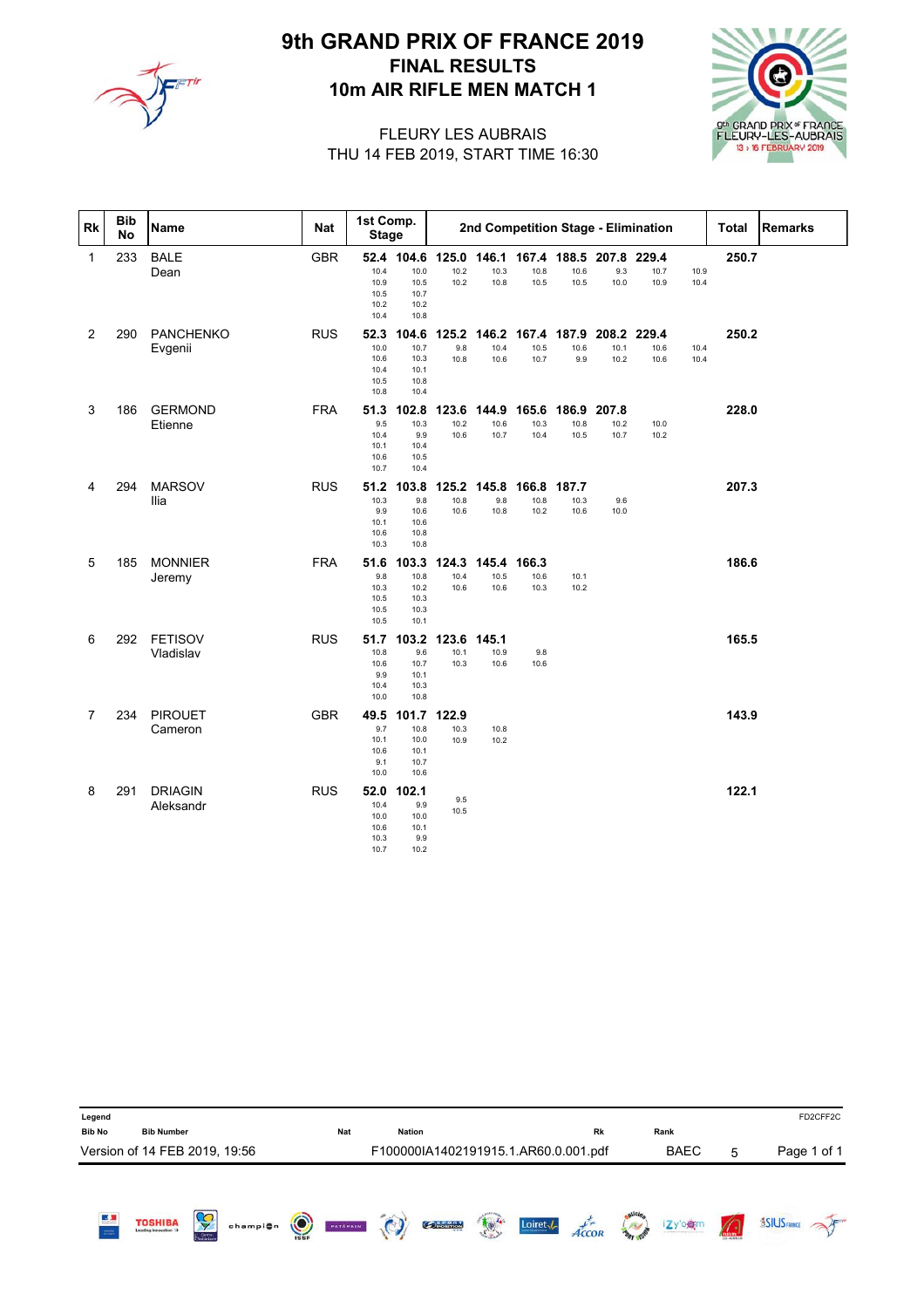

# **Qualification** 10m AIR RIFLE MEN MATCH 1 RESULTS 9th GRAND PRIX OF FRANCE 2019

g<sup>th</sup> GRAND PRIX® FRAN<br>FLEURY-LES-AUBR/  $13,$ 

THU 14 FEB 2019, START TIME 16:30 FLEURY LES AUBRAIS

|      | FP             |                     |                                   |            |                                                        |      |                | <b>Series</b>                       |   |                  |            | Re         |
|------|----------------|---------------------|-----------------------------------|------------|--------------------------------------------------------|------|----------------|-------------------------------------|---|------------------|------------|------------|
| Rank |                | <b>Bib No IName</b> |                                   | Nat        | Team                                                   | 1    | 2 <sup>1</sup> | 3                                   | 4 | 5                | 6          | Total<br>m |
|      | 123            | 290                 | PANCHENKO Evgenii                 | <b>RUS</b> | Russie                                                 |      |                | 104.6 106.2 103.5 105.4 103.9 103.1 |   |                  |            | 626.7 QF   |
|      | 2 28           | 291                 | <b>DRIAGIN Aleksandr</b>          | <b>RUS</b> | Russie                                                 |      |                | 103.2 105.1 104.1 104.3 105.5 104.2 |   |                  |            | 626.4 QF   |
|      | 3 17           | 233                 | <b>BALE Dean</b>                  | <b>GBR</b> | Grande Bretagne                                        |      |                | 105.4 105.5 103.5 104.8 101.8 105.2 |   |                  |            | 626.2 QF   |
| 4    | -16            | 292                 | <b>FETISOV Vladislav</b>          | <b>RUS</b> | Russie                                                 |      |                | 103.6 103.9 104.0 104.9 105.9 103.9 |   |                  |            | 626.2 QF   |
| 5    | 6              | 234                 | PIROUET Cameron                   | <b>GBR</b> | Grande Bretagne                                        |      |                | 103.5 102.9 105.8 104.4 104.3 104.5 |   |                  |            | 625.4 QF   |
|      | 6 25           | 186                 | <b>GERMOND Etienne</b>            | FRA        | France                                                 |      |                | 103.5 103.1 105.3 106.2 103.6 103.4 |   |                  |            | 625.1 QF   |
|      | 7 10           | 294                 | <b>MARSOV Ilia</b>                | <b>RUS</b> | Russie                                                 |      |                | 104.3 104.0 102.9 105.5 105.0 102.4 |   |                  |            | 624.1 QF   |
| 8    | 9              | 185                 | <b>MONNIER Jeremy</b>             | <b>FRA</b> | France                                                 |      |                | 104.2 101.8 104.6 105.4 103.5 104.3 |   |                  |            | 623.8 QF   |
| 9    | 21             | 293                 | SHAMAKOV Grigorii                 | <b>RUS</b> | Russie                                                 |      |                | 104.8 103.8 104.3 101.8 104.3 102.9 |   |                  |            | 621.9      |
| 10   | 5              | 187                 | <b>CHASSAT Emilien</b>            | <b>FRA</b> | France                                                 |      |                | 103.5 101.8 103.2 103.6 105.1 103.4 |   |                  |            | 620.6      |
|      | 11 30          | 273                 | <b>MARTIN GONZALEZ</b><br>Roberto | <b>ESP</b> | Espagne                                                |      |                | 103.4 103.6 102.8 104.6 100.3 102.1 |   |                  |            | 616.8      |
|      | 12 29          | 143                 | <b>BRUNIN Maxime</b>              | <b>BEL</b> | <b>Belgique</b>                                        |      |                | 101.2 102.3 101.6 103.3 103.6 102.5 |   |                  |            | 614.5      |
| 13   | $\overline{7}$ | 249                 | <b>POINT Wilfried</b>             | P-C        | Ligue de Poitou-Ch 101.2 101.9 102.0 102.7 102.8 103.0 |      |                |                                     |   |                  |            | 613.6      |
| 14   | 22             | 239                 | <b>BURTEL Gautier</b>             | <b>CHA</b> | Lique de Champag                                       |      |                | 99.5 102.0 102.5 103.9 102.6 102.4  |   |                  |            | 612.9      |
|      | 15 13          | 221                 | <b>KHEMIRI Seifeddine</b>         | <b>TUN</b> | Tunisie                                                |      |                | 104.5 102.6 100.4 102.9 100.3 101.4 |   |                  |            | 612.1      |
|      | 16 24          | 144                 | <b>HODY Steve</b>                 | <b>BEL</b> | <b>Belgique</b>                                        |      |                | 100.4 100.1 101.2 104.2 102.7 103.3 |   |                  |            | 611.9      |
| 17   | 8              | 222                 | AZIZI Alaa Eddine                 | TUN        | Tunisie                                                |      |                | 98.6 101.9 101.3 102.9 103.9 102.7  |   |                  |            | 611.3      |
| 18   | 19             | 166                 | DIOGO Gonçalo                     | <b>POR</b> | Portugal                                               |      |                | 101.1 100.5 104.3 101.6 100.6 102.3 |   |                  |            | 610.4      |
|      | 19 26          | 214                 | MESSIASSE Julien                  | <b>PIC</b> | Lique de Picardie                                      |      |                | 101.1 100.6 101.2 103.5 102.3 101.6 |   |                  |            | 610.3      |
|      | 20 27          | 215                 | <b>KATEZNMEIER Michel</b>         | <b>LUX</b> | Luxembourg                                             |      |                | 98.5 103.6 102.2 101.7              |   |                  | 99.4 101.8 | 607.2      |
|      | 21 18          | 105                 | <b>KHAN Nizam</b>                 | <b>MOP</b> | Mental Objectif Per 101.5 100.7                        |      |                |                                     |   | 99.7 103.7 102.2 | 99.1       | 606.9      |
|      | 22 20          | 101                 | <b>MEIGNAN Romain</b>             | <b>PDL</b> | Ligue Pays de la L                                     |      |                | 100.0 100.7 101.6 100.9             |   |                  | 98.4 100.1 | 601.7      |
|      | 23 12          | 120                 | <b>BOURDEILLETAS Loris</b>        | D-S        | Ligue du Dauphiné                                      | 96.1 | 99.0           | 99.1                                |   | 99.4 101.5 100.2 |            | 595.3      |
|      |                | 235                 | <b>BHANGU Gagandeep</b><br>Singh  | <b>IND</b> | Inde                                                   |      |                |                                     |   |                  |            |            |
|      |                | 250                 | <b>NARANG Gagan</b>               | <b>IND</b> | Inde                                                   |      |                |                                     |   |                  |            |            |

**Summary** 

Number of athletes on this list: 25; Total number of athletes: 25; Total number of teams: 2

| Legend<br><b>FP</b><br><b>Rem</b> | <b>Team Member</b><br><b>Firing Point</b><br>Remarks |                                        |         | <b>Bib No</b><br><b>Nat</b> |                     | <b>Bib Number</b><br>Nation          |                      |                             | QF                              | <b>DNS</b> | <b>Did Not Start</b><br><b>Qualified for Final</b> |              | 17D2A573            |  |
|-----------------------------------|------------------------------------------------------|----------------------------------------|---------|-----------------------------|---------------------|--------------------------------------|----------------------|-----------------------------|---------------------------------|------------|----------------------------------------------------|--------------|---------------------|--|
|                                   |                                                      | Version of 14 FEB 2019, 17:46          |         |                             |                     | Q100000IA1402191630.1.AR60.0.001.pdf |                      |                             |                                 |            | <b>BAEC</b>                                        | 5            | Page 1 of 2         |  |
| H.<br>$=$                         | <b>TOSHIBA</b><br><b>Leading Innovation 39</b>       | Ş<br>champi@n<br>Centre<br>Natide Loir | $\odot$ | PATAPAIN                    | $\ddot{\mathbf{c}}$ | O <sub>2</sub>                       | $\frac{1}{\sqrt{2}}$ | Loiret $\sqrt{\phantom{a}}$ | $\frac{t^{\frac{1}{2}}}{4CCOR}$ | 131        | izy'ogm                                            | $\mathbb{C}$ | <b>SSIUS FRANCE</b> |  |

Protest Date / Time: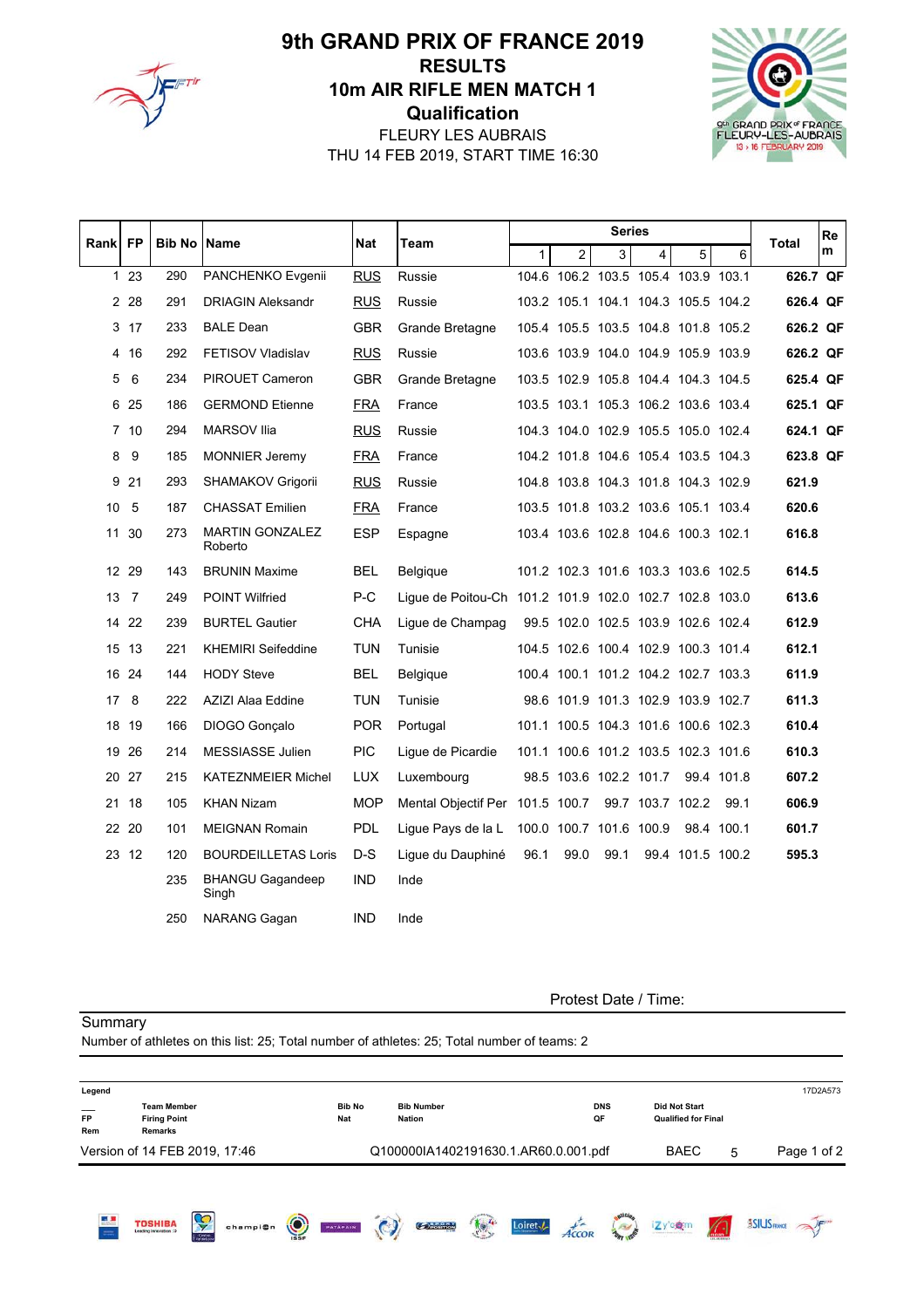

# 10m AIR RIFLE MEN MATCH 2 FINAL RESULTS 9th GRAND PRIX OF FRANCE 2019



|<br>|

#### SAT 16 FEB 2019, START TIME 07:45 FLEURY LES AUBRAIS

| <b>Rk</b>      | <b>Bib</b><br>No | <b>Name</b>                 | <b>Nat</b> | 1st Comp.<br><b>Stage</b>                    |                                               |                             |                                   |                                                                |                       |                       | 2nd Competition Stage - Elimination |              | <b>Total</b> | Remarks |
|----------------|------------------|-----------------------------|------------|----------------------------------------------|-----------------------------------------------|-----------------------------|-----------------------------------|----------------------------------------------------------------|-----------------------|-----------------------|-------------------------------------|--------------|--------------|---------|
| $\mathbf{1}$   | 291              | <b>DRIAGIN</b><br>Aleksandr | <b>RUS</b> | 9.7<br>10.0<br>10.0<br>10.1<br>10.2          | 10.8<br>10.5<br>10.4<br>10.4<br>10.7          | 10.6<br>10.2                | 10.6<br>10.7                      | 50.0 102.8 123.6 144.9 166.0 187.2 207.3 228.7<br>10.7<br>10.4 | 10.8<br>10.4          | 10.6<br>9.5           | 10.9<br>10.5                        | 10.8<br>10.1 | 249.6        |         |
| $\overline{c}$ | 293              | <b>SHAMAKOV</b><br>Grigorii | <b>RUS</b> | 51.9<br>10.1<br>10.2<br>10.6<br>10.3<br>10.7 | 104.9<br>10.7<br>10.3<br>10.7<br>10.4<br>10.9 | 125.3<br>9.9<br>10.5        | 146.7<br>10.6<br>10.8             | 167.7<br>10.6<br>10.4                                          | 188.8<br>10.9<br>10.2 | 208.9<br>10.0<br>10.1 | 229.5<br>10.4<br>10.2               | 9.8<br>10.0  | 249.3        |         |
| 3              | 292              | <b>FETISOV</b><br>Vladislav | <b>RUS</b> | 52.2<br>10.7<br>10.0<br>10.4<br>10.4<br>10.7 | 103.9<br>10.3<br>9.5<br>10.7<br>10.6<br>10.6  | 10.3<br>10.2                | 124.4 145.8 166.6<br>10.6<br>10.8 | 10.3<br>10.5                                                   | 186.6<br>10.2<br>9.8  | 206.5<br>9.6<br>10.3  | 10.7<br>10.6                        |              | 227.8        |         |
| 4              | 186              | <b>GERMOND</b><br>Etienne   | <b>FRA</b> | 51.5<br>10.8<br>10.2<br>10.8<br>9.9<br>9.8   | 103.2<br>10.8<br>10.2<br>10.4<br>10.0<br>10.3 | 123.8<br>10.0<br>10.6       | 143.7<br>9.5<br>10.4              | 164.4<br>10.9<br>9.8                                           | 184.7<br>10.2<br>10.1 | 9.6<br>10.4           |                                     |              | 204.7        |         |
| 5              | 294              | <b>MARSOV</b><br>Ilia       | <b>RUS</b> | 51.7<br>9.8<br>10.7<br>10.2<br>10.8<br>10.2  | 102.6<br>9.9<br>10.4<br>10.6<br>9.8<br>10.2   | 123.6<br>10.4<br>10.6       | 143.8<br>9.9<br>10.3              | 164.3<br>9.7<br>10.8                                           | 10.1<br>10.2          |                       |                                     |              | 184.6        |         |
| 6              | 233              | <b>BALE</b><br>Dean         | <b>GBR</b> | 51.1<br>9.8<br>10.7<br>10.3<br>10.0<br>10.3  | 102.2<br>10.4<br>9.9<br>10.1<br>10.5<br>10.2  | 123.2 143.7<br>10.3<br>10.7 | 9.7<br>10.8                       | 10.4<br>9.6                                                    |                       |                       |                                     |              | 163.7        |         |
| $\overline{7}$ | 290              | <b>PANCHENKO</b><br>Evgenii | <b>RUS</b> | 50.0<br>10.6<br>10.3<br>9.4<br>10.1<br>9.6   | 100.9<br>10.0<br>10.8<br>9.8<br>10.1<br>10.2  | 121.4<br>10.5<br>10.0       | 10.8<br>10.8                      |                                                                |                       |                       |                                     |              | 143.0        |         |
| 8              | 249              | <b>POINT</b><br>Wilfried    | $P-C$      | 50.1<br>9.8<br>9.3<br>10.3<br>10.3<br>10.4   | 99.9<br>9.9<br>10.3<br>10.0<br>10.2<br>9.4    | 10.4<br>10.8                |                                   |                                                                |                       |                       |                                     |              | 121.1        |         |

| Legend             |                               |                             |          |            |            |               |                                      |                                                                                                                                                                                                                                                                                                                                                     |                     |              |                  |             |                   | D9370BD8            |
|--------------------|-------------------------------|-----------------------------|----------|------------|------------|---------------|--------------------------------------|-----------------------------------------------------------------------------------------------------------------------------------------------------------------------------------------------------------------------------------------------------------------------------------------------------------------------------------------------------|---------------------|--------------|------------------|-------------|-------------------|---------------------|
| <b>Bib No</b>      | <b>Bib Number</b>             |                             |          |            | <b>Nat</b> | <b>Nation</b> |                                      |                                                                                                                                                                                                                                                                                                                                                     |                     | Rk           |                  | Rank        |                   |                     |
|                    | Version of 16 FEB 2019, 13:03 |                             |          |            |            |               | F100000IA1602191145.1.AR60.0.001.pdf |                                                                                                                                                                                                                                                                                                                                                     |                     |              |                  | <b>BAEC</b> | 13                | Page 1 of 1         |
| K<br>$\frac{1}{2}$ | <b>TOSHIBA</b>                | Ş<br>Centre<br>Val de Loire | champi@n | $\bigcirc$ | PATAPAIN   | $\odot$       | <b>Opesition</b>                     | $\begin{picture}(120,10) \put(0,0){\line(1,0){15}} \put(15,0){\line(1,0){15}} \put(15,0){\line(1,0){15}} \put(15,0){\line(1,0){15}} \put(15,0){\line(1,0){15}} \put(15,0){\line(1,0){15}} \put(15,0){\line(1,0){15}} \put(15,0){\line(1,0){15}} \put(15,0){\line(1,0){15}} \put(15,0){\line(1,0){15}} \put(15,0){\line(1,0){15}} \put(15,0){\line($ | Loiret <sub>-</sub> | $\vec{ACOR}$ | <b>BAT ISI</b> S | izy'egm     | $n_{\text{FURY}}$ | <b>ASIUS FRANCE</b> |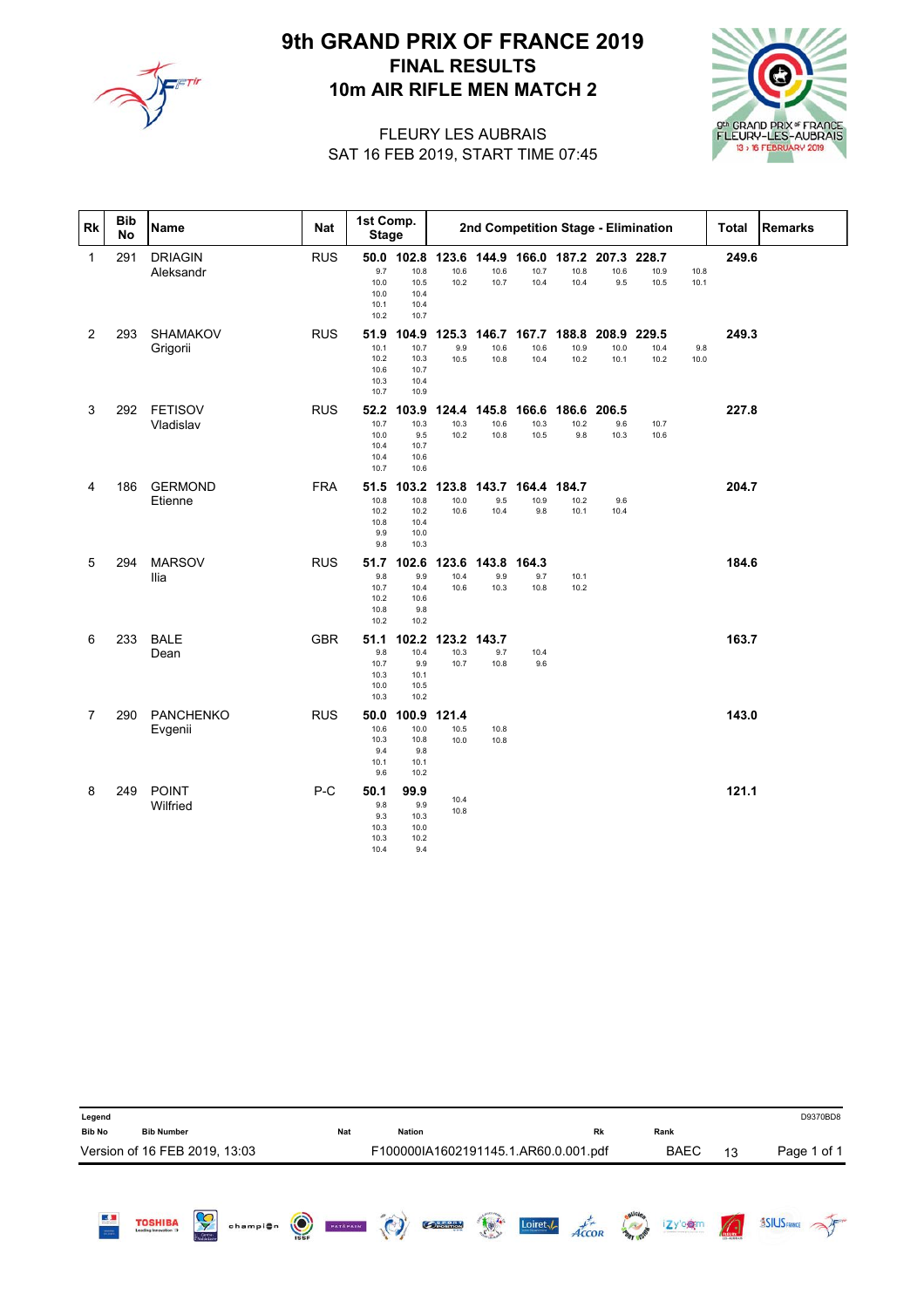

# **Qualification** 10m AIR RIFLE MEN MATCH 2 RESULTS 9th GRAND PRIX OF FRANCE 2019

9th GRAND PRIX of FRANC<br>FLEURY-LES-AUBRAI  $13,$ 

SAT 16 FEB 2019, START TIME 07:45 FLEURY LES AUBRAIS

| Rank FP |       | <b>Bib No Name</b> |                                | Nat        | Team                                             |              |                         | <b>Series</b> |      |                                     |            | Re<br>Total |
|---------|-------|--------------------|--------------------------------|------------|--------------------------------------------------|--------------|-------------------------|---------------|------|-------------------------------------|------------|-------------|
|         |       |                    |                                |            |                                                  | $\mathbf{1}$ | $\overline{2}$          | 3             | 4    | 5                                   | 6          | m           |
|         | 1 53  | 293                | SHAMAKOV Grigorii              | <b>RUS</b> | Russie                                           |              |                         |               |      | 105.7 104.2 104.4 105.2 104.8 105.3 |            | 629.6 QF    |
|         | 2 57  | 186                | <b>GERMOND Etienne</b>         | <b>FRA</b> | France                                           |              |                         |               |      | 105.0 104.1 104.5 104.4 104.4 105.4 |            | 627.8 QF    |
|         | 3 45  | 292                | FETISOV Vladislav              | <b>RUS</b> | Russie                                           |              |                         |               |      | 103.3 104.0 105.5 104.6 105.6 103.2 |            | 626.2 QF    |
|         | 4 48  | 290                | PANCHENKO Evgenii              | <b>RUS</b> | Russie                                           |              |                         |               |      | 102.7 105.0 104.0 104.1 104.9 103.7 |            | 624.4 QF    |
|         | 5 42  | 294                | <b>MARSOV Ilia</b>             | <b>RUS</b> | Russie                                           |              |                         |               |      | 104.3 103.9 104.1 103.4 103.9 104.7 |            | 624.3 QF    |
| 6       | 40    | 233                | <b>BALE Dean</b>               | <b>GBR</b> | Grande Bret 104.6 104.6 102.7 104.0 104.9 102.2  |              |                         |               |      |                                     |            | 623.0 QF    |
|         | 7 56  | 291                | <b>DRIAGIN Aleksandr</b>       | <b>RUS</b> | Russie                                           |              |                         |               |      | 103.6 102.5 102.8 102.5 104.2 106.8 |            | 622.4 QF    |
| 8       | 52    | 249                | <b>POINT Wilfried</b>          | P-C        | Ligue de Poi 102.1 103.3 104.6 103.4 102.7 105.6 |              |                         |               |      |                                     |            | 621.7 QF    |
|         | 9 47  | 221                | <b>KHEMIRI Seifeddine</b>      | <b>TUN</b> | Tunisie                                          |              |                         |               |      | 105.4 102.2 103.5 104.4 102.4 102.3 |            | 620.2       |
|         | 10 37 | 234                | PIROUET Cameron                | <b>GBR</b> | Grande Bret 103.4 101.4 102.6 102.9 104.8 104.9  |              |                         |               |      |                                     |            | 620.0       |
|         | 11 38 | 144                | <b>HODY Steve</b>              | <b>BEL</b> | Belgique                                         |              |                         |               |      | 102.3 102.4 103.5 102.7 104.3 102.0 |            | 617.2       |
|         | 12 49 | 273                | <b>MARTIN GONZALEZ Roberto</b> | <b>ESP</b> | Espagne                                          |              | 103.2 104.2 104.0 103.1 |               |      |                                     | 99.7 102.4 | 616.6       |
| 13      | 35    | 185                | <b>MONNIER Jeremy</b>          | <b>FRA</b> | France                                           |              |                         |               |      | 102.0 101.9 102.1 104.4 102.5 102.9 |            | 615.8       |
|         | 14 55 | 187                | <b>CHASSAT Emilien</b>         | <b>FRA</b> | France                                           |              |                         |               |      | 104.6 102.0 103.1 102.4 102.2 101.3 |            | 615.6       |
|         | 15 32 | 143                | <b>BRUNIN Maxime</b>           | <b>BEL</b> | Belgique                                         |              |                         |               |      | 101.9 101.9 100.8 101.7 102.2 103.4 |            | 611.9       |
|         | 16 46 | 239                | <b>BURTEL Gautier</b>          | CHA        | Lique de Ch                                      |              |                         |               |      | 99.9 101.4 102.6 102.8 102.2 103.0  |            | 611.9       |
|         | 17 36 | 222                | AZIZI Alaa Eddine              | <b>TUN</b> | Tunisie                                          |              |                         |               |      | 101.0 100.6 101.9 102.5 101.2 103.8 |            | 611.0       |
|         | 18 54 | 105                | <b>KHAN Nizam</b>              | MOP        | Mental Obje 101.8 100.6 103.6 102.6 100.6 101.8  |              |                         |               |      |                                     |            | 611.0       |
|         | 19 33 | 214                | MESSIASSE Julien               | <b>PIC</b> | Ligue de Pic 102.6 102.8 102.3 101.3 100.5 101.4 |              |                         |               |      |                                     |            | 610.9       |
|         | 20 39 | 101                | <b>MEIGNAN Romain</b>          | <b>PDL</b> | Lique Pays                                       |              |                         |               |      | 101.4 101.6 100.4 100.2 104.5 101.4 |            | 609.5       |
|         | 21 50 | 166                | DIOGO Gonçalo                  | <b>POR</b> | Portugal                                         | 99.3         | 98.4                    | 98.9          |      | 99.3 101.8                          | 98.3       | 596.0       |
|         | 22 51 | 215                | <b>KATEZNMEIER Michel</b>      | <b>LUX</b> | Luxembourg                                       | 98.3         | 98.8                    | 99.5          | 99.5 |                                     | 98.3 101.3 | 595.7       |
|         | 23 31 | 120                | <b>BOURDEILLETAS Loris</b>     | D-S        | Ligue du Da                                      | 97.5         | 98.8                    | 98.1          | 98.7 | 97.8                                | 96.8       | 587.7       |
|         |       | 235                | <b>BHANGU Gagandeep Singh</b>  | <b>IND</b> | Inde                                             |              |                         |               |      |                                     |            |             |
|         |       | 250                | NARANG Gagan                   | <b>IND</b> | Inde                                             |              |                         |               |      |                                     |            |             |

**Summary** 

Protest Date / Time:

Number of athletes on this list: 25; Total number of athletes: 25; Total number of teams: 2 Legend 1BA37213 \_\_\_ Team Member Bib No Bib Number DNS Did Not Start FP Firing Point Nat Nation QF Qualified for Final Rem Remarks Version of 16 FEB 2019, 09:00 Q100000IA1602190745.1.AR60.0.001.pdf BAEC 13 Page 1 of 2Loiret / Accor **TOSHIBA SSIUS FRANCE** champion **O** PATAPAIN  $O<sub>k</sub>$  and  $O<sub>k</sub>$  $\frac{1}{\sqrt{2}}$ izy ogm  $\mathscr{N}$  $\sqrt{C}$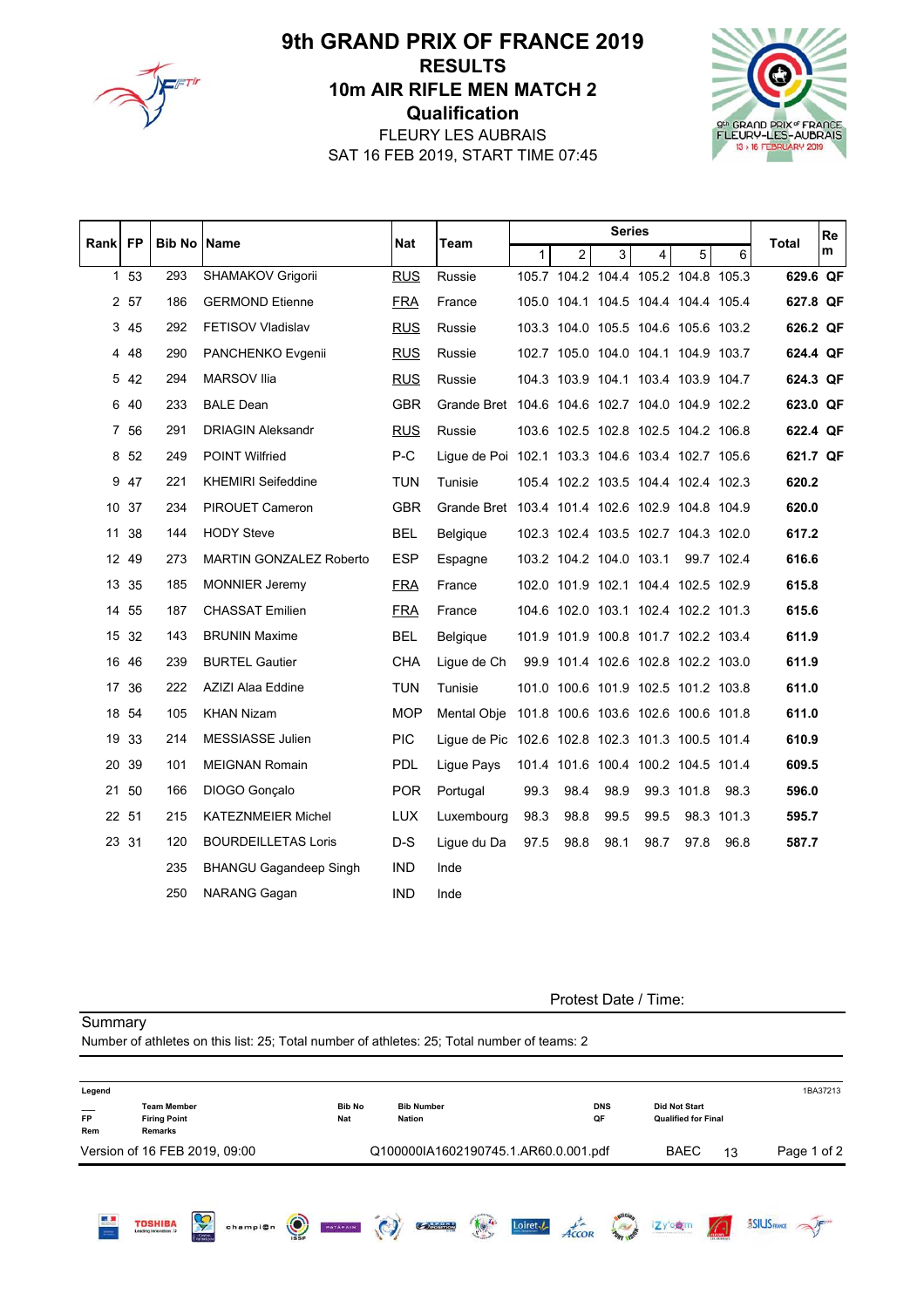

# 10m AIR RIFLE MEN JUNIOR MATCH 1 FINAL RESULTS 9th GRAND PRIX OF FRANCE 2019



#### THU 14 FEB 2019, START TIME 16:30 FLEURY LES AUBRAIS

| <b>Rk</b>      | <b>Bib</b><br>No | <b>Name</b>                         | <b>Nat</b> | 1st Comp.<br><b>Stage</b>                   |                                              |                             |                      |                                               |                       |                       | 2nd Competition Stage - Elimination |              | Total | <b>Remarks</b> |
|----------------|------------------|-------------------------------------|------------|---------------------------------------------|----------------------------------------------|-----------------------------|----------------------|-----------------------------------------------|-----------------------|-----------------------|-------------------------------------|--------------|-------|----------------|
| 1              | 135              | <b>BAILLY</b><br>Nathan             | <b>WAT</b> | 52.0<br>10.7<br>10.5<br>10.6<br>9.5<br>10.7 | 100.6<br>9.9<br>9.5<br>9.9<br>9.4<br>9.9     | 10.4<br>10.0                | 10.6<br>10.0         | 121.0 141.6 162.3 182.7 203.6<br>10.5<br>10.2 | 10.8<br>9.6           | 10.6<br>10.3          | 223.4<br>9.9<br>9.9                 | 10.6<br>10.5 | 244.5 |                |
| $\overline{2}$ | 314              | ESTEVEZ SOLORZANO<br>Jorge          | <b>ESP</b> | 49.9<br>9.3<br>9.2<br>10.0<br>10.7<br>10.7  | 100.8<br>9.1<br>10.3<br>10.6<br>10.4<br>10.5 | 121.7<br>10.6<br>10.3       | 140.9<br>9.5<br>9.7  | 161.3<br>9.9<br>10.5                          | 182.0<br>10.3<br>10.4 | 203.3<br>10.8<br>10.5 | 223.5<br>10.1<br>10.1               | 10.3<br>9.8  | 243.6 |                |
| 3              | 178              | <b>PICHARD</b><br>Clement           | <b>FRA</b> | 49.3<br>9.2<br>10.2<br>10.3<br>9.5<br>10.1  | 101.3<br>10.7<br>9.4<br>10.6<br>10.4<br>10.9 | 10.1<br>10.2                | 9.6<br>10.1          | 121.6 141.3 161.5 182.0 202.8<br>10.1<br>10.1 | 10.2<br>10.3          | 10.7<br>10.1          | 9.9<br>10.0                         |              | 222.7 |                |
| 4              | 248              | <b>DUTENDAS</b><br>Dimitri          | <b>PDC</b> | 51.2<br>10.3<br>9.3<br>10.6<br>10.7<br>10.3 | 102.0<br>9.8<br>10.6<br>10.3<br>10.3<br>9.8  | 121.8<br>9.7<br>10.1        | 142.3<br>10.6<br>9.9 | 161.9<br>9.1<br>10.5                          | 181.4<br>10.1<br>9.4  | 10.0<br>9.9           |                                     |              | 201.3 |                |
| 5              | 278              | <b>CECILIA QUIRANTE</b><br>Juan     | <b>ESP</b> | 49.7<br>10.2<br>10.5<br>9.8<br>10.1<br>9.1  | 101.3<br>9.7<br>10.6<br>10.4<br>10.5<br>10.4 | 122.7<br>10.6<br>10.8       | 141.2<br>9.9<br>8.6  | 160.4<br>8.8<br>10.4                          | 10.4<br>10.2          |                       |                                     |              | 181.0 |                |
| 6              | 176              | <b>KRYZS</b><br>Lucas               | <b>FRA</b> | 49.7<br>10.3<br>10.0<br>10.1<br>9.6<br>9.7  | 100.2<br>9.7<br>10.3<br>9.9<br>9.8<br>10.8   | 121.2 140.8<br>10.8<br>10.2 | 9.9<br>9.7           | 9.3<br>10.0                                   |                       |                       |                                     |              | 160.1 |                |
| $\overline{7}$ | 279              | <b>GONZALEZ BOCERO</b><br>Adrian    | <b>ESP</b> | 50.9<br>9.8<br>10.2<br>10.3<br>10.2<br>10.4 | 100.3<br>9.3<br>10.0<br>9.5<br>10.6<br>10.0  | 120.0<br>9.7<br>10.0        | 10.9<br>8.3          |                                               |                       |                       |                                     |              | 139.2 |                |
| 8              | 177              | <b>DESTEFANIS</b><br><b>Bastien</b> | <b>FRA</b> | 50.2<br>9.6<br>10.3<br>10.0<br>10.0<br>10.3 | 98.2<br>10.1<br>9.8<br>7.3<br>10.3<br>10.5   | 10.4<br>9.7                 |                      |                                               |                       |                       |                                     |              | 118.3 |                |

| Legend              |                               |                           |          |                        |            |               |                                       |    |                    |                   |                 |             |                 | 1269275F            |
|---------------------|-------------------------------|---------------------------|----------|------------------------|------------|---------------|---------------------------------------|----|--------------------|-------------------|-----------------|-------------|-----------------|---------------------|
| <b>Bib No</b>       | <b>Bib Number</b>             |                           |          |                        | <b>Nat</b> | <b>Nation</b> |                                       |    |                    | Rk                |                 | Rank        |                 |                     |
|                     | Version of 14 FEB 2019, 19:57 |                           |          |                        |            |               | F100000IA1402191915.1.AR60J.0.001.pdf |    |                    |                   |                 | <b>BAEC</b> | 6               | Page 1 of 1         |
| E.<br>$\frac{1}{2}$ | <b>TOSHIBA</b>                | Ş<br>Centre<br>Natidation | champion | $\odot$<br><b>ISSF</b> | PATĂPAIN   | $\odot$       | <b>OBOSHOW</b>                        | 10 | Loiret $\sqrt{\ }$ | A <sub>CCOR</sub> | <b>BAT ISIS</b> | izy'e@m     | $\sqrt{\Omega}$ | <b>ASIUS FRANCE</b> |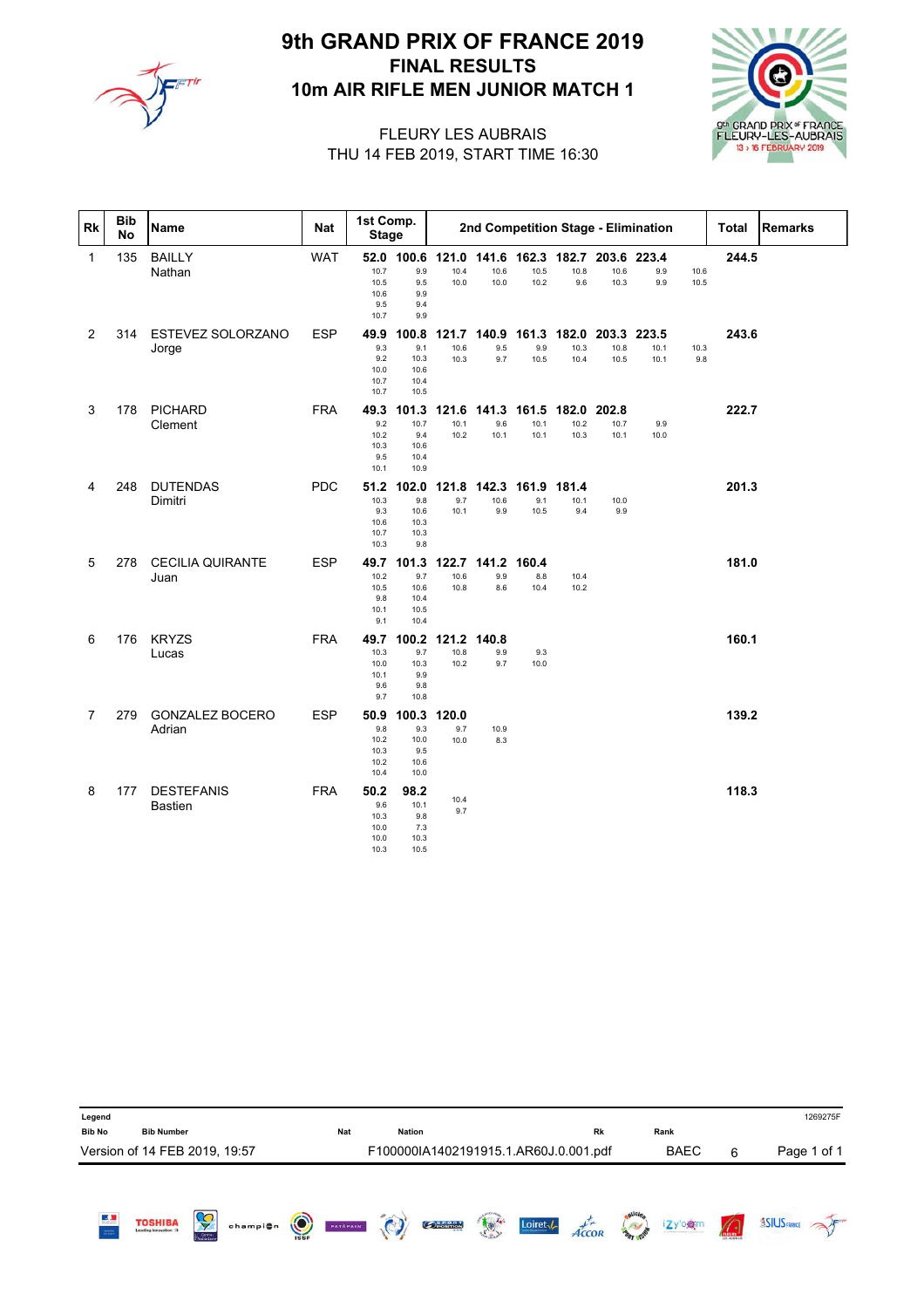

# **Qualification** 10m AIR RIFLE MEN JUNIOR MATCH 1 RESULTS 9th GRAND PRIX OF FRANCE 2019

gth GRAND PRIX of FRANC<br>FLEURY-LES-AUBRAI  $13 \tImes 16$  F

THU 14 FEB 2019, START TIME 16:30 FLEURY LES AUBRAIS

| Rank | <b>FP</b> | <b>Bib No Name</b> |                              | <b>Nat</b> | Team             |              |                | <b>Series</b>                 |            |                                     |            | <b>Total</b> | Re |
|------|-----------|--------------------|------------------------------|------------|------------------|--------------|----------------|-------------------------------|------------|-------------------------------------|------------|--------------|----|
|      |           |                    |                              |            |                  | $\mathbf{1}$ | 2 <sup>1</sup> | 3                             | 4          | 5                                   | 6          |              | m  |
|      | $147$     | 314                | ESTEVEZ SOLORZANO<br>Jorge   | <b>ESP</b> | Noray shooting   |              |                |                               |            | 102.7 105.8 103.5 103.7 100.9 103.3 |            | 619.9 QF     |    |
|      | 2 51      | 176                | <b>KRYZS Lucas</b>           | <b>FRA</b> | France           |              |                |                               |            | 103.0 102.7 103.6 103.6 103.9 102.5 |            | 619.3 QF     |    |
|      | 3 37      | 178                | PICHARD Clement              | <b>FRA</b> | France           |              |                |                               |            | 102.2 104.5 103.0 101.6 103.2 103.6 |            | 618.1 QF     |    |
| 4    | -32       | 135                | <b>BAILLY Nathan</b>         | <b>WAT</b> | Pôle Wattignies  |              |                |                               |            | 103.1 104.1 103.6 99.6 103.6 101.9  |            | 615.9 QF     |    |
| 5    | 38        | 278                | <b>CECILIA QUIRANTE Juan</b> | <b>ESP</b> | Espagne          |              |                | 102.3 101.6 103.6 104.2 102.1 |            |                                     | 99.6       | 613.4 QF     |    |
| 6    | 40        | 279                | GONZALEZ BOCERO Adrian ESP   |            | Espagne          |              |                |                               |            | 101.4 101.6 102.6 102.8 103.0 101.7 |            | 613.1 QF     |    |
|      | 7 49      | 177                | <b>DESTEFANIS Bastien</b>    | <b>FRA</b> | France           |              | 100.5 101.8    |                               |            | 99.4 103.3 104.0 102.4              |            | 611.4 QF     |    |
| 8    | 39        | 248                | <b>DUTENDAS Dimitri</b>      | <b>PDC</b> | Ligue Nord Pas   |              |                | 102.4 102.3 102.0 101.9 103.7 |            |                                     | 99.1       | 611.4 QF     |    |
| 9    | 34        | 126                | <b>RUDY Jules</b>            | <b>ALS</b> | Ligue d'Alsace   | 100.7        |                |                               |            | 99.3 100.8 102.9 102.6 103.1        |            | 609.4        |    |
| 10   | 35        | 266                | <b>HOELTZEL Lucas</b>        | <b>PER</b> | Jeunes Talents   |              |                | 102.6 102.3 102.5 100.9       |            |                                     | 98.8 102.1 | 609.2        |    |
| 11   | 54        | 134                | <b>GALLOT Julien</b>         | <b>WAT</b> | Pôle Wattignies  |              |                | 100.8 101.1 102.1 102.3       |            |                                     | 99.6 101.9 | 607.8        |    |
|      | 12 33     | 121                | <b>BOURDEILLETAS Yoni</b>    | $D-S$      | Lique du Dauph   | 99.4         |                | 99.1 102.6 102.8              |            |                                     | 99.6 103.5 | 607.0        |    |
|      | 13 44     | 219                | <b>BECKER Philippe</b>       | <b>LUX</b> | Luxembourg       | 100.9        |                | 99.4 100.4                    |            | 99.0 102.7 101.2                    |            | 603.6        |    |
| 14   | 45        | 280                | DOMINGUEZ AMOR Marti         | <b>ESP</b> | Espagne          |              |                | 96.6 101.6 100.5 100.6        |            |                                     | 99.7 101.0 | 600.0        |    |
|      | 15 52     | 127                | <b>KOCHER Dorian</b>         | <b>ALS</b> | Lique d'Alsace   | 101.6        |                | 98.2 101.1                    |            | 97.2 101.7 100.2                    |            | 600.0        |    |
|      | 16 42     | 209                | <b>GAUDEMER Thomas</b>       | <b>OBJ</b> | Objectir         | 100.6        |                | 99.3 100.9                    | 99.9       |                                     | 95.4 101.3 | 597.4        |    |
|      | 17 48     | 102                | <b>DUMAS Clément</b>         | AQU        | Ligue d'Aquitain | 99.3         | 99.9           | 97.1                          |            | 100.3 100.7                         | 99.7       | 597.0        |    |
|      | 18 31     | 172                | MARQUES Joao                 | <b>POR</b> | Portugal         | 97.4         | 97.1           | 99.7                          |            | 99.0 102.3 101.3                    |            | 596.8        |    |
|      | 19 36     | 104                | PROT Hugo                    | <b>NOR</b> | Ligue de Norma   | 96.0         | 98.2           |                               | 99.6 102.7 | 99.0                                | 99.8       | 595.3        |    |
|      | 20 46     | 240                | DANILO Enzo                  | <b>AUV</b> | Lique d'Auvergn  | 100.1        |                | 97.4 101.9                    | 99.8       | 97.5                                | 97.4       | 594.1        |    |
| 21   | 50        | 265                | <b>CASPAR Simon</b>          | <b>PER</b> | Jeunes Talents   | 96.1         | 101.4          | 99.4                          | 97.5       | 98.1                                | 98.0       | 590.5        |    |
|      | 22 43     | 267                | SAMPEDRO Luca                | <b>PER</b> | Jeunes Talents   | 98.6         | 95.7           | 99.1                          |            | 99.5 101.2                          | 96.4       | 590.5        |    |
|      |           | 208                | <b>LAPLANCHE Alexandre</b>   | <b>OBJ</b> | Objectir         |              |                |                               |            |                                     |            |              |    |

Protest Date / Time:

**Summary** Number of athletes on this list: 23; Total number of athletes: 23; Total number of teams: 3 Legend 561493DD \_\_\_ Team Member Bib No Bib Number DNS Did Not Start \_\_\_ Team Member Bib No Bib Number Did Not Start<br>FP Firing Point Nat Nation QF Qualified for Final Rem Remarks Version of 14 FEB 2019, 17:51 Q100000IA1402191630.1.AR60J.0.001.pdf BAEC 6 Page 1 of 2Loiret / Accor Manus **TOSHIBA** izy'e**g**m **SSILIS FRANCE** champion **O** PATAPAIN  $O$  becomes  $\frac{1}{\sqrt{2}}$  $\cdot$   $\odot$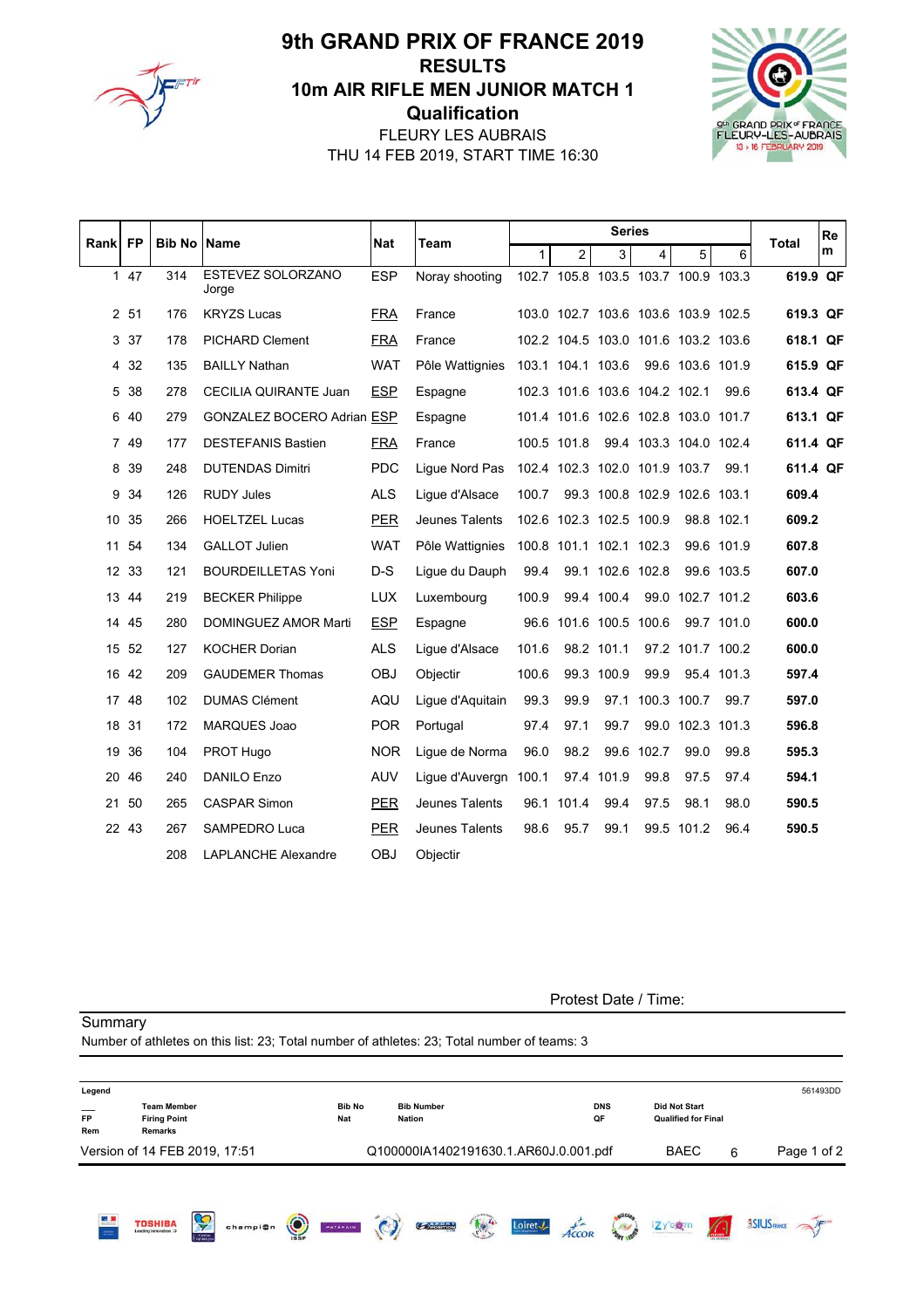

# 10m AIR RIFLE MEN JUNIOR MATCH 2 FINAL RESULTS 9th GRAND PRIX OF FRANCE 2019



#### SAT 16 FEB 2019, START TIME 07:45 FLEURY LES AUBRAIS

| <b>Rk</b>      | <b>Bib</b><br>No | <b>Name</b>                         | <b>Nat</b> | 1st Comp.<br><b>Stage</b>                    |                                               |                      |                                   |                                               |                            |                       | 2nd Competition Stage - Elimination |              | Total | <b>Remarks</b> |
|----------------|------------------|-------------------------------------|------------|----------------------------------------------|-----------------------------------------------|----------------------|-----------------------------------|-----------------------------------------------|----------------------------|-----------------------|-------------------------------------|--------------|-------|----------------|
| $\mathbf{1}$   | 176              | <b>KRYZS</b><br>Lucas               | <b>FRA</b> | 49.4<br>10.3<br>8.7<br>10.0<br>10.1<br>10.3  | 99.6<br>10.5<br>10.0<br>9.8<br>10.2<br>9.7    | 119.5<br>9.8<br>10.1 | 10.4<br>10.9                      | 140.8 161.8 182.4 203.2 223.6<br>10.7<br>10.3 | 10.0<br>10.6               | 10.4<br>10.4          | 10.7<br>9.7                         | 10.3<br>10.7 | 244.6 |                |
| 2              | 121              | <b>BOURDEILLETAS</b><br>Yoni        | $D-S$      | 51.5<br>10.1<br>10.0<br>10.7<br>10.5<br>10.2 | 102.6<br>9.5<br>10.8<br>10.2<br>10.6<br>10.0  | 122.5<br>10.0<br>9.9 | 142.6<br>9.5<br>10.6              | 163.2<br>10.6<br>10.0                         | 183.3<br>10.3<br>9.8       | 203.8<br>10.2<br>10.3 | 223.5<br>10.5<br>9.2                | 10.2<br>9.5  | 243.2 |                |
| 3              | 314              | ESTEVEZ SOLORZANO<br>Jorge          | <b>ESP</b> | 50.1<br>9.5<br>10.1<br>9.8<br>10.3<br>10.4   | 101.3<br>10.1<br>10.2<br>10.0<br>10.5<br>10.4 | 9.6<br>10.3          | 121.2 141.9 162.8<br>10.7<br>10.0 | 10.8<br>10.1                                  | 183.2 203.3<br>9.8<br>10.6 | 10.0<br>10.1          | 10.2<br>9.8                         |              | 223.3 |                |
| 4              | 248              | <b>DUTENDAS</b><br>Dimitri          | <b>PDC</b> | 49.5<br>9.3<br>10.8<br>9.6<br>10.0<br>9.8    | 100.0<br>9.3<br>10.8<br>10.2<br>10.2<br>10.0  | 119.8<br>9.8<br>10.0 | 140.8<br>10.4<br>10.6             | 162.0<br>10.7<br>10.5                         | 182.1<br>10.3<br>9.8       | 10.0<br>9.9           |                                     |              | 202.0 |                |
| 5              | 134              | <b>GALLOT</b><br>Julien             | <b>WAT</b> | 49.2<br>9.7<br>10.4<br>9.3<br>9.7<br>10.1    | 100.7<br>9.8<br>10.3<br>10.4<br>10.4<br>10.6  | 120.7<br>10.1<br>9.9 | 142.3 161.6<br>10.8<br>10.8       | 10.2<br>9.1                                   | 10.1<br>10.0               |                       |                                     |              | 181.7 |                |
| 6              | 177              | <b>DESTEFANIS</b><br><b>Bastien</b> | <b>FRA</b> | 50.7<br>10.2<br>10.2<br>10.5<br>9.7<br>10.1  | 100.1<br>9.7<br>8.9<br>10.7<br>10.5<br>9.6    | 120.1<br>9.3<br>10.7 | 140.8<br>10.1<br>10.6             | 10.1<br>10.2                                  |                            |                       |                                     |              | 161.1 |                |
| $\overline{7}$ | 266              | <b>HOELTZEL</b><br>Lucas            | <b>PER</b> | 50.6<br>9.8<br>10.3<br>10.5<br>9.4<br>10.6   | 100.5<br>9.9<br>9.5<br>10.5<br>10.1<br>9.9    | 119.9<br>9.1<br>10.3 | 10.1<br>10.2                      |                                               |                            |                       |                                     |              | 140.2 |                |
| 8              | 278              | <b>CECILIA QUIRANTE</b><br>Juan     | <b>ESP</b> | 49.3<br>9.6<br>10.3<br>10.0<br>8.8<br>10.6   | 99.3<br>9.9<br>9.8<br>10.4<br>10.0<br>9.9     | 9.4<br>9.6           |                                   |                                               |                            |                       |                                     |              | 118.3 |                |

| Legend             |                               |                           |          |         |            |               |                                       |                      |                             |                              |                |             |                 | 40A36D58            |
|--------------------|-------------------------------|---------------------------|----------|---------|------------|---------------|---------------------------------------|----------------------|-----------------------------|------------------------------|----------------|-------------|-----------------|---------------------|
| <b>Bib No</b>      | <b>Bib Number</b>             |                           |          |         | <b>Nat</b> | <b>Nation</b> |                                       |                      |                             | Rk                           |                | Rank        |                 |                     |
|                    | Version of 16 FEB 2019, 13:04 |                           |          |         |            |               | F100000IA1602191245.1.AR60J.0.001.pdf |                      |                             |                              |                | <b>BAEC</b> | 14              | Page 1 of 1         |
| 區<br>$\frac{1}{2}$ | <b>TOSHIBA</b>                | Ş<br>Centre<br>Voldetoire | champi@n | $\odot$ | PATÁPAIN   | $\odot$       | <b>OPOSITION</b>                      | $\frac{1}{\sqrt{2}}$ | Loiret $\sqrt{\phantom{a}}$ | $A\stackrel{p}{\text{CCOR}}$ | <b>AMISTOR</b> | izy'ogm     | $\sqrt{\Omega}$ | <b>ASIUS FRANCE</b> |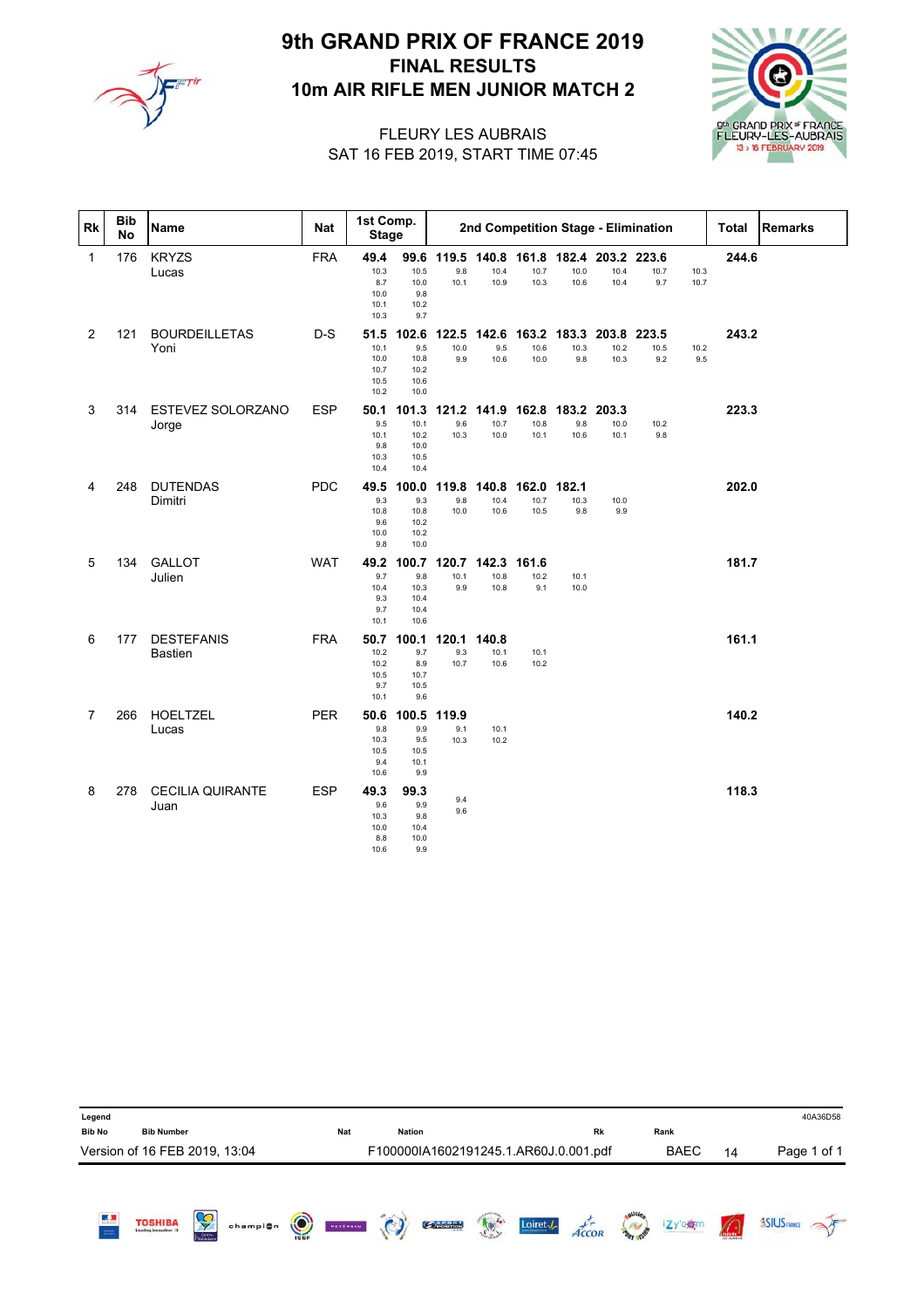

# **Qualification** 10m AIR RIFLE MEN JUNIOR MATCH 2 RESULTS 9th GRAND PRIX OF FRANCE 2019



SAT 16 FEB 2019, START TIME 07:45 FLEURY LES AUBRAIS

| <b>Rankl FP</b> |                | <b>Bib No IName</b> |                                   | <b>Nat</b> | Team                                               |              |                   | <b>Series</b>          |            |                                     |            | Total    | Re |
|-----------------|----------------|---------------------|-----------------------------------|------------|----------------------------------------------------|--------------|-------------------|------------------------|------------|-------------------------------------|------------|----------|----|
|                 |                |                     |                                   |            |                                                    | $\mathbf{1}$ | $\overline{2}$    | 3                      | 4          | 5                                   | 6          |          | m  |
|                 | 18             | 176                 | <b>KRYZS Lucas</b>                | <b>FRA</b> | France                                             |              |                   |                        |            | 104.0 102.2 105.1 103.7 105.3 102.3 |            | 622.6 QF |    |
|                 | 2 12           | 314                 | ESTEVEZ SOLORZANO<br>Jorge        | <b>ESP</b> | Noray shooting                                     |              |                   |                        |            | 102.3 103.8 103.3 104.2 104.8 103.0 |            | 621.4 QF |    |
|                 | $3 \t11$       | 177                 | <b>DESTEFANIS Bastien</b>         | <b>FRA</b> | France                                             |              |                   |                        |            | 104.6 104.0 103.8 101.0 103.6 103.4 |            | 620.4 QF |    |
|                 | 4 29           | 266                 | <b>HOELTZEL Lucas</b>             | <b>PER</b> | Jeunes Talents                                     |              |                   |                        |            | 102.8 101.6 102.4 102.4 104.1 103.7 |            | 617.0 QF |    |
|                 | 5 26           | 121                 | <b>BOURDEILLETAS Yoni</b>         | $D-S$      | Lique du Dauph 102.8 102.5 103.0 104.4 102.1 101.9 |              |                   |                        |            |                                     |            | 616.7 QF |    |
| 6               | 21             | 248                 | <b>DUTENDAS Dimitri</b>           | <b>PDC</b> | Lique Nord Pas                                     |              |                   |                        |            | 104.0 104.7 103.0 102.6 100.1 100.8 |            | 615.2 QF |    |
| 7               | 9              | 278                 | CECILIA QUIRANTE Juan             | <b>ESP</b> | Espagne                                            |              |                   |                        |            | 100.1 100.9 103.1 103.8 102.1 101.8 |            | 611.8 QF |    |
| 8               | 30             | 134                 | <b>GALLOT Julien</b>              | <b>WAT</b> | Pôle Wattignies                                    |              |                   |                        |            | 101.8 101.7 100.3 102.9 102.4 100.0 |            | 609.1 QF |    |
| 9               | 16             | 178                 | PICHARD Clement                   | <b>FRA</b> | France                                             |              |                   |                        |            | 99.7 101.8 101.3 100.7 101.9 103.5  |            | 608.9    |    |
| 10              | 14             | 279                 | <b>GONZALEZ BOCERO Adrian ESP</b> |            | Espagne                                            |              |                   |                        |            | 100.2 102.2 101.5 102.2 100.8 101.1 |            | 608.0    |    |
| 11              | 10             | 126                 | <b>RUDY Jules</b>                 | <b>ALS</b> | Lique d'Alsace                                     |              |                   |                        |            | 102.1 101.4 100.3 102.0 99.8 101.7  |            | 607.3    |    |
|                 | 12 13          | 135                 | <b>BAILLY Nathan</b>              | WAT        | Pôle Wattignies                                    | 101.9        |                   | 98.8 100.7 103.1 102.9 |            |                                     | 99.4       | 606.8    |    |
|                 | 13 28          | 127                 | <b>KOCHER Dorian</b>              | <b>ALS</b> | Lique d'Alsace                                     |              |                   |                        |            | 100.2 101.7 100.0 101.4 100.0 100.2 |            | 603.5    |    |
| 14              | $\overline{7}$ | 265                 | <b>CASPAR Simon</b>               | <b>PER</b> | Jeunes Talents                                     |              | 99.0 100.8 101.8  |                        |            | 99.5 101.1                          | 98.3       | 600.5    |    |
|                 | 15 17          | 267                 | SAMPEDRO Luca                     | <b>PER</b> | Jeunes Talents                                     | 99.9         |                   | 97.7 100.6             |            | 98.5 100.9 101.1                    |            | 598.7    |    |
|                 | 16 24          | 104                 | PROT Hugo                         | <b>NOR</b> | Lique de Norma                                     | 99.6         |                   | 99.6 100.0             |            | 97.6 100.8 100.7                    |            | 598.3    |    |
|                 | 17 18          | 209                 | <b>GAUDEMER Thomas</b>            | <b>OBJ</b> | Objectir                                           |              | 100.7 100.1 101.5 |                        | 97.7       |                                     | 95.9 100.1 | 596.0    |    |
| 18              | 19             | 219                 | <b>BECKER Philippe</b>            | <b>LUX</b> | Luxembourg                                         | 101.2        | 95.5              |                        | 98.6 101.3 |                                     | 98.7 100.1 | 595.4    |    |
| 19              | 27             | 102                 | <b>DUMAS Clément</b>              | AQU        | Ligue d'Aquitain                                   | 99.9         | 99.8              | 98.6                   | 96.7       | 99.3                                | 98.3       | 592.6    |    |
| 20              | 23             | 240                 | DANILO Enzo                       | <b>AUV</b> | Lique d'Auvergn                                    |              | 98.3 101.2        | 97.9                   | 96.5       | 97.5                                | 96.2       | 587.6    |    |
| 21              | 25             | 280                 | DOMINGUEZ AMOR Marti              | <b>ESP</b> | Espagne                                            | 98.1         | 98.9              | 99.3                   | 97.4       | 98.7                                | 95.2       | 587.6    |    |
|                 | 22 22          | 172                 | MARQUES Joao                      | <b>POR</b> | Portugal                                           |              | 99.5 100.7 100.6  |                        | 92.7       | 95.1                                | 97.8       | 586.4    |    |
|                 |                | 208                 | <b>LAPLANCHE Alexandre</b>        | <b>OBJ</b> | Objectir                                           |              |                   |                        |            |                                     |            |          |    |

Protest Date / Time:

**Summary** Number of athletes on this list: 23; Total number of athletes: 23; Total number of teams: 3 Legend 3CFCD980 \_\_\_ Team Member Bib No Bib Number DNS Did Not Start FP Firing Point Nat Nation QF Qualified for Final Rem Remarks Version of 16 FEB 2019, 08:58 Q100000IA1602190745.1.AR60J.0.001.pdf BAEC 14 Page 1 of 2Loiret / Accor Manus **TOSHIBA** izy'ogm **SSIUS FRANCE** champion **O Observed**  $\frac{1}{\sqrt{2}}$  $\sqrt{C}$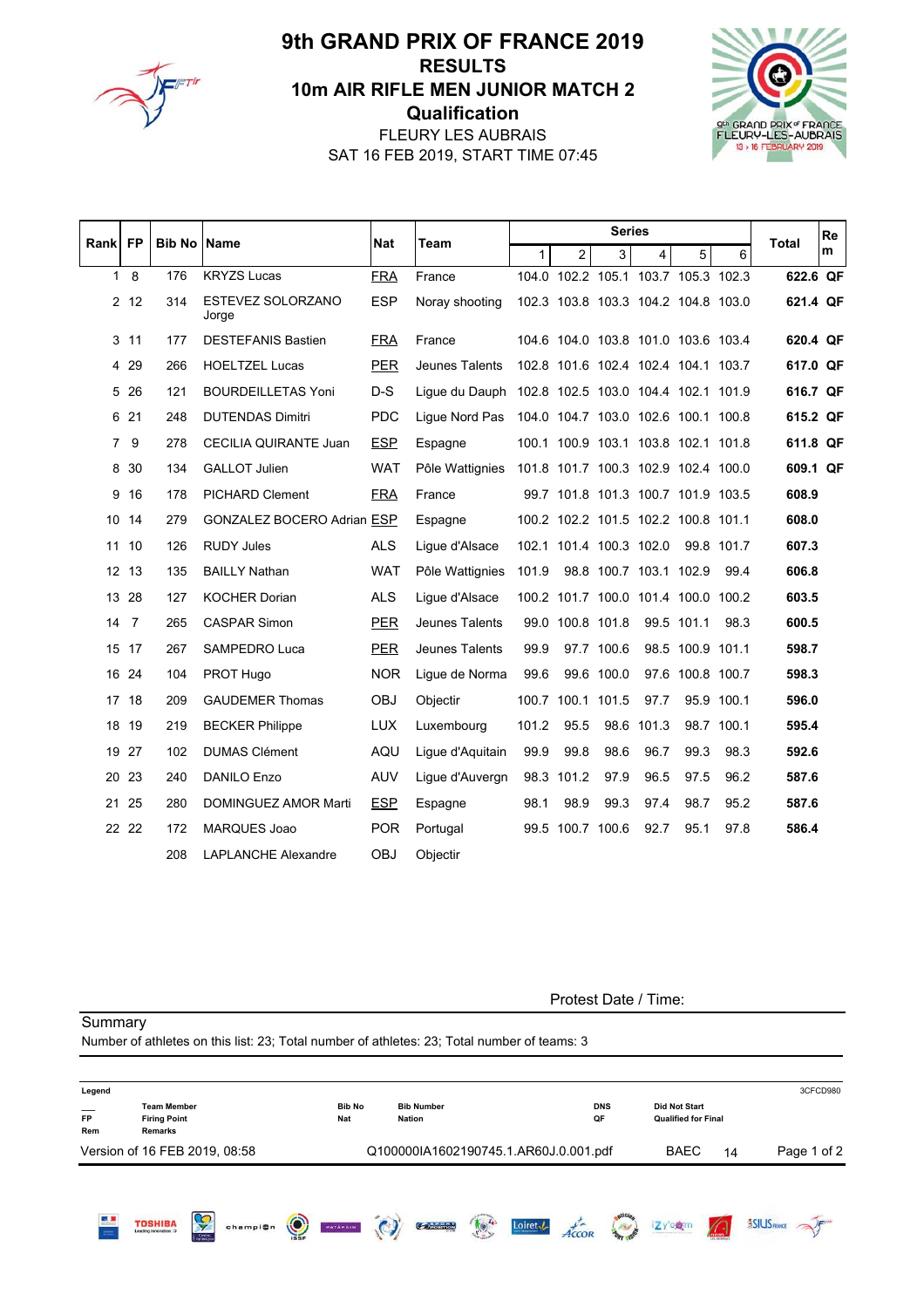

# 10m AIR RIFLE WOMEN MATCH 1 FINAL RESULTS 9th GRAND PRIX OF FRANCE 2019



#### THU 14 FEB 2019, START TIME 14:15 FLEURY LES AUBRAIS

| <b>Rk</b>      | <b>Bib</b><br>No | Name                           | <b>Nat</b> | 1st Comp.<br><b>Stage</b>                    |                                                    |                       |                       |                                               |                       |                             | 2nd Competition Stage - Elimination |              | <b>Total</b> | <b>Remarks</b> |
|----------------|------------------|--------------------------------|------------|----------------------------------------------|----------------------------------------------------|-----------------------|-----------------------|-----------------------------------------------|-----------------------|-----------------------------|-------------------------------------|--------------|--------------|----------------|
| 1              | 301              | <b>KARIMOVA</b><br>Luliia      | <b>RUS</b> | 10.6<br>10.6<br>10.7<br>10.2<br>10.6         | 52.7 104.5<br>10.6<br>10.1<br>10.5<br>10.4<br>10.2 | 125.6<br>10.6<br>10.5 | 10.7<br>10.8          | 147.1 168.2 189.2 210.3 231.3<br>10.5<br>10.6 | 10.5<br>10.5          | 10.5<br>10.6                | 10.7<br>10.3                        | 10.7<br>10.6 | 252.6        |                |
| $\overline{2}$ | 302              | <b>GALASHINA</b><br>Anastasiia | <b>RUS</b> | 51.7<br>10.4<br>10.4<br>10.5<br>10.1<br>10.3 | 103.7<br>10.5<br>10.6<br>10.2<br>10.3<br>10.4      | 124.6<br>10.4<br>10.5 | 145.4<br>10.1<br>10.7 | 166.6<br>10.4<br>10.8                         | 187.1<br>10.1<br>10.4 | 207.0<br>9.9<br>10.0        | 228.3<br>10.5<br>10.8               | 10.1<br>10.3 | 248.7        |                |
| 3              | 300              | <b>VDOVINA</b><br>Daria        | <b>RUS</b> | 51.0<br>9.8<br>9.6<br>10.5<br>10.4<br>10.7   | 102.7<br>9.8<br>10.7<br>10.4<br>10.1<br>10.7       | 123.7<br>10.1<br>10.9 | 10.6<br>10.1          | 144.4 164.9<br>10.2<br>10.3                   | 10.6<br>10.7          | 186.2 206.8<br>10.6<br>10.0 | 10.5<br>10.3                        |              | 227.6        |                |
| 4              | 305              | <b>BRATCHIKOVA</b><br>Natalia  | <b>RUS</b> | 52.1<br>10.3<br>10.5<br>10.7<br>10.5<br>10.1 | 103.2<br>9.7<br>10.6<br>10.2<br>9.9<br>10.7        | 124.3<br>10.6<br>10.5 | 145.3<br>10.6<br>10.4 | 166.1<br>10.5<br>10.3                         | 186.7<br>10.3<br>10.3 | 10.5<br>8.5                 |                                     |              | 205.7        |                |
| 5              | 303              | <b>BOLDINOVA</b><br>Daria      | <b>RUS</b> | 50.8<br>9.9<br>10.4<br>9.9<br>10.1<br>10.5   | 103.1<br>10.5<br>10.6<br>10.3<br>10.9<br>10.0      | 124.1<br>10.3<br>10.7 | 144.7<br>10.1<br>10.5 | 164.7<br>10.1<br>9.9                          | 9.9<br>9.6            |                             |                                     |              | 184.2        |                |
| 6              | 247              | <b>ZUGER</b><br>Muriel         | SUI        | 51.1<br>10.5<br>10.2<br>10.4<br>10.8<br>9.2  | 103.4<br>10.2<br>10.7<br>10.7<br>10.4<br>10.3      | 124.0<br>9.9<br>10.7  | 144.4<br>9.9<br>10.5  | 9.6<br>10.7                                   |                       |                             |                                     |              | 164.7 SO     |                |
| $\overline{7}$ | 304              | <b>IVANOVA</b><br>Maria        | <b>RUS</b> | 51.8<br>10.3<br>10.2<br>10.6<br>10.2<br>10.5 | 102.2<br>10.1<br>10.3<br>9.6<br>9.9<br>10.5        | 123.3<br>10.8<br>10.3 | 10.6<br>10.3          |                                               |                       |                             |                                     |              | 144.2        |                |
| 8              | 246              | <b>BRUEHLMANN</b><br>Andrea    | SUI        | 50.6<br>10.0<br>9.9<br>10.2<br>10.6<br>9.9   | 102.6<br>10.9<br>10.7<br>10.2<br>10.3<br>9.9       | 10.4<br>9.7           |                       |                                               |                       |                             |                                     |              | 122.7        |                |

| Legend<br><b>Bib No</b><br><b>SO</b> | <b>Bib Number</b>                    |                           | Athlete eliminated by Shoot-off for tie |         | <b>Nat</b> | <b>Nation</b> |                                       |                      |                     | <b>Rk</b>             |                  | Rank        |                     | CF9E3AB6    |
|--------------------------------------|--------------------------------------|---------------------------|-----------------------------------------|---------|------------|---------------|---------------------------------------|----------------------|---------------------|-----------------------|------------------|-------------|---------------------|-------------|
| Version of 14 FEB 2019, 18:51        |                                      |                           |                                         |         |            |               | F000000IA1402191815.1.AR60W.0.001.pdf |                      |                     |                       |                  | <b>BAEC</b> |                     | Page 1 of 1 |
| 医具<br>$\frac{1}{2}$                  | <b>TOSHIBA</b><br>Leading Innovation | Ş<br>Centre<br>Everdetoir | champion                                | $\odot$ | PATAPAIN   |               | <b>COPOSITION</b>                     | $\frac{1}{\sqrt{2}}$ | Loiret <sub>V</sub> | $A\stackrel{p}{CCOR}$ | <b>BAT ISI</b> S | izy'egm     | <b>ASIUS FRANCE</b> |             |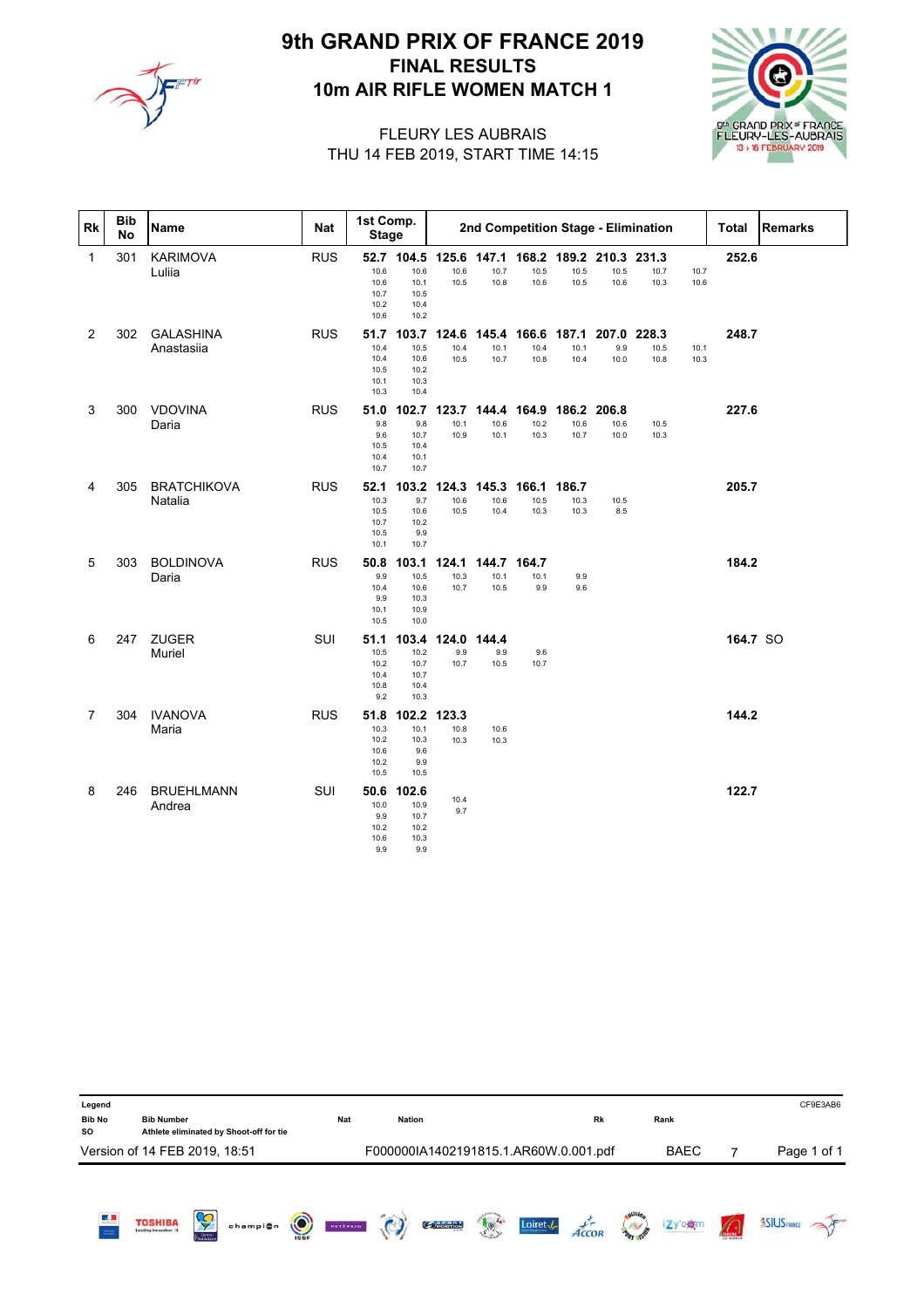

# **Qualification** 10m AIR RIFLE WOMEN MATCH 1 RESULTS 9th GRAND PRIX OF FRANCE 2019

THU 14 FEB 2019, START TIME 14:15 FLEURY LES AUBRAIS



| Rankl FP       |                 | <b>Bib No IName</b> |                                     | Nat        | Team            |       |   | <b>Series</b>           |      |                                     |            | <b>Total</b> | Re |
|----------------|-----------------|---------------------|-------------------------------------|------------|-----------------|-------|---|-------------------------|------|-------------------------------------|------------|--------------|----|
|                |                 |                     |                                     |            |                 | 1     | 2 | $\overline{3}$          | 4    | 5                                   | 6          |              | m  |
|                | 1 <sub>13</sub> | 301                 | <b>KARIMOVA Lulija</b>              | <b>RUS</b> | Russie          |       |   |                         |      | 106.0 104.4 104.1 103.7 106.6 105.7 |            | 630.5 QF     |    |
| $\overline{2}$ | 3               | 302                 | <b>GALASHINA Anastasija</b>         | <b>RUS</b> | Russie          |       |   |                         |      | 104.5 105.0 105.8 104.2 105.1 104.4 |            | 629.0 QF     |    |
| 3              | 12              | 247                 | <b>ZUGER Muriel</b>                 | <b>SUI</b> | Suisse          |       |   |                         |      | 104.1 104.8 106.0 104.3 105.0 104.6 |            | 628.8 QF     |    |
| $\overline{4}$ | $\overline{7}$  | 305                 | <b>BRATCHIKOVA Natalia</b>          | <b>RUS</b> | Russie          |       |   |                         |      | 105.4 103.4 103.9 105.5 106.7 103.1 |            | 628.0 QF     |    |
| 5              | 10              | 303                 | <b>BOLDINOVA Daria</b>              | <b>RUS</b> | Russie          |       |   |                         |      | 105.1 104.3 103.4 103.2 105.4 105.7 |            | 627.1 QF     |    |
|                | 6 17            | 300                 | <b>VDOVINA Daria</b>                | <b>RUS</b> | Russie          |       |   |                         |      | 103.3 103.7 104.4 104.2 105.4 104.4 |            | 625.4 QF     |    |
|                | 7 20            | 304                 | <b>IVANOVA Maria</b>                | <b>RUS</b> | Russie          |       |   |                         |      | 101.0 104.6 104.9 105.3 104.2 104.0 |            | 624.0 QF     |    |
| 8              | 14              | 246                 | <b>BRUEHLMANN Andrea</b>            | <b>SUI</b> | Suisse          |       |   |                         |      | 103.5 104.6 104.5 103.8 103.6 103.6 |            | 623.6 QF     |    |
| 9              | $\overline{2}$  | 232                 | <b>MCINTOSH Seonaid</b>             | <b>GBR</b> | Grande Bretag   |       |   |                         |      | 104.3 103.1 104.0 104.0 103.6 103.0 |            | 622.0        |    |
|                | 10 11           | 184                 | <b>OLRY Jennifer</b>                | <b>FRA</b> | France          |       |   |                         |      | 102.5 103.4 104.6 103.7 103.6 104.1 |            | 621.9        |    |
| 11             | $\overline{4}$  | 275                 | <b>GARCIA GIL Elena</b>             | <b>ESP</b> | Espagne         |       |   |                         |      | 100.6 102.1 102.2 104.0 103.7 103.3 |            | 615.9        |    |
|                | 12 21           | 133                 | <b>ROBIN Thifaine</b>               | <b>WAT</b> | Pôle Wattignie  |       |   |                         |      | 100.0 103.4 103.3 101.5 103.6 103.9 |            | 615.7        |    |
|                | 13 18           | 132                 | <b>REMOND Lyne</b>                  | <b>WAT</b> | Pôle Wattignie  |       |   |                         |      | 100.6 103.0 103.2 104.1 101.9 102.0 |            | 614.8        |    |
|                | 14 16           | 205                 | CHAABI Houda                        | <b>CEN</b> | Lique du Centr  |       |   |                         |      | 99.9 102.7 103.6 103.0 102.1 102.9  |            | 614.2        |    |
|                | 15 19           | 170                 | <b>SANTOS Sofia</b>                 | <b>POR</b> | Portugal        |       |   |                         |      | 103.4 101.3 101.5 102.3 101.9 103.3 |            | 613.7        |    |
| 16             | - 5             | 225                 | <b>RIAHI Mariem</b>                 | <b>TUN</b> | Tunisie         |       |   |                         |      | 101.7 102.4 102.7 101.7 102.6 101.5 |            | 612.6        |    |
| 17             | 8               | 207                 | <b>BOURGUIGNON Chloé</b>            | <b>OBJ</b> | Objectir        |       |   | 100.5 103.6 101.6 104.0 |      |                                     | 99.5 101.4 | 610.6        |    |
| 18             | 9               | 155                 | <b>DE TIESENHAUSEN</b><br>Alexandra | <b>IDF</b> | Lique Ile de Fr | 102.0 |   |                         |      | 98.7 100.1 100.1 102.2 100.2        |            | 603.3        |    |
| 19             | 6               | 217                 | <b>NOCKELS Sylvie</b>               | <b>LUX</b> | Luxembourg      |       |   | 98.1 102.3 100.3        | 97.7 | 99.1                                | 99.6       | 597.1        |    |

Protest Date / Time:

**Summary** 

Number of athletes on this list: 19; Total number of athletes: 19; Total number of teams: 1

| Legend     |                                                |              |          |         |                     |                     |                                                 |                            |                             |           |     |                                           |                 | A1663D87            |
|------------|------------------------------------------------|--------------|----------|---------|---------------------|---------------------|-------------------------------------------------|----------------------------|-----------------------------|-----------|-----|-------------------------------------------|-----------------|---------------------|
| <b>Nat</b> | <b>Team Member</b><br>Nation                   |              |          |         | <b>Bib No</b><br>QF |                     | <b>Bib Number</b><br><b>Qualified for Final</b> |                            |                             | <b>FP</b> | Rem | <b>Firing Point</b><br><b>Remarks</b>     |                 |                     |
|            | Version of 14 FEB 2019, 15:49                  |              |          |         |                     |                     | Q000000IA1402191415.1.AR60W.0.001.pdf           |                            |                             |           |     | <b>BAEC</b>                               | 7               | Page 1 of 2         |
|            |                                                |              |          |         |                     |                     |                                                 |                            |                             |           |     |                                           |                 |                     |
| иJ.<br>$=$ | <b>TOSHIBA</b><br><b>Leading Innovation 39</b> | Ç<br>Centre- | champion | $\odot$ | <b>PATAPAIN</b>     | $\ddot{\mathbf{c}}$ | $O(\frac{1}{\sqrt{2}})$                         | $\left(\frac{1}{2}\right)$ | Loiret $\sqrt{\phantom{a}}$ | 400R      |     | izy com<br>a freezen betegn and technical | $\sqrt{\Omega}$ | <b>SSIUS FRANCE</b> |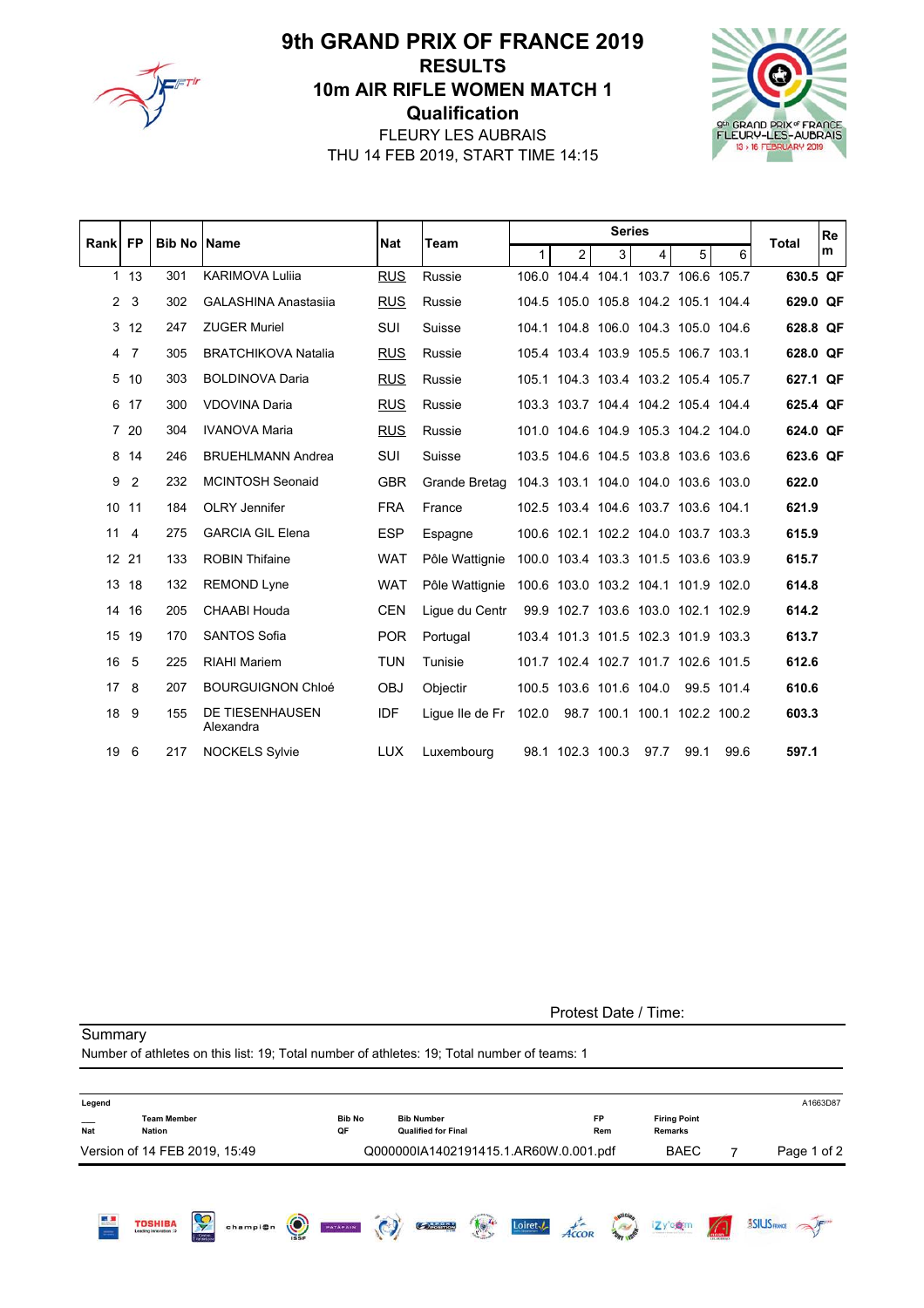

# 10m AIR RIFLE WOMEN MATCH 2 FINAL RESULTS 9th GRAND PRIX OF FRANCE 2019



 $\overline{\phantom{a}}$ 

#### SAT 16 FEB 2019, START TIME 10:00 FLEURY LES AUBRAIS

| <b>Rk</b>      | <b>Bib</b><br>No | Name                           | <b>Nat</b> | 1st Comp.<br><b>Stage</b>                    |                                                    |                            |                             |                                         |                       |                       | 2nd Competition Stage - Elimination |              | Total    | <b>Remarks</b> |
|----------------|------------------|--------------------------------|------------|----------------------------------------------|----------------------------------------------------|----------------------------|-----------------------------|-----------------------------------------|-----------------------|-----------------------|-------------------------------------|--------------|----------|----------------|
| 1              | 302              | <b>GALASHINA</b><br>Anastasiia | <b>RUS</b> | 10.0<br>10.7<br>10.3<br>10.4<br>10.4         | 51.8 103.5<br>10.1<br>10.2<br>10.5<br>10.0<br>10.9 | 124.5<br>10.5<br>10.5      | 10.6<br>10.4                | 145.5 166.6 187.3 208.6<br>10.5<br>10.6 | 10.6<br>10.1          | 10.6<br>10.7          | 229.3<br>10.4<br>10.3               | 10.2<br>10.5 | 250.0    |                |
| $\overline{2}$ | 232              | <b>MCINTOSH</b><br>Seonaid     | <b>GBR</b> | 52.1<br>10.5<br>10.4<br>10.6<br>10.3<br>10.3 | 104.4<br>10.5<br>10.4<br>10.6<br>10.4<br>10.4      | 124.6<br>10.2<br>10.0      | 145.6<br>10.7<br>10.3       | 165.7<br>10.0<br>10.1                   | 186.8<br>10.8<br>10.3 | 206.9<br>10.1<br>10.0 | 227.7<br>10.2<br>10.6               | 10.5<br>10.1 | 248.3    |                |
| 3              | 300              | <b>VDOVINA</b><br>Daria        | <b>RUS</b> | 50.3<br>9.7<br>10.1<br>10.2<br>10.1<br>10.2  | 102.8<br>10.7<br>10.6<br>10.6<br>10.0<br>10.6      | 124.1<br>10.6<br>10.7      | 10.5<br>10.3                | 144.9 166.2 186.4 206.0<br>10.4<br>10.9 | 10.5<br>9.7           | 9.9<br>9.7            | 10.8<br>10.5                        |              | 227.3    |                |
| 4              | 301              | <b>KARIMOVA</b><br>Julia       | <b>RUS</b> | 51.3<br>10.8<br>10.1<br>10.2<br>10.5<br>9.7  | 102.2<br>10.5<br>10.6<br>9.6<br>10.1<br>10.1       | 122.9<br>10.1<br>10.6      | 144.1<br>10.7<br>10.5       | 164.6<br>10.6<br>9.9                    | 185.6<br>10.2<br>10.8 | 9.9<br>10.5           |                                     |              | 206.0 SO |                |
| 5              | 246              | <b>BRUEHLMANN</b><br>Andrea    | SUI        | 51.3<br>9.6<br>10.4<br>10.6<br>10.2<br>10.5  | 103.4<br>10.4<br>10.2<br>10.7<br>10.2<br>10.6      | 123.2<br>9.9<br>9.9        | 143.7 164.0<br>10.5<br>10.0 | 9.7<br>10.6                             | 10.7<br>9.1           |                       |                                     |              | 183.8    |                |
| 6              | 304              | <b>IVANOVA</b><br>Maria        | <b>RUS</b> | 51.4<br>10.4<br>10.1<br>10.7<br>9.7<br>10.5  | 102.6<br>10.1<br>10.0<br>10.5<br>10.5<br>10.1      | 122.4<br>9.9<br>9.9        | 142.5<br>9.7<br>10.4        | 9.8<br>10.4                             |                       |                       |                                     |              | 162.7    |                |
| 7              | 303              | <b>BOLDINOVA</b><br>Daria      | <b>RUS</b> | 50.6<br>10.9<br>10.0<br>9.8<br>9.6<br>10.3   | 10.3<br>10.4<br>8.2<br>10.2<br>10.0                | 99.7 121.0<br>10.5<br>10.8 | 10.8<br>9.8                 |                                         |                       |                       |                                     |              | 141.6    |                |
| 8              | 133              | <b>ROBIN</b><br>Thifaine       | <b>WAT</b> | 48.2<br>9.7<br>9.5<br>10.0<br>9.7<br>9.3     | 98.3<br>9.5<br>10.6<br>10.2<br>9.7<br>10.1         | 10.4<br>9.8                |                             |                                         |                       |                       |                                     |              | 118.5    |                |

| Legend<br><b>Bib No</b><br><b>SO</b> | <b>Bib Number</b>                              |                             | Athlete eliminated by Shoot-off for tie |            | <b>Nat</b> | <b>Nation</b> |                                       |                                                                                                                                                                                                                                                                                                                                                     |                             | Rk           |                 | Rank                                            |        |                     | C32D8267    |
|--------------------------------------|------------------------------------------------|-----------------------------|-----------------------------------------|------------|------------|---------------|---------------------------------------|-----------------------------------------------------------------------------------------------------------------------------------------------------------------------------------------------------------------------------------------------------------------------------------------------------------------------------------------------------|-----------------------------|--------------|-----------------|-------------------------------------------------|--------|---------------------|-------------|
| Version of 16 FEB 2019, 13:18        |                                                |                             |                                         |            |            |               | F000000IA1602191245.1.AR60W.0.001.pdf |                                                                                                                                                                                                                                                                                                                                                     |                             |              |                 | <b>BAEC</b>                                     | 15     |                     | Page 1 of 1 |
| 医具<br>$\frac{1}{2}$                  | <b>TOSHIBA</b><br><b>Leading Innovation 20</b> | S<br>Centre<br>E Vol de Los | champi@n                                | $\bigcirc$ | PATAPAIN   |               | $\bigcirc$ boshion                    | $\begin{picture}(120,10) \put(0,0){\line(1,0){15}} \put(15,0){\line(1,0){15}} \put(15,0){\line(1,0){15}} \put(15,0){\line(1,0){15}} \put(15,0){\line(1,0){15}} \put(15,0){\line(1,0){15}} \put(15,0){\line(1,0){15}} \put(15,0){\line(1,0){15}} \put(15,0){\line(1,0){15}} \put(15,0){\line(1,0){15}} \put(15,0){\line(1,0){15}} \put(15,0){\line($ | Loiret $\sqrt{\phantom{a}}$ | $\vec{ACOR}$ | <b>ANTISTIC</b> | izy'e@m<br>a three is cutting you not be start- | FLEURY | <b>ASIUS FRANCE</b> |             |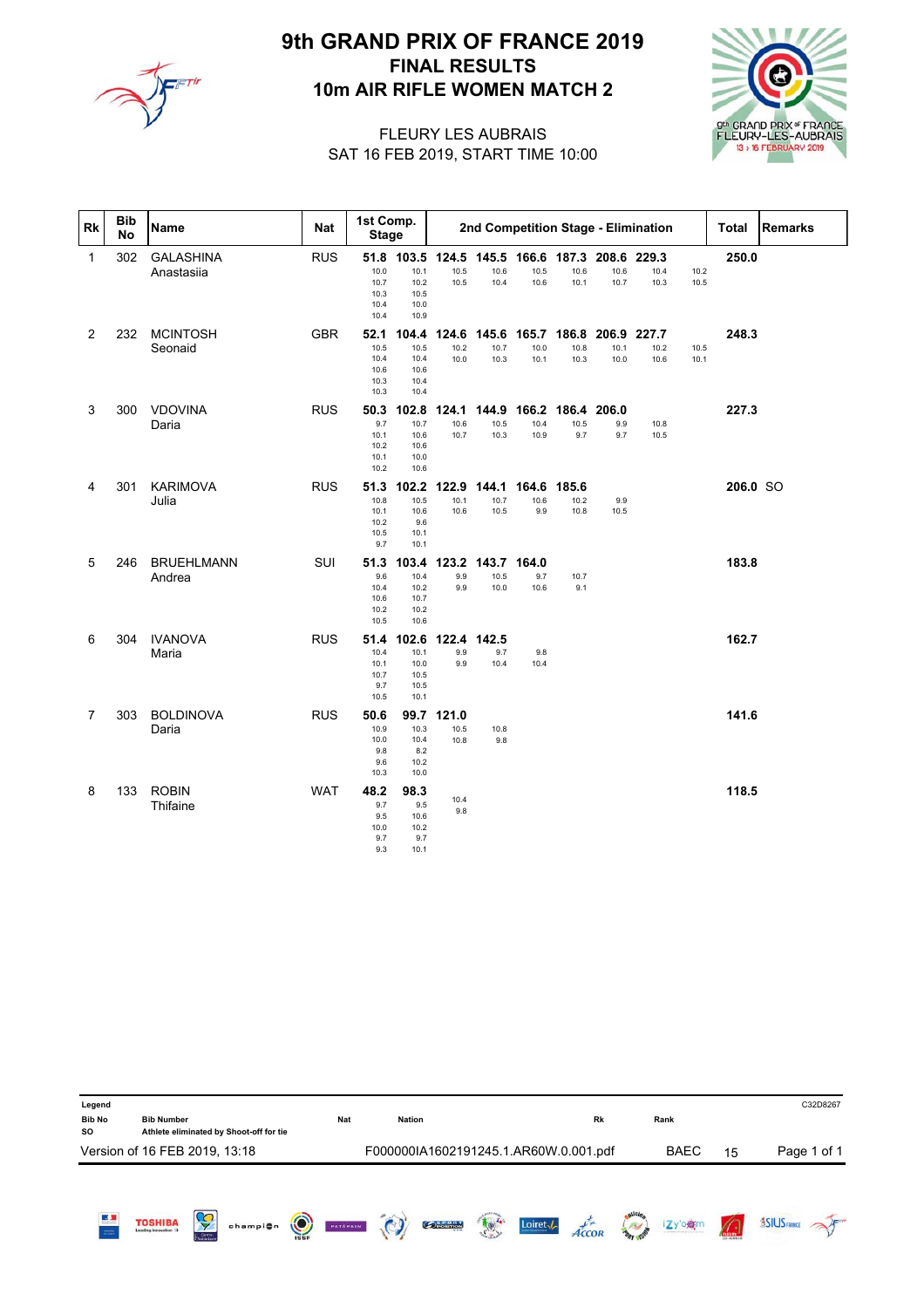

# **Qualification** 10m AIR RIFLE WOMEN MATCH 2 RESULTS 9th GRAND PRIX OF FRANCE 2019

9th GRAND PRIX of FRAN<br>FLEURY-LES-AUBR  $13 \tImes 16$  F

SAT 16 FEB 2019, START TIME 10:00 FLEURY LES AUBRAIS

| <b>Rankl FP</b> |       | <b>Bib No IName</b> |                              |            | <b>Team</b>     |                               |                                     | <b>Series</b>    |                  |                |            | <b>Total</b> | <b>Re</b> |
|-----------------|-------|---------------------|------------------------------|------------|-----------------|-------------------------------|-------------------------------------|------------------|------------------|----------------|------------|--------------|-----------|
|                 |       |                     |                              | Nat        |                 | 1                             | $\overline{2}$                      | 3                | 4                | 5 <sup>1</sup> | 6          |              | m         |
|                 | 1 51  | 232                 | <b>MCINTOSH Seonaid</b>      | <b>GBR</b> | Grande Bretag   |                               | 105.0 103.8 104.4 104.7 106.4 105.2 |                  |                  |                |            | 629.5 QF     |           |
|                 | 2 55  | 300                 | <b>VDOVINA Daria</b>         | <b>RUS</b> | Russie          |                               | 104.8 105.0 103.2 104.0 103.5 105.4 |                  |                  |                |            | 625.9 QF     |           |
|                 | 3 46  | 302                 | <b>GALASHINA Anastasija</b>  | <b>RUS</b> | Russie          |                               | 103.5 102.7 104.7 103.9 104.7 106.0 |                  |                  |                |            | 625.5 QF     |           |
|                 | 4 48  | 303                 | <b>BOLDINOVA Daria</b>       | <b>RUS</b> | Russie          |                               | 102.8 105.0 104.4 103.3 105.1 104.4 |                  |                  |                |            | 625.0 QF     |           |
|                 | 5 57  | 304                 | <b>IVANOVA Maria</b>         | <b>RUS</b> | Russie          |                               | 103.7 105.0 104.2 101.9 102.6 105.1 |                  |                  |                |            | 622.5 QF     |           |
|                 | 6 43  | 133                 | <b>ROBIN Thifaine</b>        | <b>WAT</b> | Pôle Wattignie  |                               | 104.1 103.1 102.8 104.2 104.2 103.9 |                  |                  |                |            | 622.3 QF     |           |
|                 | 7 58  | 246                 | <b>BRUEHLMANN Andrea</b>     | <b>SUI</b> | Suisse          |                               | 102.1 104.0 103.3 104.8 104.4 102.7 |                  |                  |                |            | 621.3 QF     |           |
|                 | 8 4 2 | 301                 | <b>KARIMOVA Julia</b>        | <b>RUS</b> | Russie          |                               | 102.8 103.9 103.5 104.1 102.2 104.5 |                  |                  |                |            | 621.0 QF     |           |
|                 | 9 52  | 184                 | <b>OLRY Jennifer</b>         | <b>FRA</b> | France          |                               | 103.6 103.6 102.3 102.7 104.7 103.1 |                  |                  |                |            | 620.0        |           |
|                 | 10 44 | 305                 | <b>BRATCHIKOVA Natalia</b>   | <b>RUS</b> | Russie          |                               | 103.3 104.0 103.5 102.3 102.2 103.8 |                  |                  |                |            | 619.1        |           |
|                 | 11 53 | 247                 | <b>ZUGER Muriel</b>          | SUI        | Suisse          |                               | 103.1 102.5 100.1 103.9 104.5 104.0 |                  |                  |                |            | 618.1        |           |
|                 | 12 47 | 225                 | <b>RIAHI Mariem</b>          | <b>TUN</b> | Tunisie         |                               | 100.9 104.4 103.8 103.2 100.2 102.3 |                  |                  |                |            | 614.8        |           |
|                 | 13 49 | 132                 | <b>REMOND Lyne</b>           | <b>WAT</b> | Pôle Wattignie  |                               | 101.1 103.4 100.8 103.6 102.0 102.7 |                  |                  |                |            | 613.6        |           |
|                 | 14 45 | 205                 | <b>CHAABI Houda</b>          | <b>CEN</b> | Lique du Centr  | 101.8 101.8 103.8 101.6 104.7 |                                     |                  |                  |                | 99.7       | 613.4        |           |
|                 | 15 54 | 275                 | <b>GARCIA GIL Elena</b>      | <b>ESP</b> | Espagne         |                               | 101.7 101.8 102.6 103.2 100.5 102.0 |                  |                  |                |            | 611.8        |           |
|                 | 16 40 | 155                 | DE TIESENHAUSEN<br>Alexandra | IDF        | Ligue Ile de Fr |                               | 100.6 102.5 100.1 101.5 101.7 104.7 |                  |                  |                |            | 611.1        |           |
|                 | 17 59 | 207                 | <b>BOURGUIGNON Chloé</b>     | <b>OBJ</b> | Objectir        | 102.9                         |                                     | 99.2 102.0 101.1 |                  |                | 99.1 100.9 | 605.2        |           |
|                 | 18 56 | 170                 | <b>SANTOS Sofia</b>          | <b>POR</b> | Portugal        |                               | 99.8 101.5                          |                  | 99.5 101.6 102.5 |                | 99.8       | 604.7        |           |
|                 | 19 50 | 217                 | <b>NOCKELS Sylvie</b>        | <b>LUX</b> | Luxembourg      | 98.2                          | 99.6                                | 94.6             | 99.3             |                | 99.4 101.3 | 592.4        |           |

**Summary** 

Protest Date / Time:

Number of athletes on this list: 19; Total number of athletes: 19; Total number of teams: 1

| Legend                        |                                                |                                       |          |         |                     |                                                 |                      |                             |                   |            |                                       |              | C88F8F2A            |
|-------------------------------|------------------------------------------------|---------------------------------------|----------|---------|---------------------|-------------------------------------------------|----------------------|-----------------------------|-------------------|------------|---------------------------------------|--------------|---------------------|
| Nat                           | <b>Team Member</b><br><b>Nation</b>            |                                       |          |         | <b>Bib No</b><br>QF | <b>Bib Number</b><br><b>Qualified for Final</b> |                      |                             | <b>FP</b>         | <b>Rem</b> | <b>Firing Point</b><br><b>Remarks</b> |              |                     |
| Version of 16 FEB 2019, 11:14 |                                                |                                       |          |         |                     | Q000000IA1602191000.1.AR60W.0.001.pdf           |                      |                             |                   |            | <b>BAEC</b>                           | 15           | Page 1 of 2         |
|                               |                                                |                                       |          |         |                     |                                                 |                      |                             |                   |            |                                       |              |                     |
| E.<br>$=$                     | <b>TOSHIBA</b><br><b>Leading Innovation 29</b> | $\mathbf{S}$<br>Centre-<br>Valdetoire | champion | $\odot$ | PATAPAIN            | O <sub>2</sub>                                  | $\frac{1}{\sqrt{2}}$ | Loiret $\sqrt{\phantom{a}}$ | $\frac{t}{4CCOR}$ | 134        | izy'ogm<br>a mission come and we will | <b>THEME</b> | <b>SSIUS FRANCE</b> |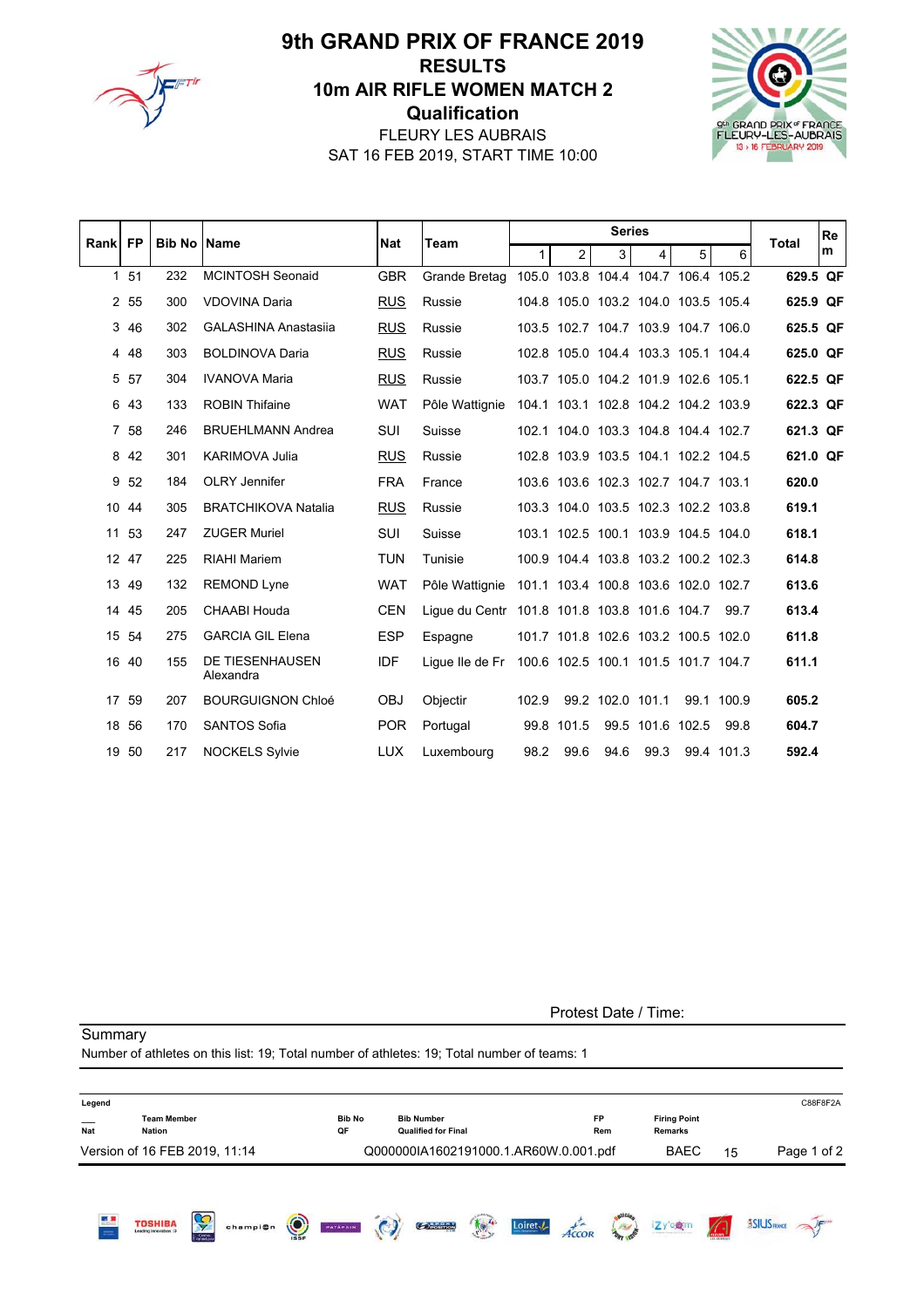

# 10m AIR RIFLE WOMEN JUNIOR MATCH 1 FINAL RESULTS 9th GRAND PRIX OF FRANCE 2019



#### THU 14 FEB 2019, START TIME 14:15 FLEURY LES AUBRAIS

| Rk             | <b>Bib</b><br>No | Name                         | Nat        | 1st Comp.<br><b>Stage</b>                    |                                               |                                  |                                   |                                  |                       |                       | 2nd Competition Stage - Elimination |              | <b>Total</b> | Remarks |
|----------------|------------------|------------------------------|------------|----------------------------------------------|-----------------------------------------------|----------------------------------|-----------------------------------|----------------------------------|-----------------------|-----------------------|-------------------------------------|--------------|--------------|---------|
| $\mathbf{1}$   | 181              | <b>JEANNOT</b><br>Marine     | <b>FRA</b> | 10.3<br>10.3<br>10.0<br>10.8<br>10.2         | 10.2<br>9.7<br>10.7<br>10.4<br>10.3           | 51.6 102.9 124.1<br>10.8<br>10.4 | 10.1<br>10.7                      | 144.9 165.5 185.9<br>10.8<br>9.8 | 9.6<br>10.8           | 206.0<br>10.0<br>10.1 | 226.6<br>10.3<br>10.3               | 10.7<br>9.7  | 247.0        |         |
| $\overline{2}$ | 183              | <b>KRUMM</b><br>Clémentine   | <b>FRA</b> | 51.4<br>10.0<br>10.4<br>10.4<br>10.4<br>10.2 | 103.0<br>10.2<br>9.9<br>10.6<br>10.5<br>10.4  | 123.9<br>10.5<br>10.4            | 144.4<br>10.0<br>10.5             | 164.8<br>10.2<br>10.2            | 185.3<br>10.4<br>10.1 | 205.6<br>10.2<br>10.1 | 226.4<br>10.3<br>10.5               | 10.1<br>10.2 | 246.7        |         |
| 3              | 138              | ALLEZARD<br>Justine          | <b>WAT</b> | 50.5<br>9.4<br>9.0<br>10.6<br>10.8<br>10.7   | 102.2<br>10.2<br>10.8<br>10.6<br>10.8<br>9.3  | 10.1<br>10.4                     | 122.7 143.1 164.3<br>10.4<br>10.0 | 10.8<br>10.4                     | 184.6<br>10.5<br>9.8  | 205.3<br>10.3<br>10.4 | 10.4<br>10.5                        |              | 226.2        |         |
| 4              | 137              | <b>DEBROUX</b><br>Adeline    | <b>WAT</b> | 50.4<br>10.2<br>9.5<br>10.4<br>9.8<br>10.5   | 102.0<br>10.7<br>9.9<br>10.1<br>10.1<br>10.8  | 122.1<br>10.3<br>9.8             | 142.1<br>10.0<br>10.0             | 162.4<br>9.9<br>10.4             | 183.5<br>10.4<br>10.7 | 10.4<br>10.5          |                                     |              | 204.4        |         |
| 5              | 179              | <b>MULLER</b><br>Océane      | <b>FRA</b> | 51.3<br>10.3<br>10.2<br>10.7<br>10.2<br>9.9  | 102.3<br>9.2<br>10.3<br>10.3<br>10.7<br>10.5  | 122.7<br>10.0<br>10.4            | 143.8 164.7<br>10.6<br>10.5       | 10.6<br>10.3                     | 8.8<br>9.4            |                       |                                     |              | 182.9        |         |
| 6              | 283              | <b>BONET VILAR</b><br>Nuria  | <b>ESP</b> | 50.5<br>10.0<br>10.1<br>10.3<br>9.8<br>10.3  | 102.0<br>10.4<br>10.0<br>10.6<br>10.1<br>10.4 | 122.9<br>10.7<br>10.2            | 142.5<br>9.5<br>10.1              | 10.0<br>9.8                      |                       |                       |                                     |              | 162.3        |         |
| $\overline{7}$ | 180              | <b>ERDMANN</b><br>Emmanuelle | <b>FRA</b> | 50.3<br>9.8<br>10.8<br>9.9<br>10.3<br>9.5    | 100.6<br>10.0<br>9.7<br>10.0<br>10.2<br>10.4  | 120.6<br>10.2<br>9.8             | 10.1<br>10.6                      |                                  |                       |                       |                                     |              | 141.3        |         |
| 8              | 182              | <b>PICARD</b><br>Justine     | <b>FRA</b> | 48.5<br>9.6<br>9.4<br>10.1<br>10.2<br>9.2    | 99.1<br>10.3<br>10.2<br>10.2<br>10.2<br>9.7   | 10.4<br>9.8                      |                                   |                                  |                       |                       |                                     |              | 119.3        |         |

| Legend<br><b>Bib No</b> | <b>Bib Number</b>             |                         |          |            | <b>Nat</b> | <b>Nation</b> |                                        |     |                    | Rk                    |                 | Rank        |                 |                     | 276C49E1    |
|-------------------------|-------------------------------|-------------------------|----------|------------|------------|---------------|----------------------------------------|-----|--------------------|-----------------------|-----------------|-------------|-----------------|---------------------|-------------|
|                         | Version of 14 FEB 2019, 18:51 |                         |          |            |            |               | F000000IA1402191815.1.AR60WJ.0.001.pdf |     |                    |                       |                 | <b>BAEC</b> | 8               |                     | Page 1 of 1 |
| 區<br>$\frac{1}{2}$      | <b>TOSHIBA</b>                | Ş<br>Centre<br>Voldetos | champion | $\bigodot$ | PATĂPAIN   | $\odot$       | <b>OPOSITION</b>                       | 104 | Loiret $\sqrt{\ }$ | $A\stackrel{t}{CCOR}$ | <b>AMERICAN</b> | izy'ogm     | $\sqrt{\Omega}$ | <b>ASIUS FRANCE</b> |             |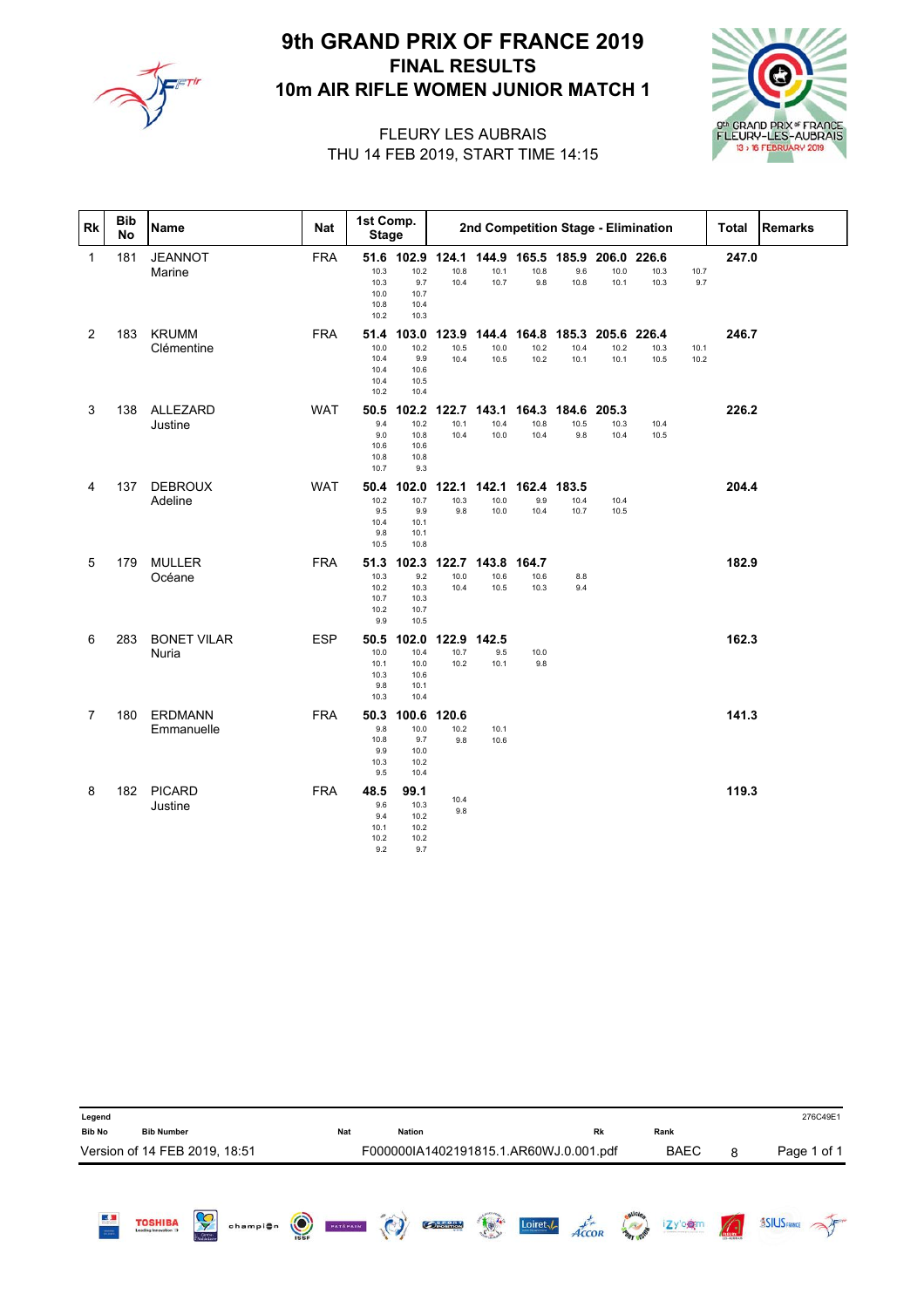

**TOSHIBA** 

#### FLEURY LES AUBRAIS **Qualification** 10m AIR RIFLE WOMEN JUNIOR MATCH 1 RESULTS 9th GRAND PRIX OF FRANCE 2019

THU 14 FEB 2019, START TIME 14:15



| Rank FP |       | <b>Bib No   Name</b> |                               | <b>Nat</b> | Team                                   |              |                                     | <b>Series</b>    |                        |                  |      | Re<br>Total |
|---------|-------|----------------------|-------------------------------|------------|----------------------------------------|--------------|-------------------------------------|------------------|------------------------|------------------|------|-------------|
|         |       |                      |                               |            |                                        | $\mathbf{1}$ | $\overline{2}$                      | 3                | 4                      | 5                | 6    | m           |
|         | 126   | 179                  | <b>MULLER Océane</b>          | <b>FRA</b> | France                                 |              | 104.2 103.4 104.8 105.3 104.6 103.3 |                  |                        |                  |      | 625.6 QF    |
|         | 2 33  | 180                  | <b>ERDMANN</b><br>Emmanuelle  | <u>FRA</u> | France                                 |              | 102.2 104.2 105.3 104.2 104.9 103.4 |                  |                        |                  |      | 624.2 QF    |
| 3       | 24    | 283                  | <b>BONET VILAR Nuria</b>      | <b>ESP</b> | Espagne                                |              | 105.3 105.3 103.8 103.0 103.6 102.2 |                  |                        |                  |      | 623.2 QF    |
| 4       | 44    | 183                  | <b>KRUMM Clémentine</b>       | <b>FRA</b> | France                                 |              | 101.9 104.2 105.7 103.6 102.0 102.4 |                  |                        |                  |      | 619.8 QF    |
| 5       | 42    | 181                  | <b>JEANNOT Marine</b>         | <b>FRA</b> | France                                 |              | 101.6 102.6 103.8 103.5 103.8 103.8 |                  |                        |                  |      | 619.1 QF    |
| 6       | 39    | 182                  | <b>PICARD Justine</b>         | <b>FRA</b> | France                                 |              | 101.4 102.0 101.4 104.9 104.0 101.9 |                  |                        |                  |      | 615.6 QF    |
|         | 7 46  | 138                  | ALLEZARD Justine              | <b>WAT</b> | Pôle Wattignies                        |              | 101.8 102.6 101.9 102.5 104.2 101.7 |                  |                        |                  |      | 614.7 QF    |
|         | 8 40  | 137                  | DEBROUX Adeline               | <b>WAT</b> | Pôle Wattignies                        |              | 100.8 103.8 101.1 101.5 104.1 103.0 |                  |                        |                  |      | 614.3 QF    |
| 9       | 55    | 153                  | <b>VERRET Jolien</b>          | <b>BEL</b> | Belgique                               |              | 100.5 101.0 102.4 104.0 103.0 103.1 |                  |                        |                  |      | 614.0       |
|         | 10 58 | 139                  | GIRARD Agathe                 | <b>WAT</b> | Pôle Wattignies                        |              | 102.3 104.4 102.0 100.0 100.1 104.5 |                  |                        |                  |      | 613.3       |
|         | 11 28 | 152                  | <b>BLONDEAU Tiphaine</b>      | BEL        | <b>Belgique</b>                        |              | 101.0 102.9 102.6 103.2 101.5 101.3 |                  |                        |                  |      | 612.5       |
|         | 12 53 | 285                  | FIOL BONNIN Angels            | <b>ESP</b> | Espagne                                |              | 102.6 101.9 102.6 101.4 101.0 102.1 |                  |                        |                  |      | 611.6       |
|         | 13 51 | 284                  | GONZALEZ MAZO<br>Marina       | <b>ESP</b> | Espagne                                |              | 100.4 100.9 102.1 101.4 101.7 102.5 |                  |                        |                  |      | 609.0       |
| 14      | 43    | 212                  | PINATEAU Audrey               | <b>OBJ</b> | Objectir                               |              | 100.6 101.7 100.3 100.9 103.1 102.4 |                  |                        |                  |      | 609.0       |
|         | 15 49 | 269                  | <b>BLARY Kimea</b>            | <b>PER</b> | Jeunes Talents                         |              | 103.1 101.8                         |                  | 97.5 101.3 102.0 103.2 |                  |      | 608.9       |
|         | 16 47 | 271                  | <b>CANESTRELLI Julia</b>      | <b>PER</b> | Jeunes Talents                         |              | 101.7 100.8 100.9 101.8 101.7 101.4 |                  |                        |                  |      | 608.3       |
|         | 17 29 | 220                  | VACCA Emma                    | <b>LUX</b> | Luxembourg                             |              | 98.3 101.6 102.5 101.2 102.6 101.9  |                  |                        |                  |      | 608.1       |
| 18      | 34    | 136                  | <b>WILLOT Louisa</b>          | <b>WAT</b> | Pôle Wattignies                        |              | 102.2 101.5 103.4 100.7 101.5       |                  |                        |                  | 98.7 | 608.0       |
|         | 19 35 | 213                  | ARGOUT Iloane                 | <b>OBJ</b> | Objectir                               |              | 98.5 104.0 102.9                    |                  |                        | 99.5 102.0 100.1 |      | 607.0       |
|         | 20 27 | 268                  | <b>TERRASSON Lisa</b>         | <b>PER</b> | Jeunes Talents                         |              | 96.6 101.6 102.0 103.2 99.2 101.9   |                  |                        |                  |      | 604.5       |
|         | 21 50 | 237                  | <b>VAYRETTE Melissa</b>       | IDF        | Ligue lle de France                    |              | 99.2 100.2                          |                  | 99.6 101.9 100.7 102.8 |                  |      | 604.4       |
|         | 22 57 | 211                  | MINIERE Gwendolyne OBJ        |            | Objectir                               |              | 98.2 101.6                          |                  | 99.1 101.5 100.2 101.5 |                  |      | 602.1       |
|         | 23 22 | 130                  | <b>UNGERER Mathilde</b>       | <b>ALS</b> | Ligue d'Alsace                         | 99.6         | 98.0                                |                  | 99.6 102.1 100.3 101.8 |                  |      | 601.4       |
|         | 24 30 | 128                  | ROETTELE Lisa                 | <b>ALS</b> | Ligue d'Alsace                         | 99.3         | 99.2                                |                  | 99.1 100.2 99.4 103.6  |                  |      | 600.8       |
|         | 25 54 | 123                  | <b>BIRE-STEENWEG</b><br>Manon | $D-S$      | Ligue du Dauphiné Sa                   |              | 99.3 97.5 100.2 101.1 100.1 100.5   |                  |                        |                  |      | 598.7       |
|         | 26 52 | 289                  | <b>GAYE Mélanie</b>           | AQU        | Ligue d'Aquitaine                      | 97.0         | 99.3                                |                  | 98.7 100.9 103.3       |                  | 99.0 | 598.2       |
|         | 27 59 | 245                  | CHALENDAR Emma                | AUV        | Ligue d'Auvergne                       | 98.9         | 99.0                                | 99.9             |                        | 98.4 100.3 101.4 |      | 597.9       |
| 28      | 32    | 270                  | <b>CHARBONNIER Lison PER</b>  |            | Jeunes Talents                         |              | 96.0 100.6 102.5                    |                  |                        | 99.0 100.2       | 99.4 | 597.7       |
|         | 29 38 | 124                  | <b>MARTEL Fanny</b>           | <u>D-S</u> | Ligue du Dauphiné Sa                   |              | 97.3 100.6                          |                  | 98.0 101.3 100.6       |                  | 98.7 | 596.5       |
|         | 30 36 | 272                  | <b>PAGET Charlotte</b>        | <b>PER</b> | Jeunes Talents                         | 100.8        | 96.5                                |                  | 99.1 100.7             | 99.4             | 99.9 | 596.4       |
| 31      | 31    | 244                  | <b>GENEST Mathilde</b>        | <b>AUV</b> | Lique d'Auvergne                       | 100.5        | 99.7                                |                  | 98.9 100.4             | 98.1             | 98.6 | 596.2       |
|         | 32 56 | 256                  | <b>AUGUSTO Louise</b>         | <b>PRO</b> | Ligue de Tir de Proven                 | 97.4         |                                     | 99.5 100.1 101.0 |                        | 97.8             | 98.9 | 594.7       |
|         |       |                      | Version of 14 FEB 2019, 15:30 |            | Q000000IA1402191415.1.AR60WJ.0.001.pdf |              |                                     |                  |                        |                  | 8    | Page 1 of 4 |

Cohampion (C) COMES CONTECT ACCOR TELEVISION SSIUSHANCE TO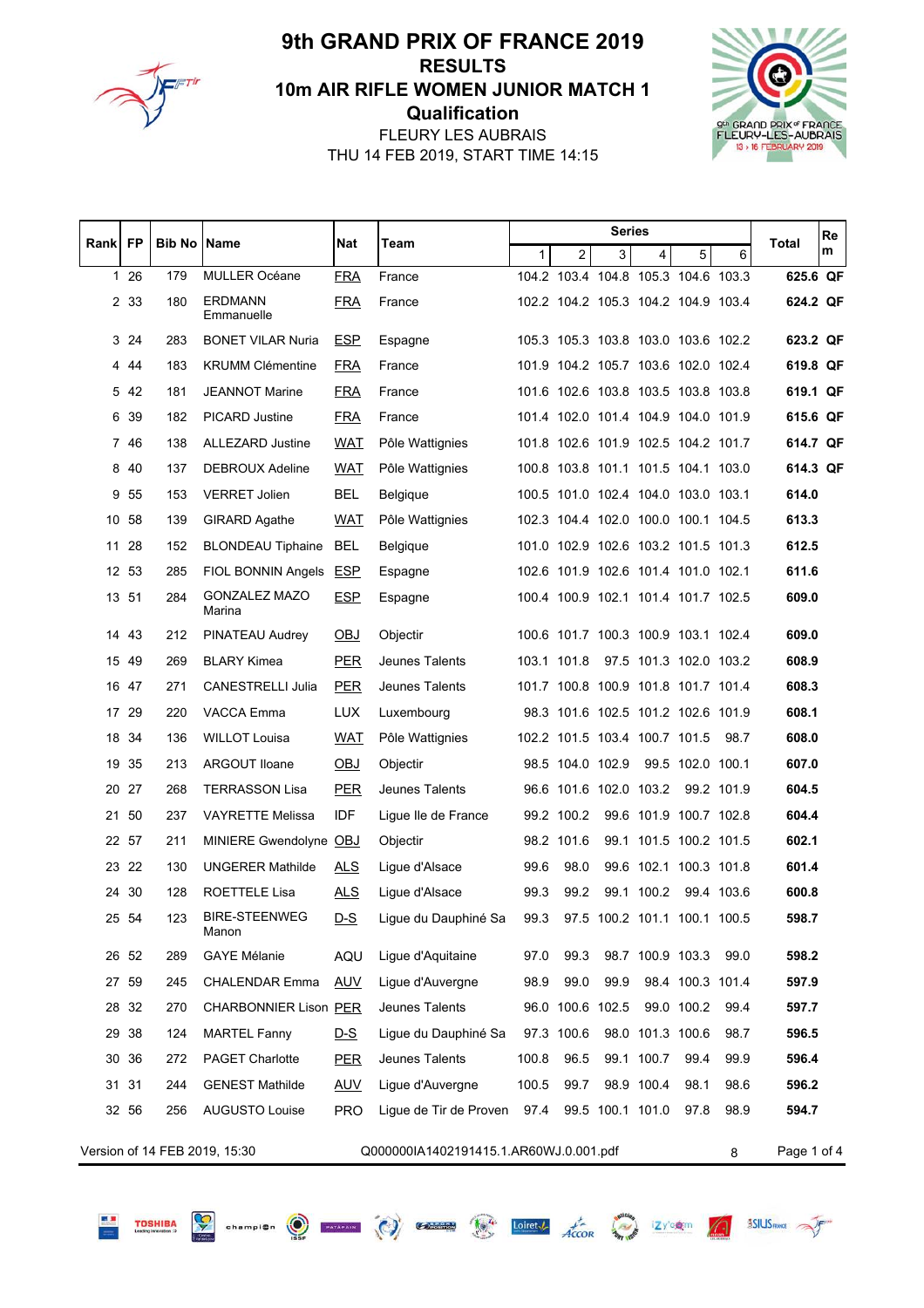| Rankl | <b>FP</b> | <b>Bib No IName</b> |                        | <b>Nat</b> | Team                 |       |                | <b>Series</b> |            |      |            | <b>Total</b> | l Re |
|-------|-----------|---------------------|------------------------|------------|----------------------|-------|----------------|---------------|------------|------|------------|--------------|------|
|       |           |                     |                        |            |                      |       | $\overline{2}$ | 3             | 4          | 5    | 6          |              | lm   |
|       | 33 37     | 129                 | ROETTELE Lucie         | <b>ALS</b> | Lique d'Alsace       | 100.9 | 99.6           | 98.1          | 102.2      | 97.5 | 96.1       | 594.4        |      |
|       | 34 48     | 255                 | <b>GUICHARD Marine</b> | D-S        | Lique du Dauphiné Sa | 96.7  | 99.4           | 99.3          | 96.6       | 99.3 | 98.7       | 590.0        |      |
|       | 35 23     | 243                 | <b>ROUCHON Margo</b>   | AUV        | Ligue d'Auvergne     | 99.8  | 96.3           | 95.5          | 97.7       | 99.5 | 99.2       | 588.0        |      |
|       | 36 45     | 230                 | TOUATI Molka           | TUN        | Tunisie              | 93.2  | 95.4           |               | 97.6 100.4 |      | 96.6 101.1 | 584.3        |      |
| 37    | 25        | 173                 | <b>SANCHES Celia</b>   | <b>POR</b> | Portugal             | 86.3  | 98.6           | 97.9          | 102.6      | 96.9 | 101.4      | 583.7        |      |

Protest Date / Time:

| Legend |                                                                                       |                     |                                                                |                    |                  |                                |   | 3B57911A            |
|--------|---------------------------------------------------------------------------------------|---------------------|----------------------------------------------------------------|--------------------|------------------|--------------------------------|---|---------------------|
| Nat    | <b>Team Member</b><br><b>Nation</b>                                                   | <b>Bib No</b><br>QF | <b>Bib Number</b><br><b>Qualified for Final</b>                |                    | <b>FP</b><br>Rem | <b>Firing Point</b><br>Remarks |   |                     |
|        | Version of 14 FEB 2019, 15:30                                                         |                     | Q000000IA1402191415.1.AR60WJ.0.001.pdf                         |                    |                  | <b>BAEC</b>                    | 8 | Page 3 of 4         |
|        | Ç<br><b>TOSHIBA</b><br>champi@n<br><b>Leading Innovation 22</b><br>Centre<br>Victoria | $\odot$<br>PATAPAIN | $\ddot{\mathbf{c}}$<br>$\frac{1}{\sqrt{2}}$<br>$O_{\rm 250mm}$ | Loiret $\sqrt{\ }$ | $\mathbb{R}$     | izy'ogm                        |   | <b>ASIUS FRANCE</b> |

Summary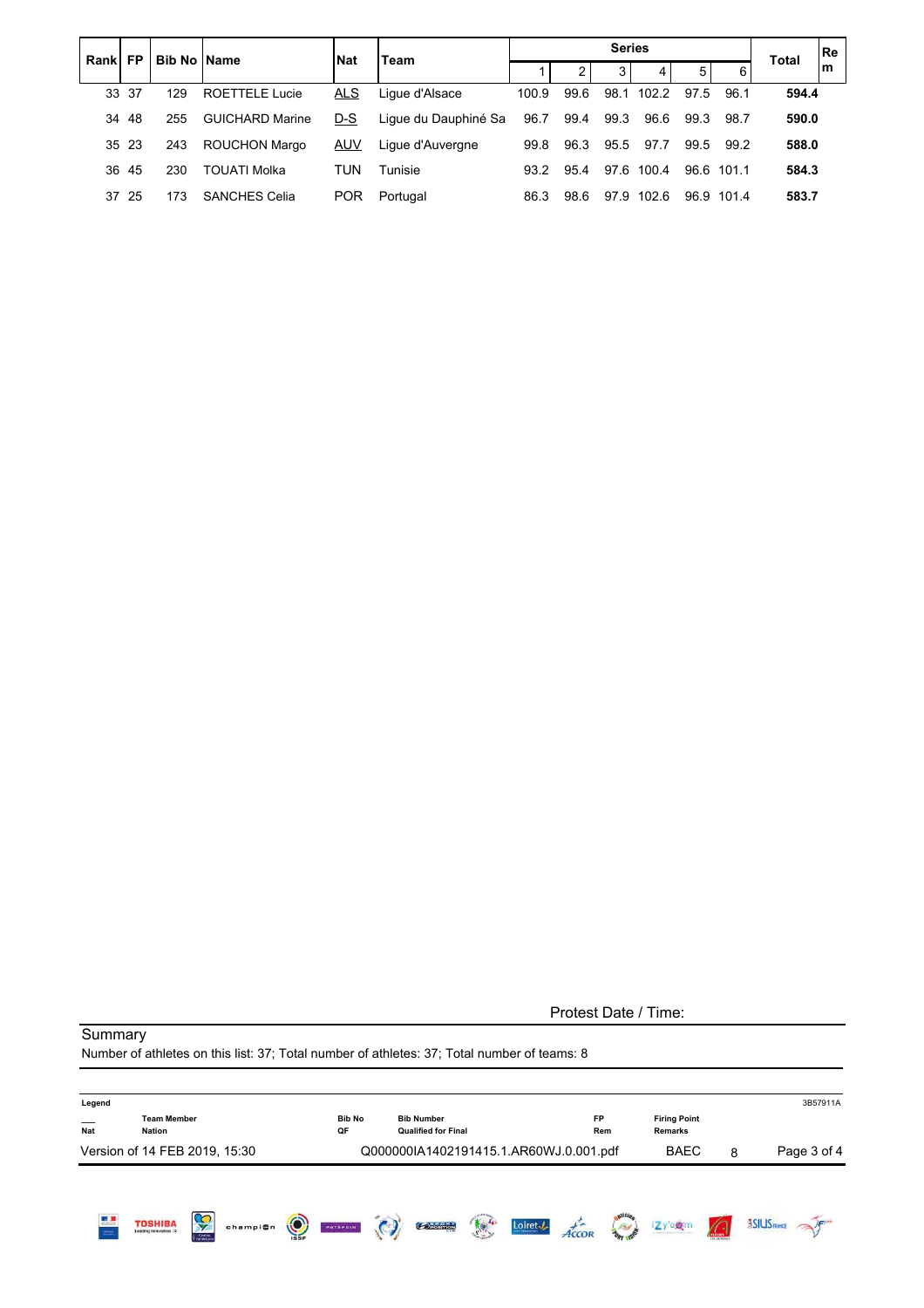

# 10m AIR RIFLE WOMEN JUNIOR MATCH 2 FINAL RESULTS 9th GRAND PRIX OF FRANCE 2019



#### SAT 16 FEB 2019, START TIME 10:00 FLEURY LES AUBRAIS

| Rk             | <b>Bib</b><br><b>No</b> | Name                         | <b>Nat</b> | 1st Comp.<br><b>Stage</b>                    |                                               |                       |                       |                                               |                             |                             | 2nd Competition Stage - Elimination |              | <b>Total</b> | <b>Remarks</b> |
|----------------|-------------------------|------------------------------|------------|----------------------------------------------|-----------------------------------------------|-----------------------|-----------------------|-----------------------------------------------|-----------------------------|-----------------------------|-------------------------------------|--------------|--------------|----------------|
| 1              | 179                     | <b>MULLER</b><br>Océane      | <b>FRA</b> | 53.0<br>10.4<br>10.5<br>10.6<br>10.8<br>10.7 | 105.1<br>10.2<br>10.0<br>10.8<br>10.3<br>10.8 | 124.8<br>10.5<br>9.2  | 10.5<br>10.5          | 145.8 166.8 188.0 208.8 229.9<br>10.7<br>10.3 | 10.7<br>10.5                | 10.2<br>10.6                | 10.7<br>10.4                        | 9.3<br>10.4  | 249.6        |                |
| $\overline{c}$ | 180                     | <b>ERDMANN</b><br>Emmanuelle | <b>FRA</b> | 51.5<br>9.8<br>10.4<br>10.5<br>10.2<br>10.6  | 103.3<br>9.9<br>10.3<br>10.6<br>10.1<br>10.9  | 124.4<br>10.4<br>10.7 | 144.9<br>10.6<br>9.9  | 165.7<br>10.6<br>10.2                         | 186.6<br>10.5<br>10.4       | 207.6 227.5<br>10.3<br>10.7 | 10.6<br>9.3                         | 10.5<br>10.5 | 248.5        |                |
| 3              | 181                     | <b>JEANNOT</b><br>Marine     | <b>FRA</b> | 51.3<br>10.0<br>10.6<br>10.6<br>9.9<br>10.2  | 103.6<br>10.5<br>10.2<br>10.7<br>10.4<br>10.5 | 124.6<br>10.6<br>10.4 | 10.4<br>9.5           | 144.5 164.2<br>10.0<br>9.7                    | 185.0 205.5<br>10.5<br>10.3 | 10.2<br>10.3                | 10.6<br>10.3                        |              | 226.4        |                |
| 4              | 152                     | <b>BLONDEAU</b><br>Tiphaine  | <b>BEL</b> | 51.4<br>10.7<br>9.9<br>10.3<br>10.1<br>10.4  | 100.8<br>10.1<br>10.1<br>9.3<br>9.8<br>10.1   | 122.0<br>10.4<br>10.8 | 142.4<br>10.2<br>10.2 | 163.4<br>10.1<br>10.9                         | 185.0<br>10.8<br>10.8       | 9.7<br>10.1                 |                                     |              | 204.8        |                |
| 5              | 137                     | <b>DEBROUX</b><br>Adeline    | <b>WAT</b> | 50.7<br>9.5<br>10.0<br>10.8<br>10.0<br>10.4  | 102.8<br>9.9<br>10.8<br>10.6<br>10.2<br>10.6  | 122.7<br>9.8<br>10.1  | 143.0<br>10.4<br>9.9  | 163.3<br>9.9<br>10.4                          | 10.5<br>9.7                 |                             |                                     |              | 183.5        |                |
| 6              | 283                     | <b>BONET VILAR</b><br>Nuria  | <b>ESP</b> | 50.0<br>9.8<br>9.5<br>10.3<br>10.2<br>10.2   | 102.3<br>10.7<br>10.4<br>10.3<br>10.3<br>10.6 | 123.0<br>10.3<br>10.4 | 142.1<br>9.3<br>9.8   | 10.5<br>10.5                                  |                             |                             |                                     |              | 163.1        |                |
| 7              | 153                     | <b>VERRET</b><br>Jolien      | <b>BEL</b> | 50.1<br>10.7<br>10.1<br>10.0<br>8.9<br>10.4  | 102.0<br>10.7<br>10.3<br>10.7<br>10.4<br>9.8  | 122.0<br>10.4<br>9.6  | 9.9<br>9.9            |                                               |                             |                             |                                     |              | 141.8        |                |
| 8              | 183                     | <b>KRUMM</b><br>Clémentine   | <b>FRA</b> | 49.9<br>9.8<br>9.4<br>10.1<br>10.4<br>10.2   | 101.4<br>10.3<br>10.4<br>10.4<br>10.5<br>9.9  | 9.8<br>10.3           |                       |                                               |                             |                             |                                     |              | 121.5        |                |

| Legend<br><b>Bib No</b> | <b>Bib Number</b>             |              |          |         | <b>Nat</b> | <b>Nation</b> |                                        |    |                    | <b>Rk</b>             |                           | Rank        |                 | 2FBF756E            |
|-------------------------|-------------------------------|--------------|----------|---------|------------|---------------|----------------------------------------|----|--------------------|-----------------------|---------------------------|-------------|-----------------|---------------------|
|                         | Version of 16 FEB 2019, 13:18 |              |          |         |            |               | F000000IA1602191245.1.AR60WJ.0.001.pdf |    |                    |                       |                           | <b>BAEC</b> | 16              | Page 1 of 1         |
| 國具<br>$\frac{1}{2}$     | <b>TOSHIBA</b>                | Ş<br>Centre- | champion | $\odot$ | PATAPAIN   | $\odot$       | <b>COPOSITION</b>                      | 10 | Loiret $\sqrt{\ }$ | $A\stackrel{t}{CCOR}$ | plicies<br><b>AMISTOR</b> | izy'ogm     | $\sqrt{\Omega}$ | <b>ASIUS FRANCE</b> |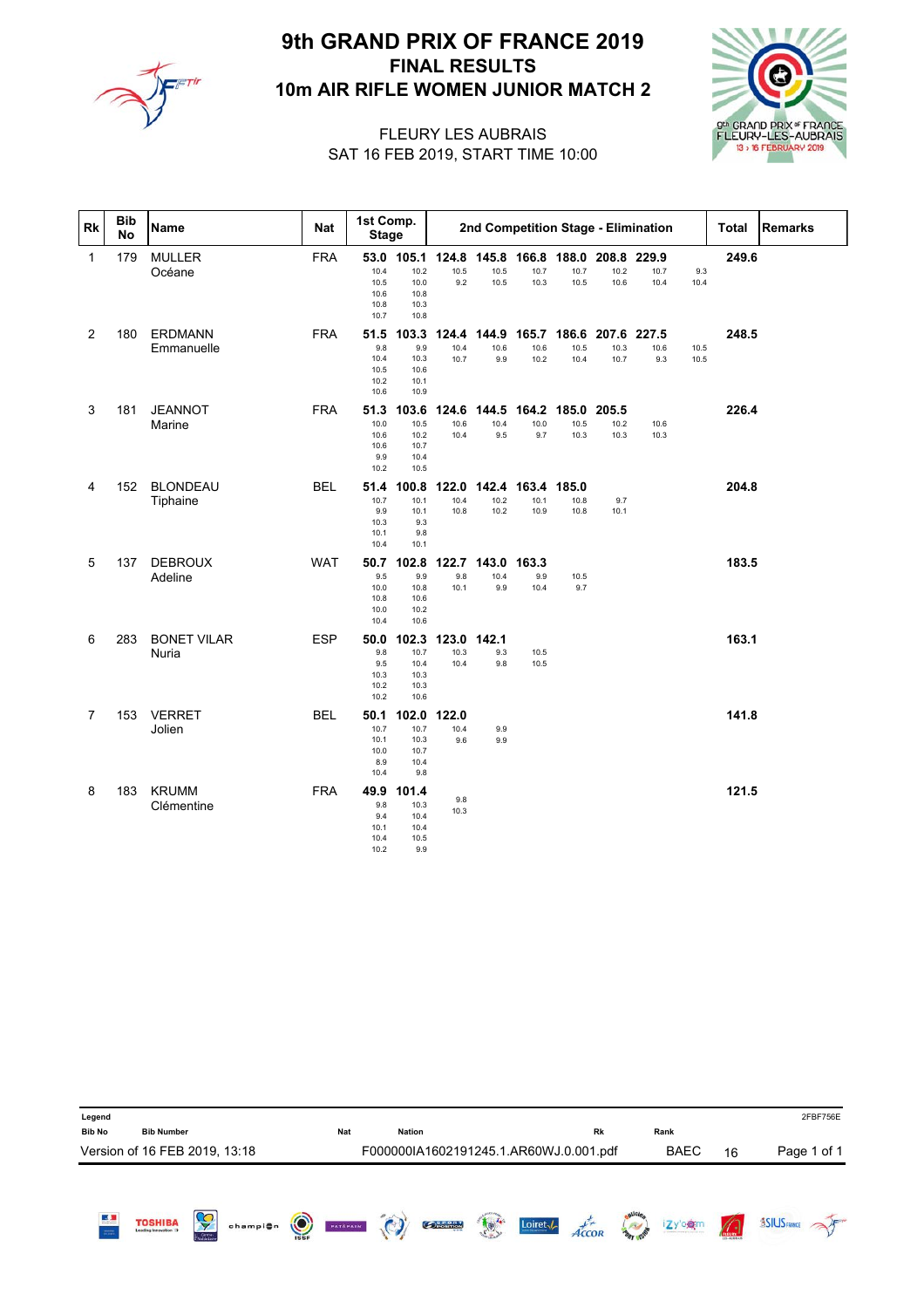

**TOSHIBA** 

#### FLEURY LES AUBRAIS **Qualification** 10m AIR RIFLE WOMEN JUNIOR MATCH 2 RESULTS 9th GRAND PRIX OF FRANCE 2019

SAT 16 FEB 2019, START TIME 10:00



| Rankl | <b>FP</b>      | <b>Bib No   Name</b> |                                | Nat        | Team                                   |              |                                     | <b>Series</b>    |                              |            |            | Re<br>Total |
|-------|----------------|----------------------|--------------------------------|------------|----------------------------------------|--------------|-------------------------------------|------------------|------------------------------|------------|------------|-------------|
|       |                |                      |                                |            |                                        | $\mathbf{1}$ | $\overline{2}$                      | 3                | 4                            | 5          | 6          | m           |
|       | 1 36           | 179                  | <b>MULLER Océane</b>           | <b>FRA</b> | France                                 |              | 104.3 104.7 102.4 105.1 104.2 104.0 |                  |                              |            |            | 624.7 QF    |
|       | 2 16           | 283                  | <b>BONET VILAR Nuria</b>       | <b>ESP</b> | Espagne                                |              | 102.7 103.6 104.2 103.9 103.1 103.5 |                  |                              |            |            | 621.0 QF    |
| 3     | -29            | 181                  | <b>JEANNOT Marine</b>          | <b>FRA</b> | France                                 |              | 104.1 103.3 104.1 103.5 102.1 103.0 |                  |                              |            |            | 620.1 QF    |
|       | 4 24           | 137                  | <b>DEBROUX Adeline</b>         | <b>WAT</b> | Pôle Wattignies                        |              | 102.8 101.6 102.4 103.5 104.0 103.7 |                  |                              |            |            | 618.0 QF    |
| 5     | 10             | 152                  | <b>BLONDEAU Tiphaine</b>       | BEL        | <b>Belgique</b>                        |              | 101.9 102.8 103.7 102.6 102.3 104.4 |                  |                              |            |            | 617.7 QF    |
| 6     | $\overline{2}$ | 180                  | <b>ERDMANN</b><br>Emmanuelle   | <b>FRA</b> | France                                 |              | 101.9 101.4 103.9 104.9 101.7 103.4 |                  |                              |            |            | 617.2 QF    |
|       | 7 37           | 153                  | <b>VERRET Jolien</b>           | <b>BEL</b> | Belgique                               |              | 102.7 103.6 103.6 102.1 103.6 101.6 |                  |                              |            |            | 617.2 QF    |
|       | 8 2 3          | 183                  | <b>KRUMM Clémentine</b>        | <b>FRA</b> | France                                 |              | 103.4 104.2 103.1 100.3 101.0 104.0 |                  |                              |            |            | 616.0 QF    |
| 9     | 4              | 138                  | ALLEZARD Justine               | <b>WAT</b> | Pôle Wattignies                        |              | 103.1 103.0 101.9 102.2 100.2 103.4 |                  |                              |            |            | 613.8       |
|       | 10 19          | 136                  | <b>WILLOT Louisa</b>           | <u>WAT</u> | Pôle Wattignies                        |              | 101.8 103.7 102.3 101.2 101.0 103.7 |                  |                              |            |            | 613.7       |
|       | 11 11          | 182                  | <b>PICARD Justine</b>          | <b>FRA</b> | France                                 |              | 102.4 103.6                         |                  | 99.2 101.4 102.3 102.8       |            |            | 611.7       |
| 12    | 5              | 268                  | <b>TERRASSON Lisa</b>          | <b>PER</b> | Jeunes Talents                         | 102.0        |                                     |                  | 99.8 103.0 101.1 101.9 103.4 |            |            | 611.2       |
|       | 13 12          | 139                  | GIRARD Agathe                  | <b>WAT</b> | Pôle Wattignies                        |              | 102.6 101.8 101.0 101.9 100.9 102.4 |                  |                              |            |            | 610.6       |
|       | 14 30          | 284                  | <b>GONZALEZ MAZO</b><br>Marina | <b>ESP</b> | Espagne                                |              | 102.4 103.6 101.7 100.3 102.7       |                  |                              |            | 99.3       | 610.0       |
|       | 15 14          | 269                  | <b>BLARY Kimea</b>             | <b>PER</b> | Jeunes Talents                         |              | 103.6 101.1 101.1 102.2 100.6 100.5 |                  |                              |            |            | 609.1       |
| 16    | - 7            | 285                  | FIOL BONNIN Angels ESP         |            | Espagne                                |              | 102.1 100.9 100.8 100.8 100.4 102.6 |                  |                              |            |            | 607.6       |
|       | 17 20          | 213                  | ARGOUT Iloane                  | OBJ        | Objectir                               |              | 100.6 100.5 101.0 101.1 102.8 100.2 |                  |                              |            |            | 606.2       |
|       | 18 18          | 271                  | <b>CANESTRELLI Julia</b>       | <b>PER</b> | Jeunes Talents                         |              | 101.0 100.9                         |                  | 99.8 101.7 100.5 102.0       |            |            | 605.9       |
|       | 19 34          | 289                  | <b>GAYE Mélanie</b>            | AQU        | Ligue d'Aquitaine                      |              | 97.6 101.0 102.5 101.2 100.5 101.2  |                  |                              |            |            | 604.0       |
|       | 20 27          | 211                  | MINIERE Gwendolyne OBJ         |            | Objectir                               | 101.7        |                                     |                  | 99.0 102.2 101.2 99.6 100.0  |            |            | 603.7       |
| 21    | 9              | 270                  | <b>CHARBONNIER Lison PER</b>   |            | Jeunes Talents                         |              | 103.1 101.6                         |                  | 96.8 100.9 100.1 100.3       |            |            | 602.8       |
|       | 22 38          | 237                  | <b>VAYRETTE Melissa</b>        | <b>IDF</b> | Lique Ile de France                    | 99.7         |                                     |                  | 99.0 100.9 100.1 101.5 100.5 |            |            | 601.7       |
|       | 23 13          | 128                  | ROETTELE Lisa                  | <b>ALS</b> | Ligue d'Alsace                         |              | 98.8 100.7                          |                  | 98.4 102.2                   |            | 98.0 102.7 | 600.8       |
|       | 24 25          | 129                  | ROETTELE Lucie                 | <u>ALS</u> | Lique d'Alsace                         |              | 102.4 100.0                         |                  | 98.3 100.8                   | 99.3       | 99.4       | 600.2       |
|       | 25 33          | 272                  | PAGET Charlotte                | <b>PER</b> | Jeunes Talents                         |              | 101.1 100.3                         | 99.4             |                              | 99.5 100.4 | 98.4       | 599.1       |
| 26    | 6              | 124                  | <b>MARTEL Fanny</b>            | $D-S$      | Ligue du Dauphiné Sa                   |              | 99.6 102.4 101.3                    |                  | 97.2                         |            | 97.5 100.6 | 598.6       |
|       | 27 32          | 212                  | PINATEAU Audrey                | <b>OBJ</b> | Objectir                               | 101.4        | 98.7                                | 98.8             | 98.2                         |            | 99.0 100.6 | 596.7       |
|       | 28 28          | 243                  | <b>ROUCHON Margo</b>           | <b>AUV</b> | Lique d'Auvergne                       |              | 97.5 100.0 101.1 100.6              |                  |                              | 99.6       | 96.4       | 595.2       |
|       | 29 26          | 256                  | <b>AUGUSTO Louise</b>          | <b>PRO</b> | Ligue de Tir de Proven                 | 98.1         | 98.3                                |                  | 97.4 101.3                   |            | 98.0 100.1 | 593.2       |
| 30    | $\mathbf{3}$   | 230                  | <b>TOUATI Molka</b>            | <b>TUN</b> | Tunisie                                | 97.9         | 98.4                                | 98.4             | 96.3                         |            | 99.5 101.0 | 591.5       |
|       | 31 17          | 130                  | <b>UNGERER Mathilde</b>        | <u>ALS</u> | Ligue d'Alsace                         | 100.5        | 96.9                                | 97.2             |                              | 98.8 100.6 | 97.5       | 591.5       |
|       | 32 21          | 220                  | VACCA Emma                     | <b>LUX</b> | Luxembourg                             | 93.8         |                                     | 96.9 100.5 100.3 |                              |            | 98.6 101.3 | 591.4       |
|       | 33 31          | 245                  | <b>CHALENDAR Emma</b>          | <b>AUV</b> | Ligue d'Auvergne                       |              | 102.6 101.7 97.9 93.2               |                  |                              |            | 93.6 100.9 | 589.9       |
|       |                |                      | Version of 16 FEB 2019, 11:14  |            | Q000000IA1602191000.1.AR60WJ.0.001.pdf |              |                                     |                  |                              |            | 16         | Page 1 of 4 |

Cohampion (C) COMES CONTECT ACCOR TELEVISION SSIUSHANCE TO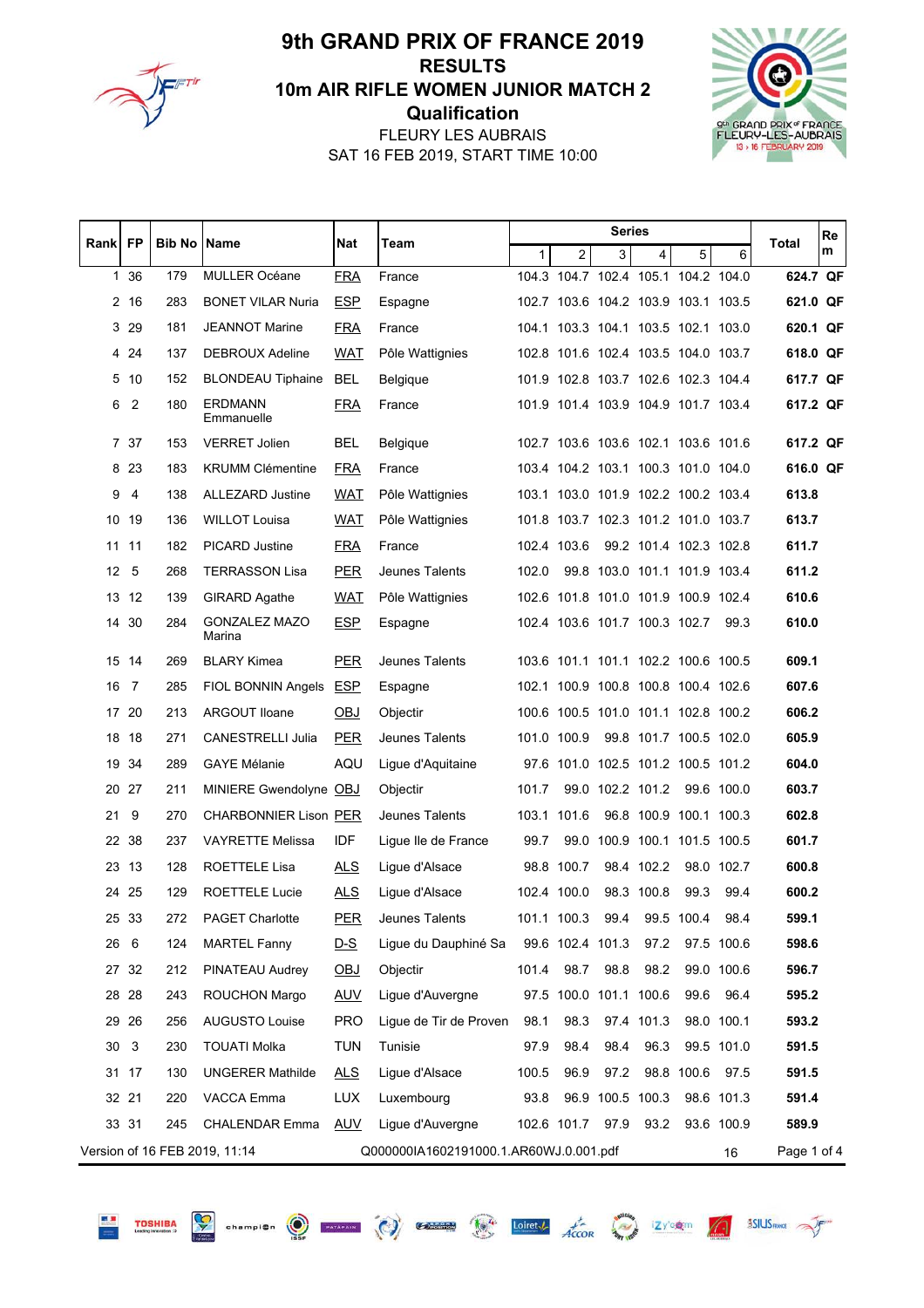

# 10m AIR RIFLE MIXED TEAM FINAL RESULTS 9th GRAND PRIX OF FRANCE 2019



#### FRI 15 FEB 2019, START TIME 14:15 FLEURY LES AUBRAIS

|               | <b>Rk Name</b>                                                | <b>Nat</b> |       | 1st Comp. Stage |                | 2nd Competition Stage - Elimination |               |               |      | <b>Total</b> | Remarks |
|---------------|---------------------------------------------------------------|------------|-------|-----------------|----------------|-------------------------------------|---------------|---------------|------|--------------|---------|
| 1             | <b>RUSSIAN FED. 1</b><br><b>GALASHINA</b><br><b>DRIAGIN</b>   | <b>RUS</b> | 103.6 | 208.2<br>104.6  | 313.6<br>105.4 | 356.3<br>42.7                       | 398.1<br>41.8 | 440.7<br>42.6 | 62.5 | 503.2        |         |
| $\mathcal{P}$ | <b>RUSSIAN FED. 2</b><br><b>KARIMOVA</b><br><b>PANCHENKO</b>  | <b>RUS</b> | 102.5 | 206.7<br>104.2  | 309.1<br>102.4 | 350.9<br>41.8                       | 393.6<br>42.7 | 435.6<br>42.0 | 61.9 | 497.5        |         |
| 3             | <b>FRANCE / SUISSE</b><br><b>MONNIER</b><br><b>BRUEHLMANN</b> | <b>FRA</b> | 103.1 | 206.6<br>103.5  | 310.0<br>103.4 | 351.4<br>41.4                       | 393.2<br>41.8 | 433.7<br>40.5 |      | 433.7        |         |
| 4             | <b>GREAT BRITAIN</b><br><b>MCINTOSH</b><br><b>BALE</b>        | <b>GBR</b> | 104.4 | 208.5<br>104.1  | 312.2<br>103.7 | 353.2<br>41.0                       | 393.1<br>39.9 |               |      | 393.1        |         |
| 5             | <b>SPAIN</b><br><b>GARCIA GIL</b><br><b>MARTIN GONZALEZ</b>   | <b>ESP</b> | 101.4 | 203.9<br>102.5  | 304.8<br>100.9 | 345.6<br>40.8                       |               |               |      | 345.6        |         |

| Legend                        |                |   |          |         |          |         |                                       |                      |                             |              |                       |             |                 | BA1D8466            |
|-------------------------------|----------------|---|----------|---------|----------|---------|---------------------------------------|----------------------|-----------------------------|--------------|-----------------------|-------------|-----------------|---------------------|
| <b>Nat</b>                    | <b>Nation</b>  |   |          |         | Rk       | Rank    |                                       |                      |                             |              |                       |             |                 |                     |
| Version of 15 FEB 2019, 17:47 |                |   |          |         |          |         | F200000IA1502191715.1.ARMIX.0.001.pdf |                      |                             |              |                       | <b>BAEC</b> | 11              | Page 1 of 1         |
| 國具<br>$\frac{1}{2}$           | <b>TOSHIBA</b> | Ç | champi@n | $\odot$ | PATAPAIN | $\odot$ | <b>OPOSITION</b>                      | $\frac{1}{\sqrt{2}}$ | Loiret $\sqrt{\phantom{a}}$ | $\vec{ACOR}$ | <b>CALL OF STRATE</b> | izy'e@m     | $\sqrt{\Omega}$ | <b>ASIUS FRANCE</b> |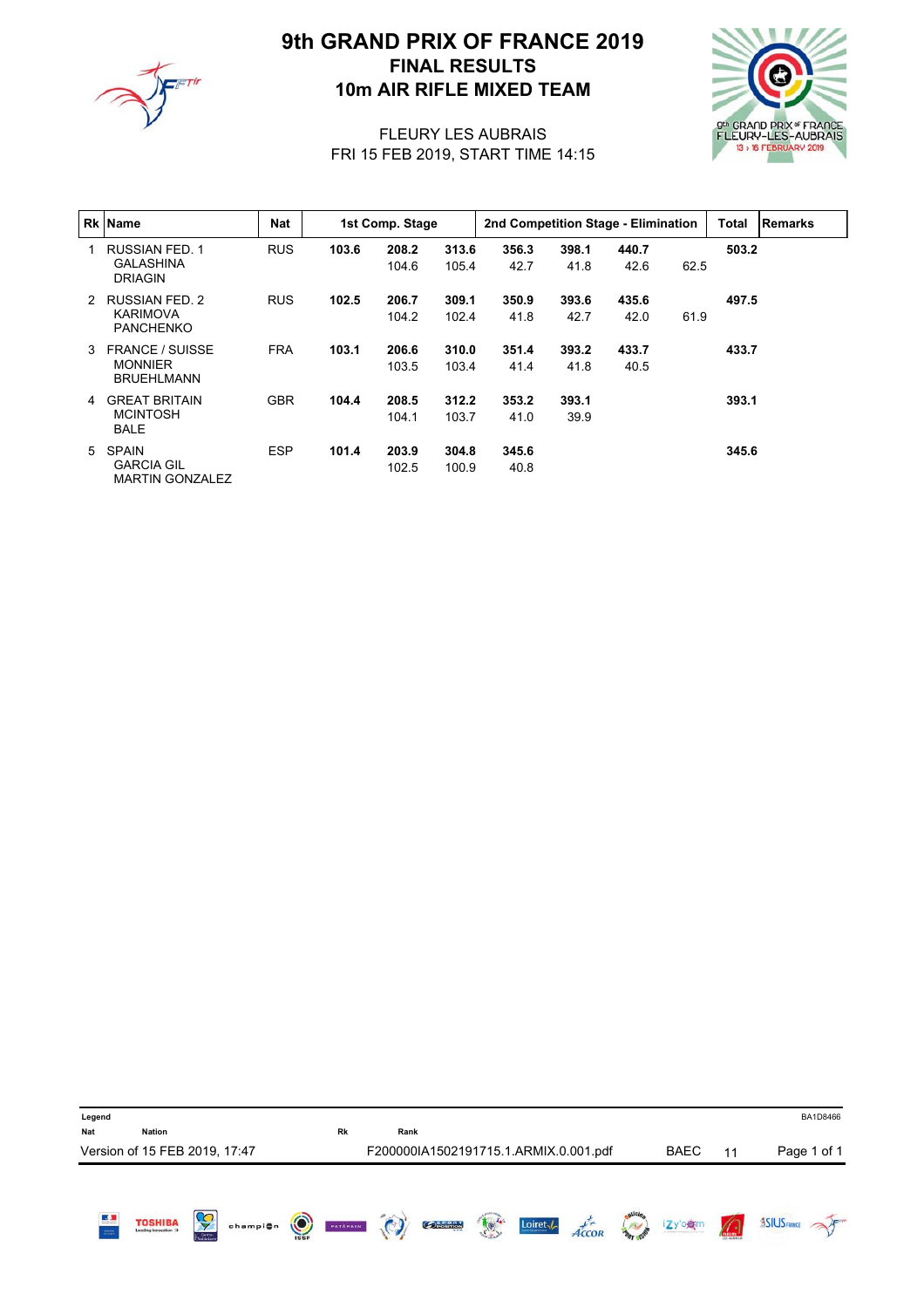

## **TEAM** 10m AIR RIFLE MIXED TEAM RESULTS 9th GRAND PRIX OF FRANCE 2019

FRI 15 FEB 2019, START TIME 14:15 FLEURY LES AUBRAIS



|                | Rank Bib No Name |                                |   | <b>Series</b> |                         |   |       |                |
|----------------|------------------|--------------------------------|---|---------------|-------------------------|---|-------|----------------|
|                |                  |                                | 1 | 2             | 3 <sup>2</sup>          | 4 | Total | <b>Remarks</b> |
| $\mathbf{1}$   |                  | <b>Russie 1</b>                |   |               | 208.3 210.7 209.1 211.4 |   | 839.5 | QF             |
|                | 302              | <b>GALASHINA Anastasiia</b>    |   |               | 103.0 106.3 105.6 106.1 |   | 421.0 |                |
|                | 291              | <b>DRIAGIN Aleksandr</b>       |   |               | 105.3 104.4 103.5 105.3 |   | 418.5 |                |
| $2^{\circ}$    |                  | <b>Russie 2</b>                |   |               | 205.3 208.3 210.3 206.7 |   | 830.6 | QF             |
|                | 301              | KARIMOVA Julia                 |   |               | 103.8 104.4 104.5 104.2 |   | 416.9 |                |
|                | 290              | PANCHENKO Evgenii              |   |               | 101.5 103.9 105.8 102.5 |   | 413.7 |                |
| $\mathbf{3}$   |                  | <b>Espagne</b>                 |   |               | 207.1 207.1 207.1 207.4 |   | 828.7 | QF             |
|                | 275              | <b>GARCIA GIL Elena</b>        |   |               | 103.8 104.3 104.0 103.6 |   | 415.7 |                |
|                | 273              | <b>MARTIN GONZALEZ Roberto</b> |   |               | 103.3 102.8 103.1 103.8 |   | 413.0 |                |
| 4              |                  | Suisse - France 1              |   |               | 206.4 204.2 210.1 207.9 |   | 828.6 | QF             |
|                | 185              | <b>MONNIER Jeremy</b>          |   |               | 103.8 102.6 105.9 104.4 |   | 416.7 |                |
|                | 246              | <b>BRUEHLMANN Andrea</b>       |   |               | 102.6 101.6 104.2 103.5 |   | 411.9 |                |
| 5              |                  | <b>British Shooting</b>        |   |               | 207.5 207.2 206.9 205.8 |   | 827.4 | QF             |
|                | 232              | <b>MCINTOSH Seonaid</b>        |   |               | 104.3 104.2 103.2 104.8 |   | 416.5 |                |
|                | 233              | <b>BALE Dean</b>               |   |               | 103.2 103.0 103.7 101.0 |   | 410.9 |                |
| 6              |                  | <b>Suisse - France 2</b>       |   |               | 206.6 206.3 206.9 207.2 |   | 827.0 |                |
|                | 247              | <b>ZUGER Muriel</b>            |   |               | 103.4 103.4 104.1 104.0 |   | 414.9 |                |
|                | 187              | <b>CHASSAT Emilien</b>         |   |               | 103.2 102.9 102.8 103.2 |   | 412.1 |                |
| $\overline{7}$ |                  | <b>Wattignies / P-C</b>        |   |               | 204.3 204.0 206.9 208.2 |   | 823.4 |                |
|                | 249              | <b>POINT Wilfried</b>          |   |               | 103.9 102.4 103.6 104.2 |   | 414.1 |                |
|                | 133              | <b>ROBIN Thifaine</b>          |   |               | 100.4 101.6 103.3 104.0 |   | 409.3 |                |
| 8              |                  | <b>France</b>                  |   |               | 205.8 205.2 206.8 205.3 |   | 823.1 |                |
|                | 186              | <b>GERMOND Etienne</b>         |   |               | 102.8 102.7 104.5 104.4 |   | 414.4 |                |
|                | 184              | OLRY Jennifer                  |   |               | 103.0 102.5 102.3 100.9 |   | 408.7 |                |
| 9              |                  | <b>Belgique 1</b>              |   |               | 205.5 204.7 205.4 204.9 |   | 820.5 |                |
|                | 143              | <b>BRUNIN Maxime</b>           |   |               | 103.0 101.9 103.0 102.5 |   | 410.4 |                |
|                | 153              | <b>VERRET Jolien</b>           |   |               | 102.5 102.8 102.4 102.4 |   | 410.1 |                |

Version of 15 FEB 2019, 15:05 Q200000TA1502191415.1.ARMIX.0.001.pdf 11 Page 1 of 2

champion and the common the common to the

 $\mathbf{S}$ 

**TOSHIBA** 

Loiret Accor 3 12YOR AM SSIUSHANE JF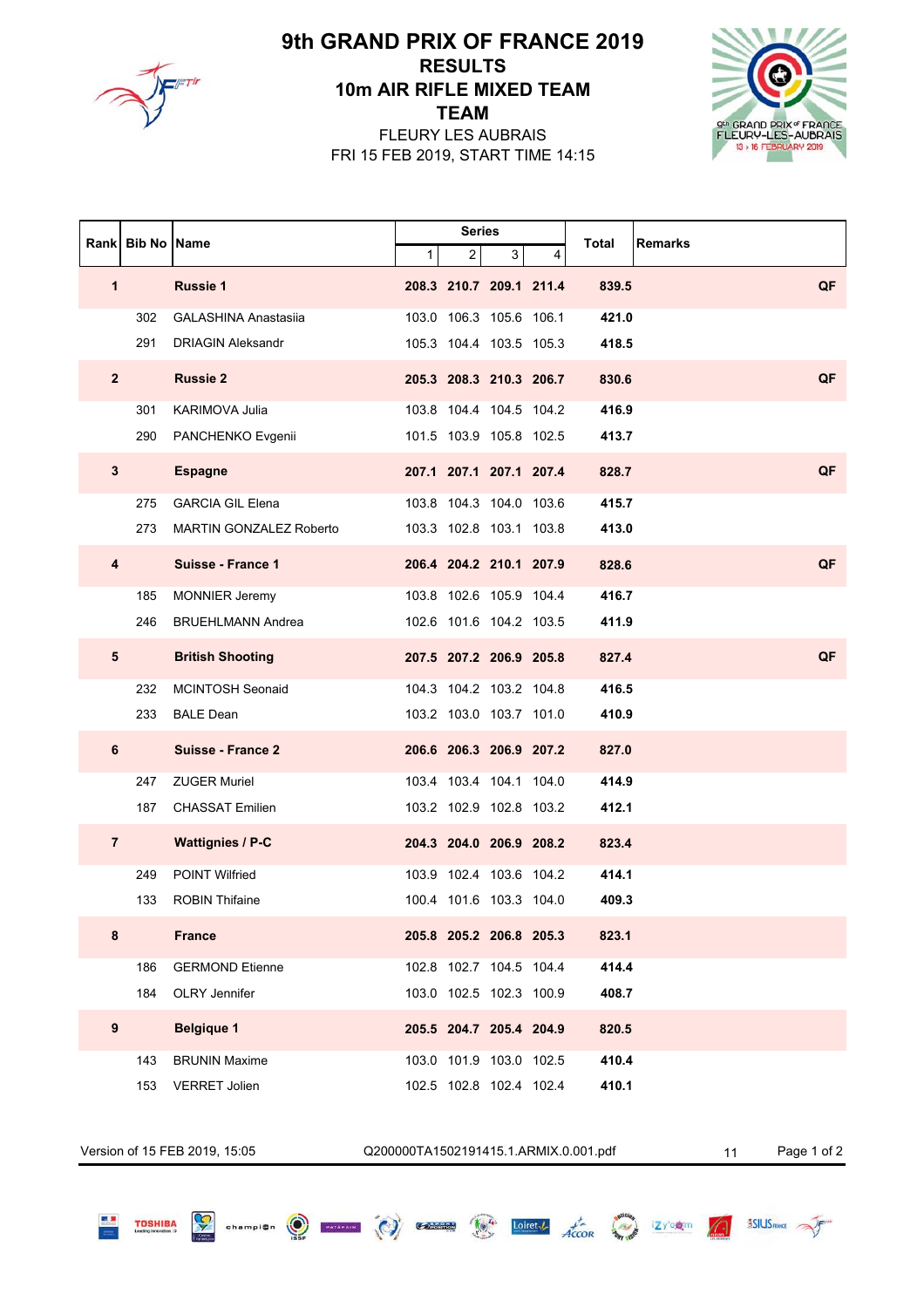|    |                      |                               |              | <b>Series</b>     |                         |      |       | <b>Remarks</b> |
|----|----------------------|-------------------------------|--------------|-------------------|-------------------------|------|-------|----------------|
|    | Rank   Bib No   Name |                               | $\mathbf{1}$ | $\overline{c}$    | 3                       | 4    | Total |                |
| 10 |                      | <b>Wattignies - Champagne</b> |              |                   | 201.7 205.6 205.2 203.0 |      | 815.5 |                |
|    | 239                  | <b>BURTEL Gautier</b>         |              |                   | 101.0 102.6 102.8 101.8 |      | 408.2 |                |
|    | 132                  | <b>REMOND Lyne</b>            |              |                   | 100.7 103.0 102.4 101.2 |      | 407.3 |                |
| 11 |                      | <b>OBJ / Picardie</b>         |              |                   | 203.3 205.4 204.9 201.3 |      | 814.9 |                |
|    | 214                  | <b>MESSIASSE Julien</b>       |              |                   | 102.6 102.9 103.7 100.2 |      | 409.4 |                |
|    | 207                  | <b>BOURGUIGNON Chloé</b>      |              |                   | 100.7 102.5 101.2 101.1 |      | 405.5 |                |
| 12 |                      | <b>Tunisie</b>                |              |                   | 203.4 201.9 203.1 204.3 |      | 812.7 |                |
|    | 221                  | <b>KHEMIRI Seifeddine</b>     |              |                   | 103.7 101.1 100.4 102.6 |      | 407.8 |                |
|    | 225                  | <b>RIAHI Mariem</b>           |              |                   | 99.7 100.8 102.7 101.7  |      | 404.9 |                |
| 13 |                      | Portugal                      |              |                   | 203.5 203.1 203.8 202.0 |      | 812.4 |                |
|    | 170                  | <b>SANTOS Sofia</b>           |              |                   | 102.0 101.5 102.9 103.0 |      | 409.4 |                |
|    | 166                  | DIOGO Gonçalo                 |              | 101.5 101.6 100.9 |                         | 99.0 | 403.0 |                |
| 14 |                      | <b>Centre / MOP</b>           |              |                   | 202.7 203.0 203.7 202.8 |      | 812.2 |                |
|    | 205                  | CHAABI Houda                  |              | 104.0 101.4 102.0 |                         | 99.7 | 407.1 |                |
|    | 105                  | <b>KHAN Nizam</b>             |              |                   | 98.7 101.6 101.7 103.1  |      | 405.1 |                |
| 15 |                      | <b>Belgique 2</b>             |              |                   | 202.2 201.8 203.1 203.4 |      | 810.5 |                |
|    | 152                  | <b>BLONDEAU Tiphaine</b>      |              |                   | 101.3 101.9 103.0 102.7 |      | 408.9 |                |
|    | 144                  | <b>HODY Steve</b>             | 100.9        |                   | 99.9 100.1 100.7        |      | 401.6 |                |
| 16 |                      | Luxembourg                    |              |                   | 198.6 200.0 198.5 198.4 |      | 795.5 |                |
|    | 215                  | <b>KATEZNMEIER Michel</b>     |              | 97.7 101.0 100.9  |                         | 98.6 | 398.2 |                |
|    | 217                  | <b>NOCKELS Sylvie</b>         | 100.9        | 99.0              | 97.6                    | 99.8 | 397.3 |                |
| 17 |                      | Dauphiné-Savoie               |              |                   | 195.8 193.6 194.5 193.4 |      | 777.3 |                |
|    | 120                  | <b>BOURDEILLETAS Loris</b>    | 98.5         | 93.6              | 97.9                    | 98.8 | 388.8 |                |
|    | 124                  | <b>MARTEL Fanny</b>           |              | 97.3 100.0        | 96.6                    | 94.6 | 388.5 |                |

|                         | Summary<br>Number of athletes on this list: 34; Total number of athletes: 34; Total number of teams: 17 |   |          |         |                 |         |                                       |                      |                  |                   |            |                                              |    |                    |
|-------------------------|---------------------------------------------------------------------------------------------------------|---|----------|---------|-----------------|---------|---------------------------------------|----------------------|------------------|-------------------|------------|----------------------------------------------|----|--------------------|
| Legend<br><b>Bib No</b> | <b>Bib Number</b>                                                                                       |   |          |         |                 |         |                                       |                      |                  |                   |            |                                              |    | 971285C5           |
|                         | Version of 15 FEB 2019, 15:05                                                                           |   |          |         |                 |         | Q200000TA1502191415.1.ARMIX.0.001.pdf |                      |                  |                   |            | <b>BAEC</b>                                  | 11 | Page 2 of 2        |
| 49<br>÷                 | <b>TOSHIBA</b><br><b>Leading Innovation 35</b>                                                          | Ş | champi@n | $\odot$ | <b>PATAPAIN</b> | $\odot$ | <b>OBSERV</b>                         | $\frac{1}{\sqrt{2}}$ | Loiret $\sqrt{}$ | A <sub>CCOR</sub> | <b>AND</b> | izy'oğm<br><b>Constitution</b> in Charles of |    | <b>ASIUS RANCE</b> |

Protest Date / Time: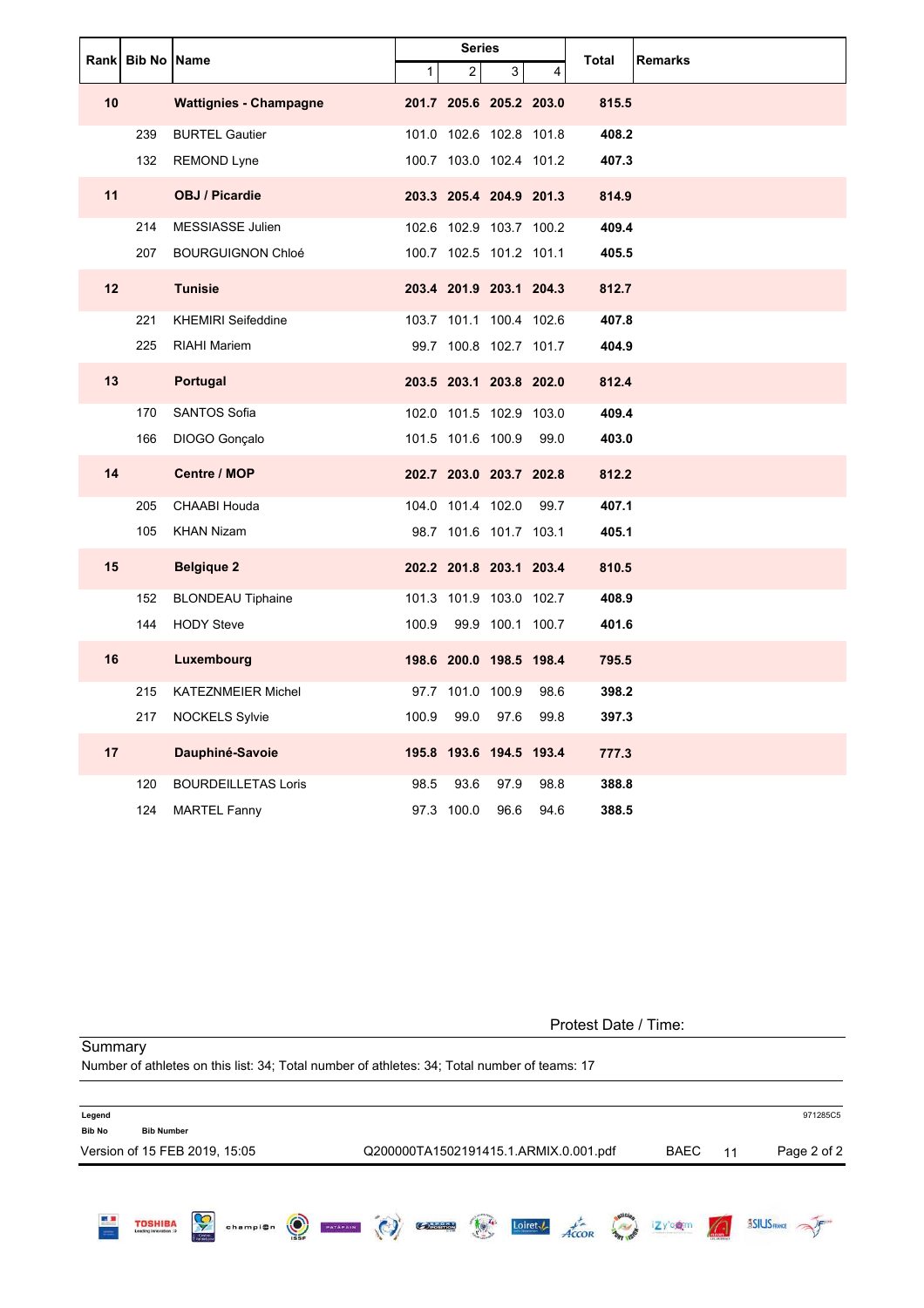

# 10m AIR RIFLE MIXED TEAM JUNIOR FINAL RESULTS 9th GRAND PRIX OF FRANCE 2019



#### FRI 15 FEB 2019, START TIME 16:00 FLEURY LES AUBRAIS

|               | <b>Rk</b> Name                                        | Nat        | 1st Comp. Stage |                |                | 2nd Competition Stage - Elimination |               | <b>Total</b>  | Remarks |       |  |
|---------------|-------------------------------------------------------|------------|-----------------|----------------|----------------|-------------------------------------|---------------|---------------|---------|-------|--|
| 1.            | RUSSIAN FED.<br><b>BOLDINOVA</b><br><b>SHAMAKOV</b>   | <b>RUS</b> | 101.6           | 206.0<br>104.4 | 307.2<br>101.2 | 349.1<br>41.9                       | 391.6<br>42.5 | 433.3<br>41.7 | 63.2    | 496.5 |  |
| $\mathcal{P}$ | <b>FRANCE 1</b><br><b>MULLER</b><br><b>KRYZS</b>      | <b>FRA</b> | 102.0           | 204.2<br>102.2 | 307.8<br>103.6 | 349.2<br>41.4                       | 389.9<br>40.7 | 431.8<br>41.9 | 64.2    | 496.0 |  |
| 3             | NPC / FRANCE<br><b>KRUMM</b><br><b>DUTENDAS</b>       | <b>FRA</b> | 99.5            | 202.6<br>103.1 | 303.1<br>100.5 | 343.4<br>40.3                       | 384.6<br>41.2 | 426.3<br>41.7 |         | 426.3 |  |
| 4             | WATT - SPAIN<br>ESTEVEZ SOLORZANO<br>ALLEZARD         | <b>ESP</b> | 100.0           | 200.5<br>100.5 | 299.5<br>99.0  | 339.2<br>39.7                       | 380.7<br>41.5 |               |         | 380.7 |  |
| 5             | <b>JEUNES TALENTS</b><br><b>HOELTZEL</b><br>TERRASSON | <b>PER</b> | 99.3            | 200.0<br>100.7 | 297.7<br>97.7  | 337.1<br>39.4                       |               |               |         | 337.1 |  |

| Legend<br><b>Nat</b> | <b>Nation</b>                 |   |          |         | Rk              | Rank    |                                        |             |                    |                             |                |             |            | FF332997            |
|----------------------|-------------------------------|---|----------|---------|-----------------|---------|----------------------------------------|-------------|--------------------|-----------------------------|----------------|-------------|------------|---------------------|
|                      | Version of 15 FEB 2019, 18:53 |   |          |         |                 |         | F200000IA1502191830.1.ARMIXJ.0.001.pdf |             |                    |                             |                | <b>BAEC</b> | 12         | Page 1 of 1         |
| 區<br>$\frac{1}{2}$   | <b>TOSHIBA</b>                | Ç | champi@n | $\odot$ | <b>PATÁPAIN</b> | $\odot$ | <b>COPOSITION</b>                      | <b>Text</b> | Loiret $\sqrt{\ }$ | $A\stackrel{p^{\neq}}{\ll}$ | <b>ANTI RE</b> | izy'egm     | $\sqrt{2}$ | <b>ASIUS</b> FRANCE |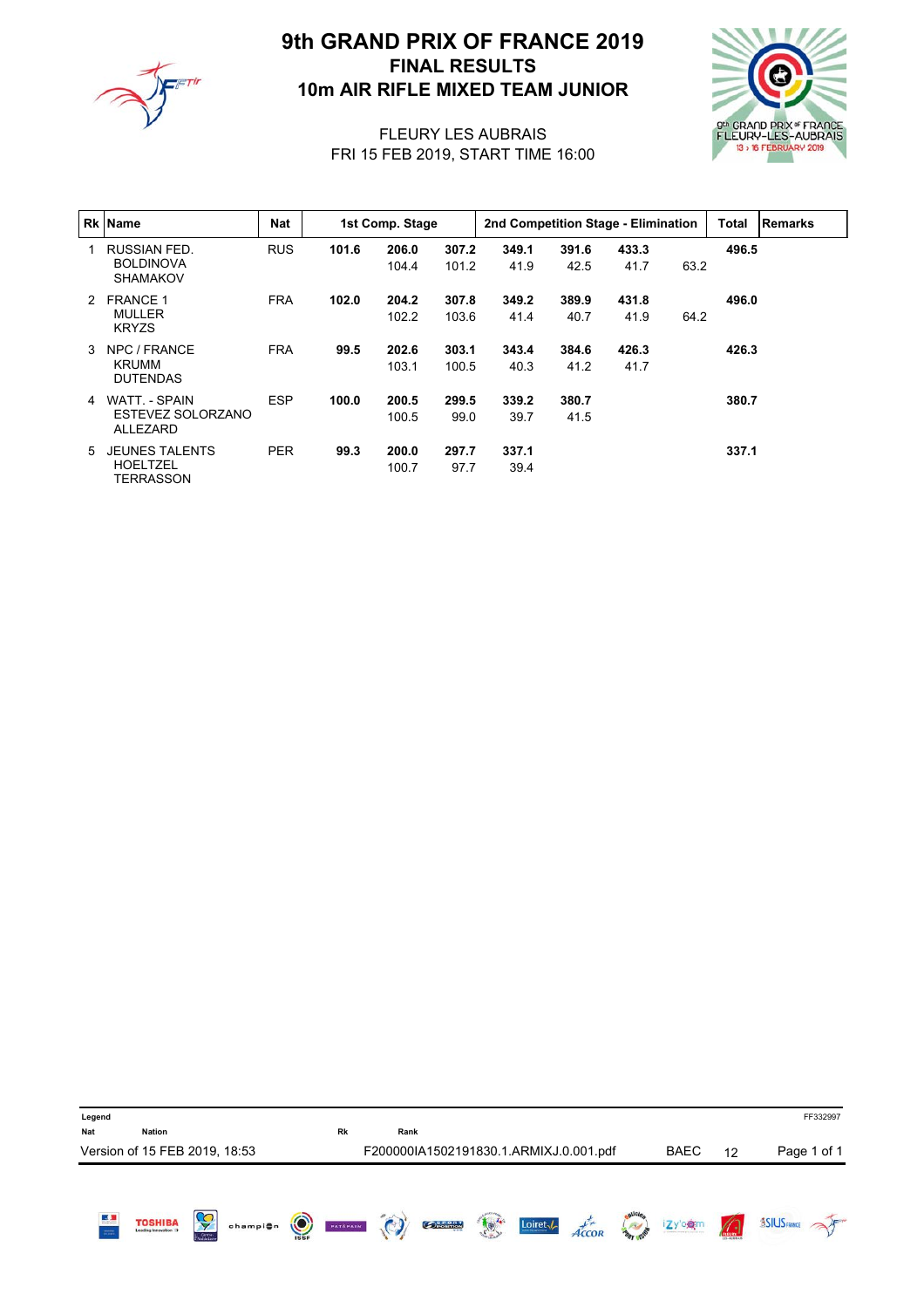

### **TEAM** 10m AIR RIFLE MIXED TEAM JUNIOR RESULTS 9th GRAND PRIX OF FRANCE 2019

FRI 15 FEB 2019, START TIME 16:00 FLEURY LES AUBRAIS



|                  | Rank Bib No Name |                           |   | <b>Series</b> |                         |   |       |                |
|------------------|------------------|---------------------------|---|---------------|-------------------------|---|-------|----------------|
|                  |                  |                           | 1 | 2             | 3 <sup>2</sup>          | 4 | Total | <b>Remarks</b> |
| $\mathbf{1}$     |                  | <b>Russie</b>             |   |               | 207.9 209.4 210.1 209.4 |   | 836.8 | QF             |
|                  | 303              | <b>BOLDINOVA Daria</b>    |   |               | 105.1 104.6 105.5 103.7 |   | 418.9 |                |
|                  | 293              | SHAMAKOV Grigorii         |   |               | 102.8 104.8 104.6 105.7 |   | 417.9 |                |
| $2^{\circ}$      |                  | France 1                  |   |               | 205.9 204.9 207.3 208.0 |   | 826.1 | QF             |
|                  | 179              | MULLER Océane             |   |               | 104.1 102.8 104.8 105.7 |   | 417.4 |                |
|                  | 176              | <b>KRYZS Lucas</b>        |   |               | 101.8 102.1 102.5 102.3 |   | 408.7 |                |
| $3\phantom{a}$   |                  | <b>Jeunes Talents 1</b>   |   |               | 204.4 205.7 207.1 207.4 |   | 824.6 | QF             |
|                  | 266              | <b>HOELTZEL Lucas</b>     |   |               | 104.2 102.9 103.9 101.8 |   | 412.8 |                |
|                  | 268              | <b>TERRASSON Lisa</b>     |   |               | 100.2 102.8 103.2 105.6 |   | 411.8 |                |
| 4                |                  | <b>Wattignies / ESP</b>   |   |               | 206.7 207.8 204.0 205.9 |   | 824.4 | QF             |
|                  | 314              | ESTEVEZ SOLORZANO Jorge   |   |               | 104.3 103.4 102.1 103.1 |   | 412.9 |                |
|                  | 138              | ALLEZARD Justine          |   |               | 102.4 104.4 101.9 102.8 |   | 411.5 |                |
| $5\phantom{1}$   |                  | France / NPC              |   |               | 206.7 205.4 207.1 204.3 |   | 823.5 | QF             |
|                  | 183              | <b>KRUMM Clémentine</b>   |   |               | 104.7 102.4 103.7 103.7 |   | 414.5 |                |
|                  | 248              | <b>DUTENDAS Dimitri</b>   |   |               | 102.0 103.0 103.4 100.6 |   | 409.0 |                |
| 6                |                  | <b>Espagne 1</b>          |   |               | 204.8 206.4 206.2 205.8 |   | 823.2 |                |
|                  | 283              | <b>BONET VILAR Nuria</b>  |   |               | 104.2 103.1 102.8 103.0 |   | 413.1 |                |
|                  | 279              | GONZALEZ BOCERO Adrian    |   |               | 100.6 103.3 103.4 102.8 |   | 410.1 |                |
| $\overline{7}$   |                  | <b>France 2</b>           |   |               | 205.0 206.4 206.0 205.8 |   | 823.2 |                |
|                  | 180              | <b>ERDMANN Emmanuelle</b> |   |               | 102.9 101.9 104.0 103.4 |   | 412.2 |                |
|                  | 177              | <b>DESTEFANIS Bastien</b> |   |               | 102.1 104.5 102.0 102.4 |   | 411.0 |                |
| 8                |                  | <b>Espagne 2</b>          |   |               | 206.2 204.2 206.5 205.3 |   | 822.2 |                |
|                  | 285              | FIOL BONNIN Angels        |   |               | 104.1 101.7 103.9 102.7 |   | 412.4 |                |
|                  | 278              | CECILIA QUIRANTE Juan     |   |               | 102.1 102.5 102.6 102.6 |   | 409.8 |                |
| $\boldsymbol{9}$ |                  | <b>Wattignies 1</b>       |   |               | 207.2 203.8 206.5 203.3 |   | 820.8 |                |
|                  | 136              | <b>WILLOT Louisa</b>      |   |               | 103.3 101.3 103.1 103.3 |   | 411.0 |                |
|                  | 135              | <b>BAILLY Nathan</b>      |   |               | 103.9 102.5 103.4 100.0 |   | 409.8 |                |

Ç

**TOSHIBA** 

Version of 15 FEB 2019, 16:50 Q200000TA1502191600.1.ARMIXJ.0.001.pdf 12 Page 1 of 2

 $\begin{picture}(160,10) \put(0,0){\line(1,0){10}} \put(10,0){\line(1,0){10}} \put(10,0){\line(1,0){10}} \put(10,0){\line(1,0){10}} \put(10,0){\line(1,0){10}} \put(10,0){\line(1,0){10}} \put(10,0){\line(1,0){10}} \put(10,0){\line(1,0){10}} \put(10,0){\line(1,0){10}} \put(10,0){\line(1,0){10}} \put(10,0){\line(1,0){10}} \put(10,0){\line($ 

Loiret de Accor 12years 12years 15 3SIUS RANGE 25